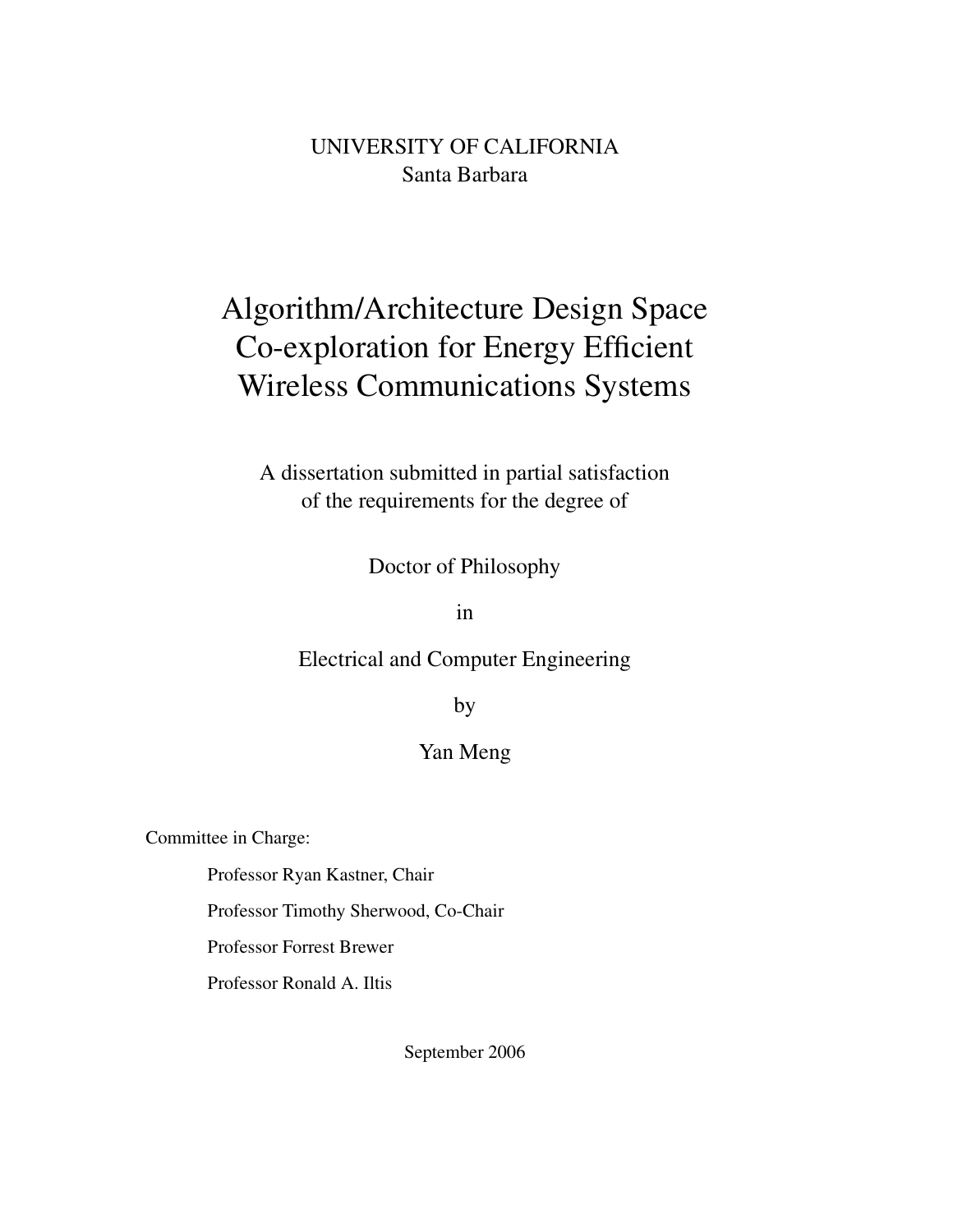The Dissertation of Yan Meng is approved:

Professor Forrest Brewer

Professor Ronald A. Iltis

Professor Timothy Sherwood, Co-Chair

Professor Ryan Kastner, Chair

September 2006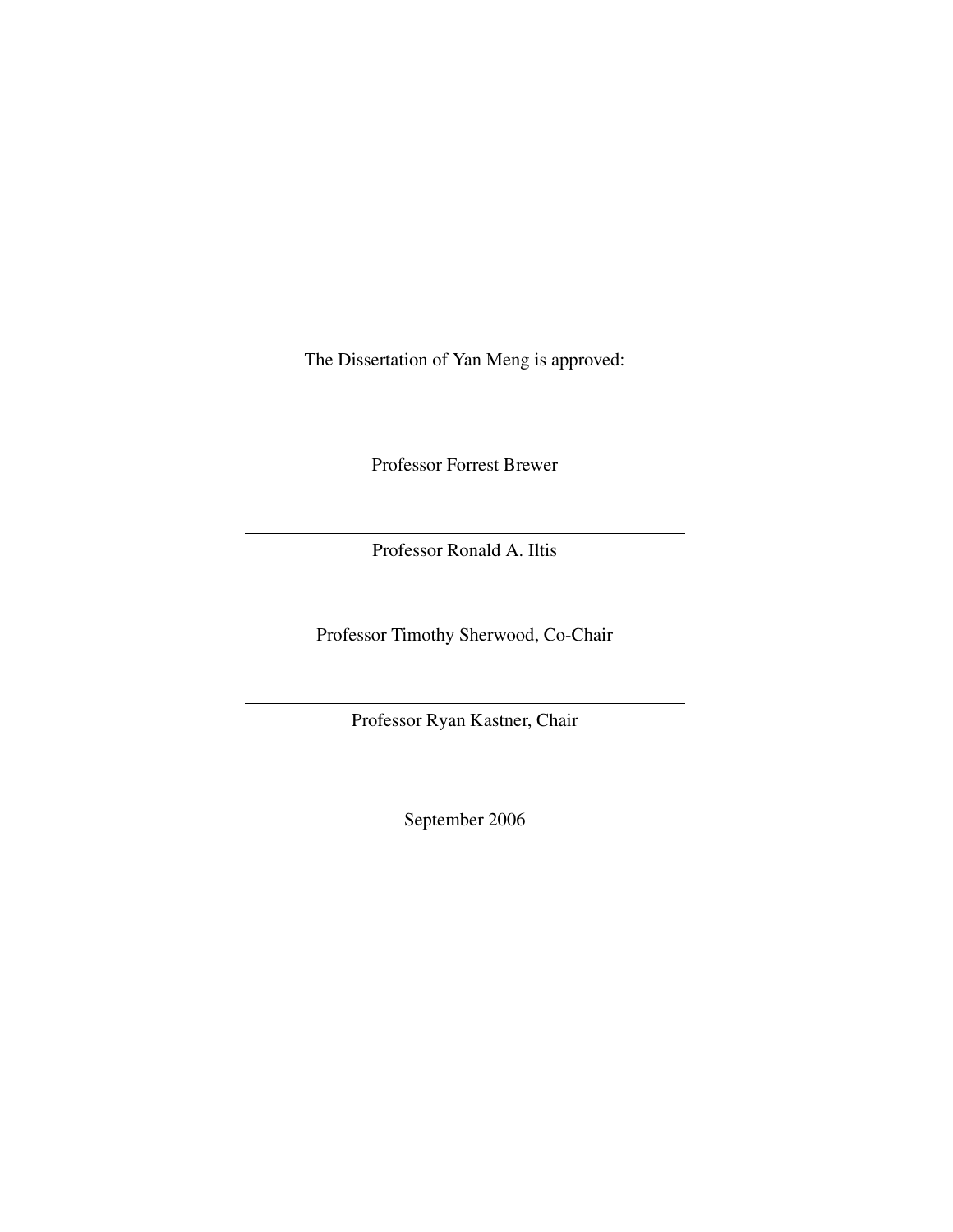# Algorithm/Architecture Design Space Co-exploration for Energy Efficient

Wireless Communications Systems

Copyright  $\odot$  2006

by

Yan Meng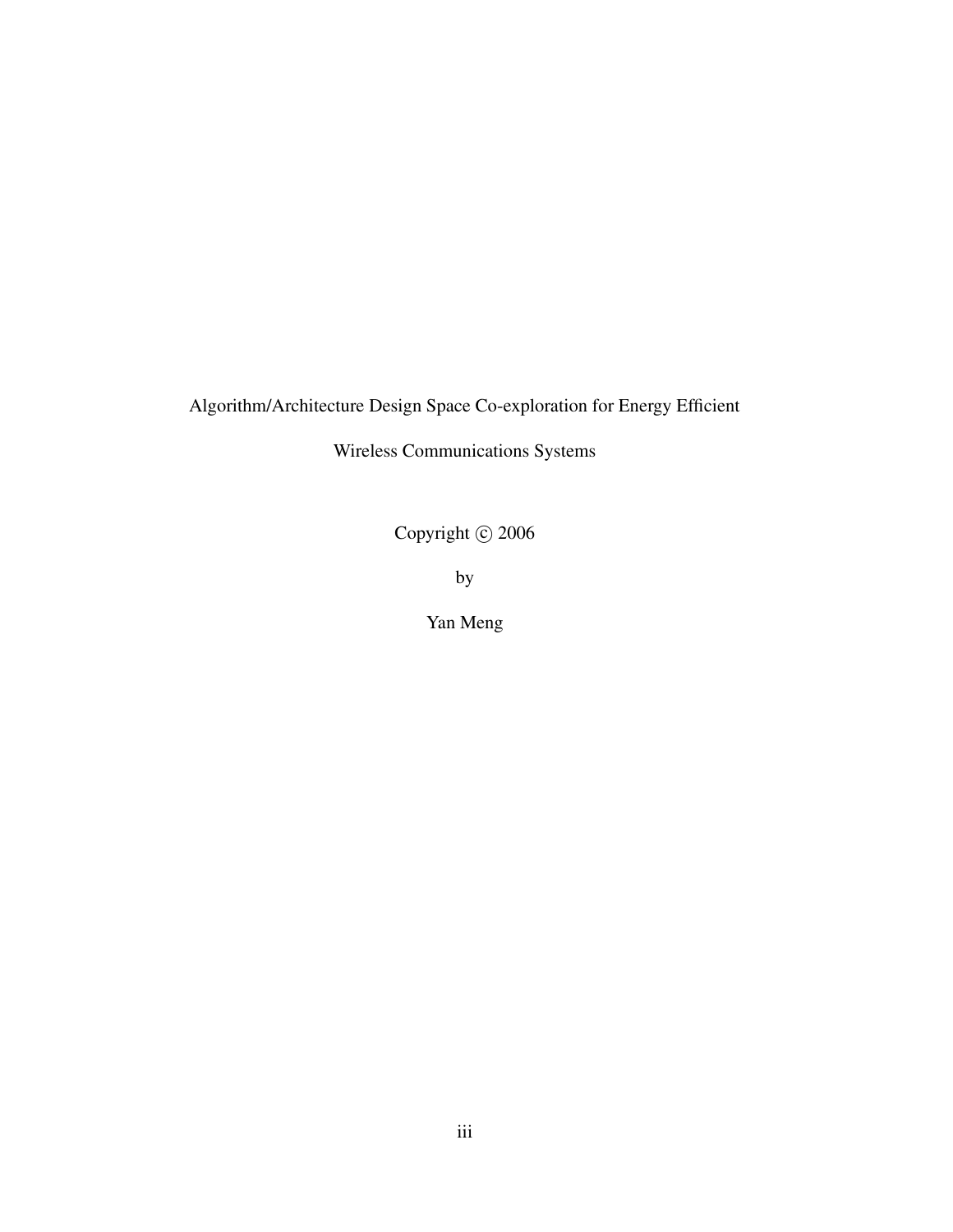To mom and dad, Chunxia and Karen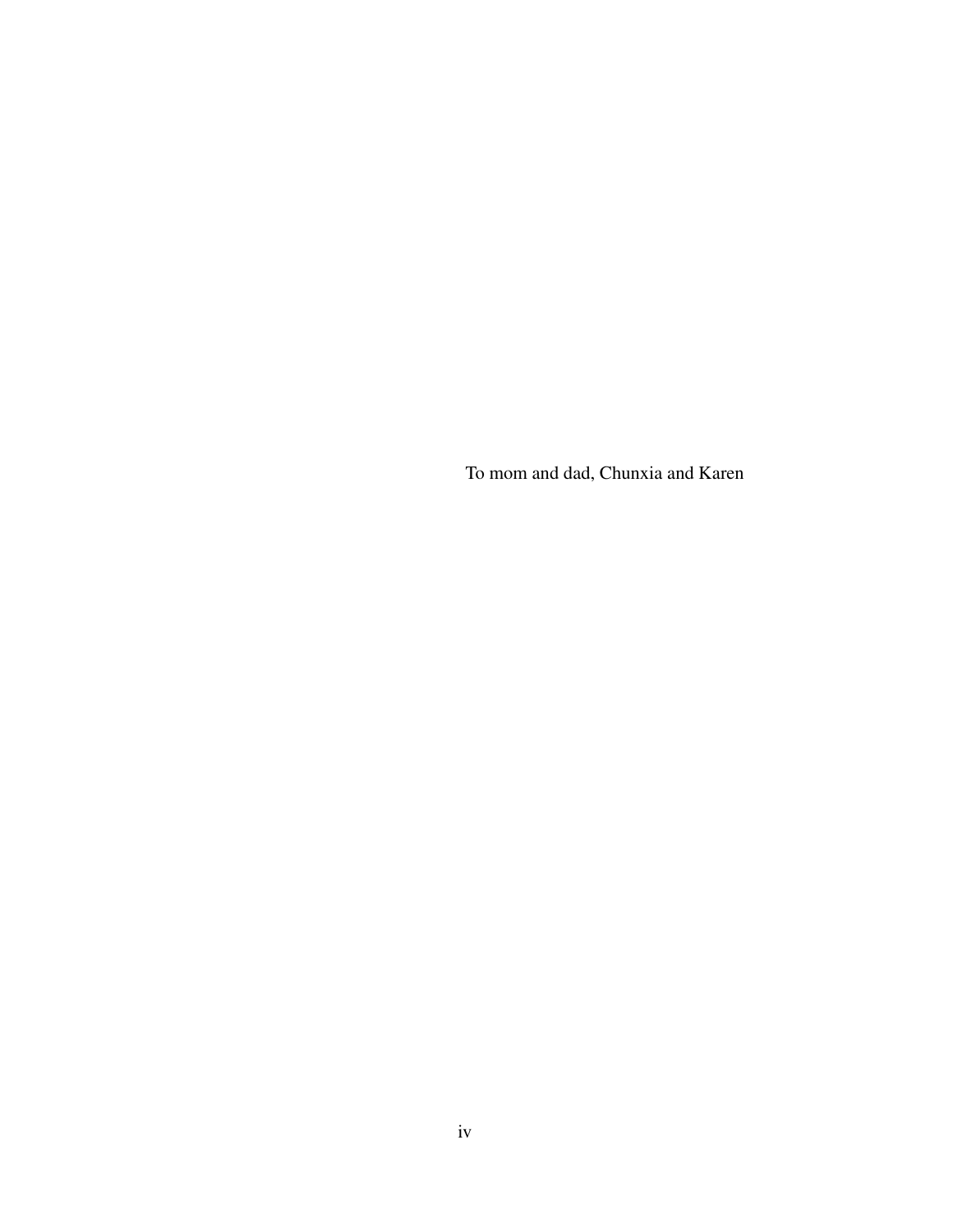## Acknowledgements

This work described in this thesis could not have been accomplished without the help of others. Foremost, I would like to thank my research advisors Professor Ryan Kastner and Professor Timothy Sherwood for their guidances, supports and encouragement during my Ph.D. study. The vision and resources you provided have been truly extraordinary. I believe what I have learned from you will continue guiding me well in my future career. I would also like to thank Professor Forrest Brewer and Professor Ronald A. Iltis for reviewing this thesis and for providing helpful comments.

I have had the pleasure working with many fellow researchers in the ExPRESS lab, the Arch lab, and the Telemetry lab. Andrew P. Brown has helped me to better understand many aspects of digital communications. Thanks Andrew for explaining the channel estimation and multi-user detection theories for me. The success of the channel estimation project would not have been possible without your help and advice. I would also like to thank my lab-mates Anup Hosangadi, Gang Wang, Wenrui Gong, Shashi Mysore, Ted Huffmire, and Banit Agrawal for our friendship and for discussing interesting research ideas.

I extend my deepest appreciation for my parents. They are always there for me and always have faith in me. Your unconditional love and continual encouragement have been a source of strength without which I would have never got so far. Thank you for supporting me from the bottom of my heart.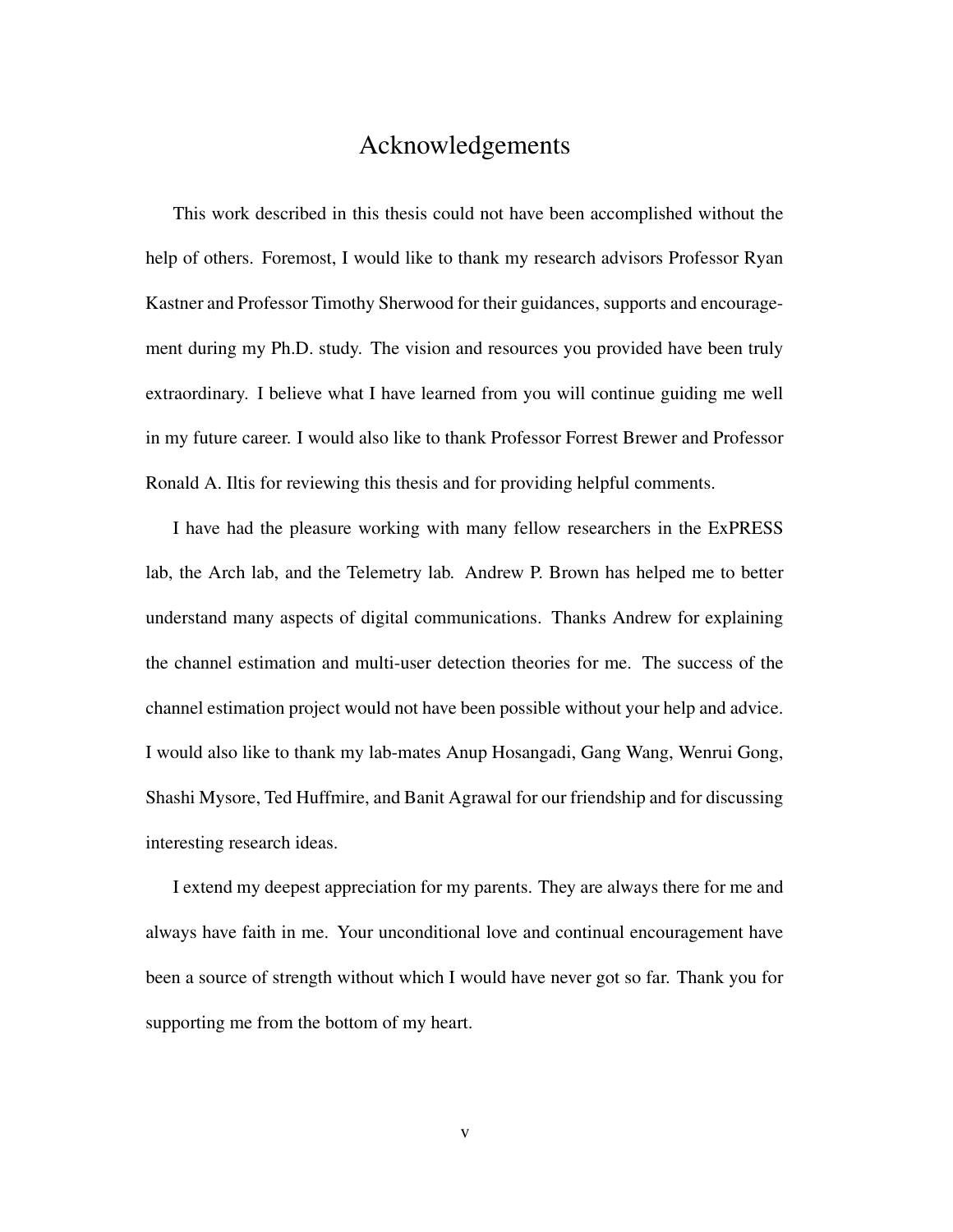Finally, I would like to dedicate this work to my family: Chunxia, and little Karen. Chunxia, from the first day we met, your love and support have been constantly there for me. Without your love, your caring, and your devotion, I can't think any of this. For my little daughter, your cute smiles always relieve me and refresh my mind and heart. For these reasons, I dedicate this dissertation to you with all my love.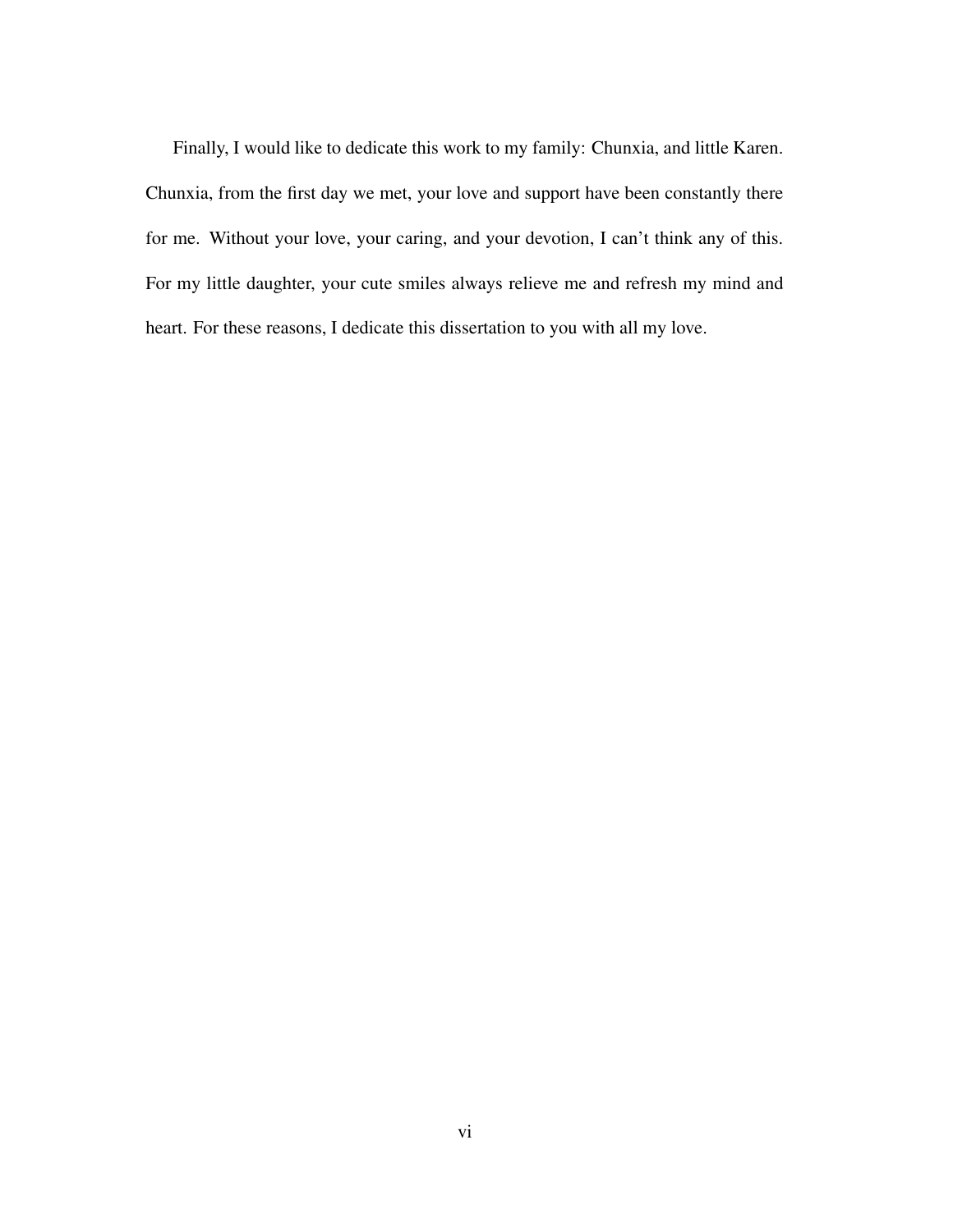# Curriculum Vita Yan Meng

#### **Born**

August 28, 1978 Linhe, Inner Mongolia, China

#### **Education**

| 1998 | B.S. in Electrical Engineering, Inner Mongolia Polytechnic Univer-<br>sity, China          |
|------|--------------------------------------------------------------------------------------------|
| 2001 | M.S. in Computer Science, Tsinghua University, China                                       |
| 2003 | M.S. in Electrical and Computer Engineering, University of Califor-<br>nia, Santa Barbara  |
| 2006 | Ph.D. in Electrical and Computer Engineering, University of Califor-<br>nia, Santa Barbara |

#### **Experience**

| $09/98 - 08/01$   | Graduate Research Assistant, State Key Lab of Intelligent Technol-<br>ogy and Systems, Department of Computer Science and Technology,<br>Tsinghua University |
|-------------------|--------------------------------------------------------------------------------------------------------------------------------------------------------------|
| $08/03 - 12/03$   | Intern in Compiler Group, Sun Microsystems Inc., Menlo Park, Cali-<br>fornia                                                                                 |
| $06/06 - 09/06$   | Intern in Catapult C Synthesis Group, Mentor Graphics Corp., Wilsonville,<br>Oregon                                                                          |
| $09/01$ – present | Graduate Research Assistant, Department of Electrical and Computer<br>Engineering, University of California, Santa Barbara                                   |

#### **Selected Publications**

Yan Meng, Timothy Sherwood, and Ryan Kastner, "Leakage Power Reduction of Embedded Memories on FPGAs Through Location Assignment", In *Proceedings of the 43rd Design Automation Conference (DAC)*, July 2006.

Andrew P. Brown, Yan Meng, Ronald A. Iltis, Timothy Sherwood, Hua Lee and Ryan Kastner, "Matching Pursuit Channel Estimation: Efficient Algorithm Design and Reconfigurable Hardware Implementation", *submitted to IEEE Transactions on Wireless Communications, 2005*

Yan Meng, Andrew P. Brown, Timothy Sherwood, Ronald A. Iltis, Hua Lee and Ryan Kastner, "MP Core: Algorithm and Design Techniques for Efficient Channel Estimation in Wireless Applications", In *Proceedings of the 42nd Design Automation Conference (DAC)*, June 2005.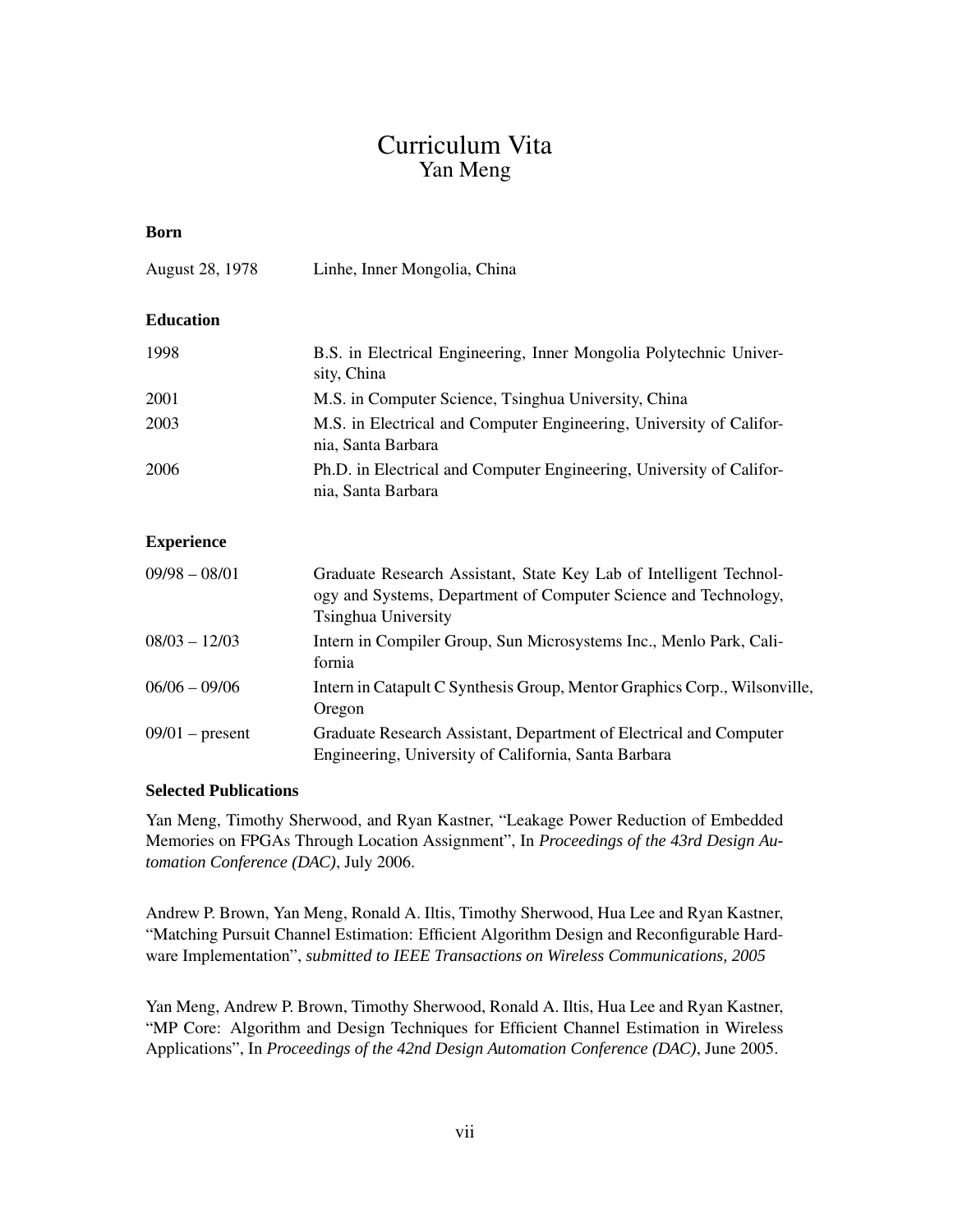Yan Meng, Ryan Kastner, and Timothy Sherwood, "Algorithm Architecture Co-exploration for Designing Energy Efficient Wireless Channel Estimator", In *Mobile Computing Hardware Architectures: Design and Implementation (MOCHA), co-located with the Hawaii International Conference on System Sciences (HICSS)*, January 2006

Yan Meng, Wenrui Gong, Ryan Kastner, and Timothy Sherwood, "Algorithm Architecture Co-exploration for Designing Energy Efficient Wireless Channel Estimator", In *Journal of Low Power Electronics, (JOLPE)*, December 2005

Wenrui Gong, Yan Meng, Gang Wang, Ryan Kastner and Timothy Sherwood, "Data Partitioning for Reconfigurable Architectures with Distributed Block RAM", In *International Conference on Engineering of Reconfigurable Systems and Algorithms (ERSA)*, June 2005

Yan Meng, Timothy Sherwood and Ryan Kastner, "Exploring the Limits of Leakage Power Reduction in Caches", In *ACM Transactions on Architecture and Code Optimization (TACO)*, November 2005

Yan Meng, Timothy Sherwood and Ryan Kastner, "On the Limits of Leakage Power Reduction in Caches", In *International Symposium on High-Performance Computer Architecture (HPCA)*, February 2005

Timothy Sherwood, Ryan Kastner, Yan Meng, Lin Tan, and Shreyas Prasad, "Supporting Interdisciplinary Domain Specific Architecture Research with Reconfigurable Devices", *Workshop on Architecture Research using FPGA Platforms*, co-located with the *International Symposium on High-Performance Computer Architecture (HPCA)*, February 2005

Arun Qamra, Yan Meng, and Edward Chang, "Enhanced Perceptual Distance Functions and Indexing for Image Near-replica Detection", In *IEEE Transactions on Pattern Analysis and Machine Intelligence (PAMI)*, 2005

Yan Meng, Edward Chang, and Beitao Li, "Enhancing DPF for Near-replica Image Recognition", In *IEEE Computer Society Conference on Computer Vision and Pattern Recognition (CVPR)*, Madison, Wisconsin, June, 2003

Yan Meng and Edward Chang, "Image Copy Detection Using Dynamic Partial Function", In *IS&TSPIE International Conference on Storage and Retrieval for Media Databases*, San Jose, January 2003.

Yan Meng and Zengqi Sun, "Design of a Fuzzy-Adaptive Kalman Filter", In *Journal of Computer Engineering and Its Application*, 2002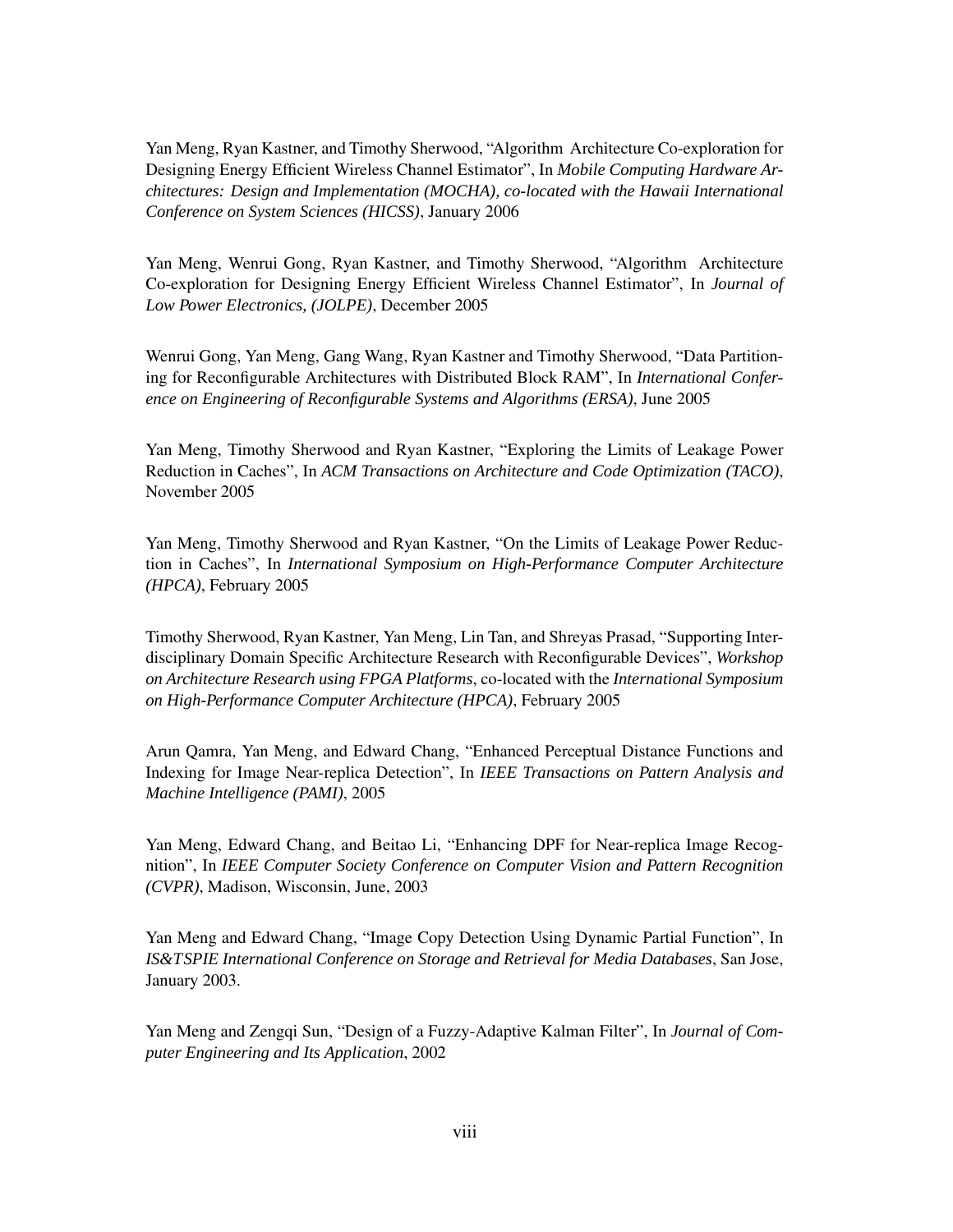Yan Meng, Zengqi Sun, and Jihong Zhu, "Fuzzy Controller Design for Smooth Changes between Modes", In *Journal of Computer Engineering and Its Application*, 2002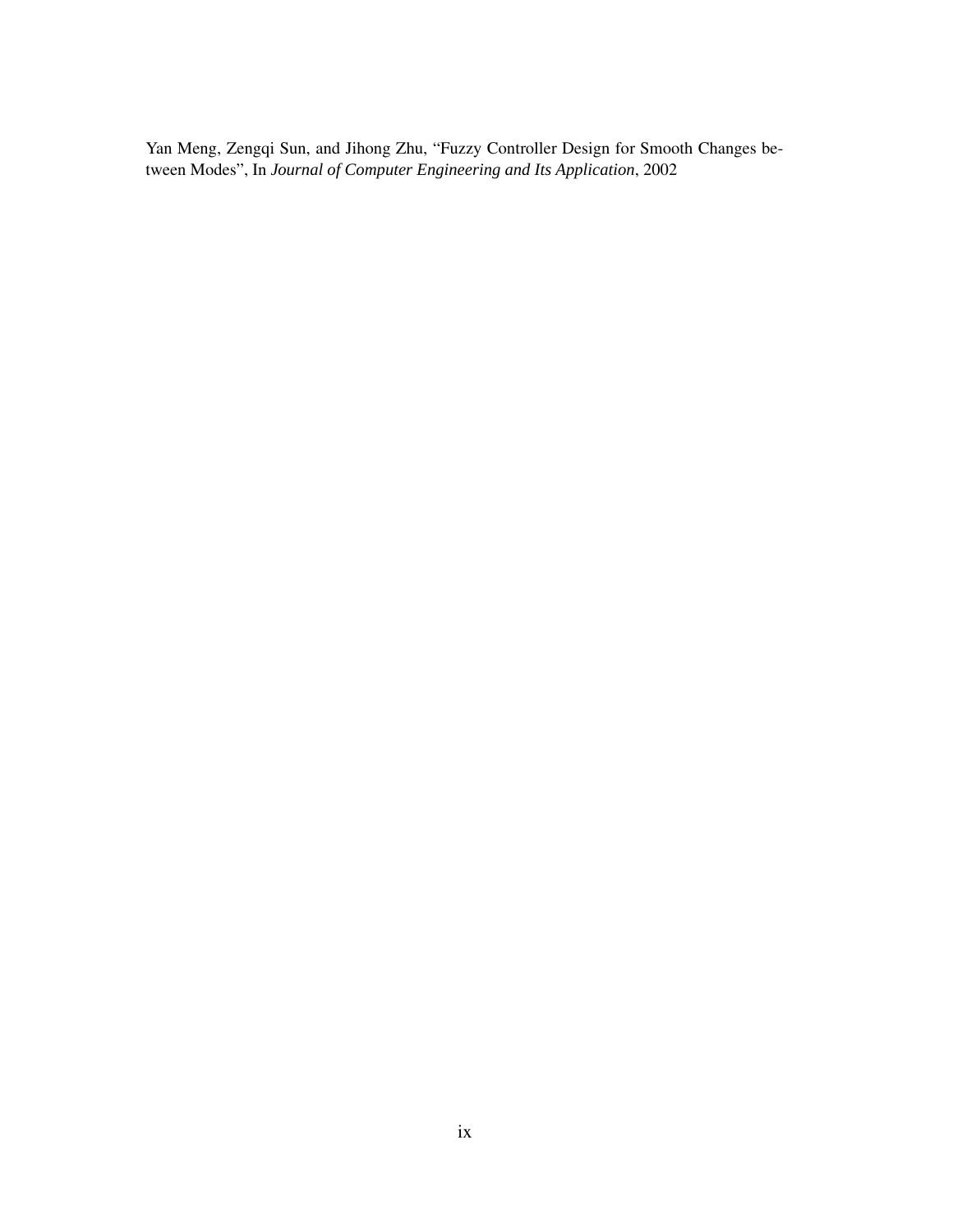## Abstract

# Algorithm/Architecture Design Space Co-exploration for Energy Efficient Wireless Communications Systems

#### Yan Meng

Wireless connectivity is playing an increasingly important role in communication systems. Advanced communication algorithms have been developed to combat multipath and multi-user interference, as well as to achieve increased capacity and higher data rate. To meet the need of high performance with low energy consumption requires designs rely on the integration of both algorithm and architecture to exploit the full potential of theoretical communication results and advanced CMOS technology.

In this work, these strategies were employed to exploit the interactions between algorithm and architecture to derive fast and energy efficient solutions of wireless communications systems. First, a cross-cutting method is proposed to facilitate algorithm/architecture co-exploration of dedicated hardware design, resulting in novel optimizations at every level of the system design, from the theory and algorithms to the arithmetic and placement.

Second, through algorithm/architecture co-exploration, multiple orders of magnitude of improvement in both performance and energy efficiency can be obtained by using highly parallel architecture and dedicated hardwired IP cores compared with executing software on microprocessors. As a case-study, a matching pursuit (MP) core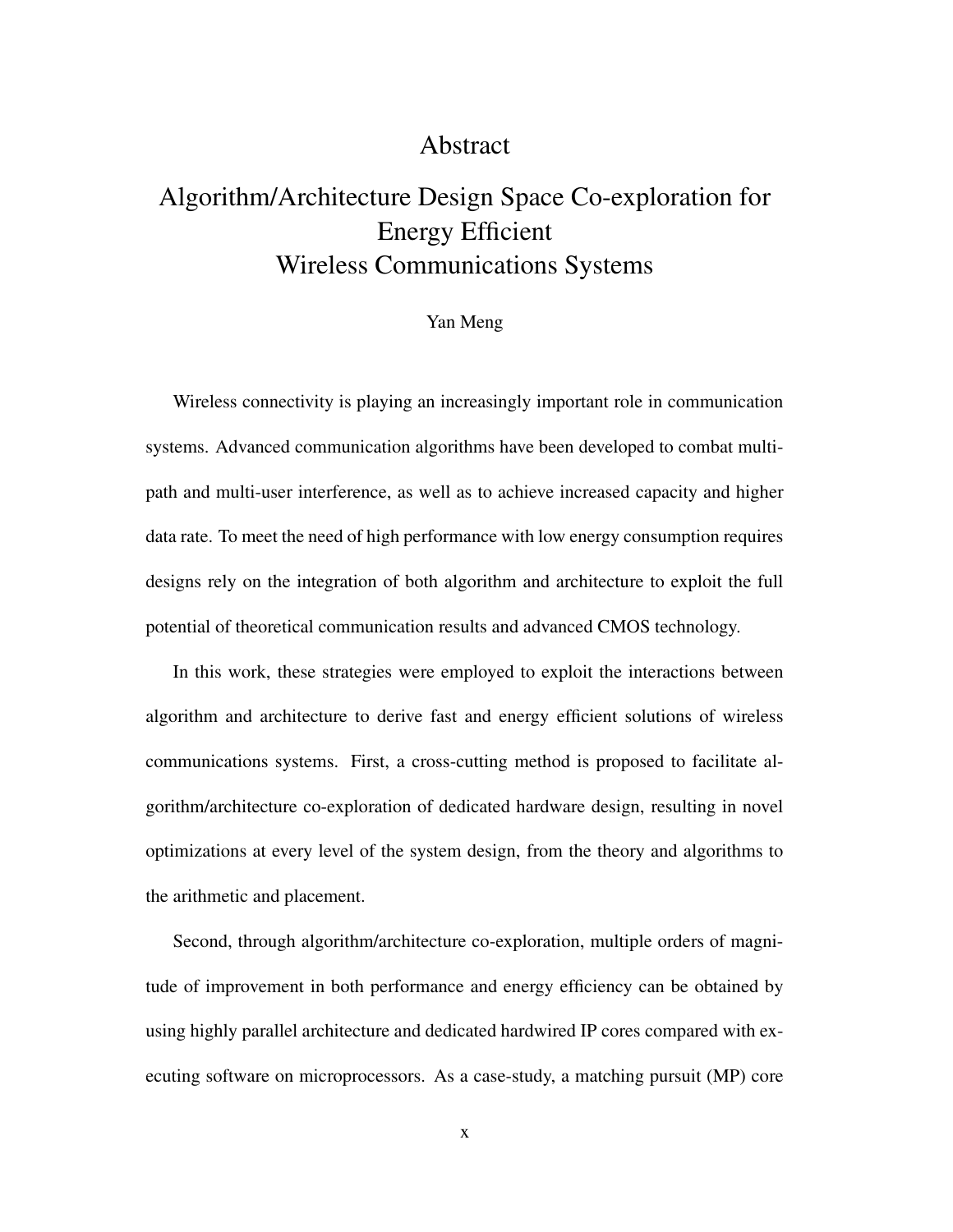was designed on a modern FPGA for efficient wireless channel estimation, achieving 216x speedup compared to a high performance microprocessor.

Third, the advantages of bringing together algorithm and architecture design are also demonstrated on optimizing leakage power consumption, which is projected to be the dominant power dissipation in future generations of digital systems as current technology scaling trends hold. In this study, the growing problem of transistor leakage is tackled through on-chip memories: caches in general purpose microprocessors and embedded memories in reconfigurable devices, which take the majority of on-chip real estates and identify themselves the ideal targets to battle the leakage problem. Through exploring the temporal and spatial information of variables within memories, substantial leakage power can be reduced with existing low leakage circuit and architecture techniques (5x reduction for instruction cache, and 2x reduction for data cache, compared to existing techniques). With leakage-aware data placement, significant leakage power reductions can be further achieved. On the case study of MP core, 94% of leakage power on embedded memories can be saved.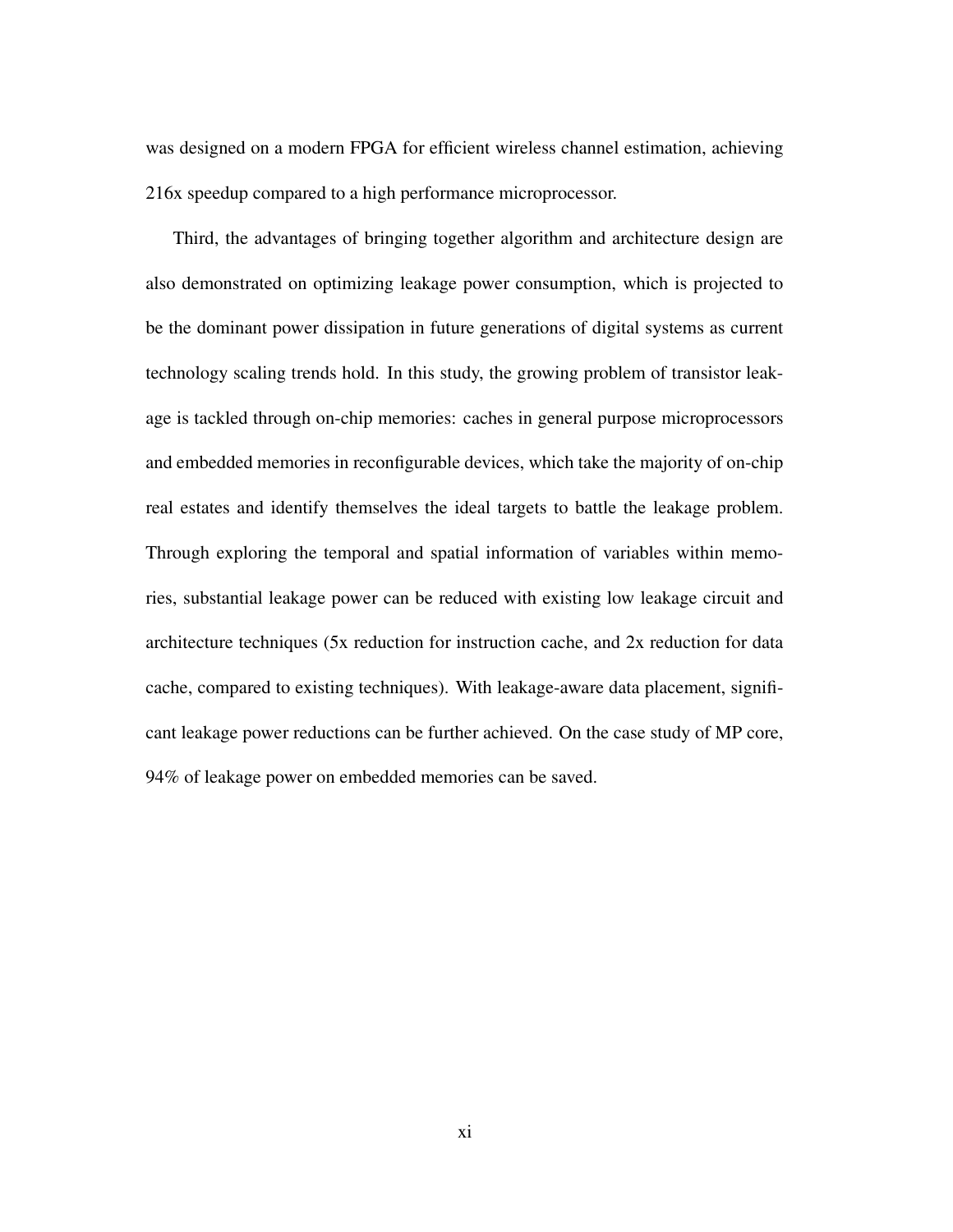# **Contents**

|                  |                 | <b>Acknowledgments</b> |                                                           | $\mathbf{v}$ |
|------------------|-----------------|------------------------|-----------------------------------------------------------|--------------|
|                  |                 | <b>Curriculum Vita</b> |                                                           | vii          |
|                  | <b>Abstract</b> |                        |                                                           | X            |
|                  |                 | <b>List of Figures</b> |                                                           | XV           |
|                  |                 | <b>List of Tables</b>  |                                                           | xviii        |
| 1                |                 | <b>Introduction</b>    |                                                           | 1            |
|                  | 1.1             |                        |                                                           | 1            |
|                  | 1.2             |                        | <b>Research Goals</b>                                     | 5            |
|                  |                 | 1.2.1                  | Algorithm/Architecture Co-exploration                     | 5            |
|                  |                 | 1.2.2                  | Application of Co-exploration for Building MP Core        | 6            |
|                  |                 | 1.2.3                  | Co-exploration for Energy Efficiency                      | 7            |
|                  | 1.3             |                        |                                                           | 8            |
| $\boldsymbol{2}$ |                 |                        | <b>Algorithm/Architecture Design Space Co-exploration</b> | 9            |
|                  | 2.1             |                        | Introduction                                              | 9            |
|                  | 2.2             |                        |                                                           | 10           |
|                  | 2.3             |                        |                                                           | 13           |
|                  | 2.4             |                        |                                                           | 19           |
|                  |                 | 2.4.1                  | Computing System Architectures                            | 20           |
|                  |                 | 2.4.2                  |                                                           | 24           |
|                  | 2.5             |                        |                                                           | 28           |
|                  |                 | 2.5.1                  |                                                           | 28           |
|                  |                 | 2.5.2                  |                                                           | 29           |
|                  |                 | 2.5.3                  | Architecture Level Optimization                           | 30           |
|                  | 2.6             |                        |                                                           | 31           |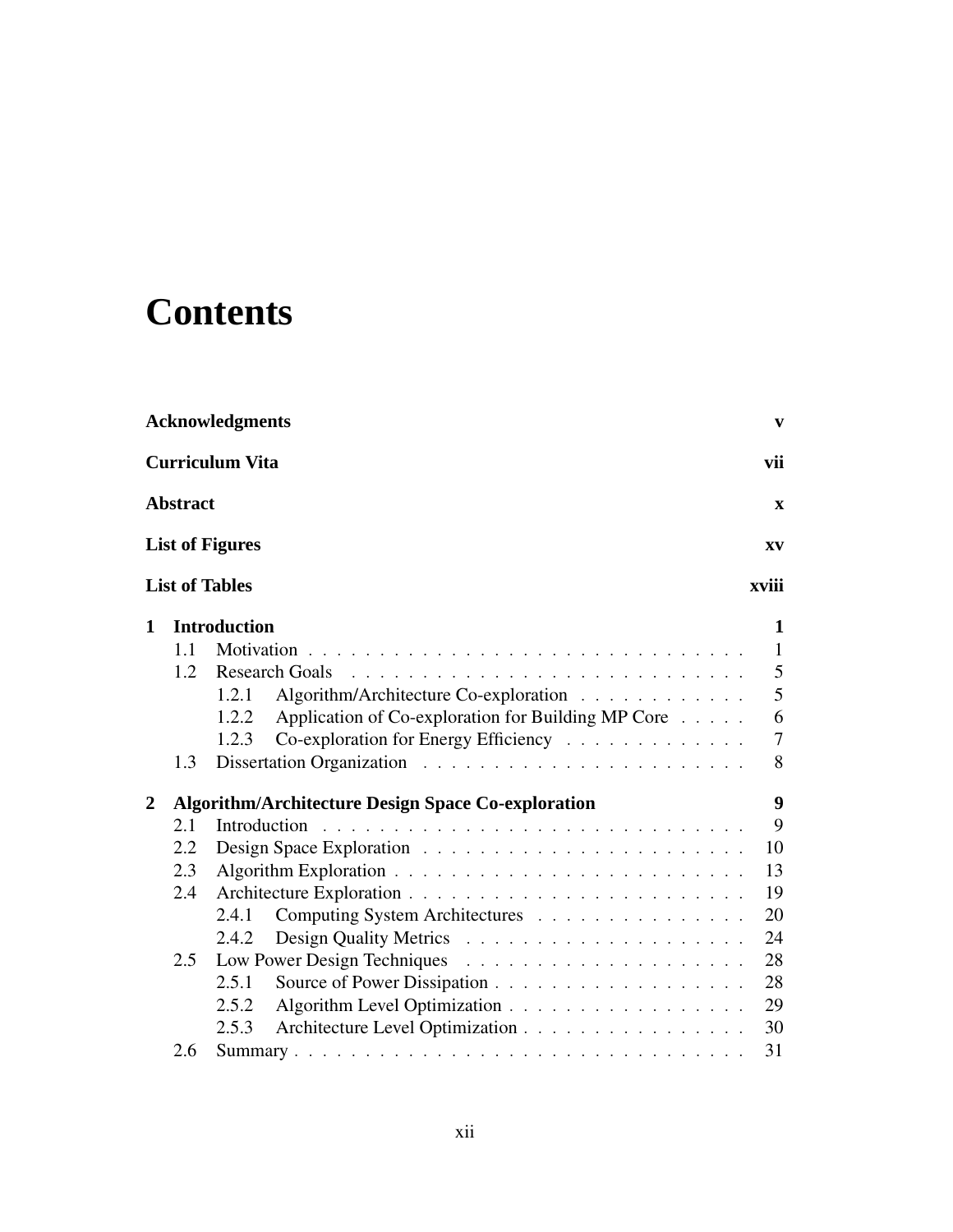| 3 |     |       | Case Study — MP Core: An Efficient Wireless Channel Estimator                                          | 32  |
|---|-----|-------|--------------------------------------------------------------------------------------------------------|-----|
|   | 3.1 |       |                                                                                                        | 32  |
|   | 3.2 |       |                                                                                                        | 37  |
|   |     | 3.2.1 | Multipath Channel Propagation                                                                          | 37  |
|   |     | 3.2.2 |                                                                                                        | 39  |
|   | 3.3 |       |                                                                                                        | 43  |
|   | 3.4 |       |                                                                                                        | 46  |
|   |     | 3.4.1 | Parameterization of MP Core                                                                            | 46  |
|   |     | 3.4.2 |                                                                                                        | 47  |
|   |     | 3.4.3 |                                                                                                        | 50  |
|   |     | 3.4.4 |                                                                                                        | 58  |
|   | 3.5 |       |                                                                                                        | 60  |
|   |     | 3.5.1 | Energy Dissipation in FPGA based Reconfigurable Devices                                                | 61  |
|   |     | 3.5.2 | Binding Energy Efficient IP Cores                                                                      | 63  |
|   |     | 3.5.3 | Bit Level Optimization — Bitwidth Analysis                                                             | 63  |
|   |     | 3.5.4 | Architectural Level Optimization                                                                       | 64  |
|   |     | 3.5.5 | Algorithmic Level Optimization — Module Disabling                                                      | 67  |
|   | 3.6 |       | Applications of MP Core for Channel Estimation                                                         | 69  |
|   | 3.7 |       |                                                                                                        | 71  |
|   | 3.8 |       |                                                                                                        | 73  |
| 4 |     |       | <b>Exploring Generalized Model for Optimizing Leakage Power Dissipation</b>                            | 76  |
|   | 4.1 |       |                                                                                                        | 76  |
|   | 4.2 |       | Circuits and Architectures of Reduced Cache Leakage Power                                              | 81  |
|   | 4.3 |       | Calculating Limits of Leakage Power Reduction Techniques                                               | 85  |
|   |     | 4.3.1 |                                                                                                        | 86  |
|   |     |       |                                                                                                        |     |
|   |     | 4.3.2 |                                                                                                        | 89  |
|   |     | 4.3.3 | Theorem of Optimal Policy for Leakage Power Saving                                                     | 94  |
|   |     | 4.3.4 | Generalized Model for Optimal Leakage Power Savings                                                    | 98  |
|   | 4.4 |       |                                                                                                        | 101 |
|   |     | 4.4.1 |                                                                                                        |     |
|   |     | 4.4.2 | Limits Study for L1 Instruction and Data Caches 103                                                    |     |
|   |     | 4.4.3 | Limit Study for Unified L2 Cache 110                                                                   |     |
|   |     | 4.4.4 | Empirical Study with Generalized Model                                                                 | 112 |
|   | 4.5 |       | Approximating Perfect Knowledge With Prefetching                                                       | 118 |
|   |     | 4.5.1 |                                                                                                        | 118 |
|   |     | 4.5.2 | Approximation of Perfect Knowledge                                                                     |     |
|   | 4.6 |       | Approaching Limits of Leakage Power Savings                                                            | 120 |
|   |     |       |                                                                                                        |     |
| 5 |     |       | <b>Co-exploration for Optimizing Leakage Power Dissipation of Embedded</b><br><b>Memories on FPGAs</b> | 125 |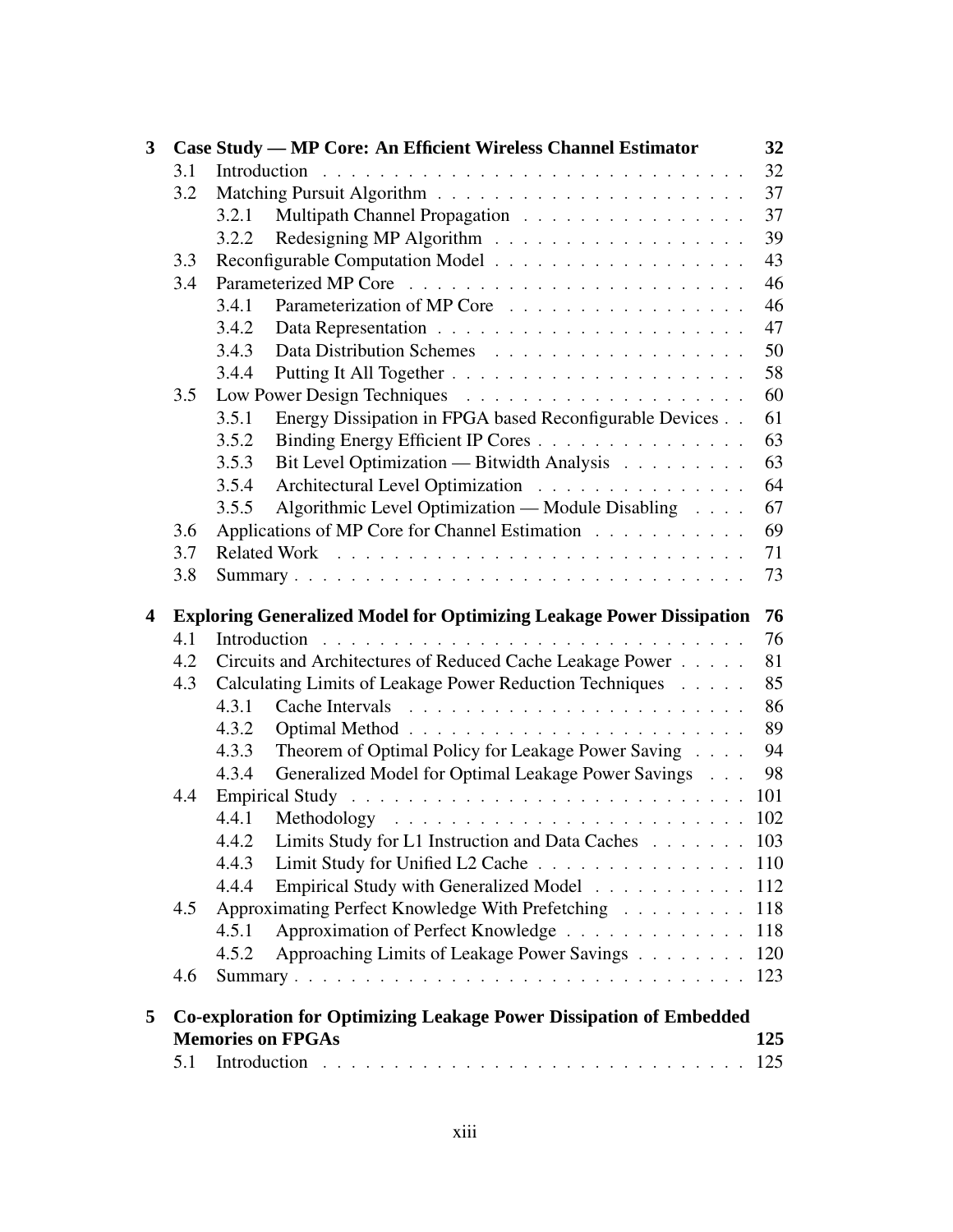|    |              | 5.3 Leakage Power Reduction Schemes 135 |     |
|----|--------------|-----------------------------------------|-----|
|    | 5.4          |                                         |     |
|    |              |                                         |     |
|    |              | 5.4.2 Comparing Different Schemes 142   |     |
|    |              |                                         |     |
|    |              |                                         |     |
| 6. |              | <b>Conclusions</b>                      | 148 |
|    |              |                                         |     |
|    |              |                                         |     |
|    | Bibliography |                                         | 152 |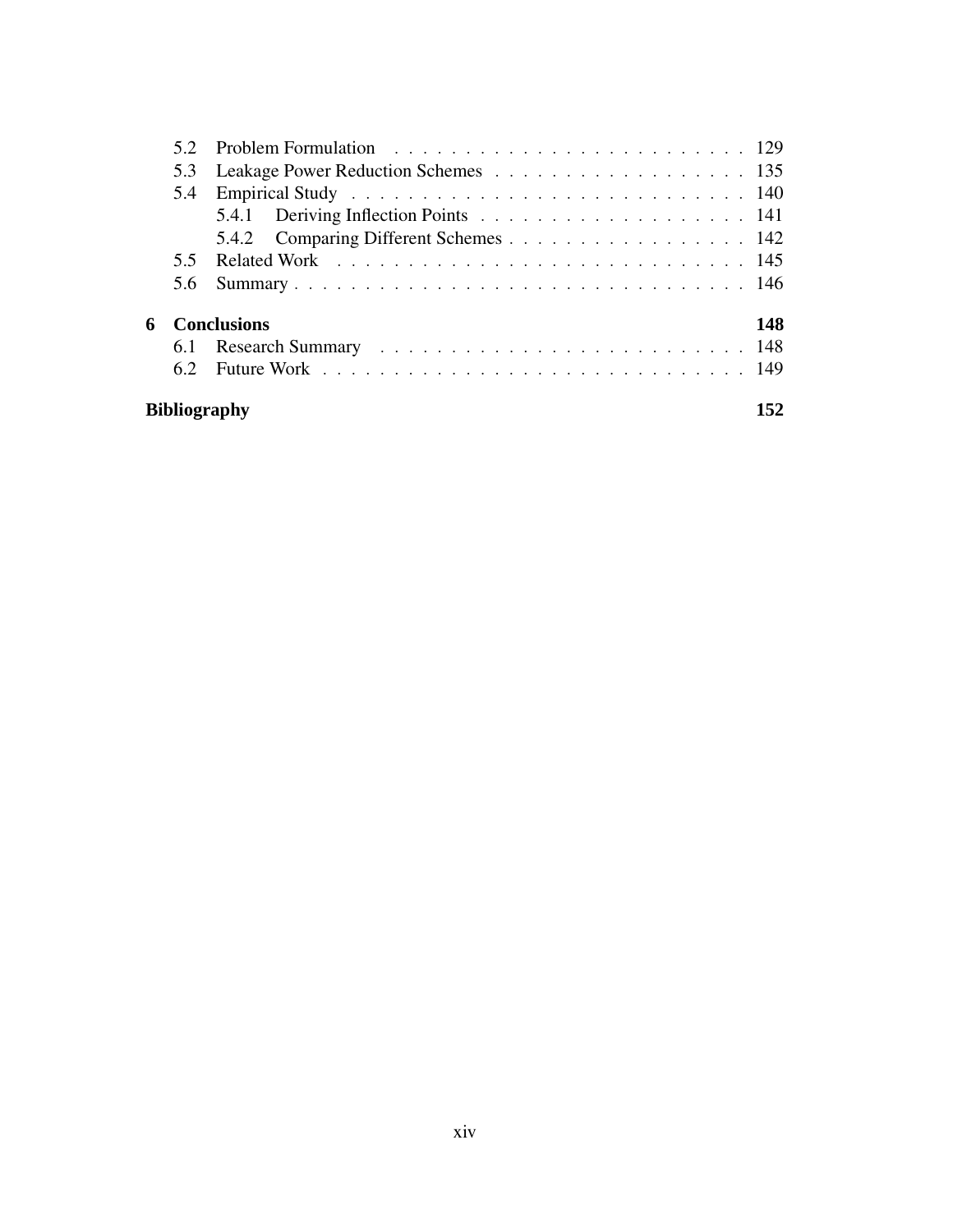# **List of Figures**

| 2.1        | Computer system architecture design space.                                                                                           | 19 |
|------------|--------------------------------------------------------------------------------------------------------------------------------------|----|
| 3.1        | Multipath channel estimation with MP.<br>.                                                                                           | 38 |
| 3.2        | Mapping of the MP algorithm on a modern FPGA. The matched fil-                                                                       |    |
|            | ter (a) and multipath successive interference cancellation (b) are distributed                                                       |    |
|            | across the FPGA to parallelize the MP algorithm (c). $\ldots \ldots \ldots \ldots$                                                   | 41 |
| 3.3        | Performance and area for fixed-point functional units.                                                                               | 48 |
| 3.4        | Channel estimation accuracy vs. number of bits for fixed point repre-                                                                |    |
| sentation. |                                                                                                                                      | 49 |
| 3.5        | The local scheme for computing matched filter outputs. Matrix S are                                                                  |    |
|            | partitioned into columns, which are then distributed into block RAMs. Each                                                           |    |
|            | matched filter shares an embedded multiplier and an adder, and its output is                                                         |    |
|            | from a multiplication and accumulation (MAC) unit. $\ldots$                                                                          | 54 |
| 3.6        | The global scheme for computing matched filter outputs. Matrix S                                                                     |    |
|            | are partitioned into rows, which are then distributed into block RAMs. Each                                                          |    |
|            | match filter uses $NS$ number of multipliers and its output is from the pipelined                                                    |    |
|            | adder-tree, which combines the multiplication results.                                                                               | 56 |
| 3.7        | The tradeoff of performance vs. power by using both the local and the                                                                |    |
|            | global scheme. $\ldots$ $\ldots$ $\ldots$ $\ldots$ $\ldots$ $\ldots$ $\ldots$                                                        | 65 |
| 3.8        | The energy consumptions by using both the local and the global schemes.                                                              | 66 |
| 3.9        | Percentage of power savings with the algorithmic level optimization. .                                                               | 68 |
| 4.1        | Projected leakage power consumption as a fraction of the total power                                                                 |    |
|            | consumption according to the International Technology Roadmap for Semi-                                                              |    |
|            | conductors [ITRS].                                                                                                                   | 78 |
| 4.2        | The access interval example. The interval length of the consecutive                                                                  |    |
|            | accesses to the <i>add</i> instructions depends on the range of the inner loop                                                       |    |
|            | $\lvert high(i) - low(i) \rvert.$ $\ldots$ $\ldots$ $\ldots$ $\ldots$ $\ldots$ $\ldots$ $\ldots$ $\ldots$ $\ldots$ $\ldots$ $\ldots$ | 86 |
|            |                                                                                                                                      |    |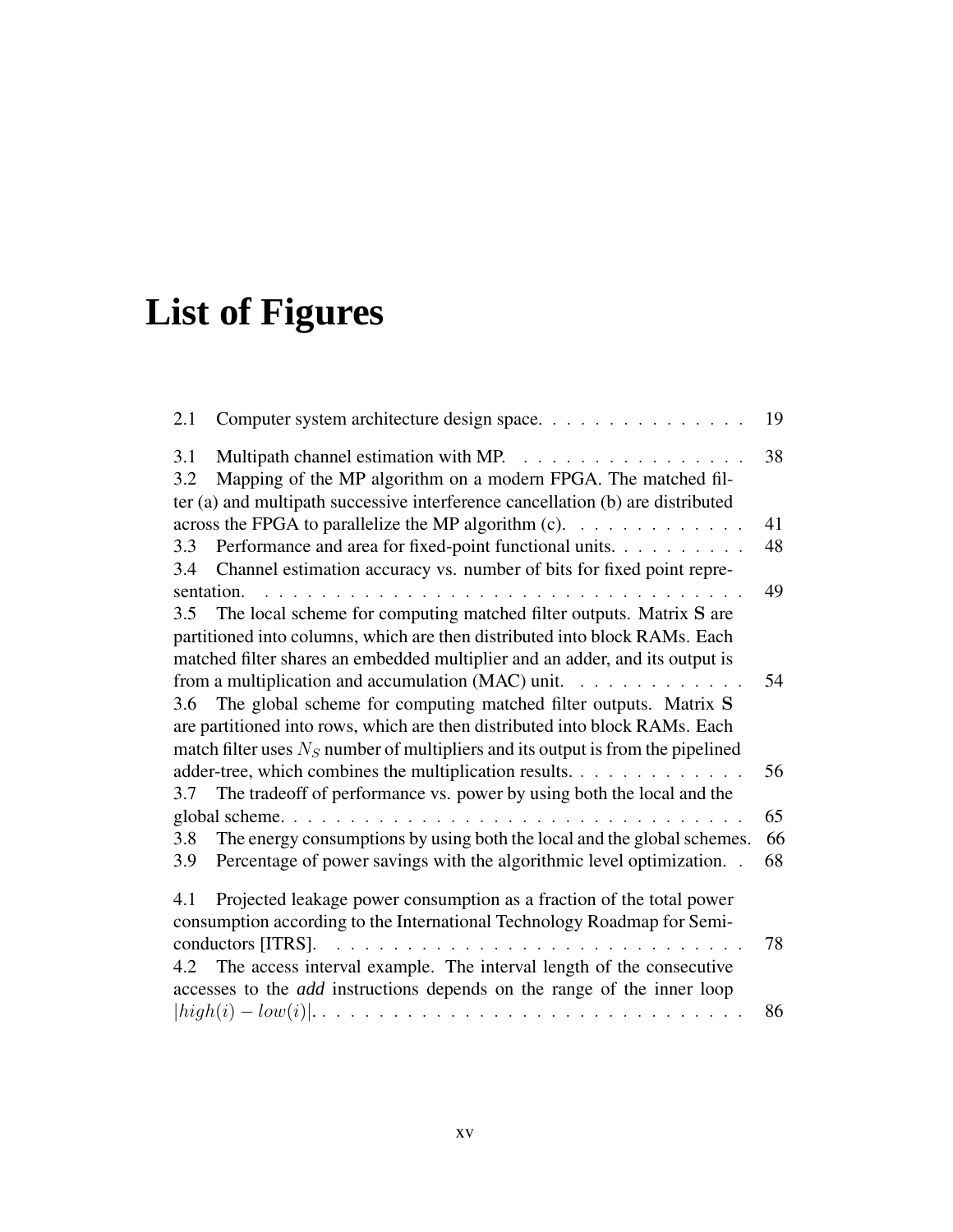| Cumulative distribution of live intervals and dead intervals of the L2<br>4.3                                                                                                                                                                                                                            |
|----------------------------------------------------------------------------------------------------------------------------------------------------------------------------------------------------------------------------------------------------------------------------------------------------------|
| cache for crafty and vortex. The total amount of short dead intervals only                                                                                                                                                                                                                               |
| contribute little to the leakage power reduction, while the long intervals play                                                                                                                                                                                                                          |
| 88<br>a major role.                                                                                                                                                                                                                                                                                      |
| Using perfect prefetching to avoid performance degradation. Assum-<br>4.4                                                                                                                                                                                                                                |
| ing perfect access pattern knowledge, an optimal method uses perfect prefetch-                                                                                                                                                                                                                           |
| ing to refetch data just before it is needed and avoids stalling the whole                                                                                                                                                                                                                               |
| system to reduce energy consumption.<br>90                                                                                                                                                                                                                                                               |
| Time-voltage diagrams of sleep-mode and drowsy-mode. In Sleep-<br>4.5                                                                                                                                                                                                                                    |
| Mode the cache line is essentially turned completely off and the power con-                                                                                                                                                                                                                              |
| sumed drops to nearly zero. While beneficial over a long period of time,                                                                                                                                                                                                                                 |
| there is a more significant overhead due to re-fetch. Drowsy-Mode has a                                                                                                                                                                                                                                  |
| smaller overhead, but the cache line still consumes a measurable amount of                                                                                                                                                                                                                               |
| power because the voltage has not been completely turned off.<br>91<br>$\mathbb{R}^2$ . The set of the set of the set of the set of the set of the set of the set of the set of the set of the set of the set of the set of the set of the set of the set of the set of the set of the set of the set of |
| Energy consumption for each of the three operating modes and the<br>4.6                                                                                                                                                                                                                                  |
| lower envelope $E(I_i, T_j)$ function for minimal energy consumption.<br>97                                                                                                                                                                                                                              |
| The optimal leakage power saving model. The circles indicates states<br>4.7                                                                                                                                                                                                                              |
| and edges represent transitions between states.<br>99                                                                                                                                                                                                                                                    |
| Comparison of the hybrid method vs. the sleep-mode method for dif-<br>4.8                                                                                                                                                                                                                                |
| ferent sleep interval-lengths. The usefulness of applying the drowsy method                                                                                                                                                                                                                              |
| to save leakage power decreases as the sleep length approaches the sleep-                                                                                                                                                                                                                                |
| drowsy inflection point. For leakage power saving, the sleep mode plays a                                                                                                                                                                                                                                |
| more important role in the L2 cache and the data cache than in the instruc-                                                                                                                                                                                                                              |
| tion cache. The L2 cache has larger sleep intervals than the data cache.<br>105                                                                                                                                                                                                                          |
| Comparisons of different leakage power saving schemes.<br>109<br>4.9                                                                                                                                                                                                                                     |
| 4.10 Comparisons of different leakage power saving schemes for the direct-                                                                                                                                                                                                                               |
| 112<br>mapped L2 cache.<br>.                                                                                                                                                                                                                                                                             |
| 4.11 Comparison of different leakage power saving schemes for L1 caches                                                                                                                                                                                                                                  |
| with different sizes.<br>115                                                                                                                                                                                                                                                                             |
| 4.12 Comparisons of different leakage power saving schemes for the new                                                                                                                                                                                                                                   |
| 116                                                                                                                                                                                                                                                                                                      |
| 4.13 Prefetchability of intervals with different lengths. 121                                                                                                                                                                                                                                            |
|                                                                                                                                                                                                                                                                                                          |
| Ratio of embedded memory bits/logic cells on modern FPGAs. The<br>5.1                                                                                                                                                                                                                                    |
| number in the parentheses shows the release year of the device. New devices                                                                                                                                                                                                                              |
| have 20 to 100 times more embedded memory bits than logic cells.<br>126                                                                                                                                                                                                                                  |
| Design flow for leakage power reduction of embedded memory on<br>5.2                                                                                                                                                                                                                                     |
| FPGAs. Path traversal and location assignment are introduced components                                                                                                                                                                                                                                  |
| for deciding the best data layout within embedded memory to achieve the                                                                                                                                                                                                                                  |
| 130                                                                                                                                                                                                                                                                                                      |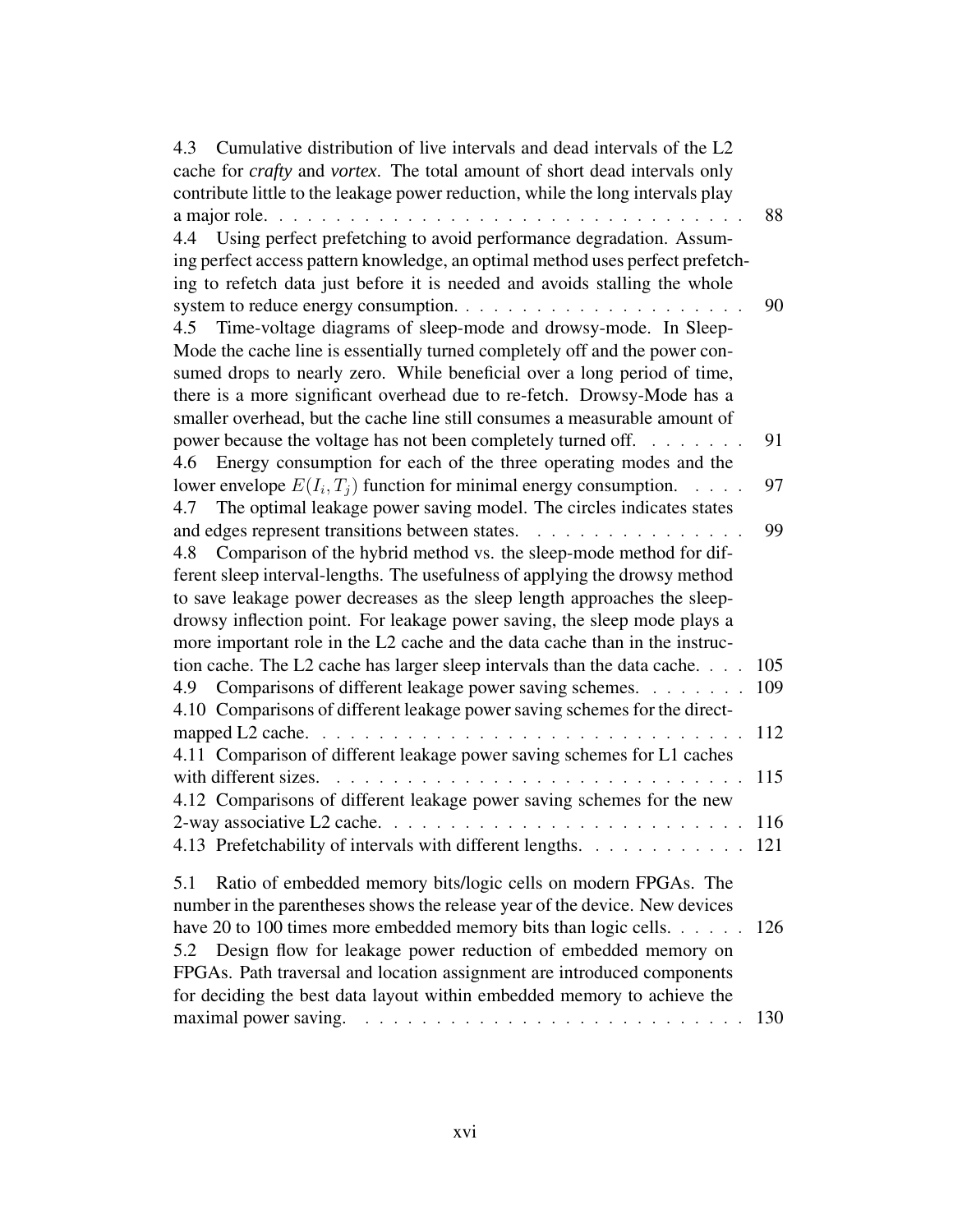| 5.3 Problem formulation illustrated with the radix-2 fft example. The                |  |
|--------------------------------------------------------------------------------------|--|
| radix-2 fft example (a) is scheduled to extract memory access intervals (b),         |  |
| and the Extended DAG model is built by assigning all intervals to $N = 10$           |  |
| entries $(c)$ . The live intervals are indicated by the gray rectangles in $(b)$ and |  |
| the gray vertexes in (c), and the dead intervals are depicted by the white           |  |
| space in $(b)$ and edges in $(c)$ . A vertex includes the information of a variable  |  |
| name, its access number $n$ and power saving. An edge shows the precedence           |  |
| order and the power saving between the adjacent vertexes. The length of a            |  |
| path $i$ , defined as the sum of all the weights on the vertexes and edges along     |  |
| the path, indicates the leakage power saving of memory entry $i$ . 134               |  |
| 5.4 Different schemes to save leakage power of embedded memories on                  |  |
| FPGAs. Full-active and used-active has one variable per entry. Min-entry,            |  |
| sleep-dead, and drowsy-long use the minimal number of entries, and apply             |  |
| power saving modes on unused entries, dead intervals, and live intervals             |  |
| incrementally. Path-place layouts variables with leakage awareness, and              |  |
| uses power savings on all the unused entries, dead and live intervals. 137           |  |
| 5.5 The drowsy-sleep inflection points are derived for different bit-width           |  |
| configurations of the embedded memory. $\ldots$ 141                                  |  |
| 5.6 Comparison of the leakage power savings for different schemes. 143               |  |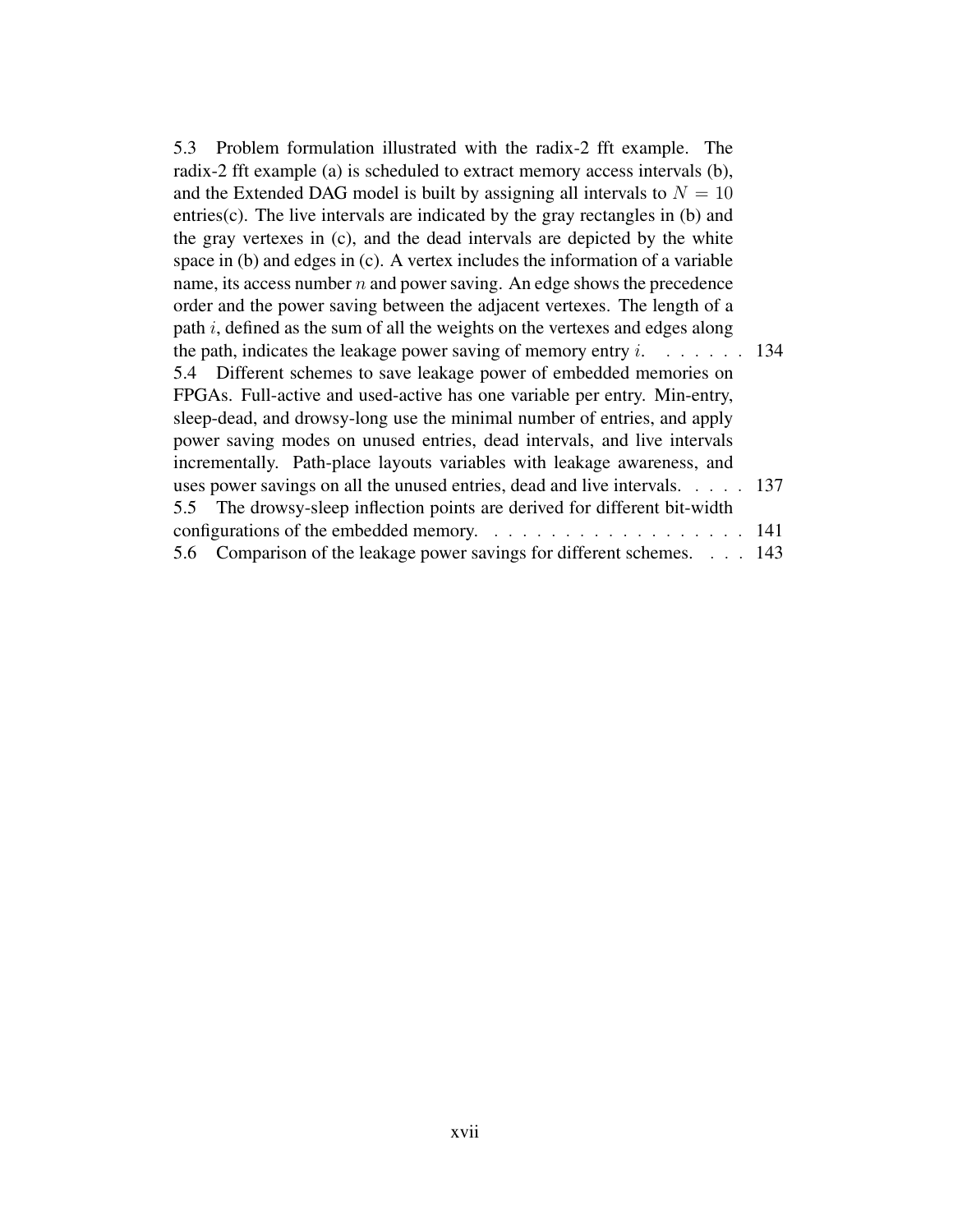# **List of Tables**

| 3.1 Complexity comparison for sparse multipath channel estimation al-                                 |     |
|-------------------------------------------------------------------------------------------------------|-----|
| gorithms. $M =$ number of training symbols, $N_s =$ number of samples per                             |     |
| symbol, $N_f$ = number of non-zero channel coefficients, $2/Q$ = channel co-                          |     |
|                                                                                                       | 42  |
| 3.2 Performance and area for floating-point functional units. $(S, E, F)$ indi-                       |     |
| cates the number of <i>sign, exponent,</i> and <i>fractional</i> bits, respectively.                  | 47  |
| 3.3 Performance and area results for the MP core.                                                     | 58  |
| 4.1 Algorithm to compute the optimal leakage power saving given an in-                                |     |
| terval distribution. Intervals are classified into one of the three categories                        |     |
| based on the drowsy-active inflection point $a$ and the sleep-drowsy inflec-                          |     |
| tion point b: $(0, a]$ , $(a, b]$ , and $(b, +\infty)$ . The <i>Sleep mode</i> is applied on inter-   |     |
| vals within the range of $(b, +\infty)$ ; the <i>Drowsy mode</i> is applied on intervals              |     |
| within the range of $(a, b]$ ; and the cache lines are left on for intervals within                   |     |
|                                                                                                       | 95  |
| 4.2 Active-drowsy and drowsy-sleep inflection points depicted in cycles                               |     |
|                                                                                                       | 103 |
| Optimal leakage saving percentages with technology scaling down.<br>4.3                               | 113 |
| The Prefetch-A and Prefetch-B methods. 122<br>4.4                                                     |     |
| 5.1<br>The path-place algorithm. $\ldots \ldots \ldots \ldots \ldots \ldots \ldots \ldots \ldots 138$ |     |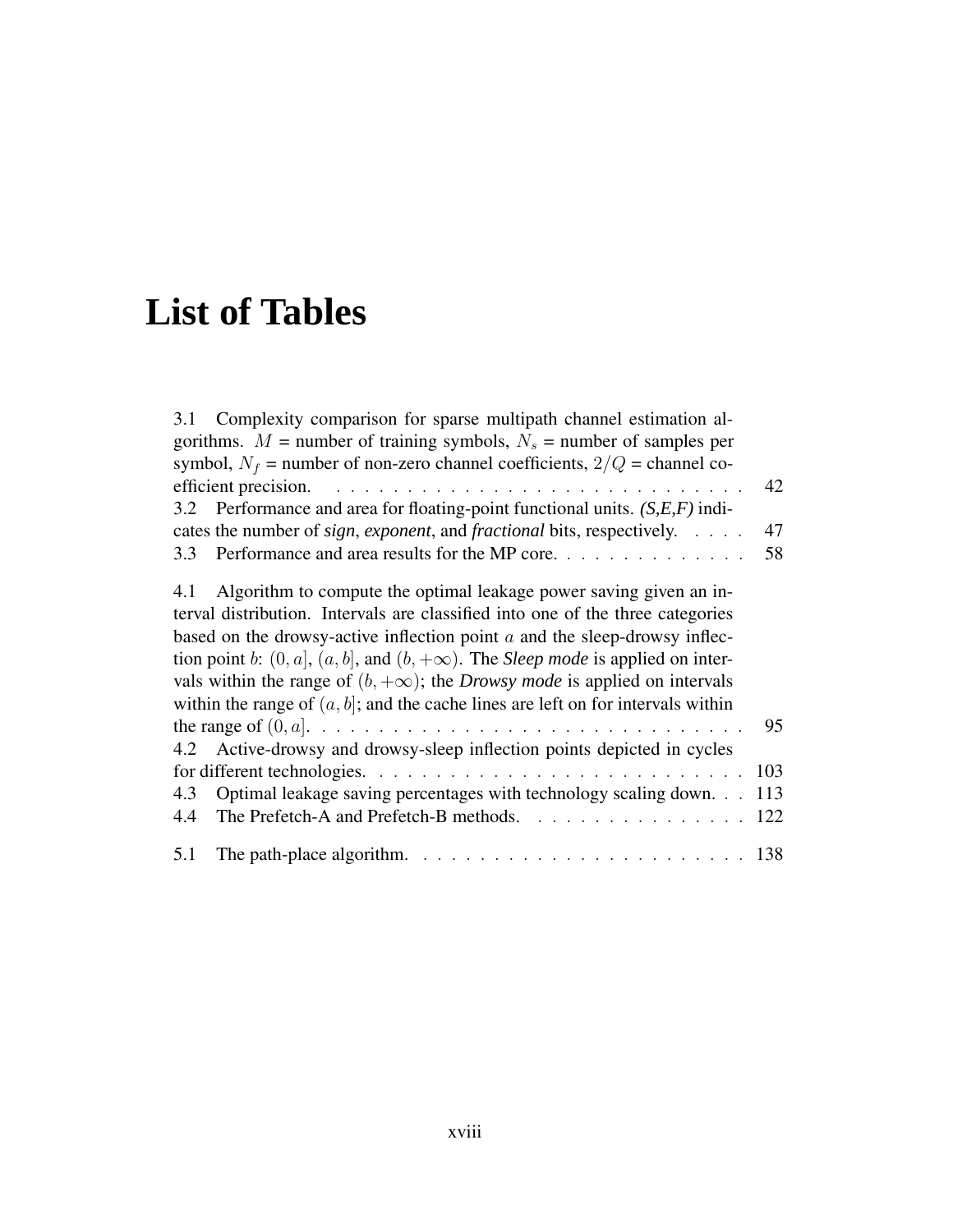# **Chapter 1 Introduction**

# **1.1 Motivation**

Wireless connectivity is playing an increasingly significant role in communication systems. Evolving wireless multimedia applications along with limited spectrum resources demand higher data rate and higher multi-user capacity. At the same time, low energy consumption and small silicon area (which directly relates to cost) are critical to meet portability requirements of future wireless systems. High performance and energy efficient implementations of advanced communications algorithms remain as a design challenge, which requires optimization at all levels of wireless system design: from the theory and algorithms to the arithmetic and placement.

First, at the algorithm level, new advances in information theory and communication algorithms have either been proved or demonstrated unprecedented wireless data rate / bandwidth efficiency. However, many of these sophisticated algorithms require very high computational power, and have not been possible for high data rate and low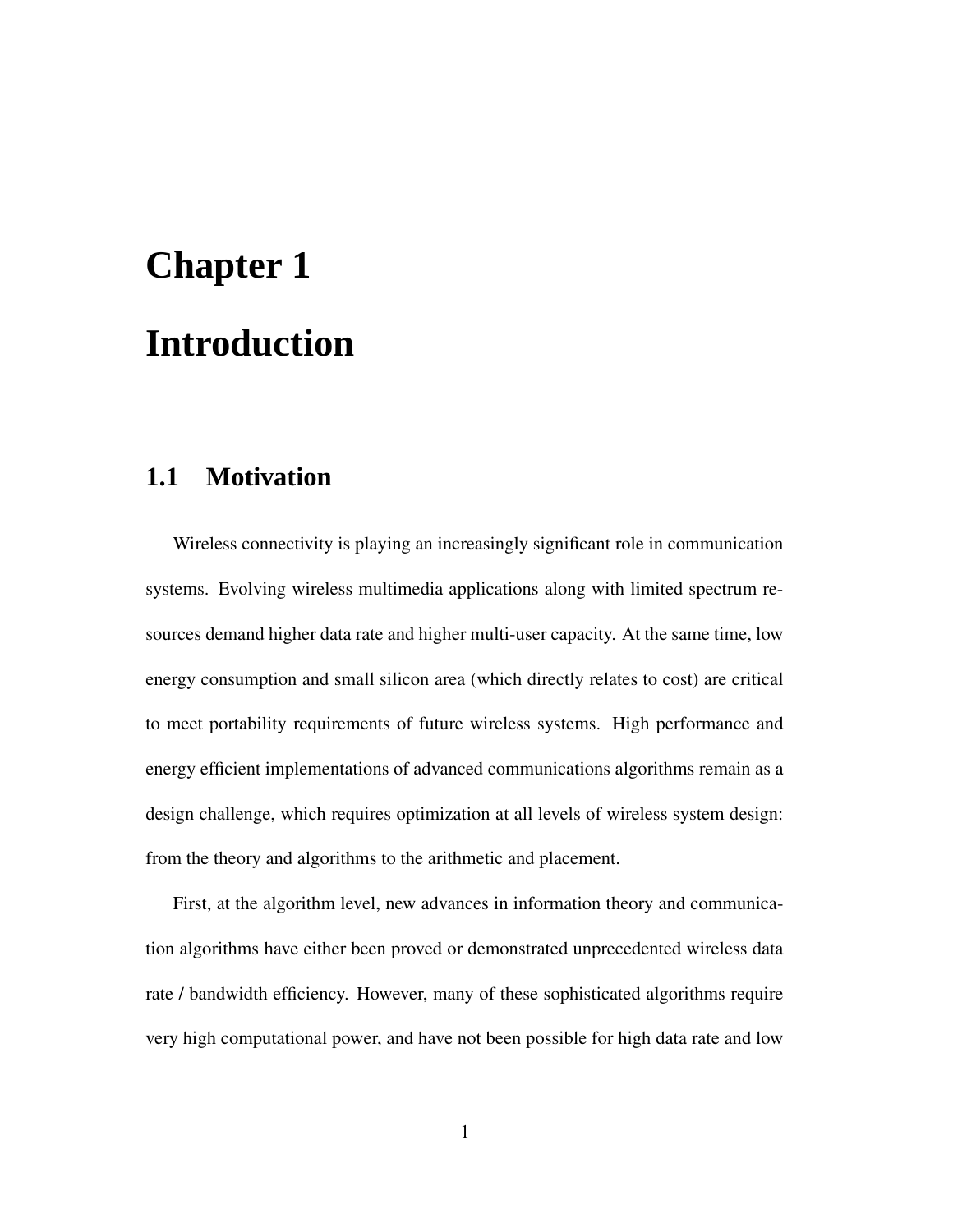energy consumption implementation using conventional implementations for various applications that require wireless connectivity.

The wireless application domain, using digital baseband signal processing for wireless communications, has distinctive characteristics that can be leveraged for reducing implementation costs:

- 1. Algorithms have high degrees of both temporal and spatial concurrency / parallelism.
- 2. Primary computation is dominated by a few kernels that take a relative large amount of computation.

Second, since the invention of the transistor in 1947, integrated circuits (IC), which have been permeating our world in almost every possible respect and constantly expanding, have been improved following Moore's law: the number of transistors per die has been doubled every 18 months. With huge transistor real estate available, four primary architectures, namely general purpose microprocessors, configurable processors, reconfigurable devices, and application specific integrated circuit, for the execution of algorithms have been evolved to meet the digital design quality metrics:

1. Performance — Performance or execution time of a behavior is defined as the average time required by the behavior from start to finish. It mainly depends on system clock rate and the amount of parallelism that are supported.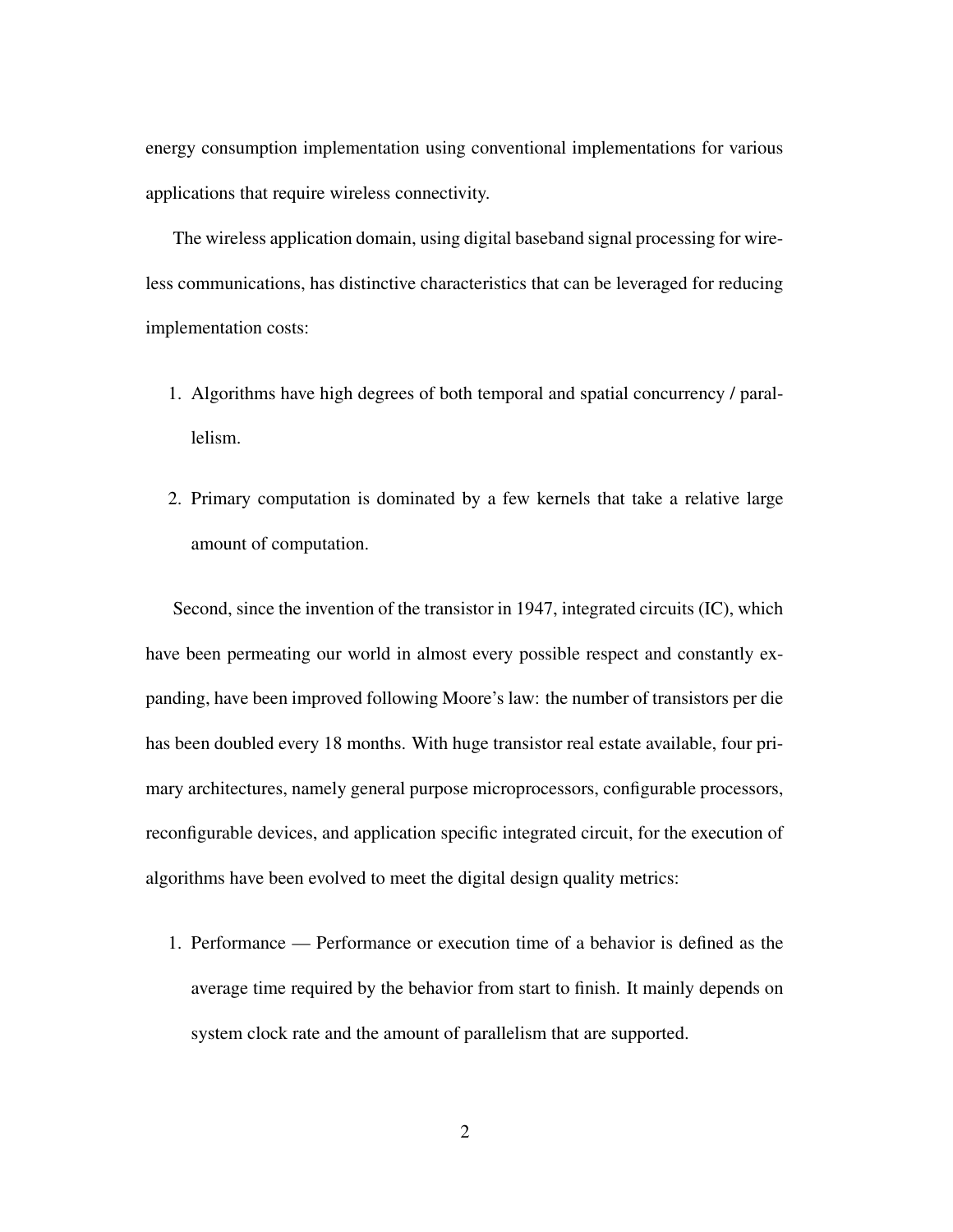- 2. Power Excessive power dissipation in integrated circuits not only discourages their use in a portable environment, but also cause overheating, which degrades performance and reduces chip lifetime.
- 3. Area Area is directly related to the hardware cost. It also decides whether certain portion of the design can fit into a given chip area. Moreover, smaller area indicates shorter wires in the interconnect network, leading to higher performance and less interconnection power consumption.
- 4. Others Design for testability, design for reliability, design for manufacturing, design time, and time-to-market are also important factors to consider in digital system design.

Indeed, Semiconductor Industry Association has identified power as a critical factor in designing a digital system. Higher energy dissipation requires more expensive packaging and cooling technology, which in turn increases cost and decreases system reliability. There are fundamentally two ways in which power can be dissipated: either dynamically (due to the switching activity of repeated capacitance charge and discharge on the output of the millions of gates), or statically (due to sub-threshold, gate, and junction leakage). Dynamic power consumption is proportional to the square of the supply voltage, which reduces as process technology scales. Scaling down the transistor supply voltage reduces the dynamic power dissipation. Yet, to maintain high switching speed under reduced voltages, the threshold voltage must also be scaled. As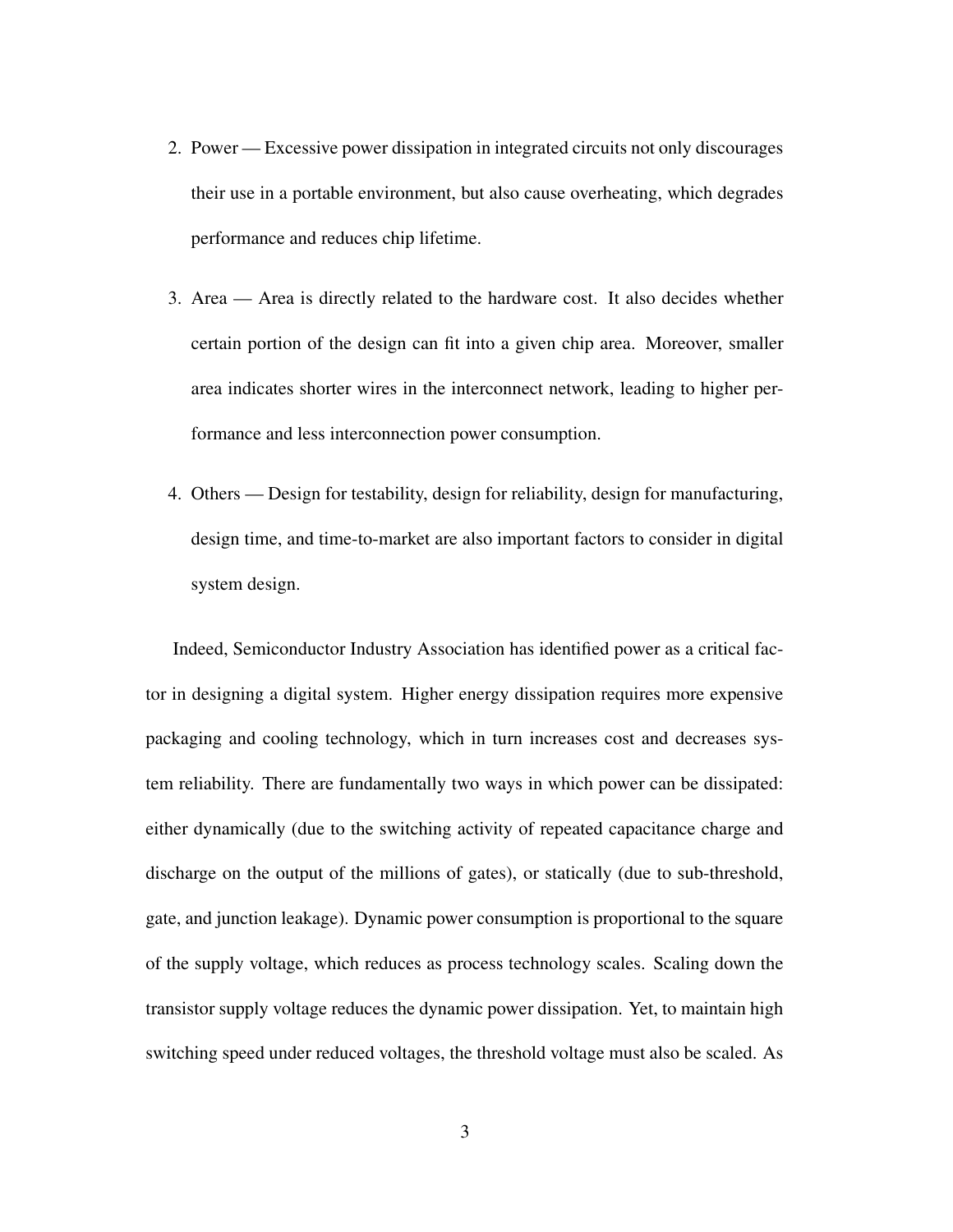the threshold voltage drops, it is easier for current to leak through the transistor, resulting in significant leakage power dissipation. If current technology scaling trends hold, leakage will soon become the dominant source of power consumption. As such new techniques are needed to battle this growing problem.

Third, architecture design plays a key role to optimize performance and energy efficiency to design advanced communications algorithms. Conventional microprocessor designs based on Von Neumann architecture was developed under the assumption that hardware was expensive and sharing of the hardware resources was absolutely necessary. The situation now, however, for system on a chip has changed. Hardware is almost free with potentially thousands of multipliers and embedded memories on a die. For the emerging wireless application domain the best way to utilize the available IC technology needs to be investigated. Moreover, with the fact that algorithm complexity has been increasing faster than Moore's law indicates if the architecture is not tuned to exploit the improved characteristics, purely relying on technology scaling will be not sufficient to deliver high performance and energy efficiency for more advanced algorithms that are demanded by wireless systems in the near future.

Therefore, an efficient design relies on the integration of algorithm developments and architecture design to exploit the full potential of communications theoretical results and advanced technology. Thus, there is a need to perform algorithm level selections and modifications based on efficient implementation criteria, which can lead to greatly reduced processing requirements without system performance degradation.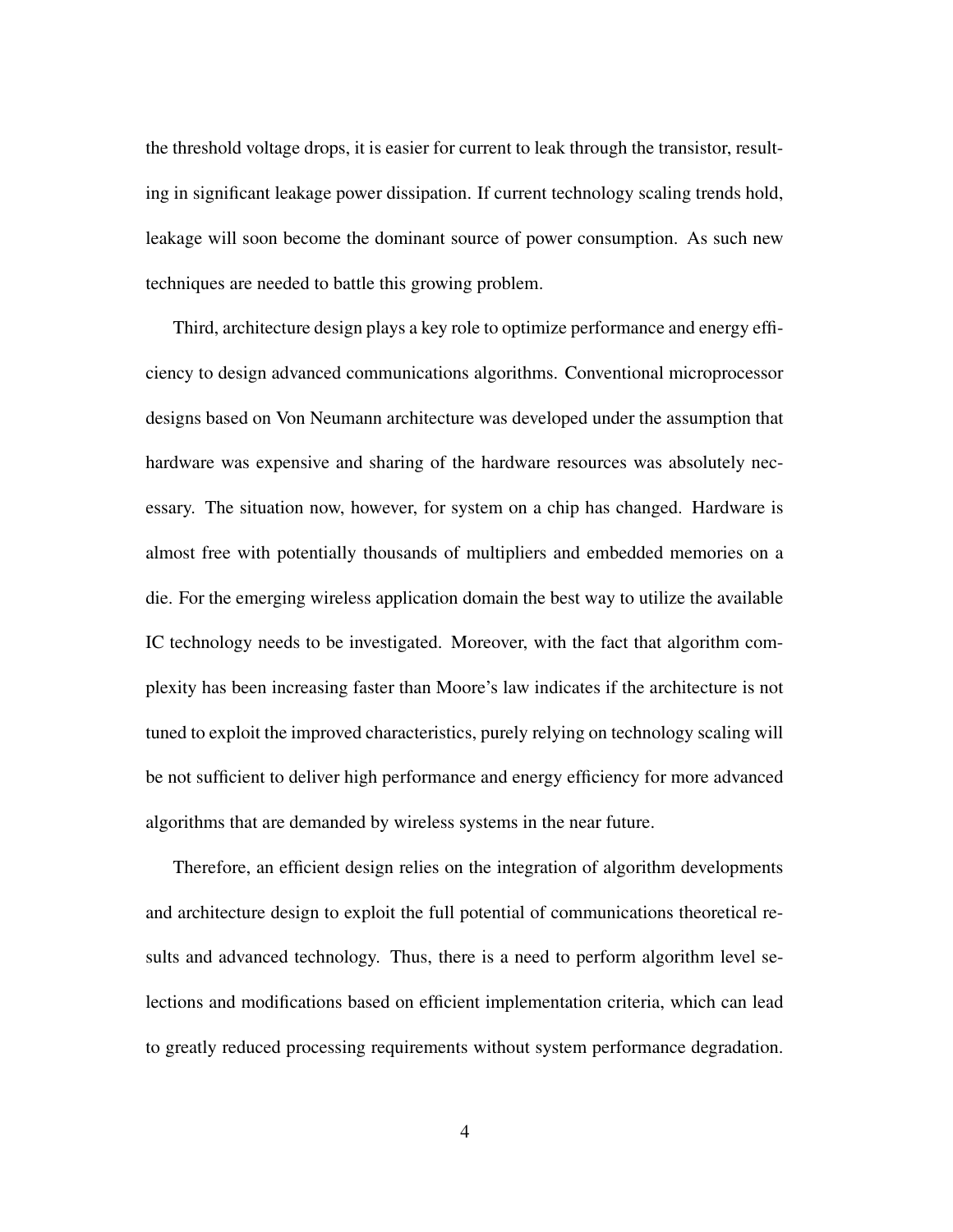There is also a need to design architectures to adapt to the computational requirements of the algorithm, which can lead to largely reduced energy consumption, in particular leakage power reduction, of the implementation. Unfortunately, the lack of such a unified and systematic design method hurdles the exploration of various realizations over a broad range of algorithmic and architectural options.

# **1.2 Research Goals**

The goal of this research is to bring architecture design together with system and algorithm design and technology to obtain a better understanding of the key trade-offs of important architecture parameters and thus more insight in digital signal processing architecture optimization in order to facilitate energy efficient design of high performance wireless communications algorithms. The research takes as an example one of the fundamental units in wireless communications systems: channel estimation. The results are extensible to other wireless communications systems, e.g, channel estimation in wireless sensor networks and DS-CDMA base stations.

## **1.2.1 Algorithm/Architecture Co-exploration**

The proposed design method enables efficient algorithm and architecture design. The major strategies are: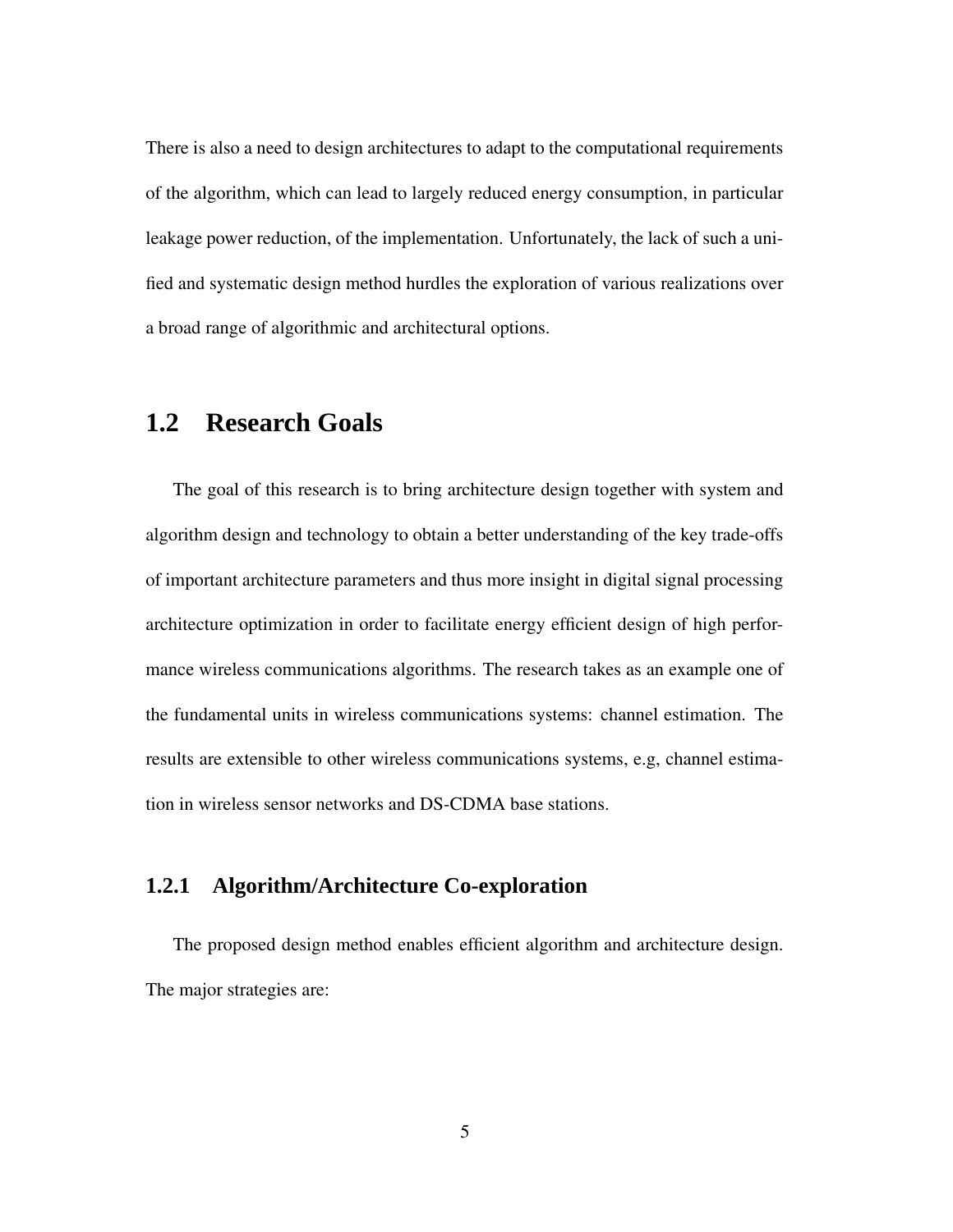- 1. In algorithm development, algorithm performance has been treated as the single most important criterion to evaluate and choose among possible algorithms. The inherent structures of algorithms such as parallelism are discovered based on the characteristics of algorithms to assist algorithm selection and architecture exploration. The performance evaluation metrics include not only the traditional performance measures, but also the feasibility for low power implementation.
- 2. Given an algorithm, selecting the computational architecture, as well as determining various parameters such as the amount of parallelism, pipelining scheme, memory design, and data and computation partitioning scheme demands a systematic method to evaluate various trade-offs to facilitate architectural level exploration and optimization, such as designing parallel data paths and memory structures, and choosing programmable granularity. This is an important step in the design process in order to make a better use of available resources and to realize the potential of advanced communication theoretical results, which require high computational power.

## **1.2.2 Application of Co-exploration for Building MP Core**

The advantages of employing the cross-cutting method that brings together system and algorithm, architecture, and circuit design are demonstrated by the example of building a parameterized wireless channel estimator. The matching pursuit (MP) algorithm has been redesigned to reduce the complexity while maintaining the estima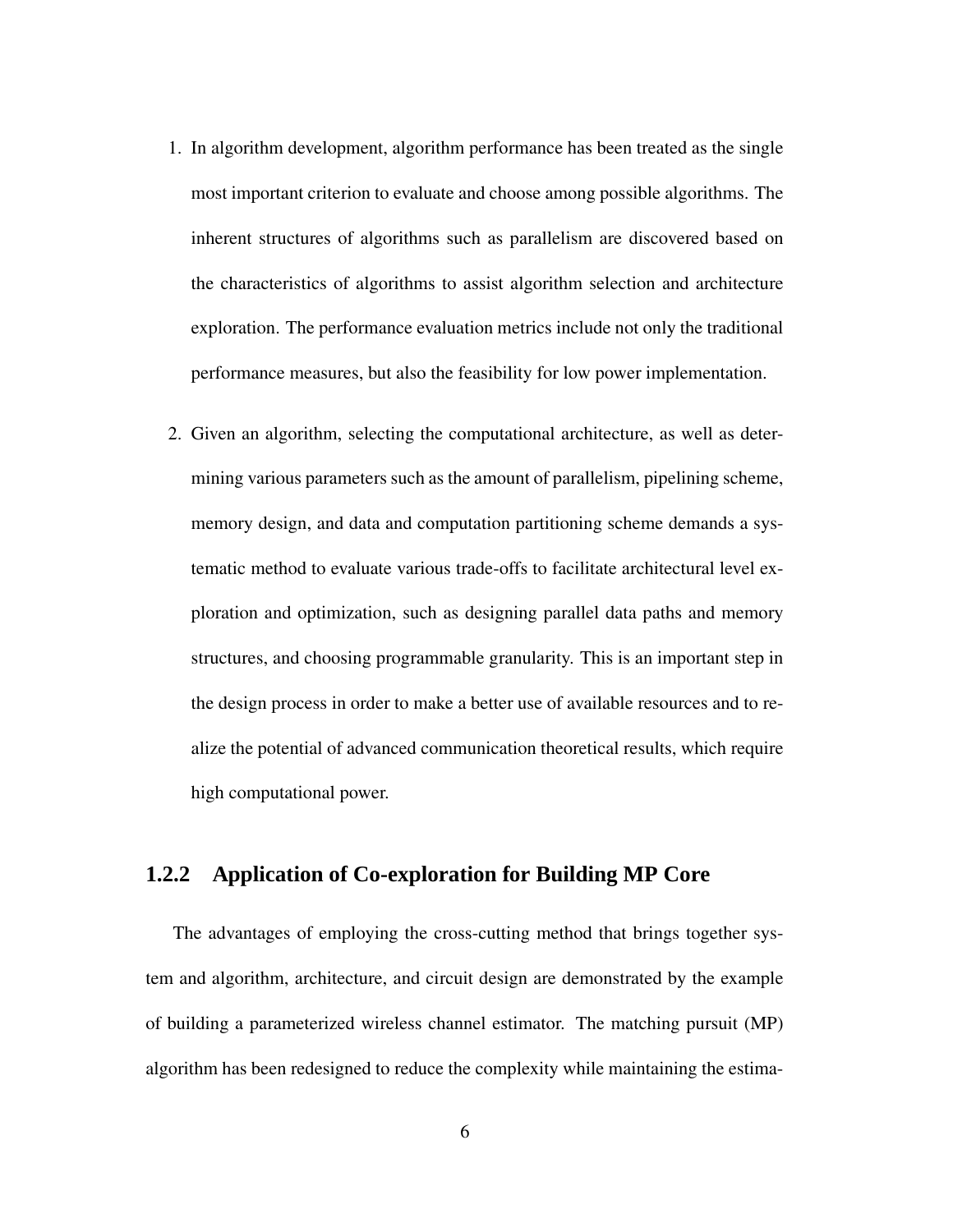tion accuracy. In hardware implementation, the trade-offs in terms of channel estimation accuracy, the effect of fixed-point and floating-point data representation, and the distribution of the MP data due to different architectural implementations, have been evaluated to achieve high performance and low energy consumption. Through design space exploration, the final architecture is mapped onto a modern Virtex-II FPGA chip, and the resulting synthesizable MP core can execute over 216 times faster than a high performance microprocessor.

## **1.2.3 Co-exploration for Energy Efficiency**

With the consideration that power is becoming an increasingly important factor in digital design, and leakage power, in particular, will soon become the dominant source of power dissipation, algorithm and architecture design techniques are exploited to tackle the leakage problem through memories, which are the major targets for battling leakage problem. Through investigating the leakage problem in caches of general microprocessors, an optimal policy based on the perfect knowledge of the address trace information has been proposed to achieve maximal leakage savings. And by incorporating leakage-aware data placement of data within embedded memories, significant leakage power savings can be accomplished. Different low power design techniques, including both dynamic power reduction techniques and leakage power reduction techniques are also explored in building the energy efficient MP core.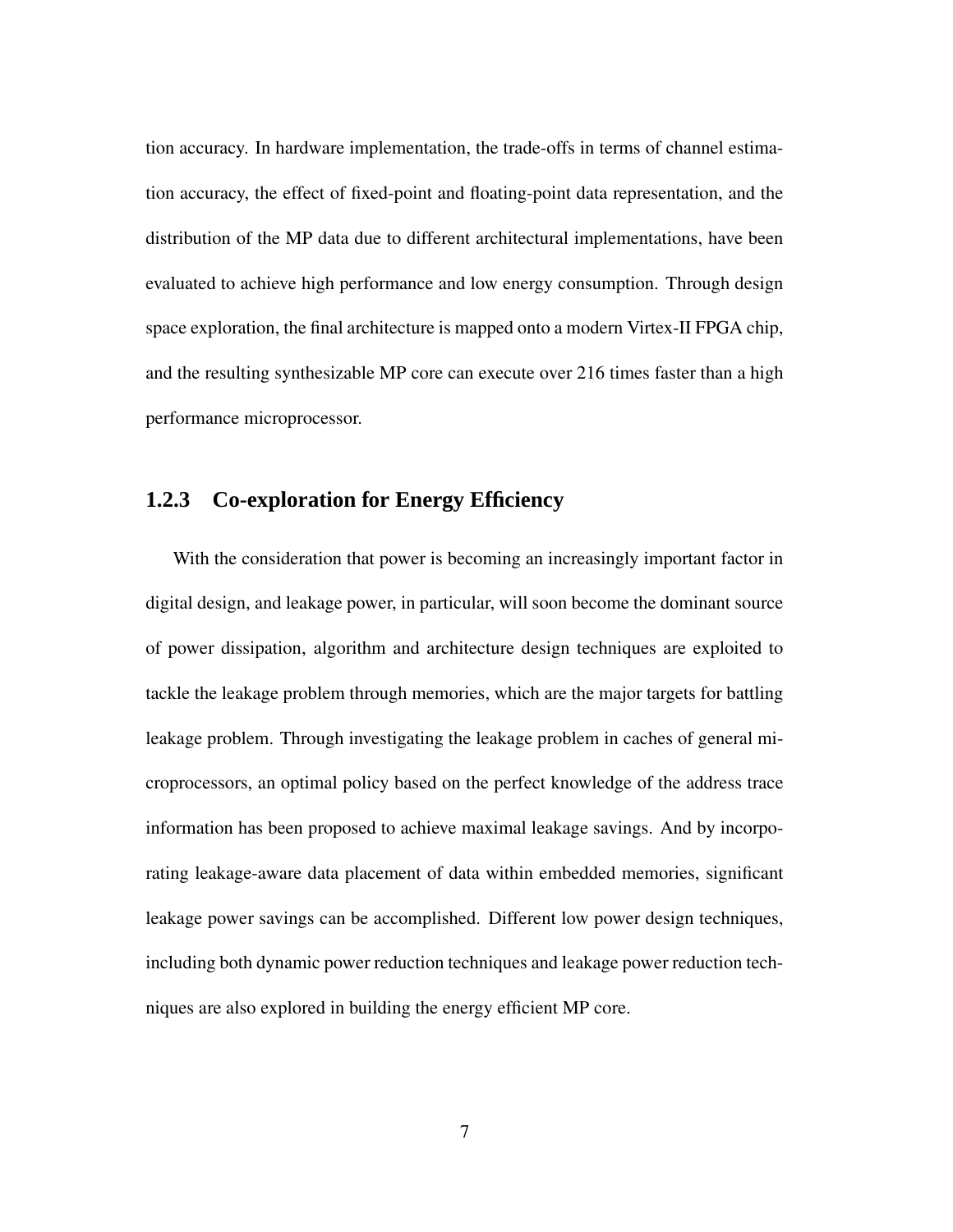# **1.3 Dissertation Organization**

This dissertation is organized into six chapters.

Chapter 2 presents the algorithm and architecture co-exploration, which includes the characterization of algorithm properties, the evaluation of architectures and low power design techniques.

Chapter 3 employs the algorithm / architecture co-exploration to the design example of building an efficient wireless channel estimator — Matching Pursuit core. Different algorithms and architectures are explored to reduce power consumption of the functional elements and interconnections.

Chapter 4 studies the leakage power minimization techniques. By exploring the temporal information to tackle the leakage problem in caches on general purpose microprocessors, a generalized model for optimizing cache leakage based on the perfect knowledge of the address trace is proposed to achieve maximal leakage power savings.

Based on the generalized model proposed in Chapter 4, Chapter 5 investigates leakage-aware placement methods to incorporate spatial information to further reduce leakage power of embedded memories on reconfigurable FPGA devices. MP core is further explored to study the effectiveness of the different schemes.

Chapter 6 concludes with a summary and suggestions for future work.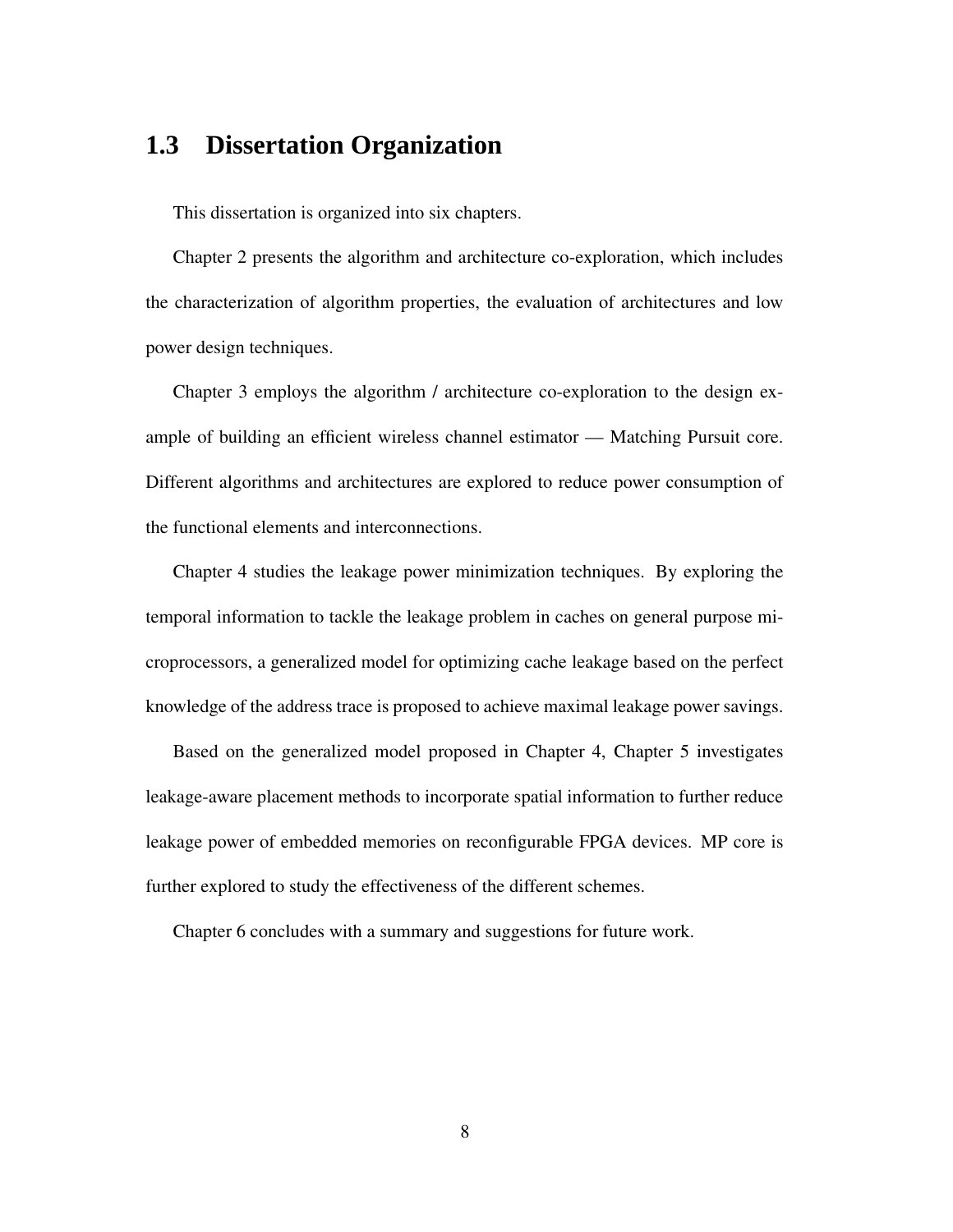# **Chapter 2**

# **Algorithm/Architecture Design Space Co-exploration**

# **2.1 Introduction**

There often exist various digital signal processing algorithms for solving a specific mathematical problem, but they exhibit vastly different characteristics and thus may lead to widely different implementation costs. For the same algorithmic specification a broad range of computational architectures, ranging from general-purpose microprocessor to dedicated hardware can be used, resulting in several orders of magnitude difference in performance and power consumption. Among different design parameters, the amount of parallelism, the degree of time-sharing of the processing elements and their structure, as well as various parameters such as word-lengths, and clock frequency need to be determined. The multidimensional design space offers a large range of possible trade-offs and since decisions made at each step are tightly coupled with other choices, an integrated and systematic design approach across the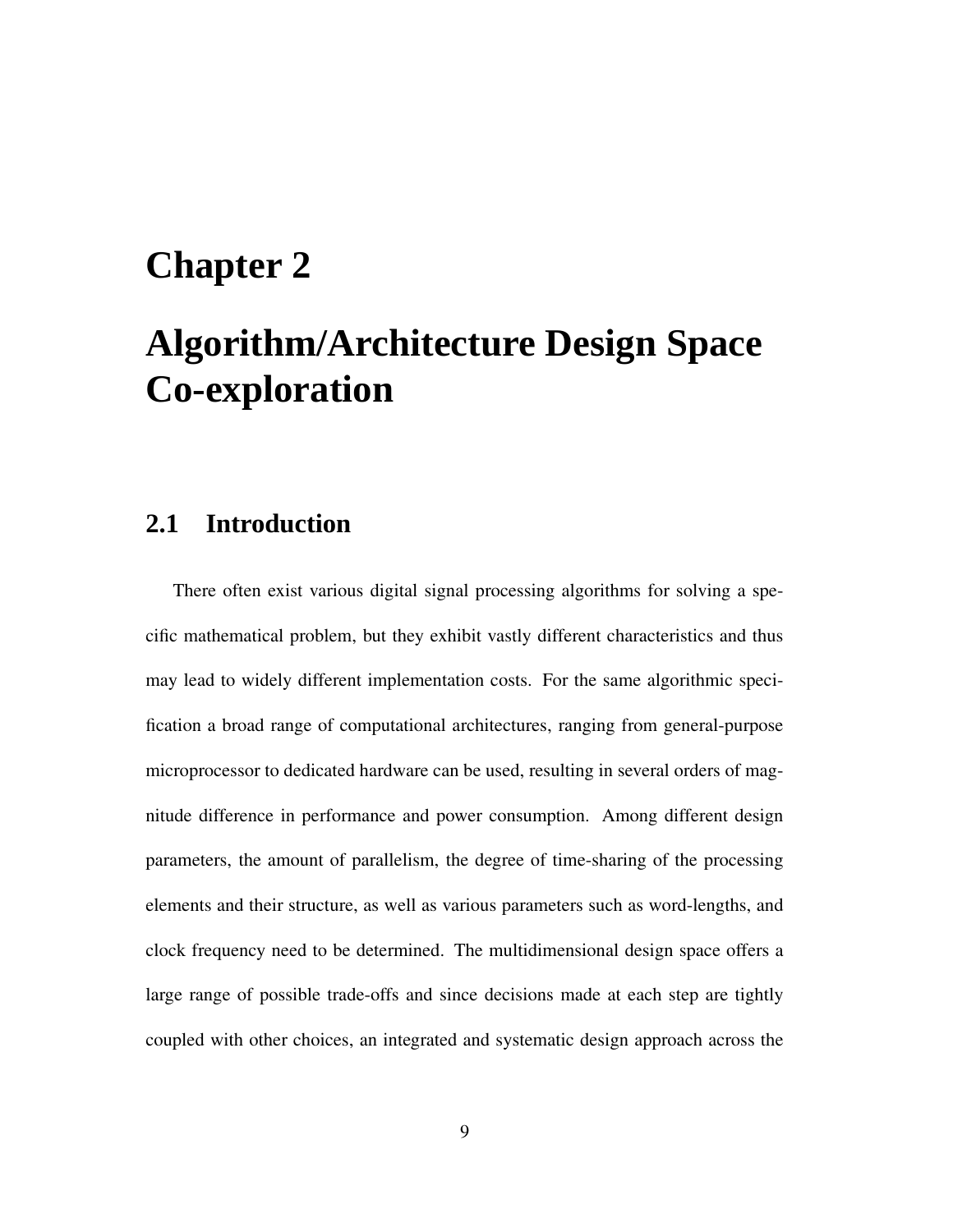algorithm, architecture, and circuit levels is essential to optimize the implementation for given design criteria.

Researches have shown that the most dramatic power reduction stems from optimization at the highest levels of the design hierarchy. In particular, case studies indicate that high level decisions regarding selection and optimization of algorithms and architectures can improve design metrics by an order of magnitude or more, while gate and circuit level optimizations typically offer a factor of two or less improvement. And the design time involved at high levels is typically much shorter than lower levels. It is thus important to be able to analyze the possibilities and trade-offs of highlevel decisions, before investing effort in exploration at lower levels. This suggests that architectural implementation estimation mechanisms are needed to facilitate rapid high-level design exploration, especially when the goal is to achieve an area efficient, low-power integrated circuit implementation. Specifically, optimization efforts should begin at the algorithm/architecture level, which is the focus of this chapter.

# **2.2 Design Space Exploration**

At algorithm development stage, algorithm performance has often been treated as the single most important design criterion to evaluate and choose among possible algorithms, while complexity is considered very roughly. For example, floating-point operation count is often used as a complexity measure, which is not sufficient for accurate estimates of power consumption and area. However, design decisions made at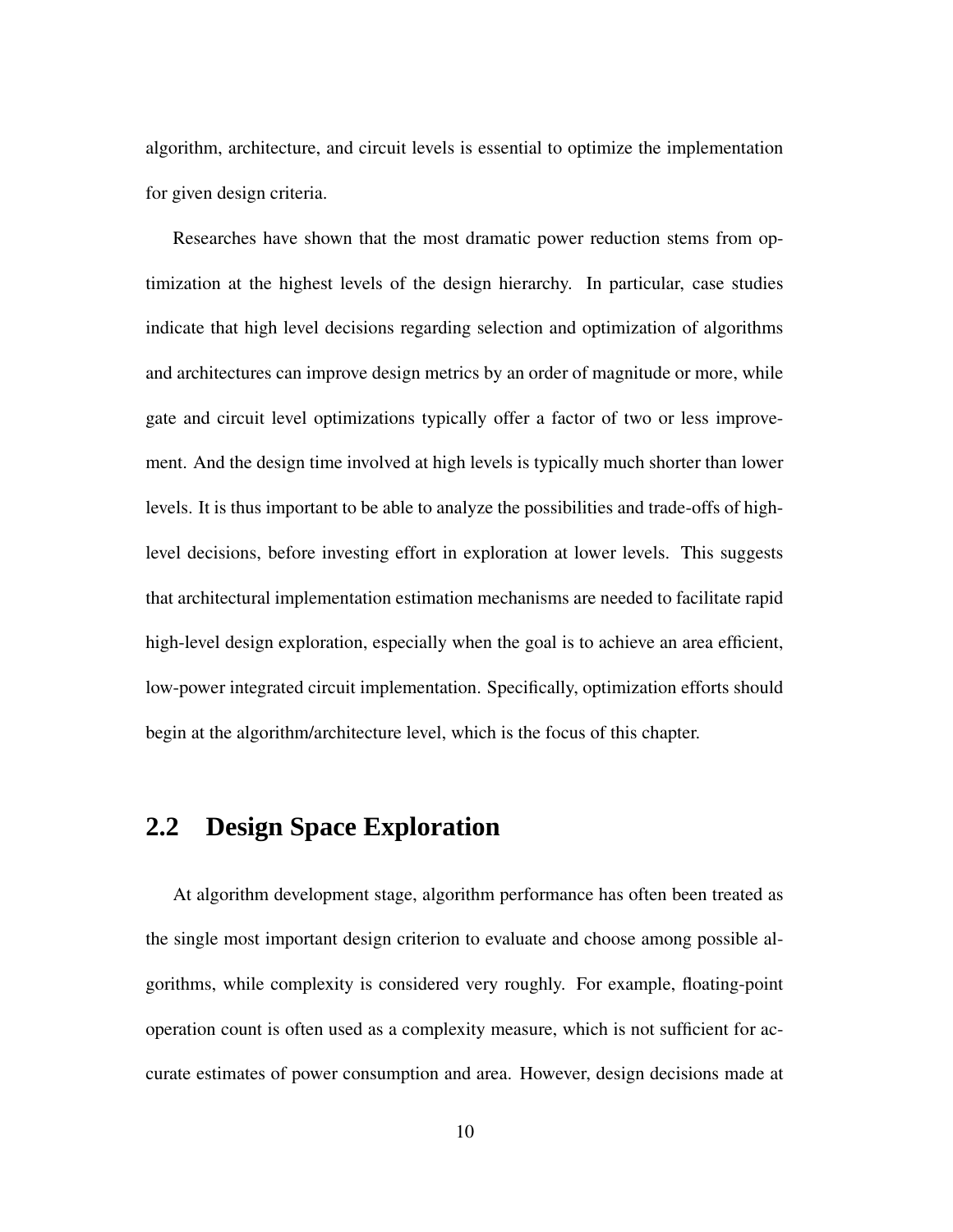algorithm level affect the implementation significantly. Even for a given algorithm, many optimization techniques can be applied to, for example, parallelizing the algorithm can increase speed by exploring various resources effectively. Some of these techniques are common to all architectures and some are architecture specific. Moreover, although IC technology has improved to the point that complex wireless systems can now be implemented for portable devices, with ever more algorithmic complexity, it is not possible for all algorithms to integrate now or even in the near future, since it is unlikely that the improvement in technology will surpass the historical gains of Moore's law. This complexity limit comes from the energy and silicon area constraints of typical portable applications.

Therefore, a method is needed to assist algorithm exploration, which determines the feasibility of algorithms for implementation and gives guidance to algorithm developers about the present and future capabilities of IC technology. This method should evaluate algorithms in terms of not only the traditional measures of performance issues such as throughput, but also the energy requirement.

For a given algorithm, a wide range of computational architecture can be selected. The difficulty in achieving high energy-efficiency in a programmable processor stems from the inherent costs of flexibility. Programmability requires generalized computation, storage, and communication structures, which can be used to implement different algorithms. Efficiency, on the other hand, dictates the use of dedicated structures that can fully exploit the properties of a given algorithm. While conventional pro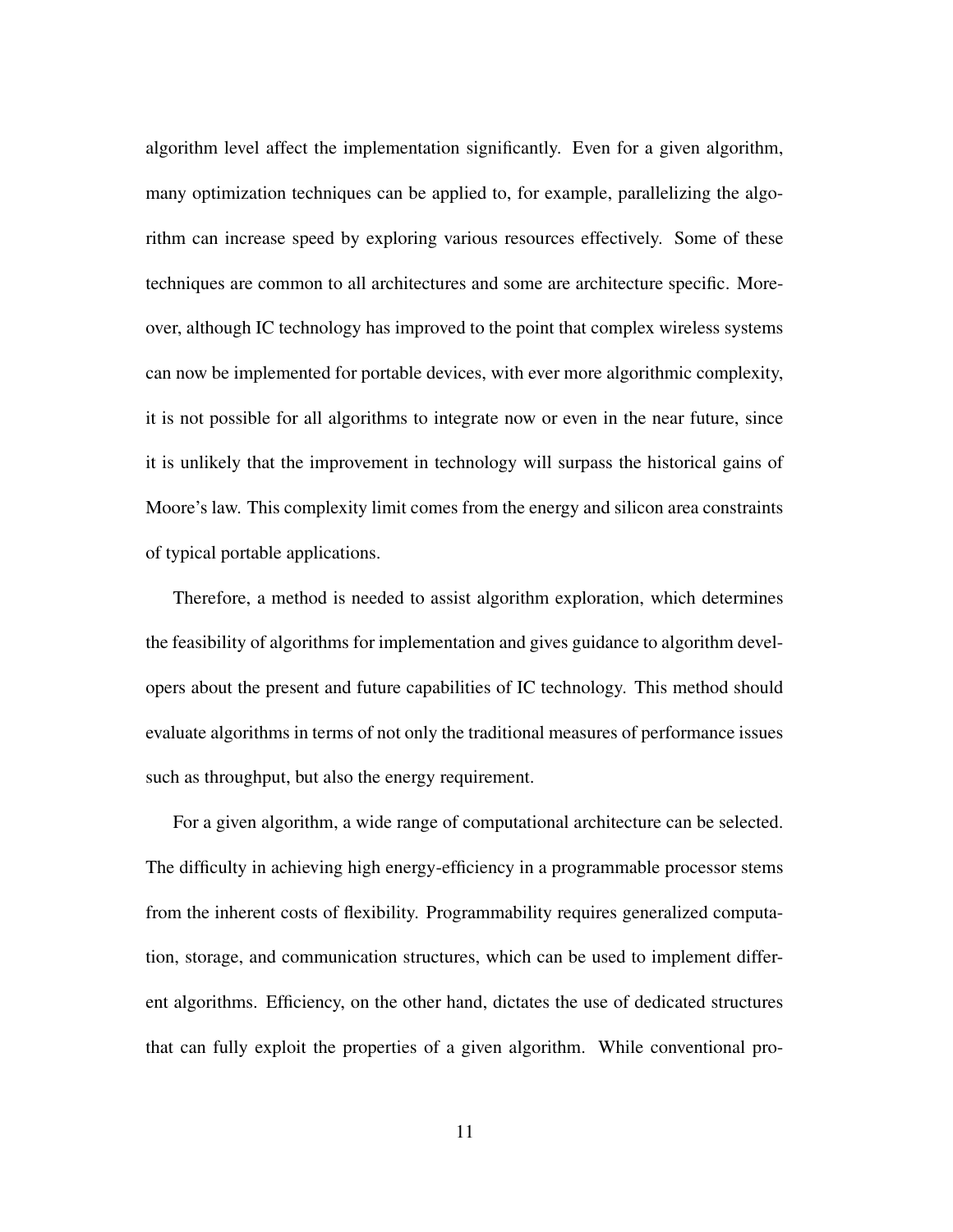grammable architectures, e.g., general purpose microprocessors, can be programmed to perform virtually any computational task, they achieve this flexibility by incurring the significant overhead of fetching, decoding, and performing computations on a general-purpose data-path under the control of an instruction stream, which most often dominates the energy dissipation.

The flexibility of programmable processors is highly desirable for handling general computing tasks. Wireless communication algorithms, on the other hand, have many distinguishable intrinsic properties that make them more amenable to efficient implementations and they do not require the full flexibility of a general-purpose device. These algorithms are data-path intensive, which encourages many digital signal processing optimization techniques; exhibit high degrees of concurrency, which makes parallel processing possible; and are dominated by a few regular computations that are responsible for a large fraction of execution time and energy, which suggests the use of highly optimized and parameterized components.

There is a wide spectrum of application specific architectures, which sit at different positions in the trade-off between efficiency and flexibility. While dedicated implementation and general-purpose microprocessors are at the two extremes respectively, many domain specific processors fill in the gap between them. Consequently, a method is needed to evaluate architectures to facilitate architectural level exploration and optimization, such as designing parallel data paths and memory structures, and choosing programmable granularity. This is an important step in the design process in order to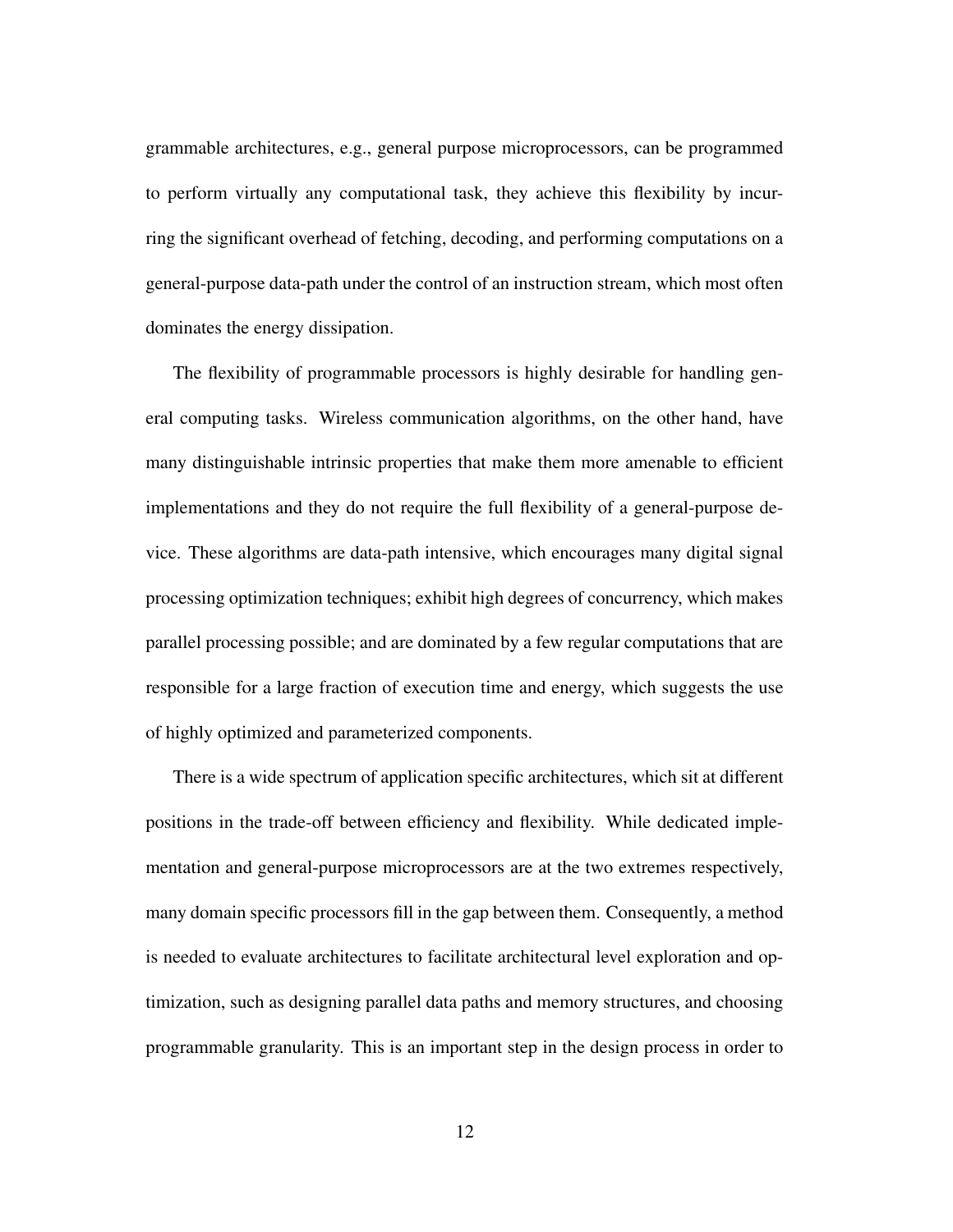make a better use of available IC technology and to realize the potential of advanced communication theoretical results, which usually require even more processing.

To summarize, high-level design decisions include the choice of algorithm for a given application specification, the selection of the computational architecture and the determination of various implementation parameters. Because of the size and complexity of the multi-dimensional design space, the designer often cannot adequately explore many of these possibilities, which offer a large range of trade-offs. Therefore, there is a need for a design method for high-level algorithm and architecture exploration. in a more systematic way to achieve an efficient and low-power implementation.

The subsequent sections describe the main components of the algorithm / architecture design space co-exploration: algorithm and architecture level design characterization, design metric identification, and optimization techniques (especially for lowpower designs).

# **2.3 Algorithm Exploration**

Much research has been done towards automated behavioral-level synthesis, optimization, and performance estimation, with the goal of reducing high-level design and exploration time. However, they are often not sufficient. At the high level of abstraction, the degrees of design freedom are often so great as to make full analysis of design trade-offs impractical. Comprehensive analysis of designs is often prohibitively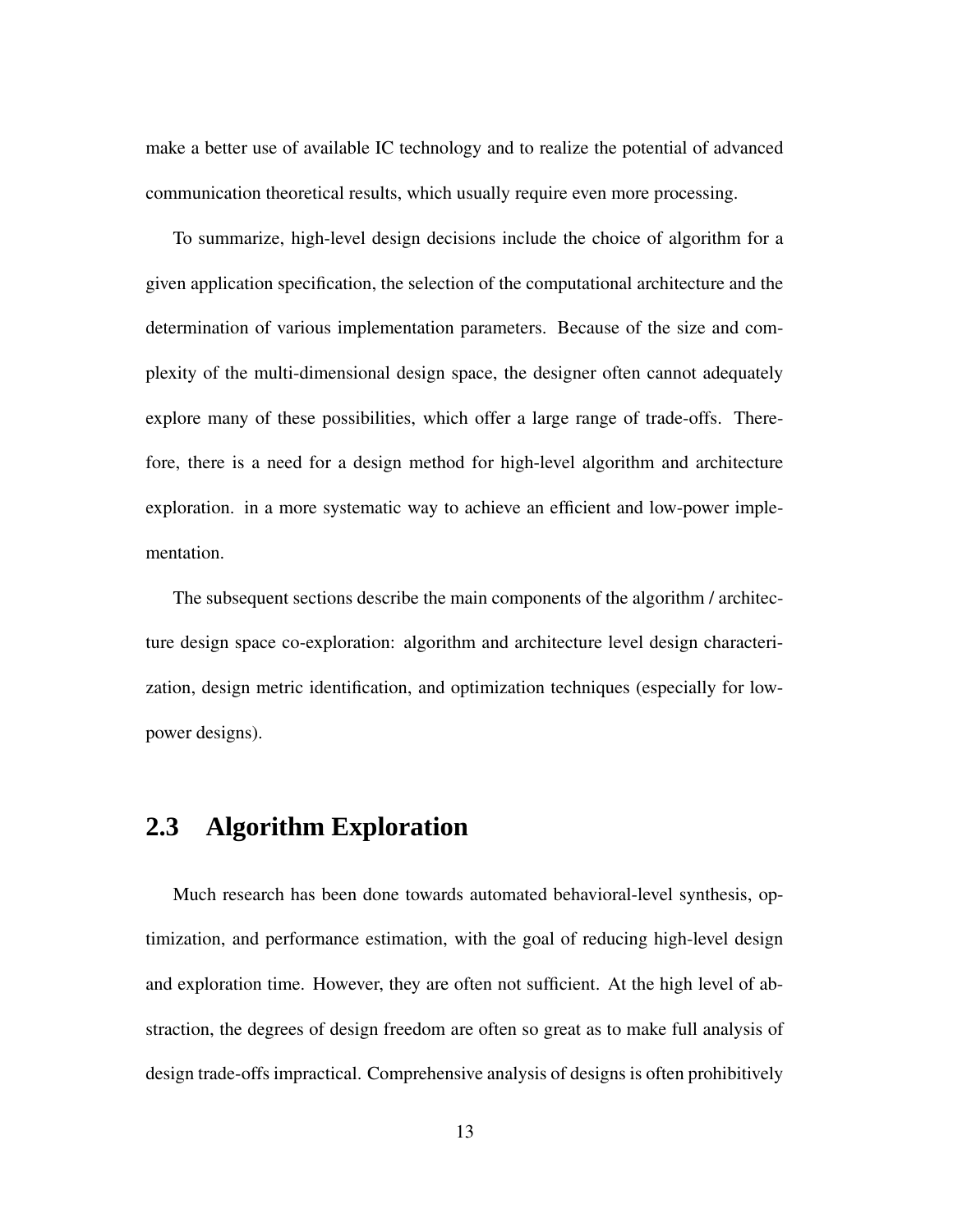time-consuming, as is developing a sufficient understanding of the various design options and optimization techniques. As a result, designers often search the design space in an ad-hoc manner and decisions are made subjectively and prematurely, based on hand-waving or partial analysis as well as factors such as convenience and familiarity.

In this design method, algorithms are evaluated at an early stage based on extraction of critical characteristics. A key step in realizing the potential advantages attained by using high-level optimization involves developing a better understanding of the correspondence between algorithms and various architectures. The design characteristics that are most directly related to the quality of algorithm-architecture mappings are identified and used to give valuable hints on how to improve implementation efficiency as well as the selection. For example, some algorithms have much higher computational complexity requirements compared to others without performance gain, thus they can be eliminated regardless of architecture choice for low-power implementation.

The underlying idea behind this property-based algorithm characterization is that a design can be characterized by a small set of relevant, measurable property metrics which are related to potential design metrics and can be used to provide guidance during the optimization of the design. Rather than dealing with the design in its entirety, the property metrics provide a simpler and more manageable representation.

Theoretical capacity and algorithm performance, such as convergence speed and stability of an algorithm, are evaluated through closed form analytical solution and/or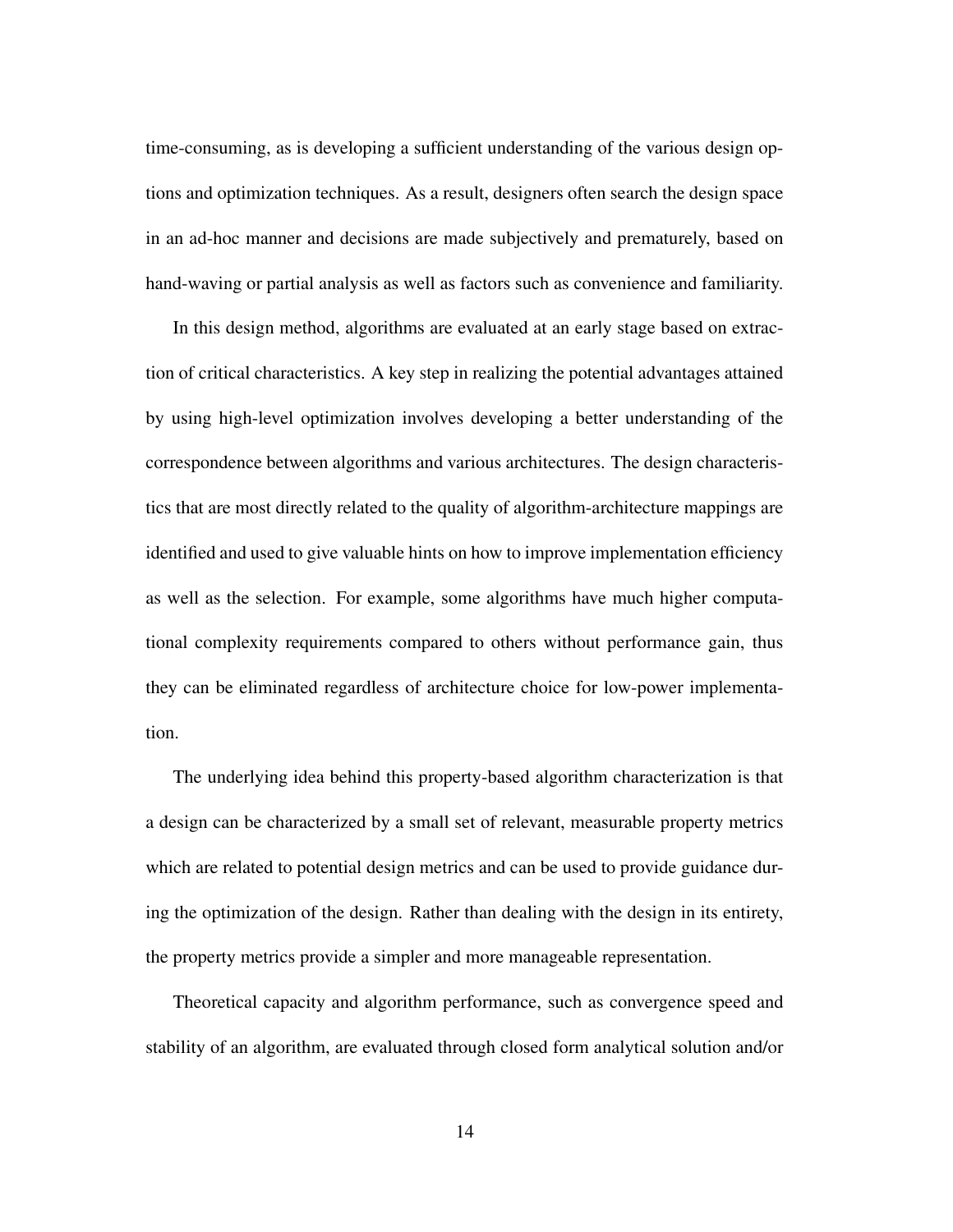simulations. They are well studied by the information theory and signal processing community. The focus here is on implementation complexity evaluation.

#### **Numerical Properties**

Numerical properties indicate how the algorithm responds to various noise sources, non-idealities and errors and the resulting performance degradation, i.e., the robustness of an algorithm.

1. Word-length. This includes the dynamic range (the ratio between the largest and smallest numbers) and precision requirements, which lead to the choice of fixed-point, or floating-point implementation. With fixed-point arithmetic, numbers are represented as integers or as fractions in a fixed range, usually from -1 to 1. With floating-point arithmetic, values are represented by a mantissa and an exponent as (mantissa x  $2^{exponent}$ ). The mantissa is generally a fraction in the range of -1 to 1, while the exponent is an integer that represents the number of places that the binary point must be shifted left or right in order to obtain the value represented. Obviously, floating-point representation can support wider dynamic range at the expense of increased implementation area and power consumption. Finite precision requirements not only affect both area and power of digital processing, it also directly relates to the requirement for A to D converter. This is evaluated typically through noise analysis and fixed-point simulations.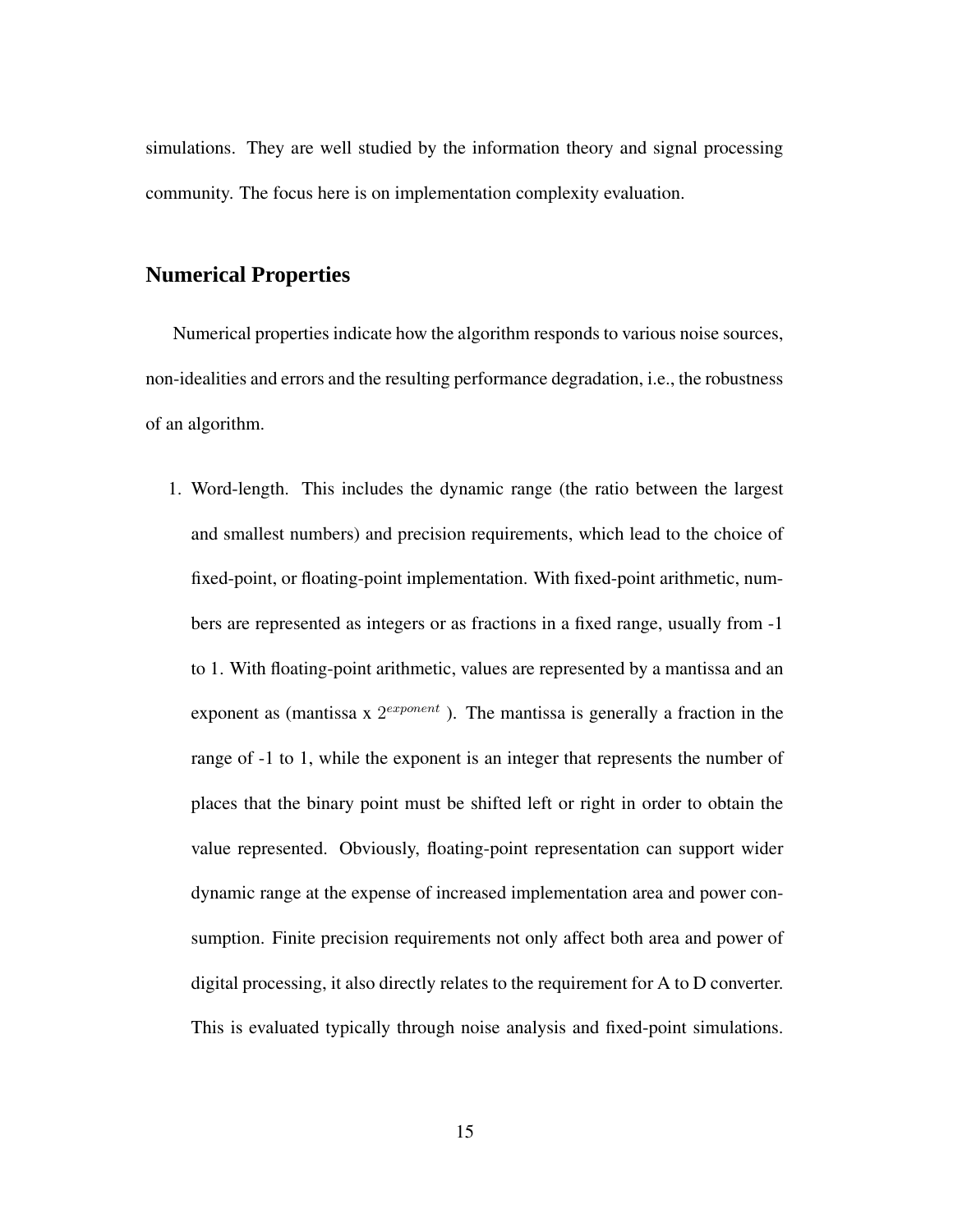The word-length is typically chosen such that the performance degradation due to finite precision is small or tolerable compared to infinite precision.

2. Sensitivity to parameters such as noise levels. These properties are evaluated through complete system end-to-end simulations including the modeling of various non-idealities.

#### **Size**

The metric of size quantifies the amount of computation in terms of the total number of operations and data transfers executed in the computation. Intuitively, the larger the computation, the more power consumption and longer delay one expects. Approximately, the number of operations of each type (e.g., addition, shift, multiplication, read/write) and word-lengths for each operation type gives an estimation of the required hardware resources and power consumption. The number of multiplication accumulations (MACs), in particular, is a common metric used in comparing DSP algorithms. And the number of array write and read accesses is linked to the amount of memory accesses and storage needed.

The basic types of operations can be obtained by algorithm profiling and can be used together with their energy efficiency to determine the lower bound of power consumption for an algorithm. This lower bound not only provides an implementation feasibility measure to algorithm developers, but also provides a comparison base to evaluate any architectural implementation.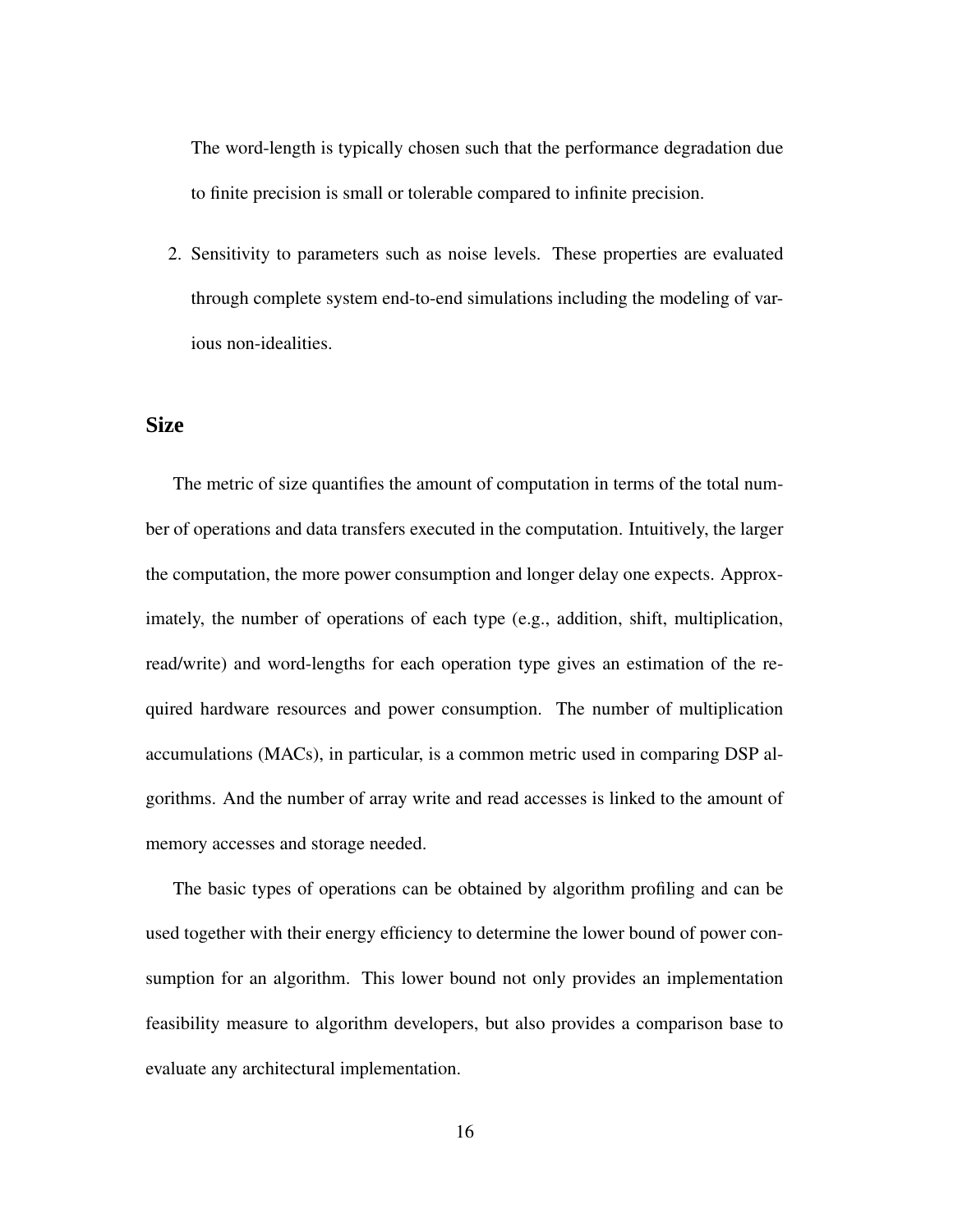## **Regularity**

Structured and regular designs are highly desirable for complex VLSI systems. These properties lead to a cell-based design approach where complex systems are constructed through repeated use of a small number of basic building blocks or primitives, resulting in modular and extendable designs.

## **Locality**

The concept of locality has been heavily studied and utilized in designs such as memory hierarchies. Locality is the qualitative property of typical DSP programs that 80% of execution time is spent on 20% of the instructions. In the computer architecture domain, temporal locality describes the tendency for a program to reuse data or instructions that have been recently used and spatial locality describes the tendency for a program to use data or instructions neighboring those recently used. In the VLSI signal processing domain, temporal locality characterizes the persistence of the computation's variables (a computation is temporally local if its variables have short predicted lifetimes.) and spatial locality measures the communication patterns between blocks and indicates the degree to which a computation has natural isolated clusters of operations with few interconnections between them. Identification of spatially local sub-structures can be used to guide hardware partitioning and minimize global communications, which can lead to smaller area, lower global communications, and thus lower interconnect power.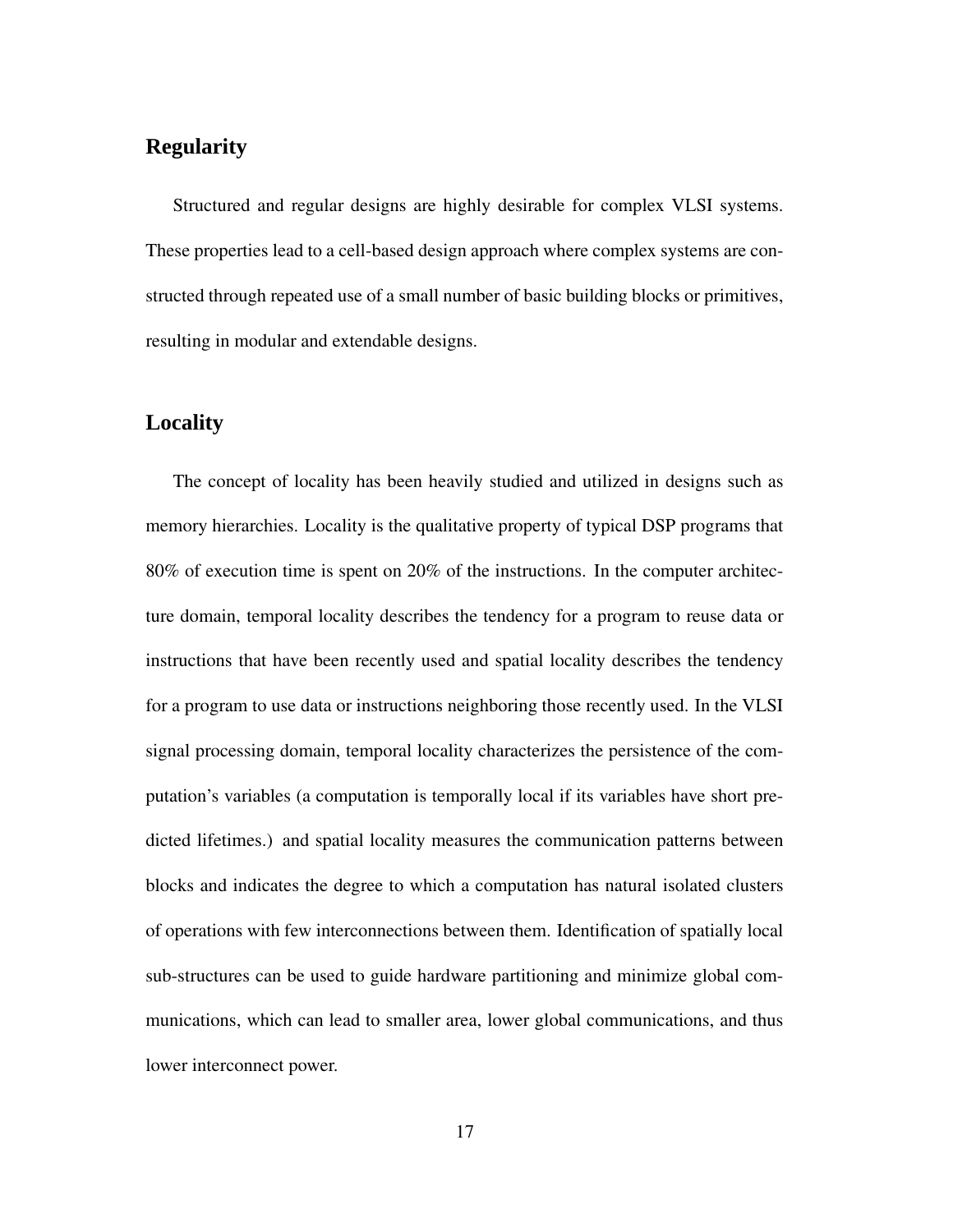#### **Concurrency**

Another very important structure is an algorithm's inherent concurrency, which measures the number of operations that can be executed concurrently. Concurrency has been studied extensively and its application has resulted in greatly improved performance in terms of metrics such as throughput and latency. Concurrency includes explicit parallelism, which is revealed by data dependency graph or a block diagram based description, and potential parallelism achievable through pipelining and chaining, which depends on the internal implementation structure of a block. While this inherent parallelism cannot be fully exploited by all architectures, it is an important factor to guide architecture exploration.

#### **Timing**

The timing metrics assume that each operator has an associated delay of execution. The exploration finally leads to the timing specification for each module. The timing metrics, shown as the following, give a measure of how constrained the design is.

- 1. Slacks for each operation. They give an idea of how much flexibility the scheduler has for time-sharing architectures or how much the performance can be reduced for energy consideration.
- 2. Critical path. This determines the time it takes to complete the computation.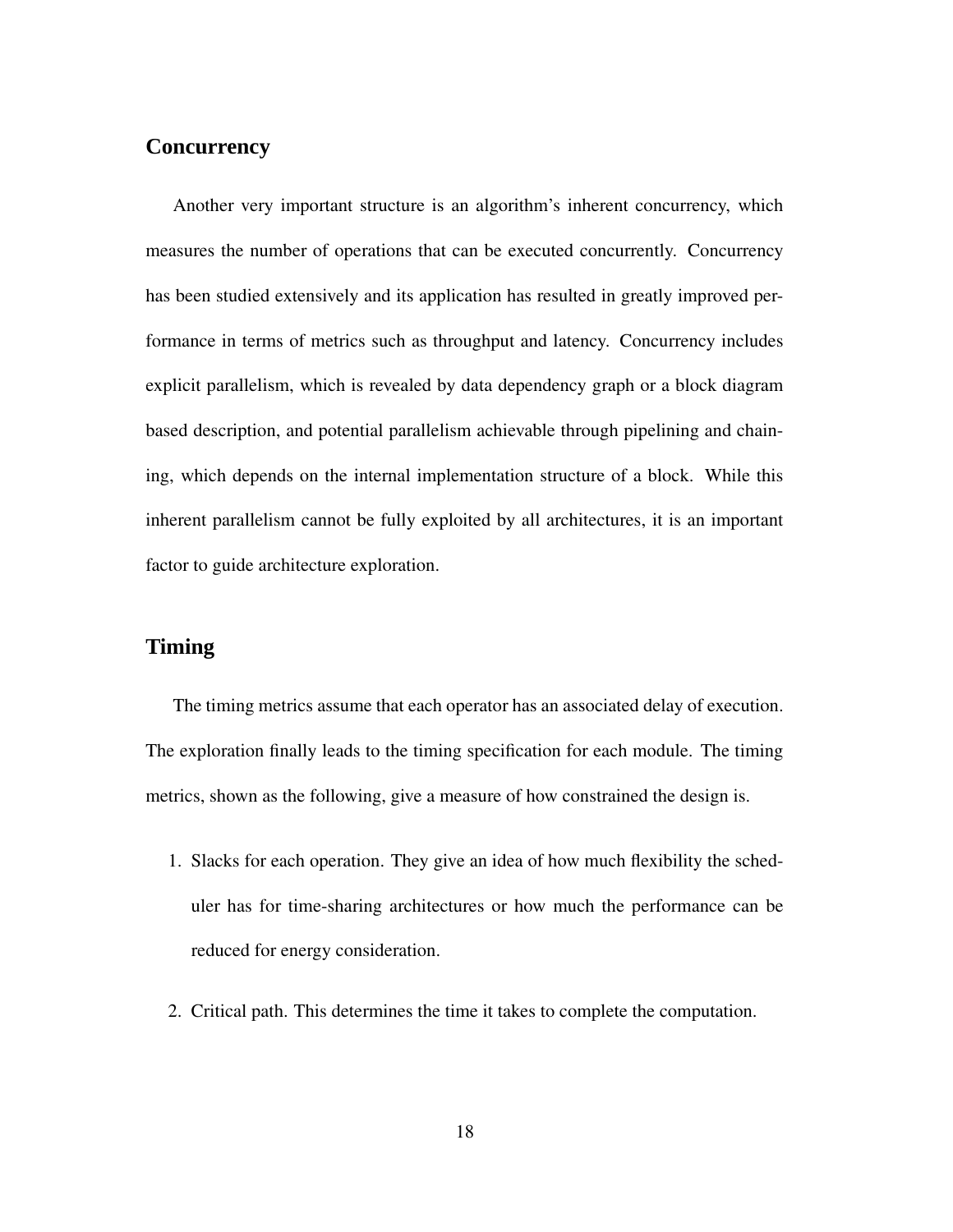

**Figure 2.1:** Computer system architecture design space.

3. Latency. This is the delay from the arrival of a set of input samples to the production of the corresponding output.

# **2.4 Architecture Exploration**

Given an algorithmic specification, a designer is faced with selecting the computational architecture, as well as determining various parameters such as the amount of parallelism, and the pipelining scheme. Since it requires too much effort and is too time-consuming to complete all design choices and make final comparisons, fast highlevel evaluation is needed for architectural exploration based on a set of design metrics for fair comparisons among different implementations.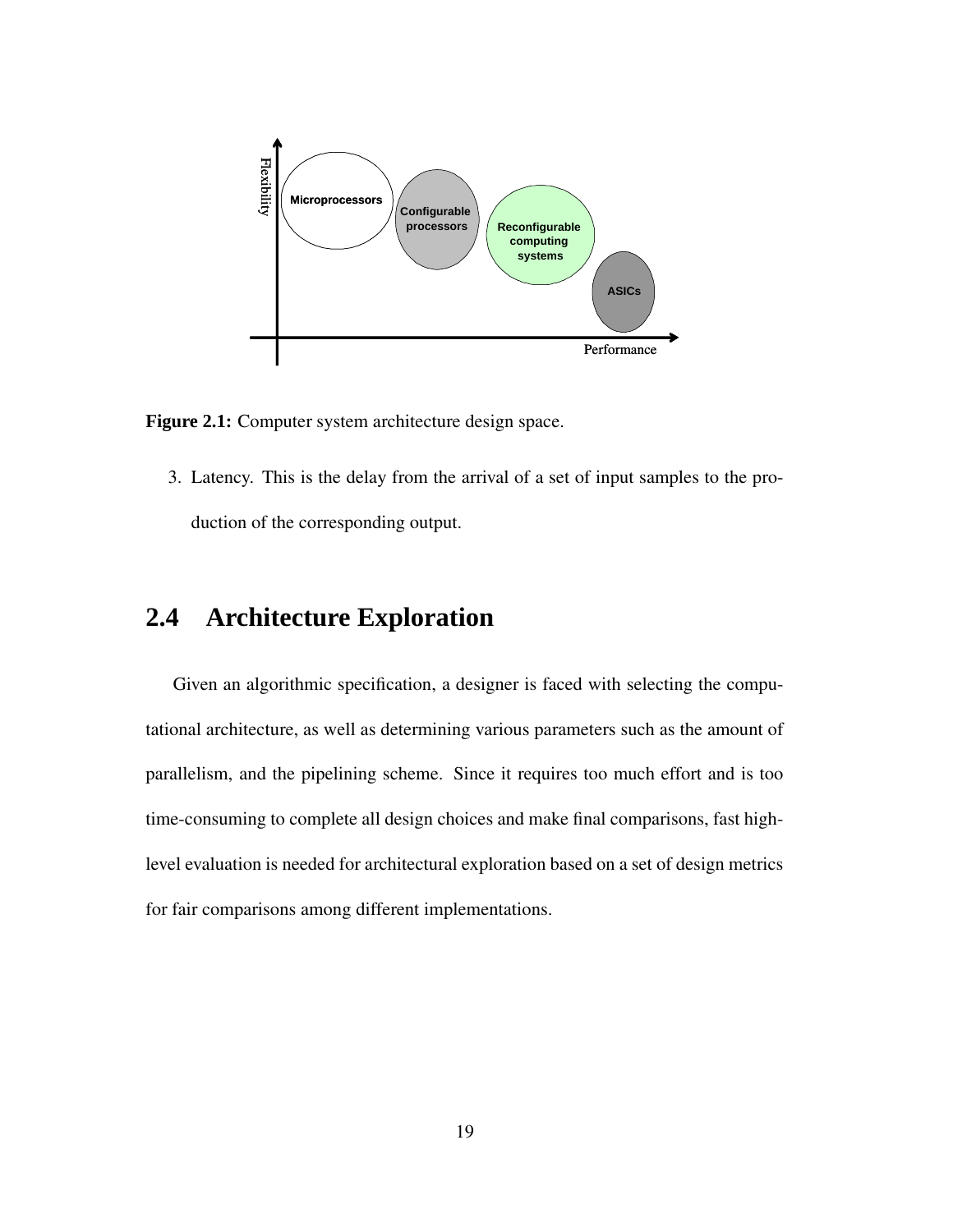# **2.4.1 Computing System Architectures**

As Moore's law marches on, the number of transistors per die has been doubled every 18 months. To utilize the huge transistor real estate and fulfill the requirements of the applications, there are four primary architectures for the execution of algorithms, namely general purpose microprocessors, configurable processors, application specific integrated circuit, and reconfigurable devices. Two parameters are used to categorize architectures: the granularity of processing elements and the performance. Granularity gives a measure of the flexibility an architecture can provide: the larger the granularity, the less the flexibility. Figure 2.1 depicts the relative positions of different architectures in this two-dimensional space.

### **Microprocessors**

Software-programmed general purpose microprocessors execute a set of instructions to perform a computation. By changing the software instructions, the functionality of the system can be achieved. However, the downside of this flexibility is that the performance can suffer. The processor must read each instruction from memory, decode its meaning, and only then execute it. This leads to a high execution overhead for each individual operation. Additionally, the set of instructions that may be used by a program is determined at the fabrication time of the processor. Any other operations that are to be implemented must be built out of existing instructions.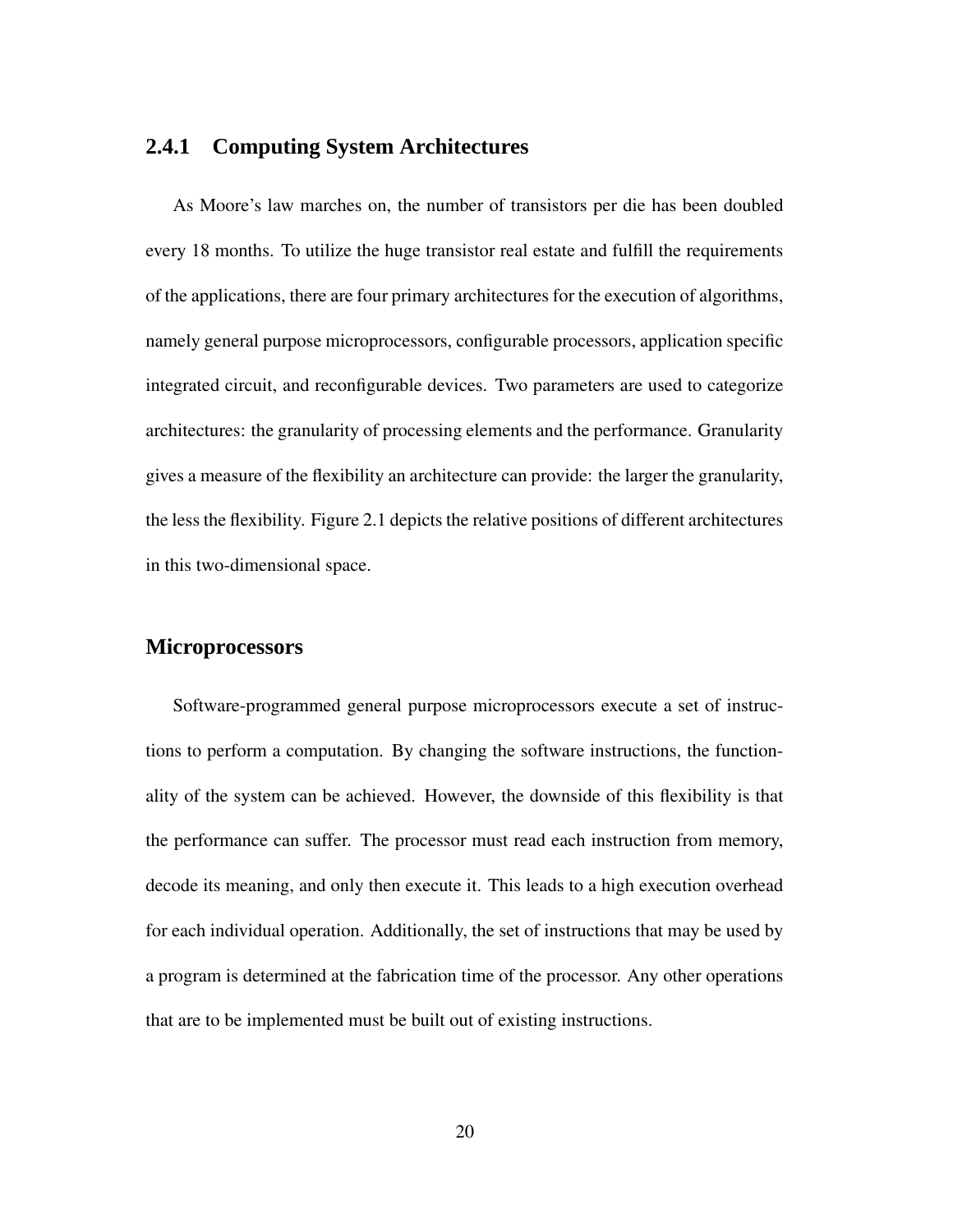## **Configurable Processors**

A configurable processor is one that can be modified or extended to address specific design issues by changing the processor's feature set. Developers can add their product's differentiating "secret sauce" to perform a task much faster, in a much smaller area or with less power consumption. Configurability and extendibility are two distinct benefits of configurable processors. Configurability lets the designer change the processor's predefined architectural framework to meet design requirements. Examples of configurability include altering cache sizes or the number of registers in a register file, or deciding whether to include a multiplier or barrel shifter. Extendibility means that additions can be made to the processor. However, with the middle-of-the-road approach, there is no limit on what designers can do to the processor, such as changing the bus structure or the bus interfaces, or extending the architecture to perform special tasks never contemplated by the original processor architects.

# **Application Specific Integrated Circuits**

Another method is to construct an application specific integrated circuit (ASIC) or a group of hard-wired individual components to perform computations in hardware. ASICs are designed specifically to perform a given computation, and thus they are very fast and efficient when executing the exact computation for their desired design. Yet, the circuit cannot be altered after fabrication. This forces a redesign and re-fabrication of the chip if any part of its circuit requires modification. This is a very costly process,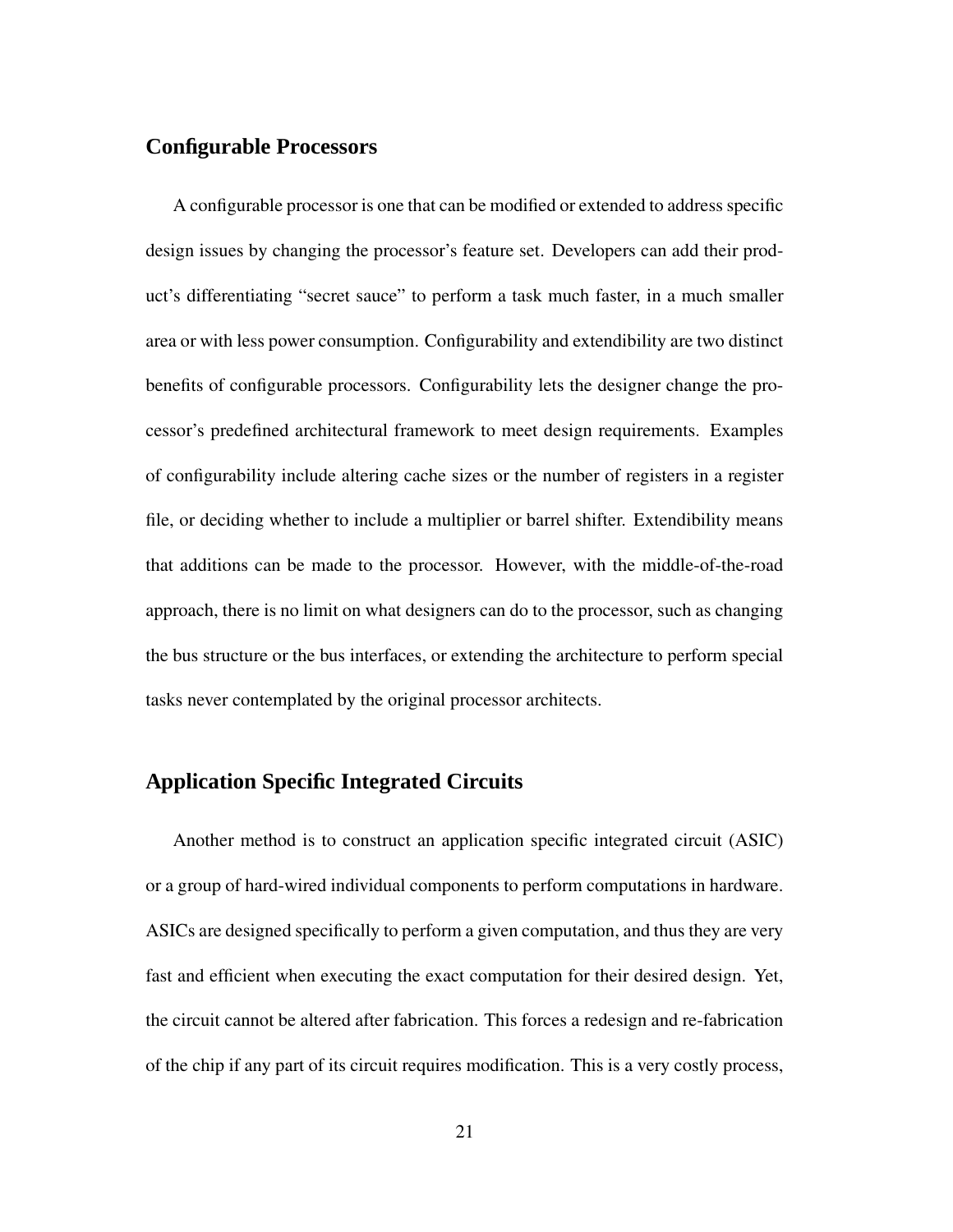especially when one considers the difficulties in frequently replacing ASICs in a large number of deployed embedded-systems, e.g. sensor networks.

## **Reconfigurable Devices**

Reconfigurable computing promises a trade-off between performance and flexibility, and enables higher productivity [19, 22]. Reconfigurable devices, including field-programmable gate arrays (FPGAs), contain an array of computational elements whose functionality is determined through multiple programmable configuration bits. These elements, known as logic blocks, are connected using a set of routing resources that are also programmable. In this way, custom digital circuits can be mapped to the reconfigurable hardware by computing the logic functions of the circuit within the logic blocks, and using the configurable routing to connect the blocks together to form the necessary circuits. The functionality of the logic blocks and the connections in the interconnection network can be modified by downloading bits of configuration data onto the hardware. Currently, hybrid architectures integrate programmable logic and interconnect together with more components, such as microprocessors, digital signal processors, ASICs, and memory [110]. The reconfigurable device is similar to the ASIC in the sense that the computation is done spatially, and can be tailored to the specific application. It is also similar to the general-purpose processor in the aspect of silicon re-usability. The fundamental differences between reconfigurable logic and traditional microprocessors include: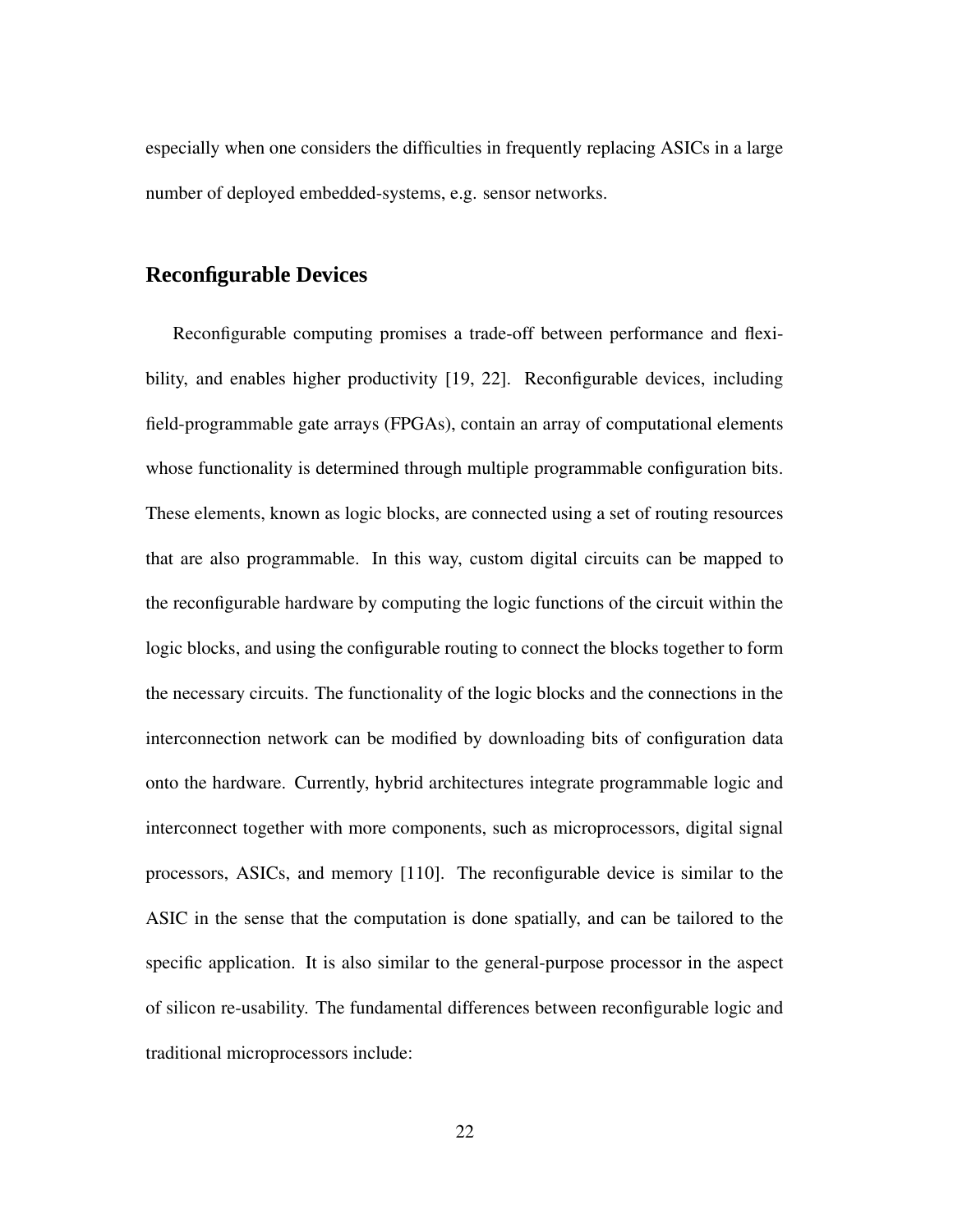- 1. *Spatial Computation.* The computation is processed by spatially distributing the computations rather than temporally sequencing through a shared computational unit.
- 2. *Configurable Datapath.* The functionality of the computational units and the interconnection work can be adapted at run-time by using a configurable mechanism.
- 3. *Distributed Resources.* The required resources for computation, such as computational units and memory, are distributed throughout the device instead of being localized in a single location.
- 4. *Distributed Control.* The computational units process data based on local configuration units rather than an instruction broadcast to all the function units.

With the above characteristics, FPGA and reconfigurable computing is suitable to accelerate a variety of applications that exhibit fine grain and coarse grain parallelism, such as image processing, telecommunication, bioinformatics, data encryption, etc. Exploiting this parallelism provides significant performance advantages compared to its microprocessor counterpart. Complex functions can be mapped onto the architecture achieving higher silicon utilization and reducing the instruction fetch and execution bottleneck.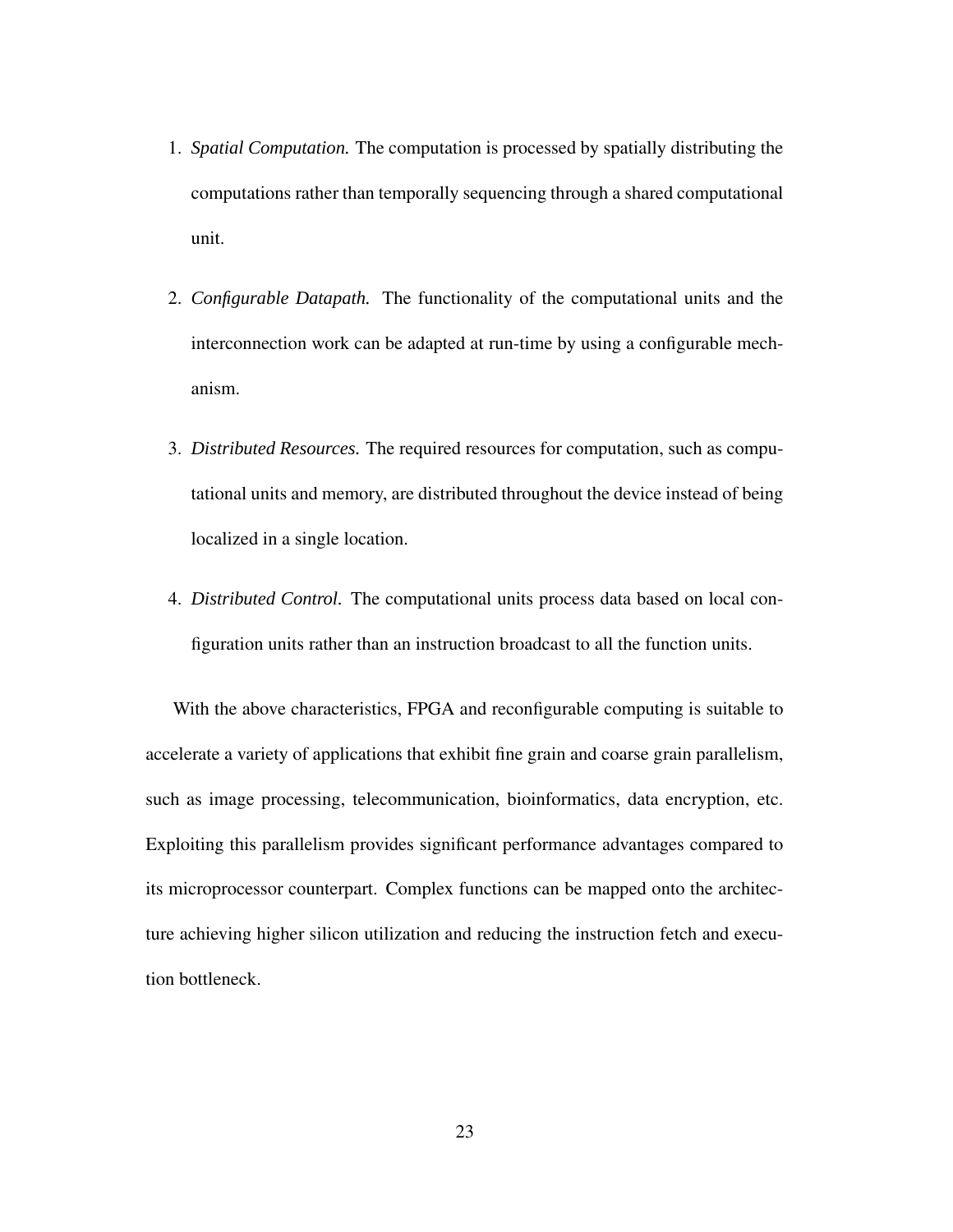# **2.4.2 Design Quality Metrics**

During the past four decades, the nature of the IC designs has slowly changed; the continued scaling of the underlying technology has moved designs from being limited by the functionality on a chip, to being power, performance and area efficient. In this section, we describe the quality metrics commonly used to compare different architectures, namely performance (the time required to accomplish a defined task), power consumption and cost. Many factors have direct impact on the cost, such as design time (including that for both software and hardware development), integrated circuit fabrication and testing cost, packaging, and quantity. In this thesis, cost is simply evaluated as silicon area.

### **Power**

The continuing decrease in feature size and the corresponding increase in chip density and operating frequency have made power consumption a major concern in VLSI circuit design. Modern microprocessors are hot: current high-performance processors have reached 150W and it will reach 250W in 2013. Excessive power dissipation in integrated circuits not only discourages their use in a portable environment, but also causes overheating, which degrades performance and reduces chip lifetime. To control their temperature levels, high power chips require specialized and costly packaging and heat-sink arrangements. This, combined with the recently growing demand for lowpower portable communications and computing systems, has created a need to limit the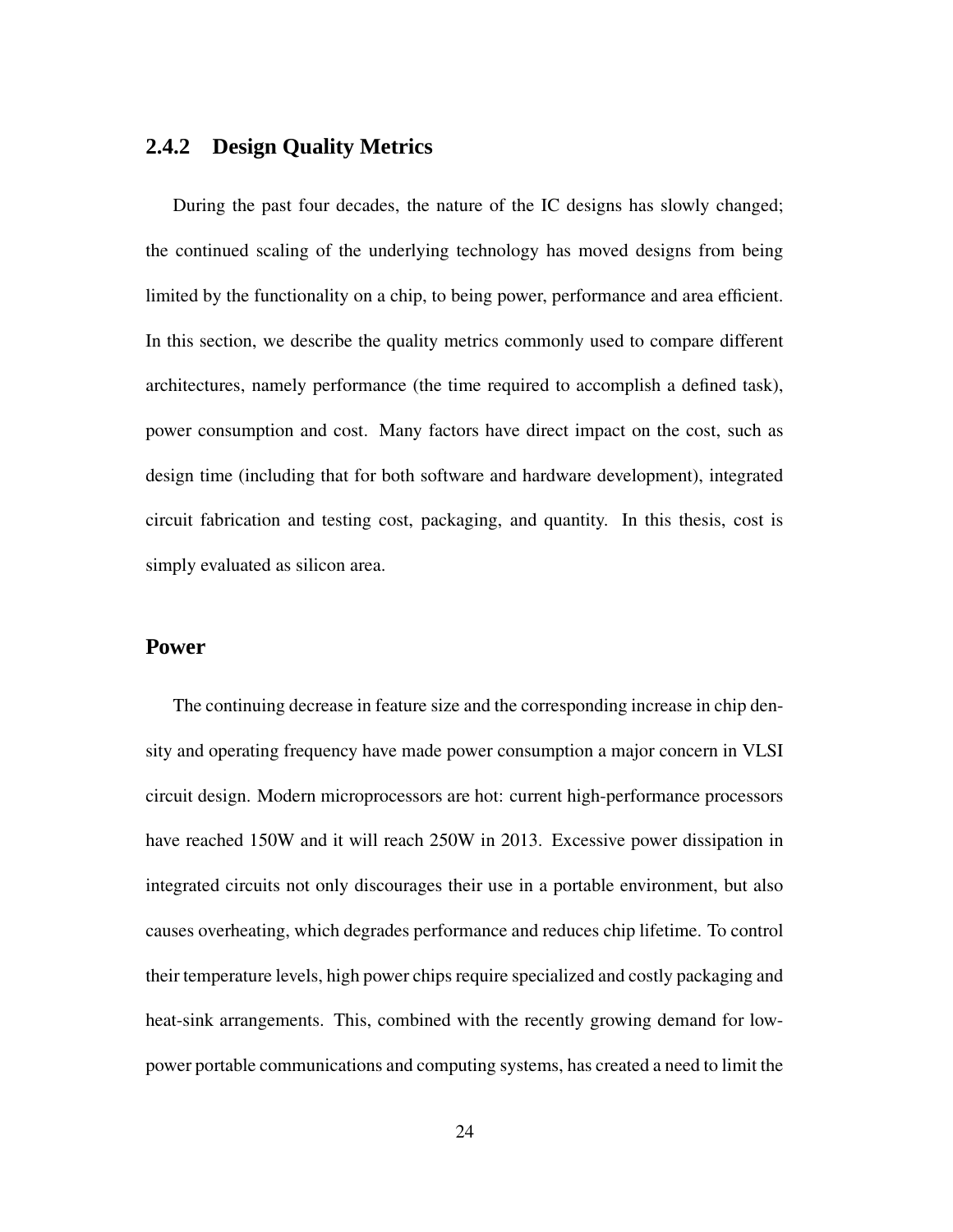power consumption in many designs. Indeed, the Semiconductor Industry Association has identified low-power design techniques as a critical technological need.

## **Performance**

Due to the demanding need of high speed for a variety of applications, performance has always been one of the most important metrics to characterize the system design quality. Researchers have proposed different techniques to achieve high performance for microprocessors, ASICs, and reconfigurable computing devices, for instance, branch prediction, caches, pipelining, memory prefetching, multi-threading, speculative execution, parallelism, etc.

Performance metrics can be divided into communication and computation metrics. Communication metrics are related to the time spent by a behavior in interacting with the other behavior in the system through an abstract channel. The channel transfer rates directly affect the execution times of two behaviors communicating over the channel. Computation metrics measure the time required to perform the computations within a behavior. Generally two types of units are used as computation metrics: clock cycles, and execution time. The choice of a clock cycle could affect the execution time and the resources required to implement the design. The execution time of a behavior in the design is defined as the average time required by the behavior from start to finish. For a design with pipelined implementation to improve system throughput, the execution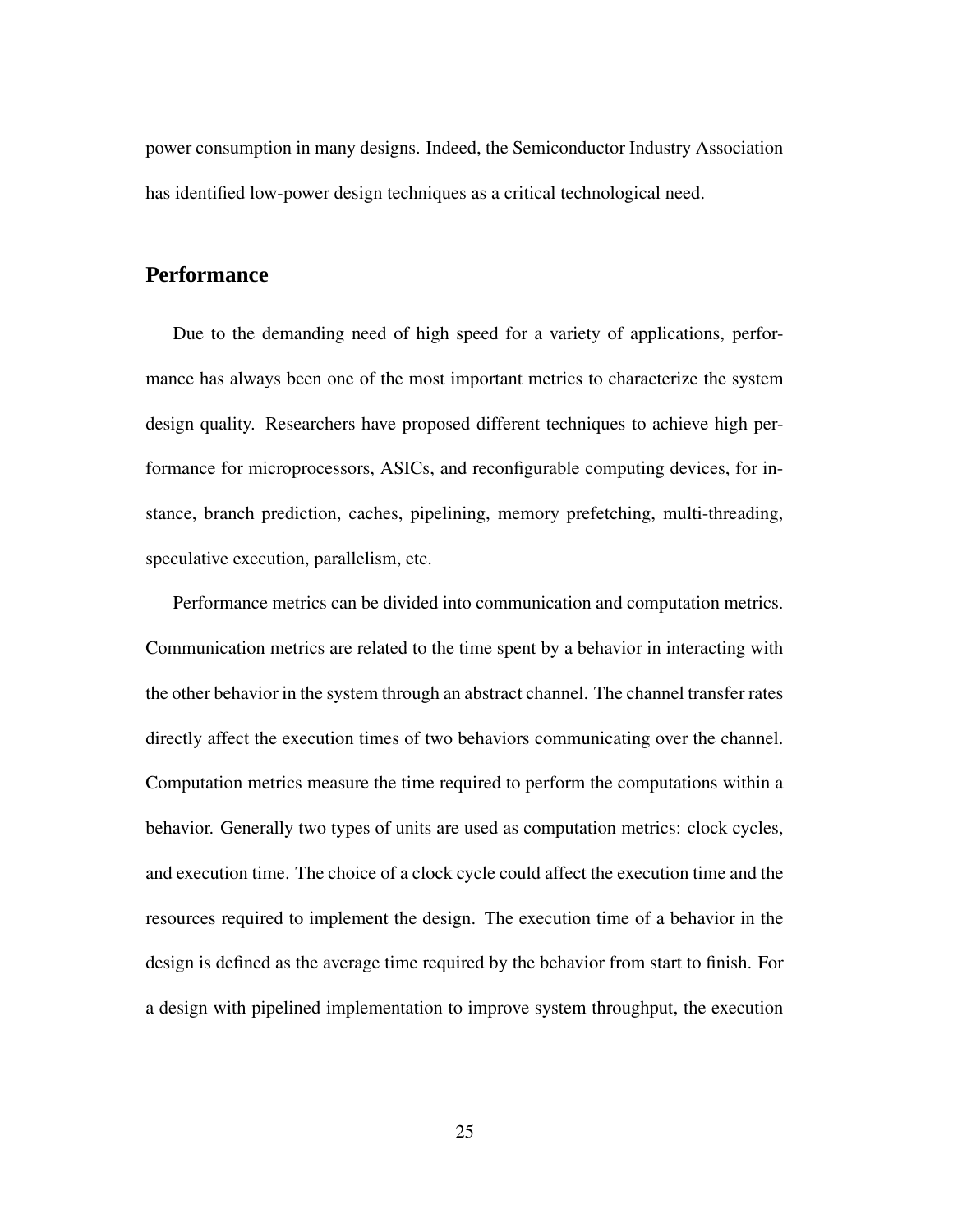time for a pipeline is the total elapsed time between the arrival of data to the pipeline and the generation of its corresponding results.

**Area**

The area metric is directly related to the hardware cost. It also decides whether certain portion of the design can fit into a given chip area. For example, in semicustom (gate array) and programmable (FPGA) technologies, the number of gates or the number of combinational logic blocks on any one chip are limited. The area cost will enable the system designer to determine how many gates or CLBs will be required for implementing the design. If a design is estimated to have an area larger than the maximum allowed chip area. The design will have to be partitioned and implemented as two or more chips. Moreover, smaller area indicates shorter wires in the interconnect network, which will achieve higher performance and less interconnection power consumption.

These three metrics are not orthogonal and one can be traded for another. For example, performance can be improved with hardware duplication. Moreover, energy consumption, which determines battery life, is usually more important than power consumption, which determines the packaging and cooling requirements. For example, an architecture that can execute a given application quickly and then enter a power-saving mode may consume less energy for the particular application than other architectures with lower power consumption.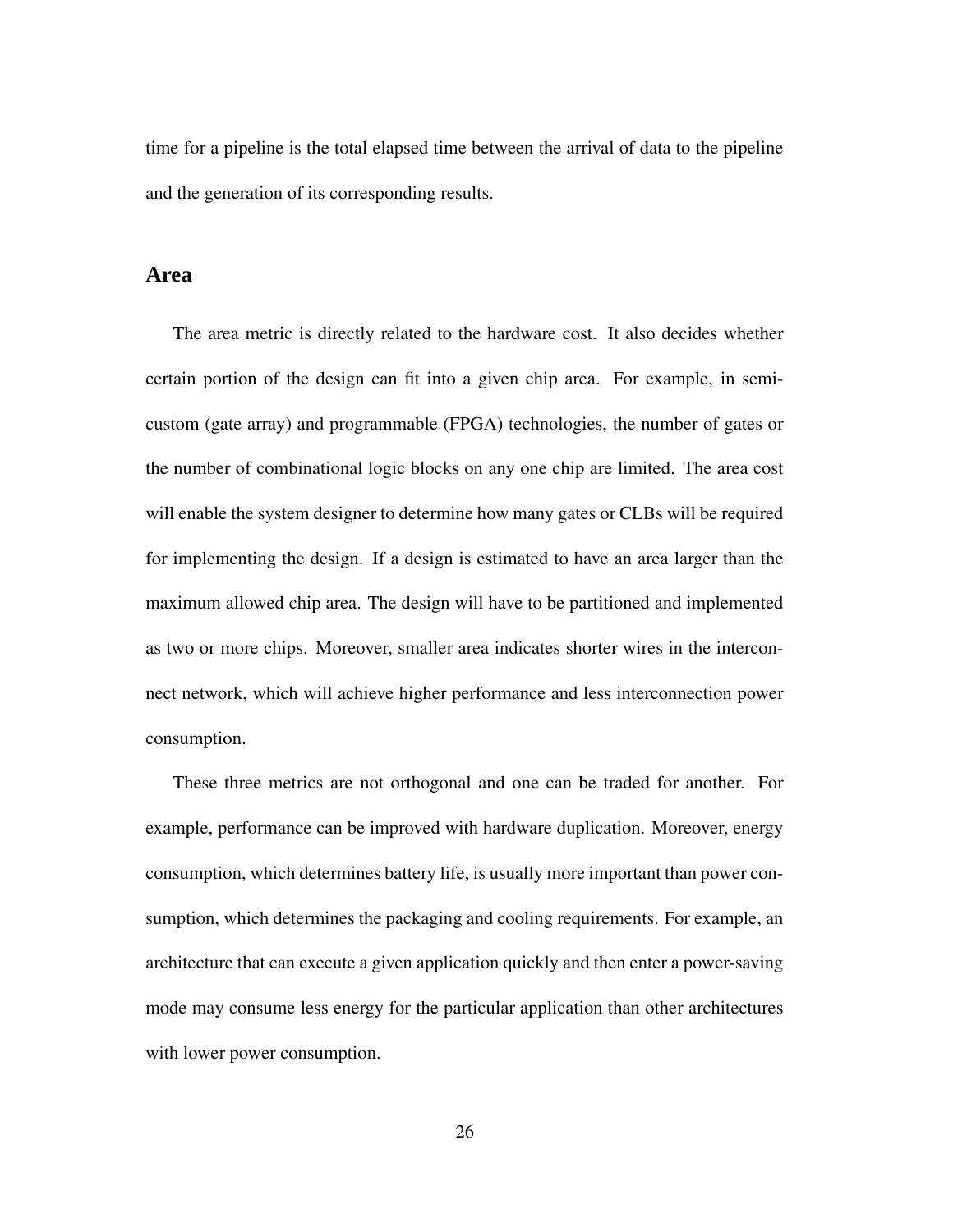## **Other Metrics**

There are several other quality metrics which are also applicable to system design, for instance, design for testability, design for reliability, design for manufacturing, design time, and time-to-market, and so on. Design for testability produces a design with a minimal test cost, which is essentially a trade-off between built-in test hardware and the cost of testing after the design has been implemented. Design for reliability includes redundant components to enhance the reliability and get the correct functionality, especially when the technology scales down to below 100nm. Design for manufacturing is a process in which manufacturing inputs is used at every stage of design in order to design parts and products that can be produced more easily and economically. Design time is defined as the time required to obtain an implementation from the functional specification. The abstraction level at which design automation is introduced in the methodology will greatly impact the design time. Capturing the system using a high-level language and using high-level synthesis, logic synthesis, and physical synthesis tools will require significantly less time than manually converting a functionally specification to transistor schematics. Also, design time can be reduced by using more programmable and off-the-shelf customized components. Time-to-market can be defined as the total time elapsed from design conceptualization to the actual delivery of the product. In addition to design time, it includes the time for performing specification, fabrication, testing, and marketing.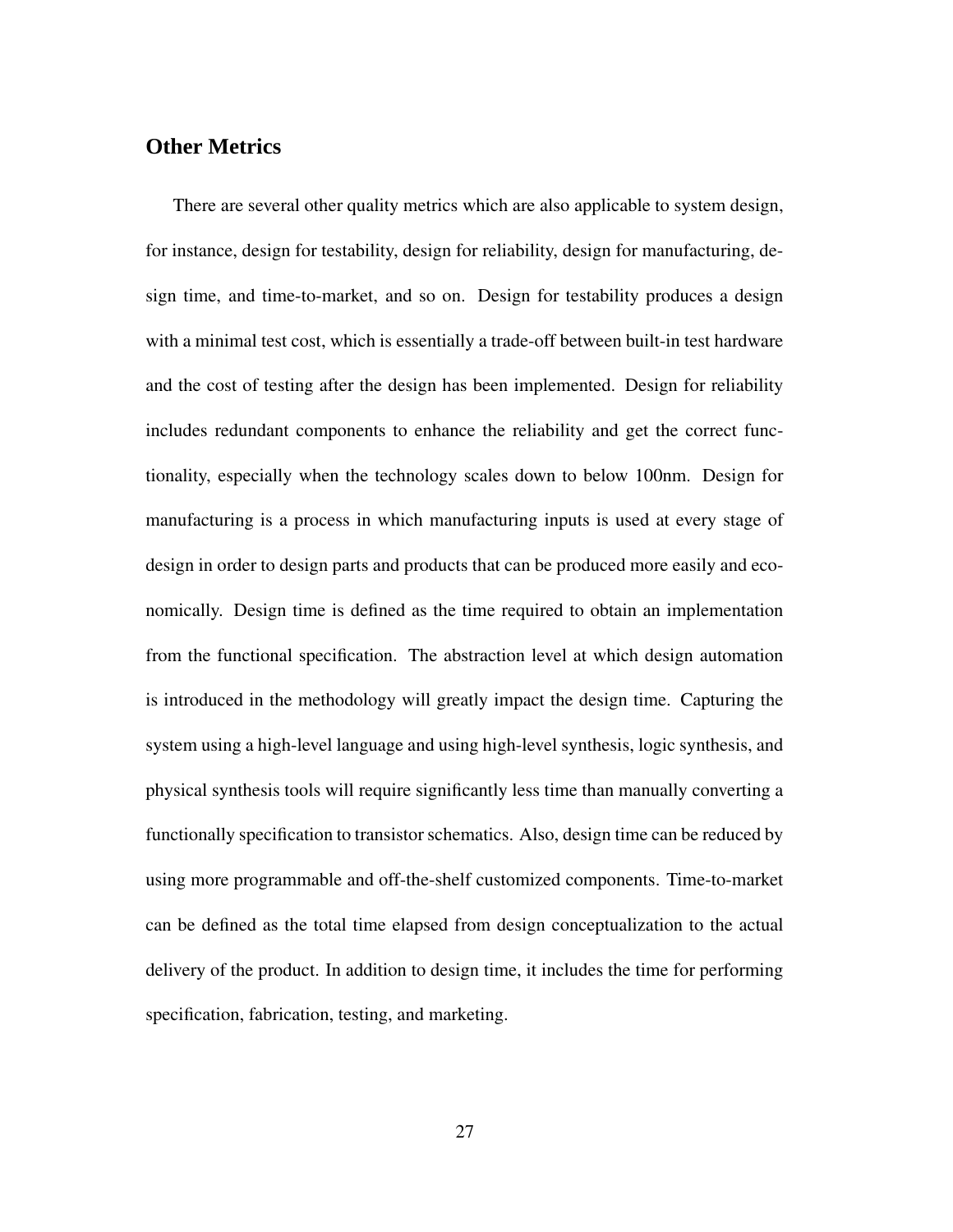# **2.5 Low Power Design Techniques**

Motivated by emerging battery-operated applications that demand intensive computation in portable devices, techniques have been investigated to reduce energy consumption in CMOS digital circuits, or equivalently power consumption while maintaining computational efficiency.

# **2.5.1 Source of Power Dissipation**

The power consumed in a digital system is the sum of dynamic, static and shortcircuit power.

$$
P_{total} = P_{switching} + P_{leakage} + P_{short-circuit} = \alpha C_{eff} V_{dd}^2 f + I_{leakage} V_{dd} + I_{SC} V_{dd} \tag{2.1}
$$

The first term represents the switching component associated with the charging and discharging of the parasitic capacitance, where  $\alpha$  is the activity factor (or the probability that a power-consuming transition occurs),  $C_{eff}$  is the average switched capacitance per cycle,  $f$  is the clock frequency, and  $V_{dd}$  is the supply voltage. The second term,  $I_{leakage}$ , arises from substrate injection and sub-threshold effects, which is primarily determined by fabrication technology. The third term is due to the direct-path short circuit current  $I_{SC}$ , which arises when both the NMOS and PMOS transistors are simultaneously active during signal transitions.

Dynamic power dissipation in system components refers to the dissipation of energy caused by the charging and discharging of load capacitances during the switch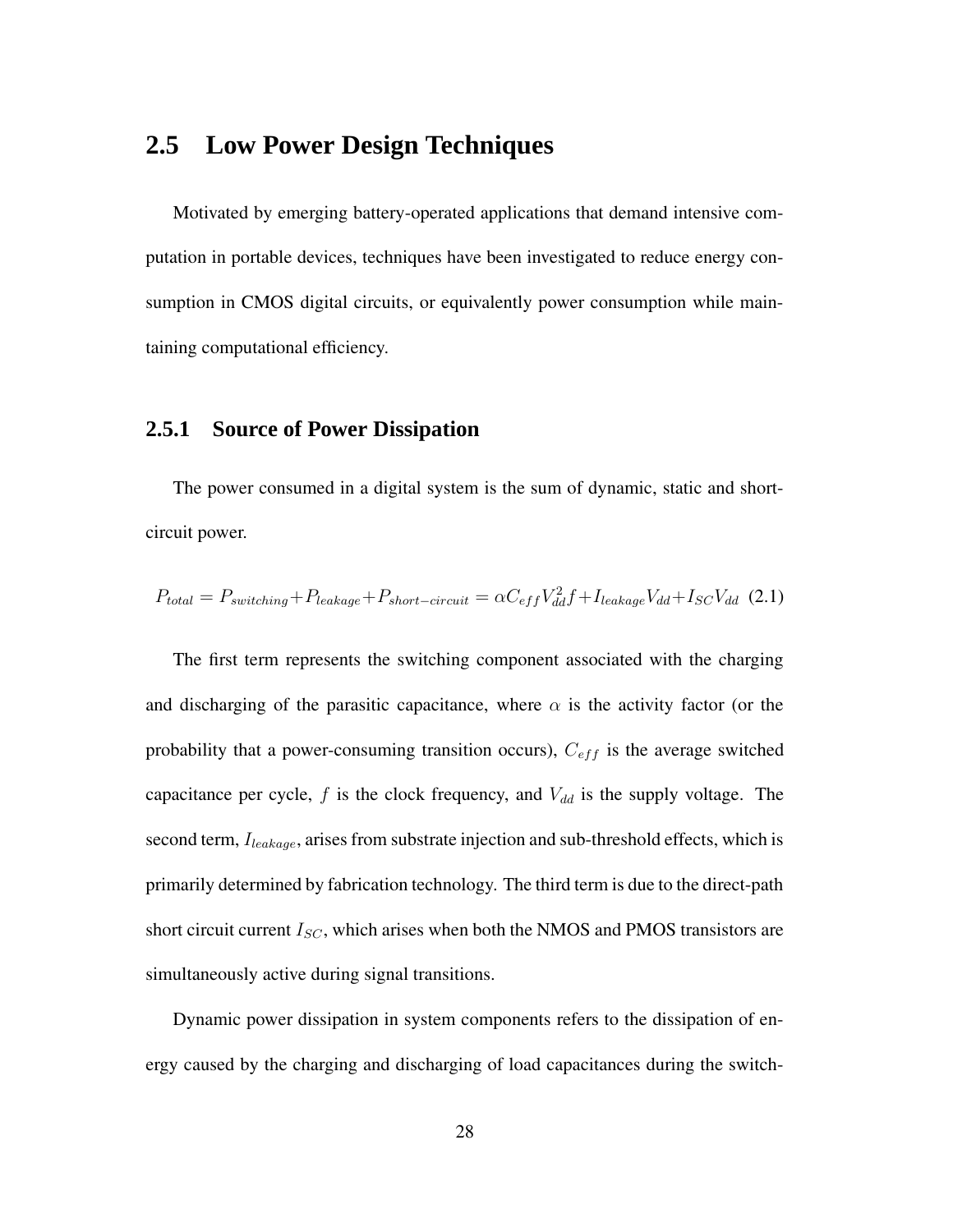ing of CMOS circuits. When the technology generation goes below 100nm, leakage power consumption becomes the dominant issue. The problem of leakage stems from the need for a trade-off between dynamic power and performance. One of the most effective ways of reducing the dynamic energy dissipation is to scale down the transistor supply voltage. To maintain high switching speed under reduced voltages, the threshold voltage must be also scaled down accordingly. As the threshold voltage drops, it is easier for current to leak through the transistor resulting in significant leakage energy dissipation. New technologies targeted at reducing dynamic power and increasing performance, such as low threshold voltage and gate oxide scaling, further increase the relative importance of leakage power.

## **2.5.2 Algorithm Level Optimization**

Many low-power design techniques can be applied at multi-levels to vastly reduce the energy consumption. At algorithm level, an optimization may involve performing algorithm modifications, selecting new arithmetic operations, or applying transformations. Transformations involve changes in the structure of an algorithm without changing the input-output behavior, while the number and type of computational modules, their interconnection and their sequence of operation are optimized. It is often possible through the exploration of concurrency of an algorithm including code hoisting, functional pipelining, loop restructuring (e.g., loop unfolding and software pipelining), and so forth. Transformations usually reduce the total number of operations required,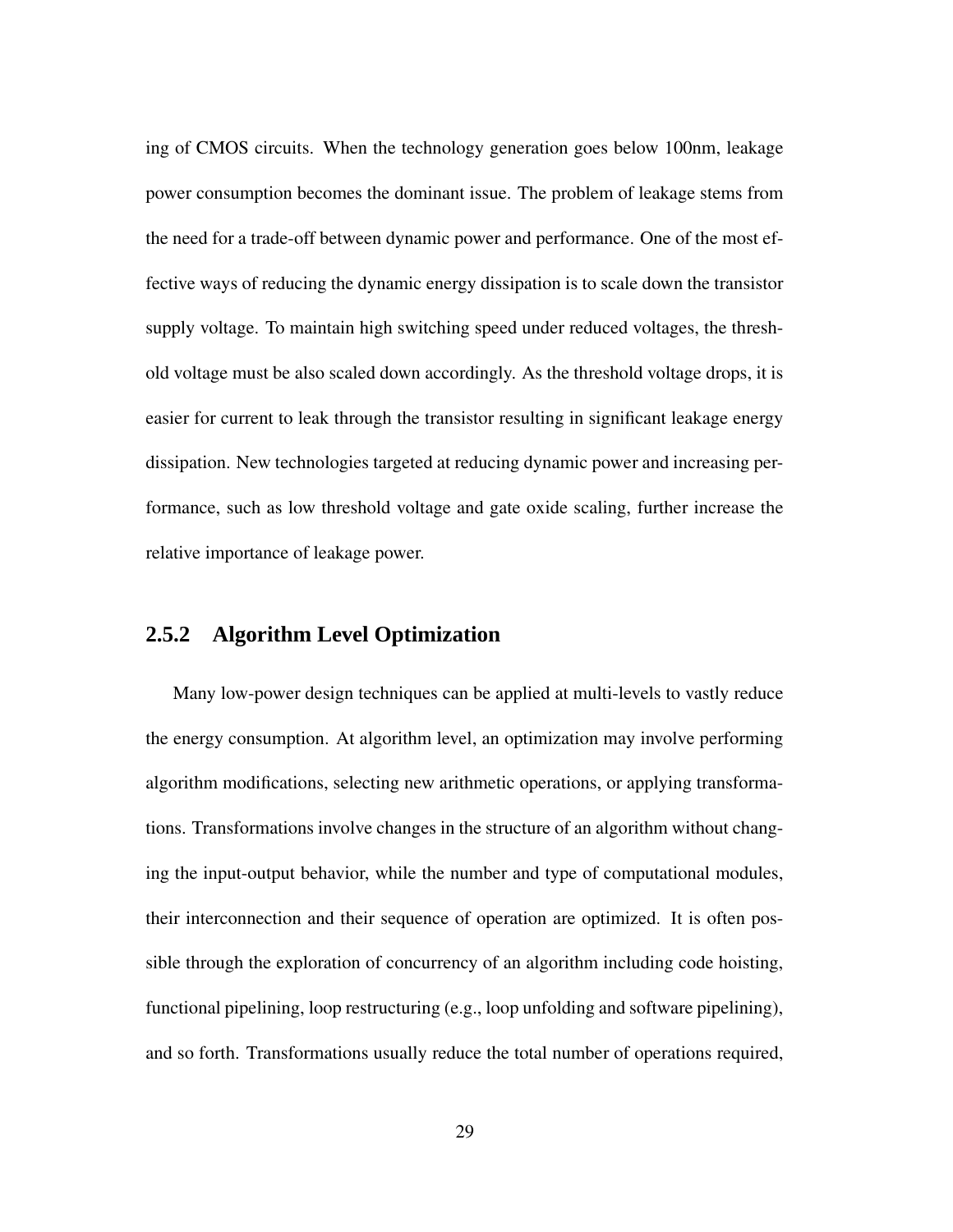replace some operations with more convenient ones, i.e., strength reduction depending on the cost functions of operation types on a particular architecture (such as constant propagation and replacement of constant multiplications with additions and shifts), optimize the resource usage, and reduce the word-length required for data representation.

### **2.5.3 Architecture Level Optimization**

At the architecture level, the main energy reduction approaches are to optimize fundamental components, which include computation, communication, and global variable storage, and to reduce overhead components such as control, interconnect, and temporary variable storage.

Dropping the supply voltage can greatly reduce the energy consumption of a circuit, but at the cost of increased delay time and thus slower circuits. To compensate for this degradation in circuit speed at architecture level, it is necessary to exploit concurrency in the form of pipelining and parallelism.

Thus, an important design objective for an energy efficient architecture is the ability to execute concurrent computations. This can be accomplished in a number of ways depending on the computational architecture. One approach, at the maximum flexibility end of the architecture spectrum, is to use a number of software programmed processors. The overhead of splitting the algorithm into a number of processors can become prohibitive if a large number of processors are required (e.g.  $> 10$ ). Another approach is to use dedicated hardware. For example, a direct mapping strategy maximizes the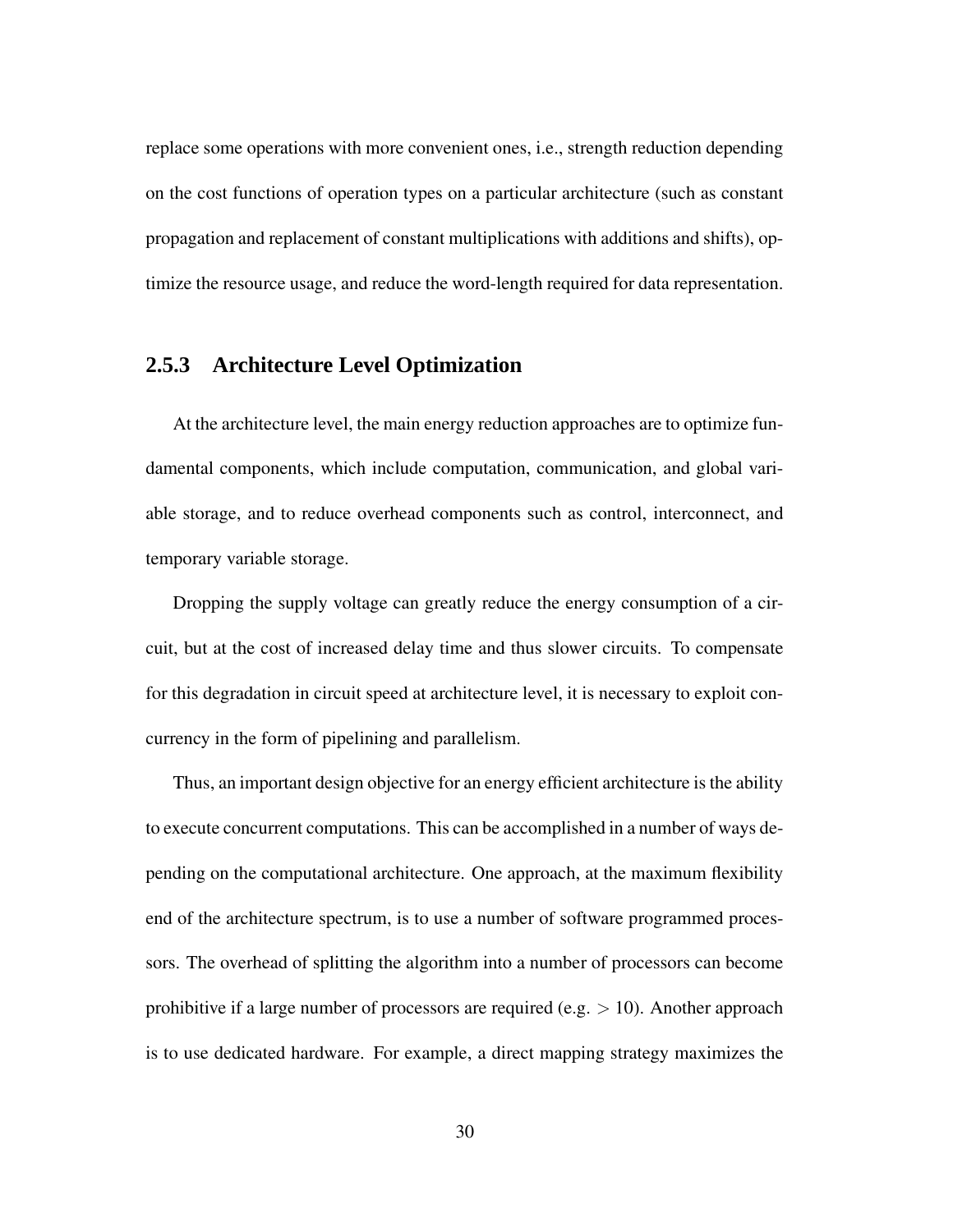hardware parallelism by directly implementing the data flow graph of the algorithm onto silicon. While this method is the most energy efficient, because it removes the overhead associated with programmability, it is the least flexible. A prerequisite to optimizing a program for low power is to design an algorithm that maps well to the given processor architecture, exploiting the performance features and parallel processing capacity of the hardware as much as possible. Maximizing performance also gives increased latitude to apply other power optimization techniques such as reducing clock rate and shutting off idle components through sleep and drowsy modes.

The number of bits used in the arithmetic strongly affects all key parameters of a design. It is desirable to minimize the number of bits for energy and area optimizations while maintaining sufficient algorithmic accuracy and performance.

# **2.6 Summary**

Often different algorithms and architectures are available for the same wireless communication application, but they achieve quite different system performance and have quite different complexities that lead to vastly different implementation costs. An algorithm/architecture co-exploration method is studied, allowing for a detailed assessment of key performance measures (e.g., bit error rate) and implementation parameters (i.e., performance, area, and power consumption) at an early stage of the design process. Consequently system designers can explore and evaluate the performance of algorithms as well as their suitability for highly integrated CMOS implementations.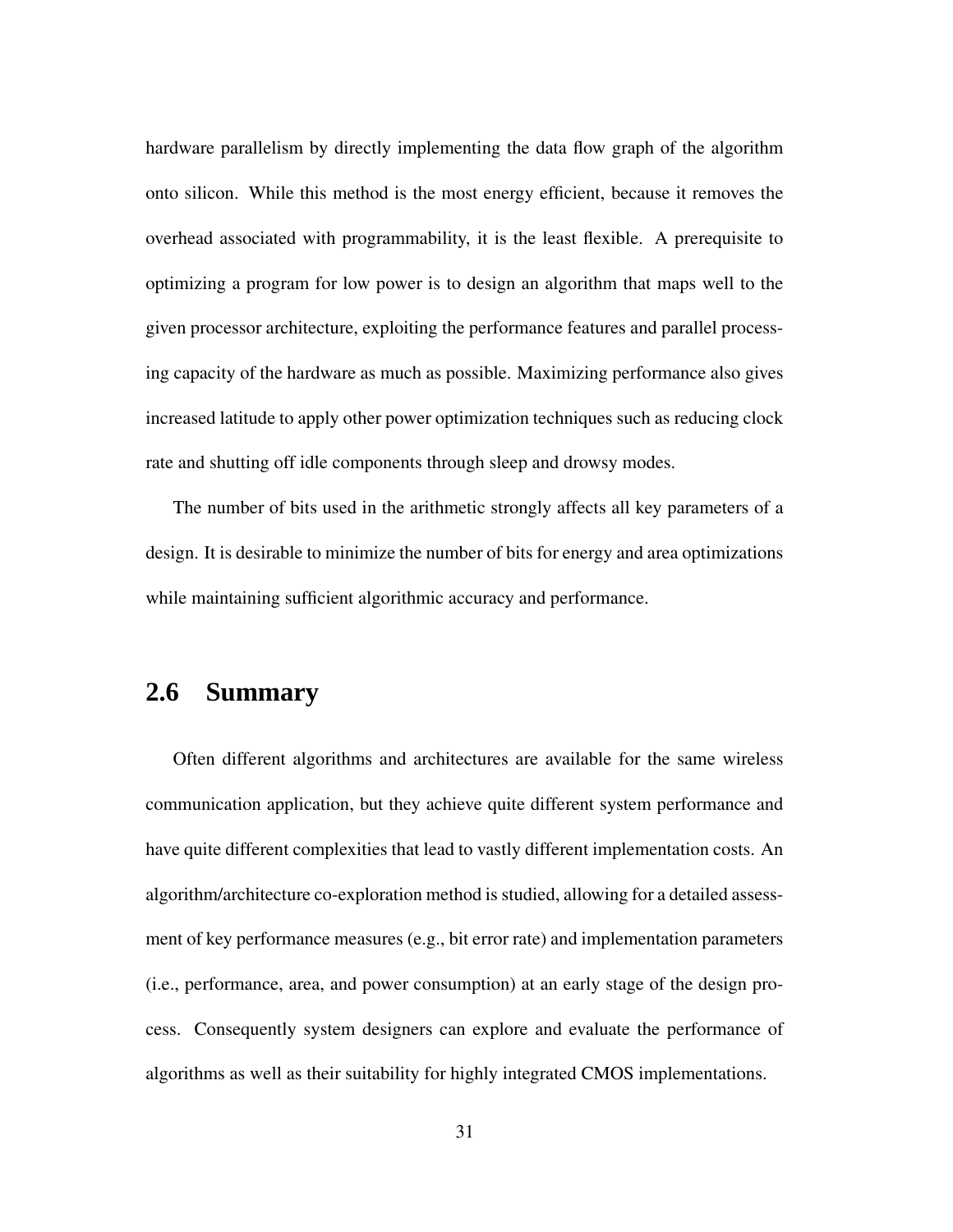# **Chapter 3**

# **Case Study — MP Core: An Efficient Wireless Channel Estimator**

# **3.1 Introduction**

With the vision that ubiquitous connectivity is quickly becoming a reality due in large part to the rapid development and deployment of wireless networks, reconfigurable devices will certainly play an important role in this new era. There are many computational challenging problems to be solved in this domain, and the extreme timeto-market and rapidly shifting protocols and standards make this an area ripe for a reconfigurable solution. State of the art wireless devices are optimized for dealing with a few low bandwidth users in a relatively unobstructed environment. When many users attempt to access the network at once, or when there is significant distortion due to multiple transmission paths, these systems either slow to a crawl or even simply cease to function [108]. Exacerbating these problems is the fact that users demand not only more extensive connectivity, but also increased bandwidth and additional features such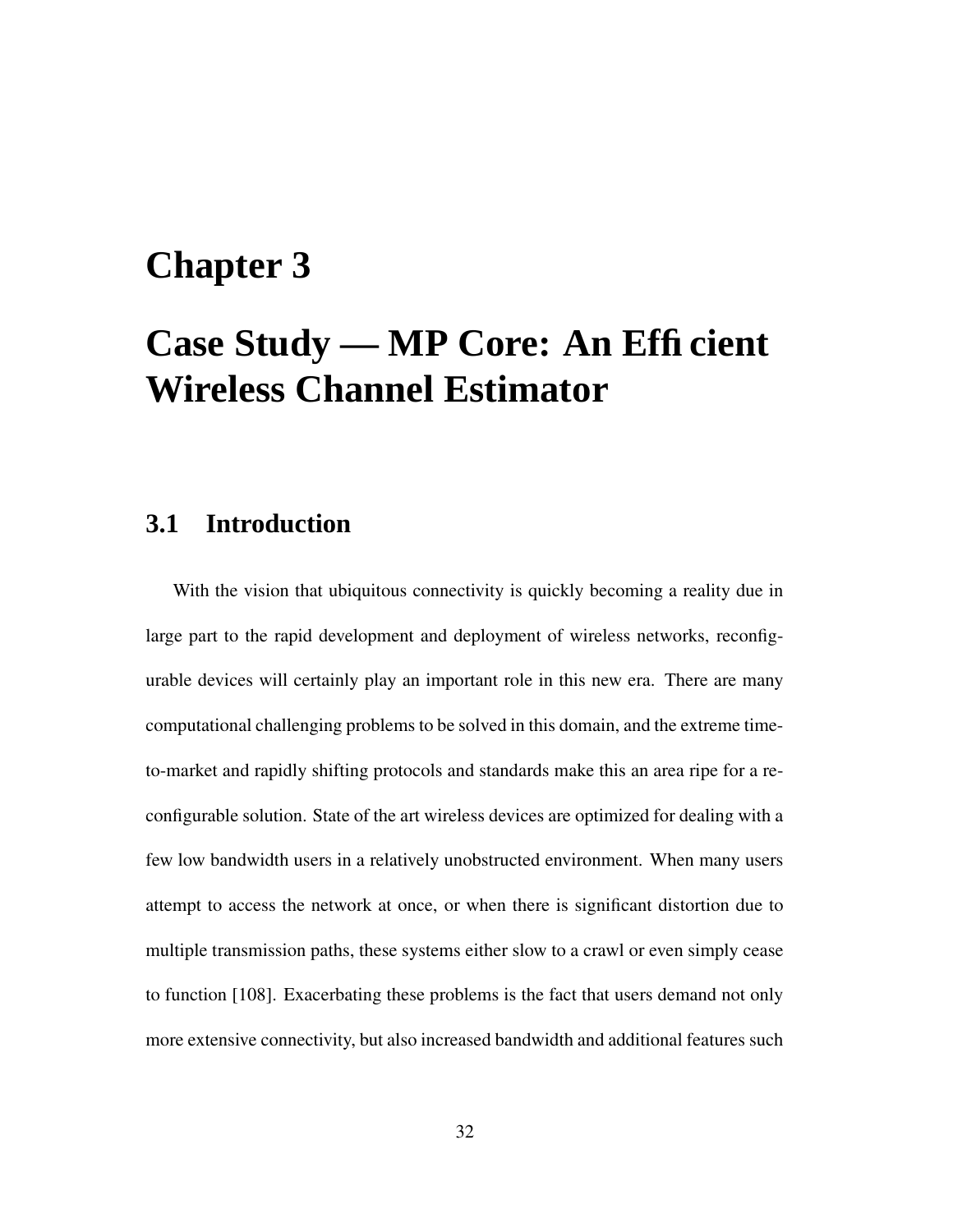as position information. To address these problems, intelligent wireless systems must be developed that can mitigate and even exploit the existence of multiple transmission paths.

To meet the needs of high performance with low energy consumption for supporting ever increasing bandwidths demands and increased connectivity from multiple users, performance and energy efficient implementations are required and optimized at all levels of wireless system design, from protocols to signal processing and from system level design to physical design. At the heart of the next generation wireless devices is the ability to accurately estimate characteristics of the channel. Once these characteristics are determined, the device can correct for them to enable more simultaneous users, higher bandwidth, and lower power communications. In this chapter, we focus on investigating and applying optimization techniques in the algorithmic, architectural and bit levels to implement an energy efficient channel estimator in a modern reconfigurable device with high performance.

Channel estimation is a fundamental problem in communication systems with the goal of characterizing the media over which communication is propagating [81]. Wireless communication channels typically contain multiple paths due to scattering effects, and thus the received signal is composed of many delayed and attenuated versions of the transmitted signal. If, for example, a user is trying to connect to an access point located in an office down the hall, there will typically be many transmission paths, including a highly attenuated direct path and other multiple-reflection paths.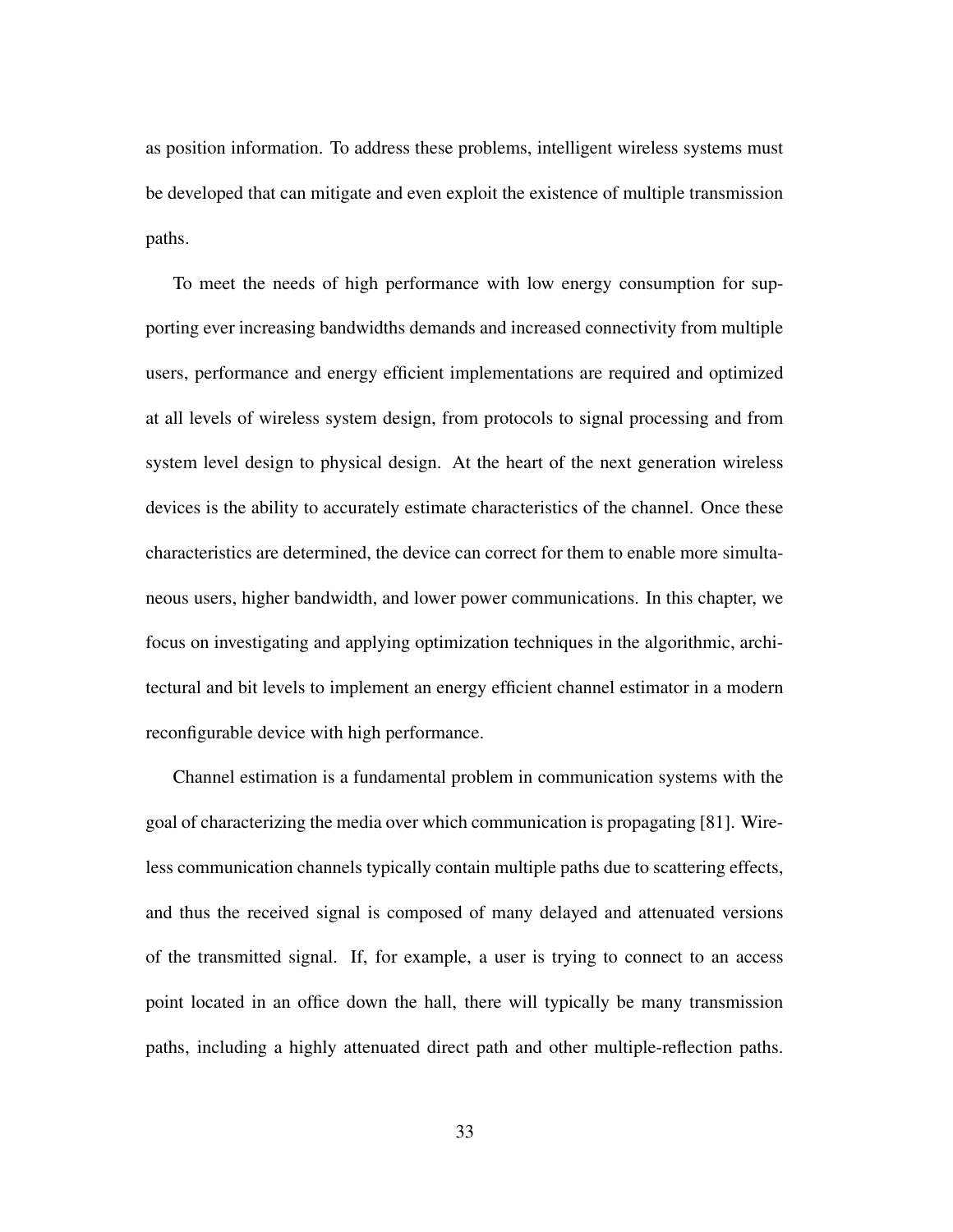The received signals from multiple paths may be either destructive or constructive. When there is destructive interference, the signal may be corrupted. Not only does unmitigated multipath interference result in decreased data rate, but other applications such as accurate radiolocation become almost impossible. Rayleigh fading [81] due to multipath propagation will cause catastrophic failure in received signal strengthbased radiolocation. For accurate radiolocation, time-of-arrival (TOA)-based methods are much more promising, but accurate estimation of the direct path arrival time is required [57]. Thus, efficient implementation of an algorithm for accurate estimation of dynamic multipath channels is required. Given estimates of the channel parameters, signal corruption due to multipath propagation can be easily reversed, and the signals due to multiple paths can be combined coherently for increased noise immunity, resistance to signal loss due to shadowing, and overall improvements in data rate and bit/frame error rates.

The overriding trend among the modern wireless communication systems is that higher data rates and bandwidth requires increasingly complicated physical and data link layer approaches [108]. As such, more computational power is required from the hardware. In order to achieve high data rates using these complicated transmission techniques, we must enable efficient and flexible signal processing devices starting with channel estimation algorithms. Unfortunately, little work has been done on the hardware implementation. Rajaopal [86] presented a multiprocessor implementation of a multiuser channel estimator, which includes dual DSPs to speed up the algorithm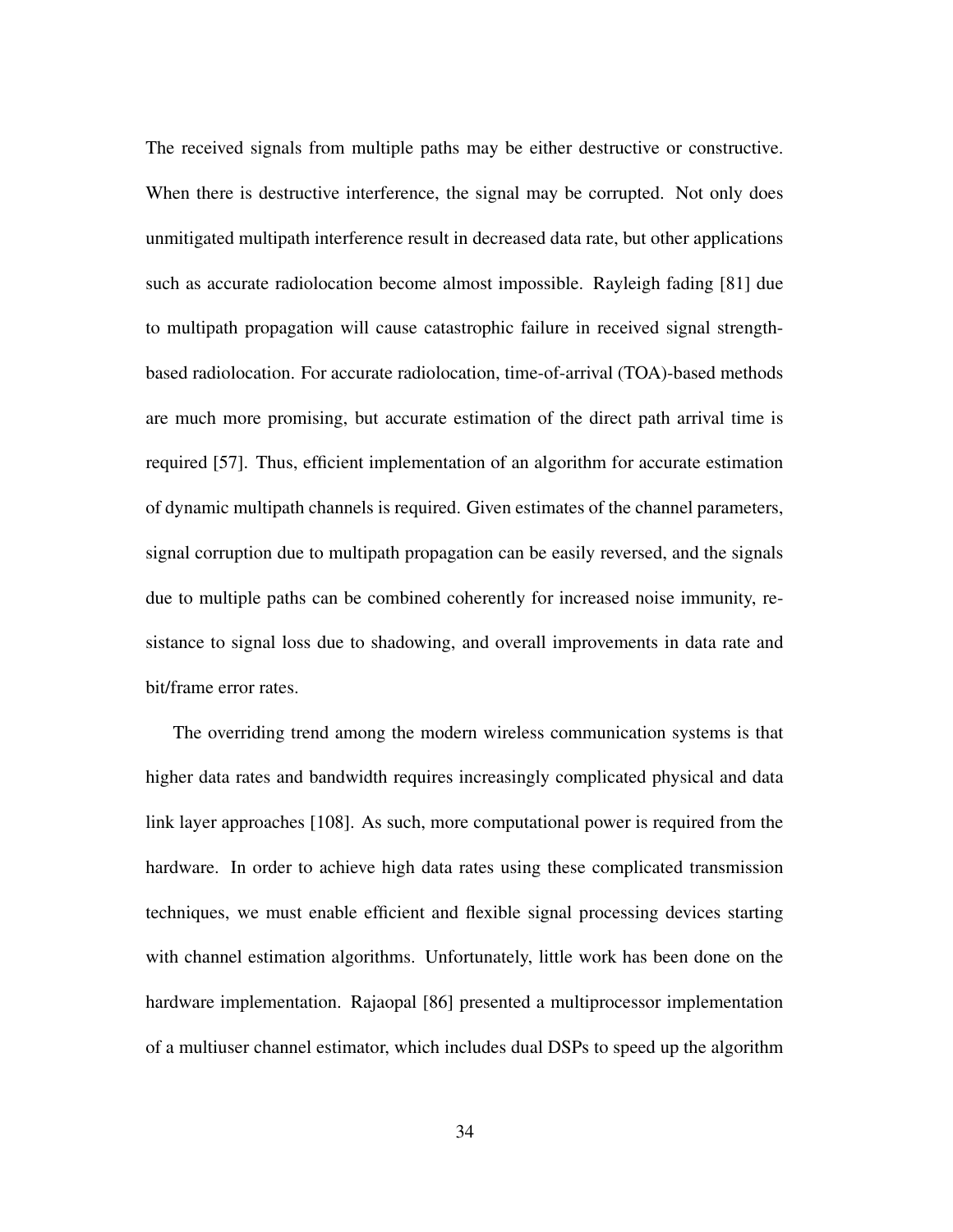and incorporated FPGAs to accelerate parts of channel estimation algorithms. While there have been many theoretically-sound approaches proposed for multipath channel estimation and multiuser detection [16, 44, 57, 108], these approaches have not yet been adopted by hardware designers because of the complexity of the algorithms involved and the cost associated with realizing them in an actual implementation.

In order to realize high bandwidth wireless communication schemes, we must develop tools and methods for efficient multiuser, multipath channel estimation. To make the leap from theory to reality an efficient and flexible high performance platform is required. Reconfigurable systems offer the necessary balance between flexibility and performance by allowing the device to be configured to the algorithm at hand [48]. Reconfigurable systems allow for the post-fabrication programmability of software with the spatial computational style most commonly employed in hardware designs and are becoming an attractive option for implementing signal processing applications [6, 26, 61, 86] because of their high processing power and customizability. The inclusion of new features in the FPGA fabrics, such as a large number of embedded multipliers, microprocessor cores, on-chip distributed memories, adds to this attractiveness. One such example is software-defined radio (SDR) [21], which attempts to provide an efficient and inexpensive mechanism for the production of multi-mode, multi-band, and multifunctional wireless devices. The performance and flexibility of reconfigurable devices make them viable and ideal for implementing the SDR systems.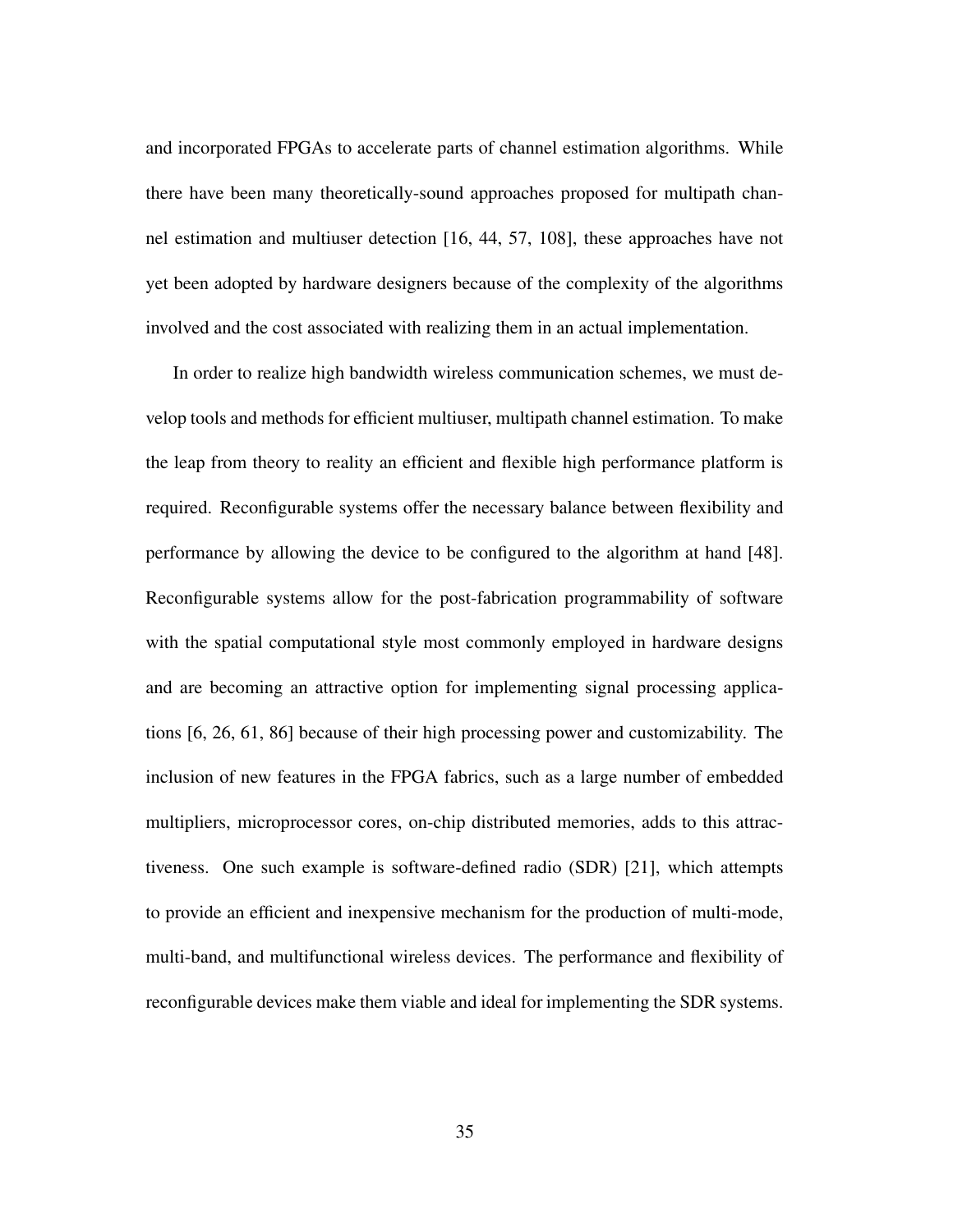In this chapter we present a parameterized design for a small, high throughput, channel estimation engine that can effectively handle a large number of multiple transmission paths. The result of our research is a synthesizeable IP-core on FPGA that can be quickly tuned to the requirements of its application and then instantiated in any number of wireless devices. We begin with the matching pursuit (MP) algorithm [20, 57] for DS-CDMA signals, which is able to achieve accurate channel estimation with reasonable complexity, and which can be combined with the GSIC algorithm for efficient multiuser detection [57]. By redesigning the MP algorithm, we are able to achieve a substantial increase in efficiency with zero decrease in estimation accuracy. In fact, the key to our design is a cross-cutting method that has resulted in novel optimizations at every level, from the theory and algorithms to the arithmetic and placement.

We describe our design and quantify the trade-offs in terms of channel estimation accuracy, performance, area, and power of the implementation. We explore the possibilities of extracting parallelism from the MP formulation, the effect of fixed and floating point on both area and error, the benefit seen from deep pipelining and dedicated hardware units on a reconfigurable device, and the advantage of exploring low power design techniques. Based on the design space exploration, our final architecture is mapped onto a Virtex-II XC2V3000 FPGA, resulting in a speedup of over 216 times compared with the execution time on a high performance desktop machine and power saving of 25.4% with clock gating technique. Our synthesisable MP core meets the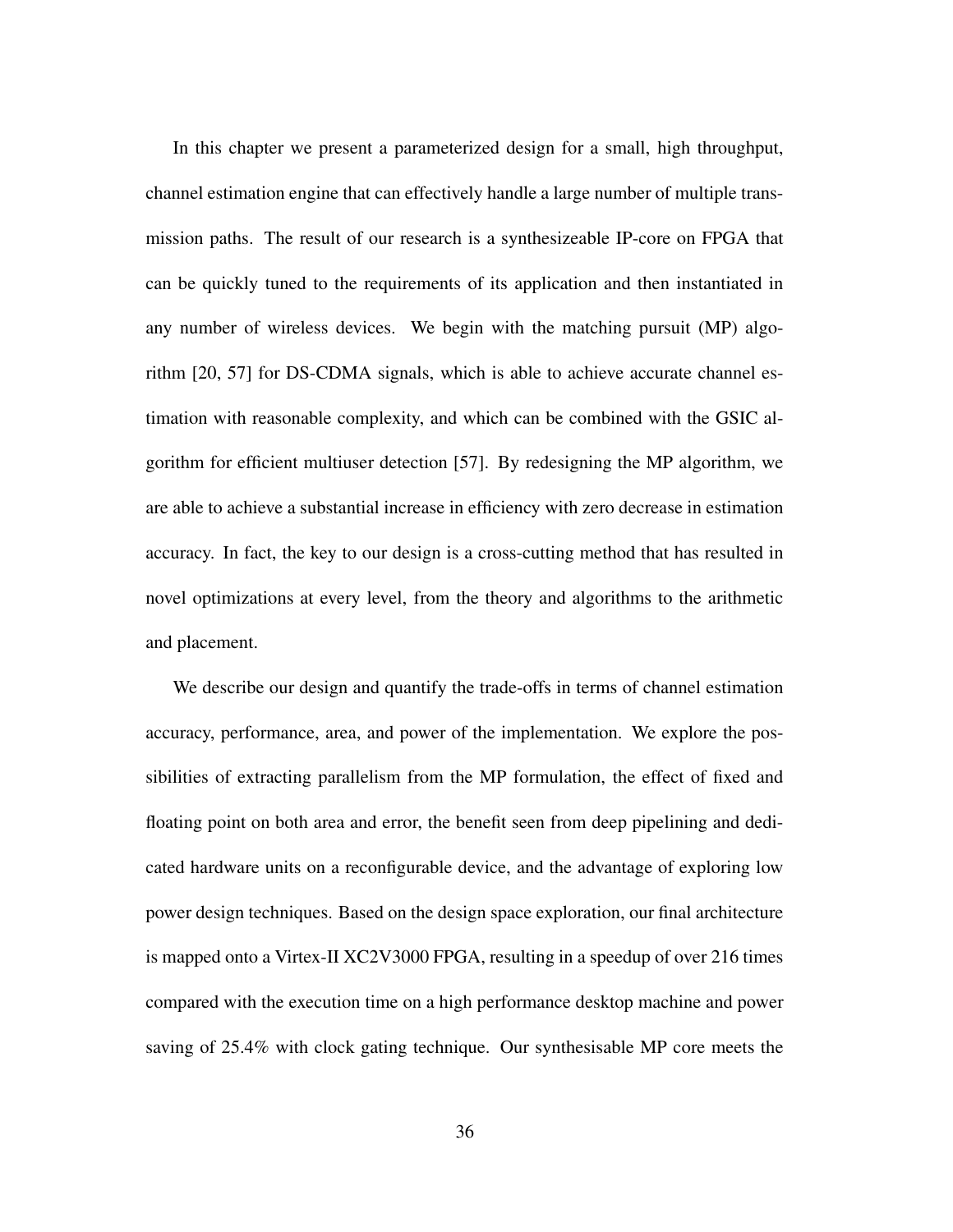needs for high-bandwidth, reliable communication and radiolocation for diverse applications in public safety (e.g. search and rescue), environmental monitoring, ubiquitous computing, and homeland security. Furthermore, it can also be employed to increase the capacity and coverage of wireless networks in environments which are rich with transmission paths such as in large buildings and urban cityscapes.

The rest of the chapter is organized as follows. In section 3.2, we discuss a model for multipath propagation, present a new formulation of the MP algorithm, and compare it with other channel estimation algorithms. In section 3.4, different design tradeoffs are discussed for the design space exploration of the parameterized MP core implementation. We discuss related work in section 3.7 and draw conclusions in section 3.8.

# **3.2 Matching Pursuit Algorithm**

### **3.2.1 Multipath Channel Propagation**

Wireless communication channels typically contain multiple paths due to scattering effects, and thus the received signal is composed of many delayed and attenuated versions of the transmitted signal. For outdoor communications, the scatterers may be buildings, mountains, etc., while for indoor communications, the scatterers may be walls, furniture, etc. Path lengths may vary greatly. In this work, the multipath propagation delays are assumed to be less than the symbol duration, a reasonable assumption in most cases.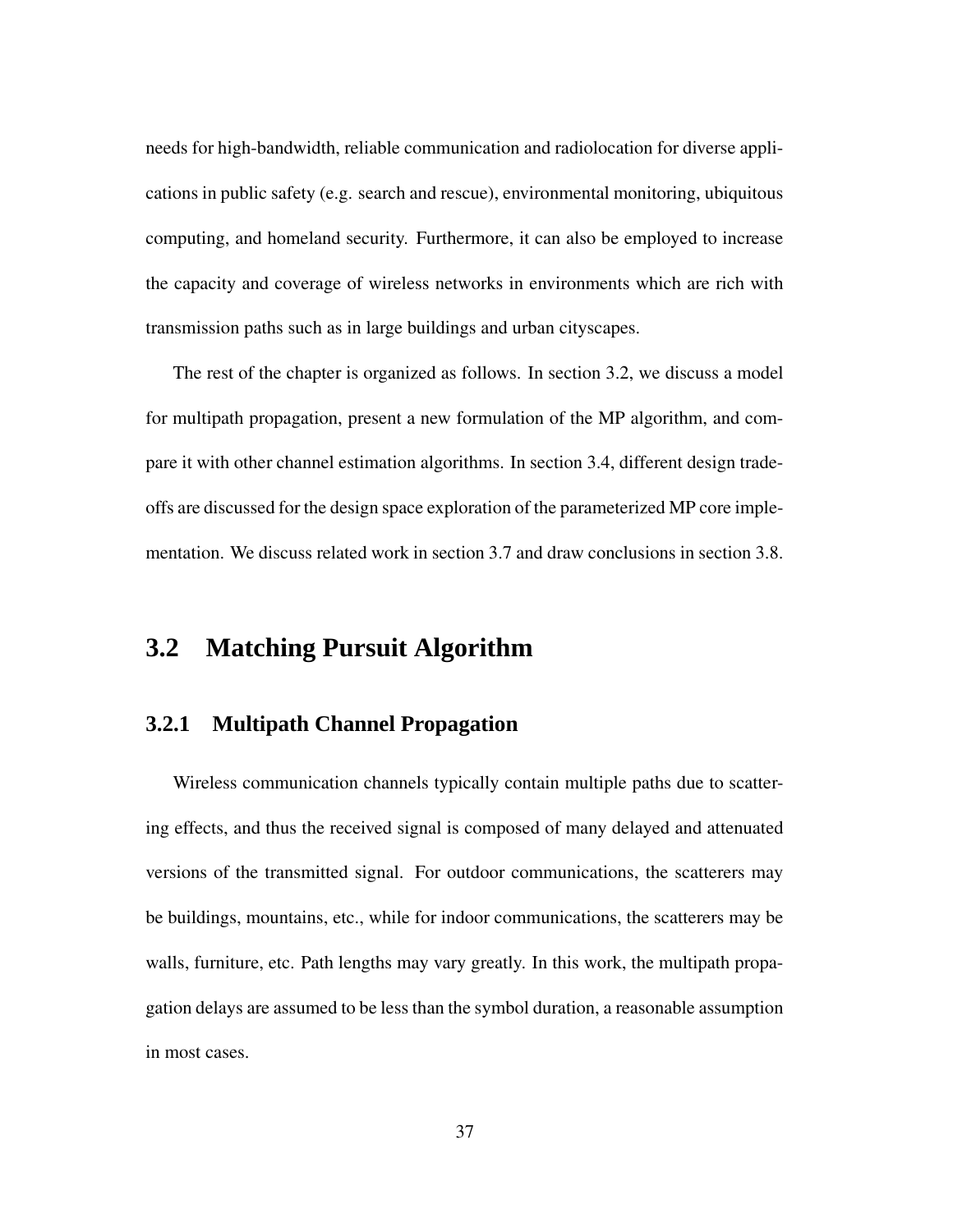

**Figure 3.1:** Multipath channel estimation with MP.

The multipath channel with continuous-valued delays can be represented by a tapped-delay-line (TDL) filter with discrete-valued delays  $iT_s$ , for  $i = 0, 1, ..., N_s-1$ , where  $1/T_s$  is the Nyquist sampling rate (twice the chip rate), and  $N_s$  is the number of samples per symbol duration [108]. Associated with each TDL path  $i$  is a complexvalued channel coefficient  $f_i$ . The  $f_i$  are given by the sum of sampled sinc(.) functions centered at the true delays  $\tau$  [31, 57]. A *sparse* channel is one in which  $N_f \ll N_s$ channel coefficients have non-negligible magnitude. The TDL representation of an example 5-path channel is shown in Figure 3.1 (solid line).

The received signal after RF-to-baseband down-conversion and A/D sampling is denoted by

$$
r = Sf + n \in C^{MN_s*1},\tag{3.1}
$$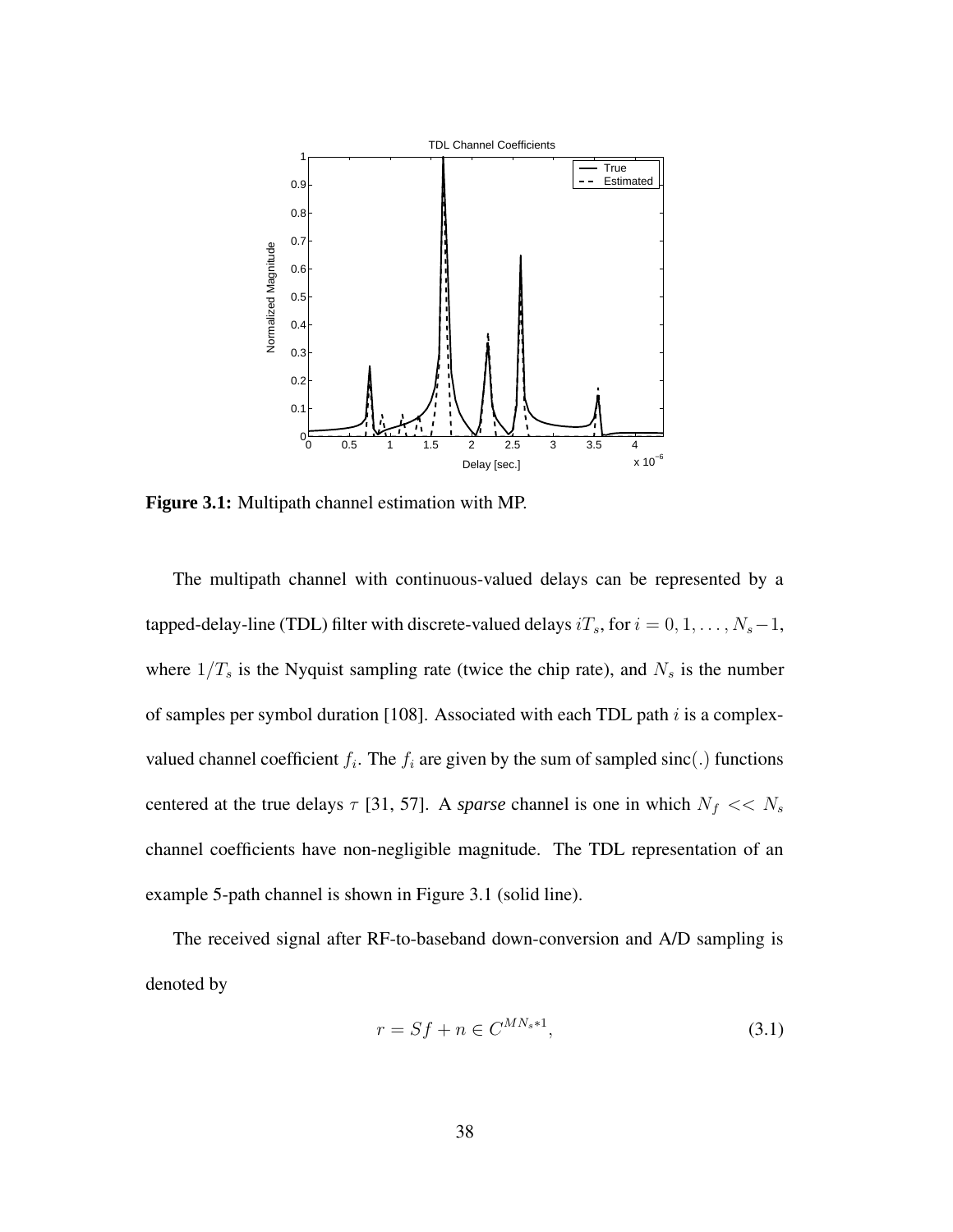where  $M$  is the number of training symbols,  $n$  is the sampled additive white Gaussian noise vector,  $f = [f_0, f_1, \dots, f_{N_s-1}]^T \in C^{N_s*1}$  is the channel coefficient vector, and  $S \in \mathbb{R}^{MN_s*N_s}$  is the characteristic signal matrix.  $\Re$  and C represent real and complex numbers, respectively, and  $(.)^T$  denotes the transpose operation. The *i*th column  $S_i$ of S is the received signal due to path i if  $f_i = 1$ , and in general  $f_i S_i$  is the received signal due to path i. S is given in [57] and is known *a priori*, since it depends only on the DS-CDMA spreading sequence and the transmit and receive filters. Referring to the received signal model (3.1), the multipath channel estimation problem is that of computing an estimate  $\hat{f}$  of f, given S and the received signal vector r containing noise n.

## **3.2.2 Redesigning MP Algorithm**

The Matching Pursuit (MP) channel estimation algorithm [20, 57] algorithm provides a low complexity approximation to the Maximum Likelihood (ML) [44, 108] solution for sparse channels, i.e., under the constraint that only  $N_f$  elements in  $\hat{f}$  are  $\text{non-zero:}$  $\hat{f}$  =  $N_f$ . The exact ML solution under the sparse channel constraint is given by

$$
\hat{f} = \frac{\arg \min}{f \in A_{N_f}} \left\{ ||r - Sf||^2 \right\},\tag{3.2}
$$

where  $A_{N_f} = \{f : |f| = N_f\}$ . Note that if the channel is not sparse,  $N_f = N_s$  and estimates are computed for all elements in  $f$ . Since the channel estimation cost function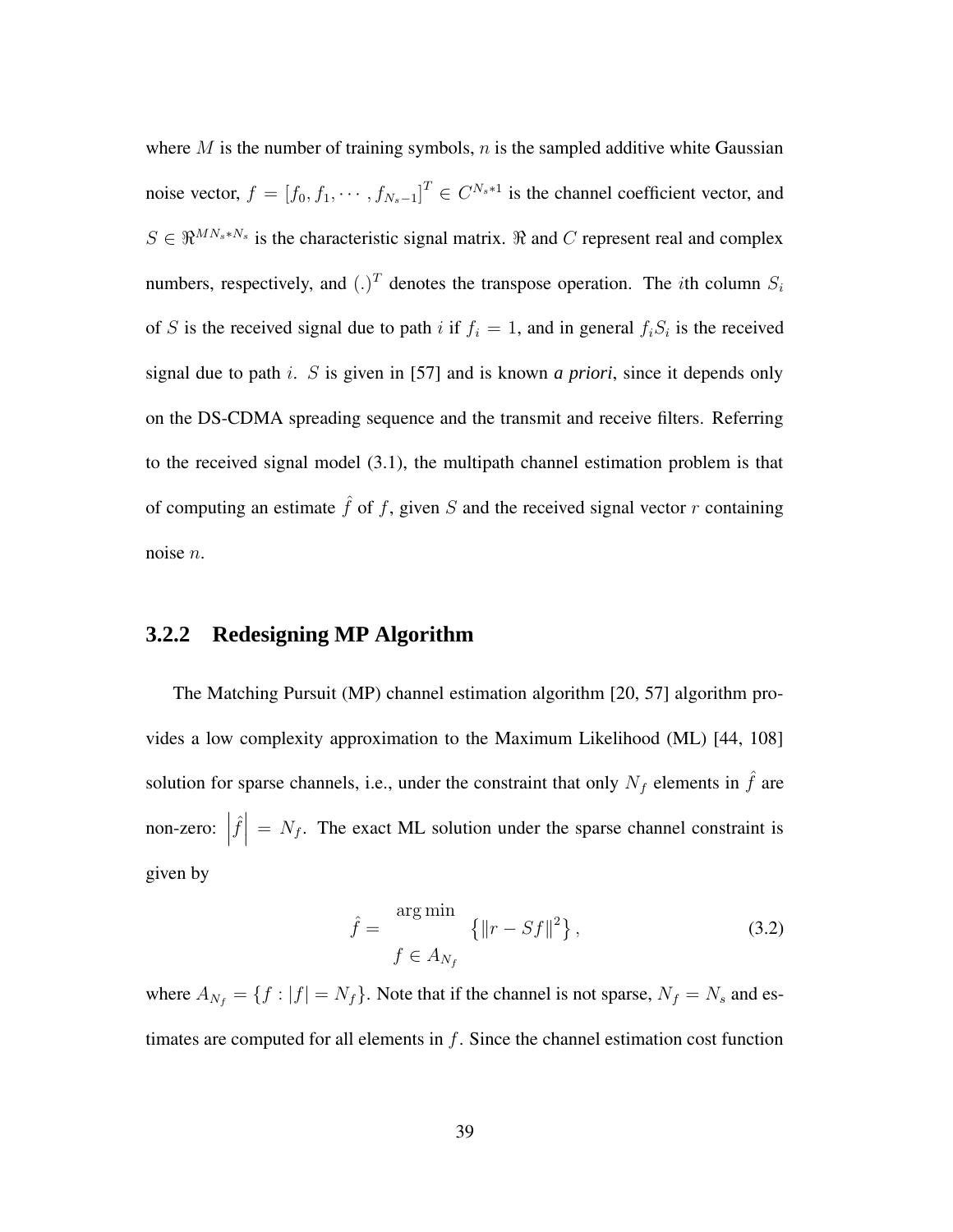minimized in (3.2) is non-convex, an exhaustive search is required. The complexity (in terms of the number of scalar multiplications) of the optimal ML algorithm is shown in Table 3.1, where the binomial coefficient  $C_{N_{\epsilon}}^{N_s}$  $N_{N_f}^{N_s} = (N_s!) / (N_f! (N_s - N_f)!)$  and  $2/Q$ is the precision of the channel coefficient estimates. Clearly, real-time implementation of ML channel estimation is infeasible. By contrast, the MP algorithm [57] is highly efficient.

The algorithm implemented in the Matching Pursuit IP core has been redesigned for a speed improvement of  $N_f$  times, with zero reduction in channel estimation accuracy. The new fast MP algorithm is obtained by posing the ML estimation problem in terms of sufficient statistics, as follows.

$$
-\left\|r - Sf\right\|^2 \, \propto \, 2\text{Re}\left\{(V^0)^H f\right\} - f^H A f \tag{3.3}
$$

is a sufficient statistic for signal parameter estimation and data symbol detection [108], where  $V^0 = S^T r \in C^{N_s*1}$  and  $A = S^T S \in \Re^{N_s*N_s}$ . S is known a priori, as mentioned in Section 3.2.1, and therefore  $S$  and  $A$  are pre-computed once for all time and stored in memory. The computation of  $V^0$  can be parallelized as  $N_s$  vector inner products (correlations)  $V_i^0 = S_i^T r$ . Since the columns  $S_i$  of S are generated as filtered circularshifted versions of the transmitted DS-CDMA spreading sequence, the computation of  $V^0$  is equivalent to matched filtering the received signal r.

MP maximizes (3.3) iteratively, one channel coefficient  $\hat{f}_{q_j}$  at a time, using a greedy algorithm in which  $q_j$  and  $\hat{f}_{q_j}$  are selected such that the increase in (3.3) at each stage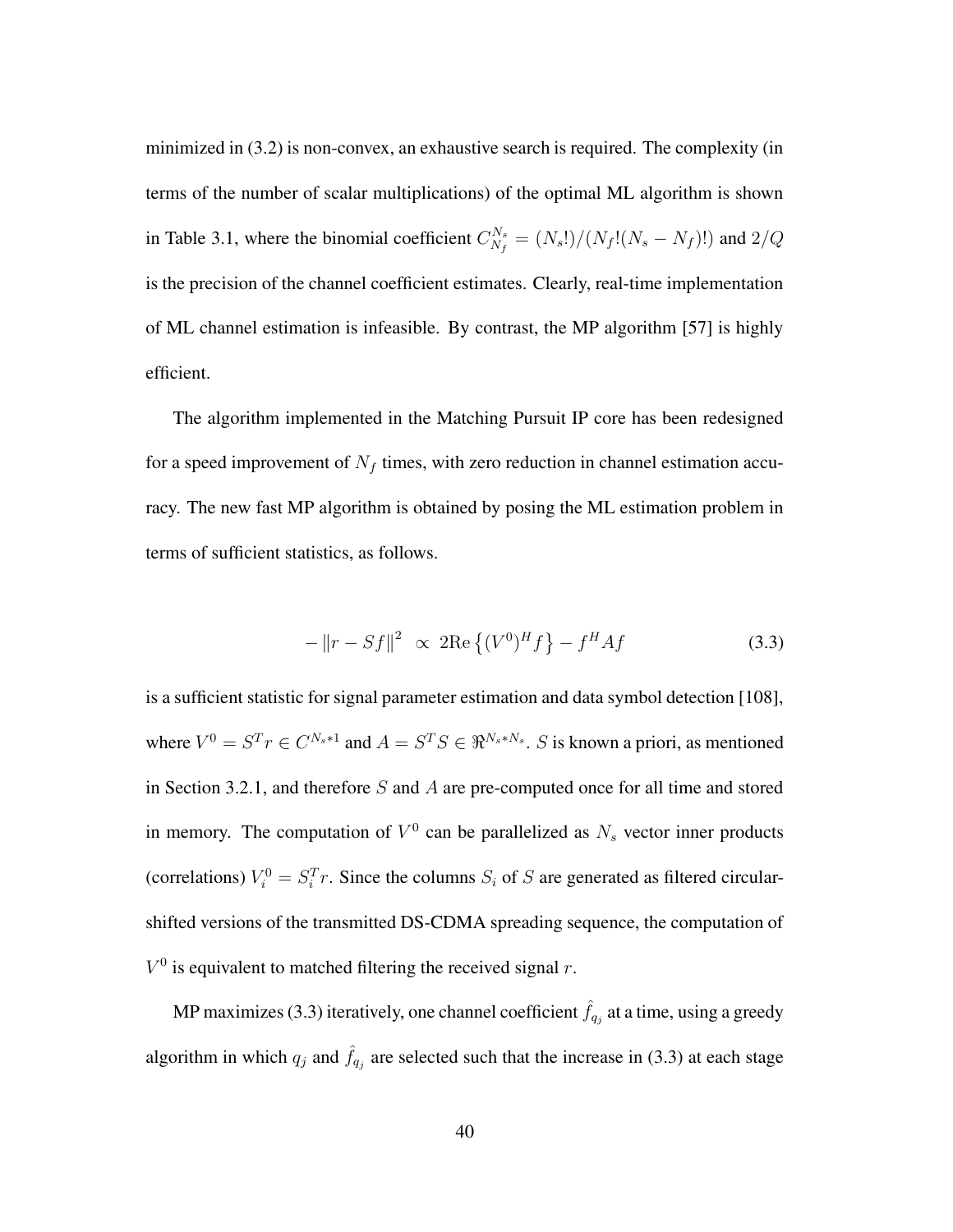

**Figure 3.2:** Mapping of the MP algorithm on a modern FPGA. The matched filter (a) and multipath successive interference cancellation (b) are distributed across the FPGA to parallelize the MP algorithm (c).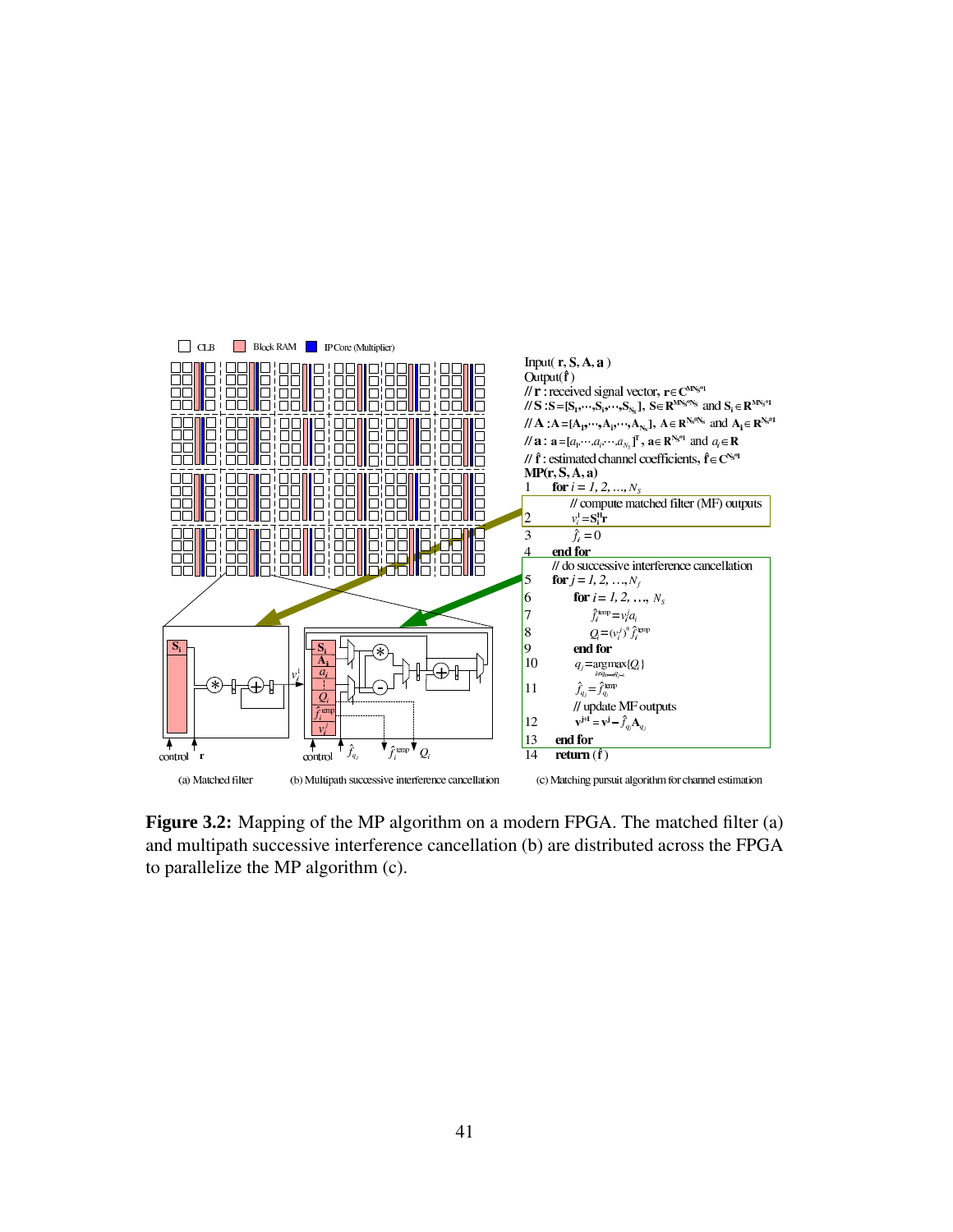| Sparse ML                                                                     | MP | Fast MP |
|-------------------------------------------------------------------------------|----|---------|
| $O(MN_sC_{N_s}^{N_s}Q^{2(N_s-N_f)})\bigg[O(2N_fMN_s^2)\bigg]O(2MN_s^2)\bigg]$ |    |         |

**Table 3.1:** Complexity comparison for sparse multipath channel estimation algorithms.  $M$  = number of training symbols,  $N_s$  = number of samples per symbol,  $N_f$  = number of non-zero channel coefficients,  $2/Q$  = channel coefficient precision.

 $j$  is the largest possible. That is, the multipath signal components are estimated via successive interference cancellation. The algorithm is summarized in Figure 3.2(c). Note that the "hat" symbol on  $f$  is omitted for convenience. To eliminate the need for division operations, the vector a, with  $a_k = 1/A(k, k)$  and  $A(k, k)$  denoting the kth diagonal element in A, is pre-computed once for all time and stored in memory. The storage of A and a in memory corresponds to the only increase in memory requirements for the reformulation of the MP algorithm. The increase is insignificant for large  $M$  (training sequence length).

After each multipath successive interference cancellation stage,  $V<sup>j</sup>$  is updated at the start of the next stage  $j$  as

$$
V^{j} \leftarrow V^{j-1} - \hat{f}_{q_{j-1}} A_{q_{j-1}}.
$$
\n(3.4)

Since the estimation of  $\hat{f}$  via (3.3) depends only on  $V^0$  and A, with A fixed, effectively the sufficient statistic is updated to reflect cancellation of the signal due to path  $q_{i-1}$ . Thus the matched filter output vector  $V^0$  is updated to  $V^j$ , compared with the procedure in [57] where an intermediate canceled received signal  $r<sup>j</sup>$  is formed and matched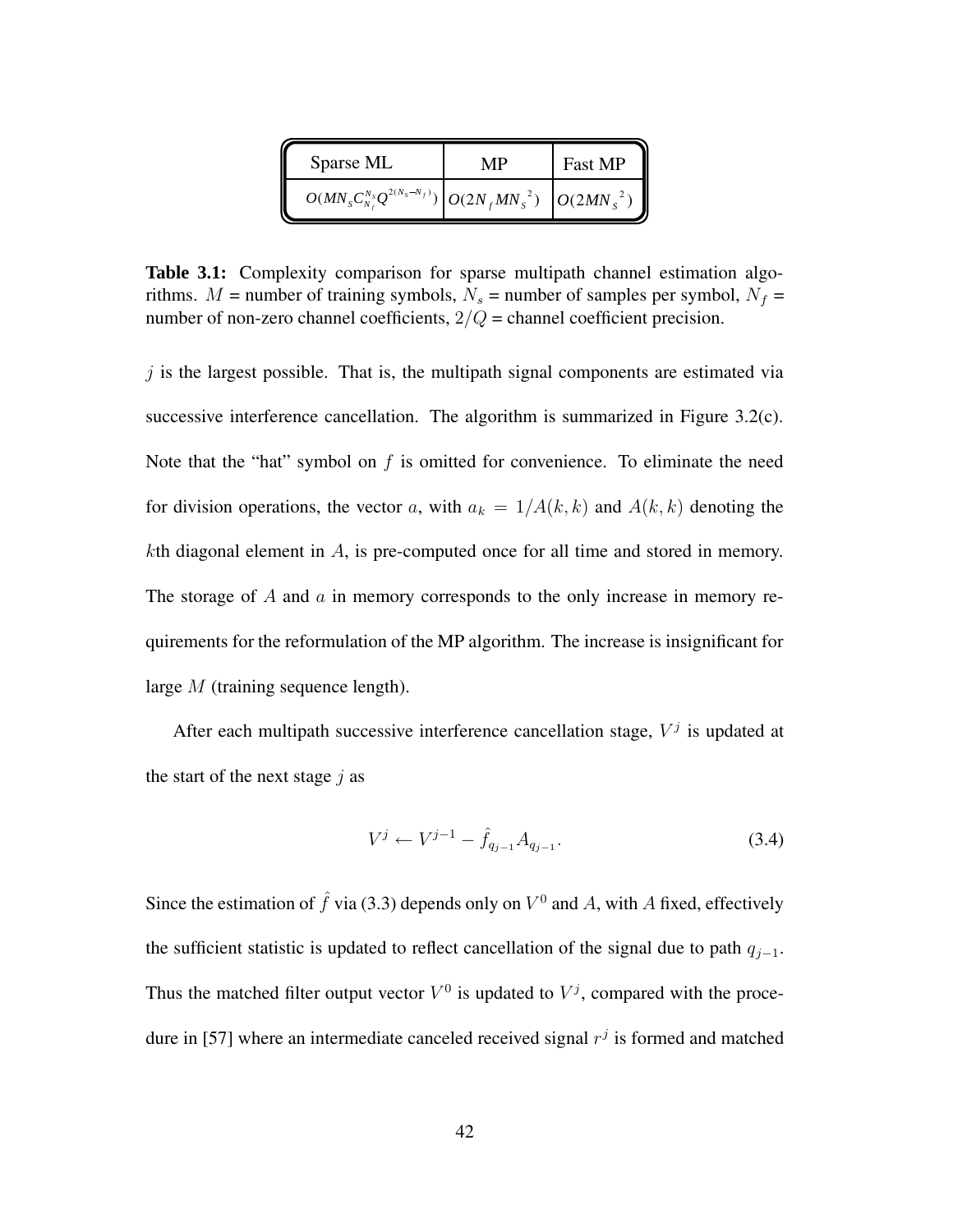filtering is repeated. The result is a speedup on the order of  $N_f$  times, as shown in Table 3.1.

The algorithm terminates after stage  $j = N_f$ . In practice,  $N_f$  can be determined on the fly based on  $|\hat{f}_{q_j}|$  and/or the SNR (ratio of energy per symbol to noise energy per symbol duration). For the example in Figure 3.1,  $N_f = 15$ ,  $M = 1$ ,  $N_c = 44$  binary DS-CDMA chips, and the MP channel estimate is shown (dotted line) for an SNR of 20 dB.

# **3.3 Reconfigurable Computation Model**

The reconfigurable device paradigm is similar to that of software defined radio, in that devices can be easily re-programmed for adaptive response to operating conditions and applications. For instance, operating parameters including inter alia, frequency range, modulation type, and/or output power limitations can be set or altered. However, reconfigurable devices provide the additional benefit of programmable hardware, which allows the flexibility of software while yielding the high performance of a hardware implementation [48]. The performance and flexibility of reconfigurable computing systems make them ideal for implementing software defined radio systems.

Reconfigurable devices are a regular arrangement of programmable computational elements and communication structures, whose functionality is determined through configuration bits. There is a wide range of reconfigurable devices, which can be roughly classified by their granularity [48]. The *granularity* of a reconfigurable device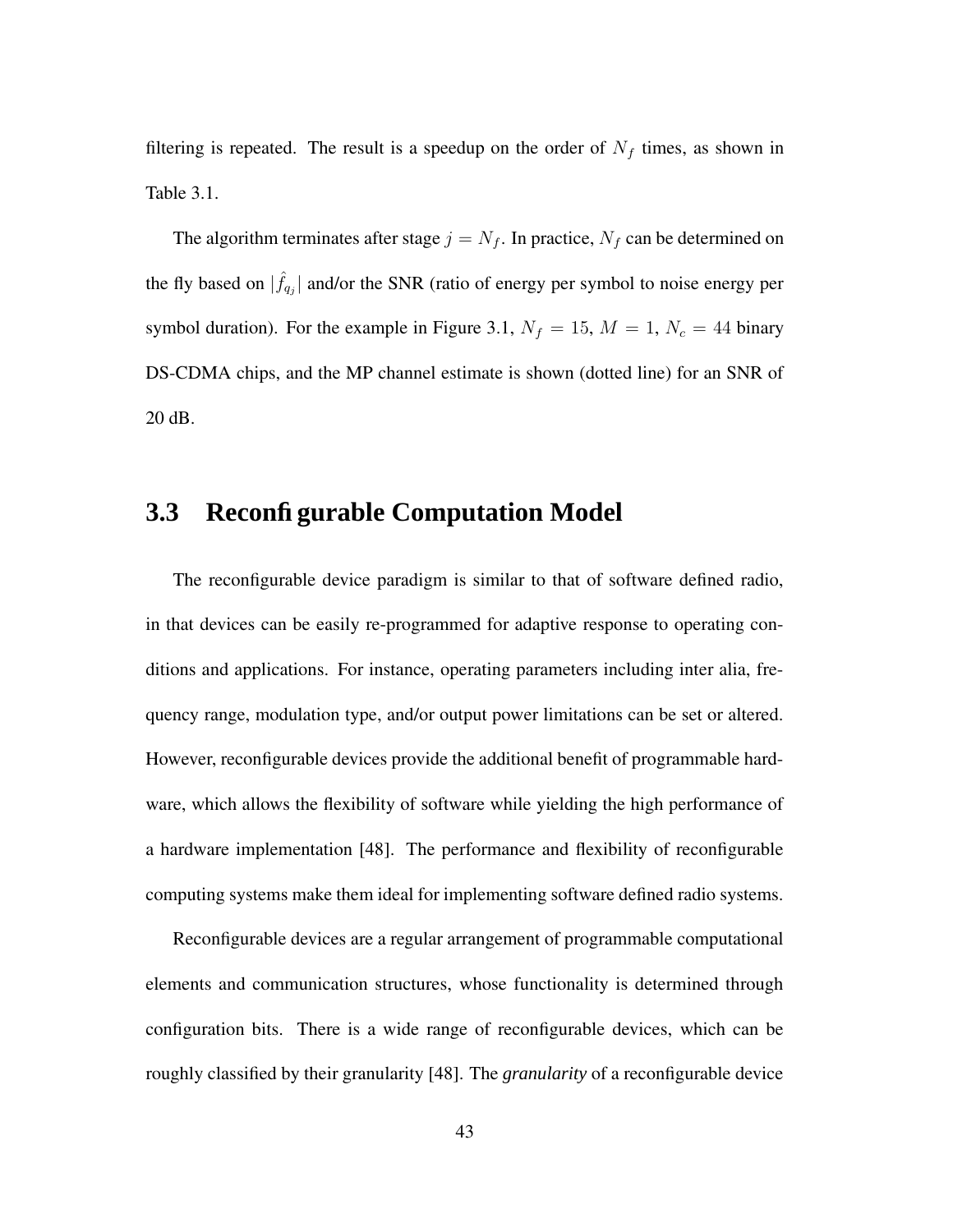is the abstraction level used to program or configure the device. FPGAs and CPLDs have logical level of abstraction. Instruction level reconfigurable devices (e.g., PRISC [87], Chimaera [111] and Garp [37]) consist of computational units that perform arithmetic operations. Coarser grain reconfigurable devices, e.g., PADDI [102], MATRIX [77], RAW [104], synchroscalar [79] and NAPA [89], have even larger programmable computational units.

The granularity gives a notion of the underlying freedom of the device. A coarse grain device limits your flexibility. For example, you may be forced to store data in a specific register and choose from a prespecified set of operations. A finer granularity level allows you to specify arbitrary memory organizations and complex customized functional units. These fine grain devices can be configured to efficiently implement irregular functions. Furthermore, we can implement functions using any data width, e.g. an 18 bit multiplier or 24 bit adder, which can be customized to the application at hand. However, if we are executing only common operations, a coarser grain device will be the better option, since these operations are implemented using fixed hardwired "ASIC" components. The prespecified operations are built precisely for that operation and do not incur the overhead associated with building it using programmable logic elements. For example, a DSP application that requires a lot of word-size addition and multiplications would be best suited to a device with instruction level granularity. If an application requires a large number of Boolean operations, then a device with logic level reconfigurability would perform the task most efficiently. In general, the more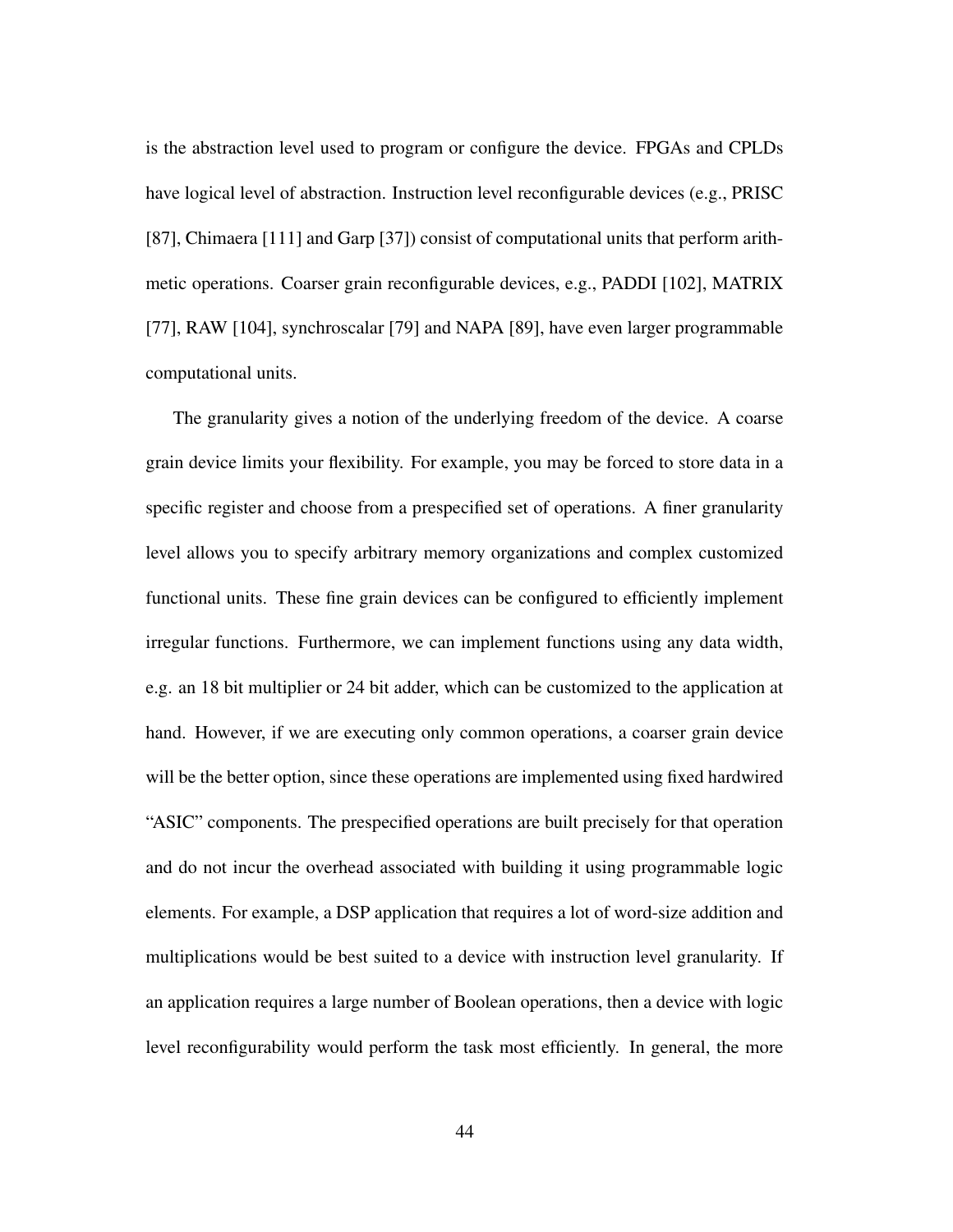closely the application data is matched to the granularity, the more efficient the device will execute the application.

We choose a computational model that logically and physically divides the fine grain logic fabric into coarser grain *Block RAM-level operation blocks (BLOBs)*. Each BLOB consists of a Block RAM, fixed multiplier, and neighboring configurable logic blocks (CLBs). The CLBs are equally divided across the BLOBs. For example, the target chip in our experiments, Virtex-II XC2V3000 FPGA, has 3584 CLBs. Dividing by 96 (the number of BRAMs and fixed multipliers) yields approximately 37 CLBs in each BLOB. A BLOB is capable of performing any number of simple instructions, e.g., multiplication (on the fixed multiplier), addition (on the CLBs), and any other type of custom instruction that can be implemented on the CLBs. Additionally, it has an 18- Kbit BRAM that can act as a register file, mini cache, etc. Each BLOB is essentially a fully customizable data path, which causes most of the system energy consumption and delay.

Dividing the reconfigurable device into BLOBs has many advantages. First, we allow application developers to design using a higher level of abstraction. They can view the reconfigurable device as a sea of processors, which is an increasingly common method for developing computational fabrics [48]. Second, since the BLOBs are configurable at the logic level, we can program the fabric using a variety of different data flow and control methods, including SIMD and MIMD. Finally, the BLOB organization maintains the spatial model of computation that allows the reconfigurable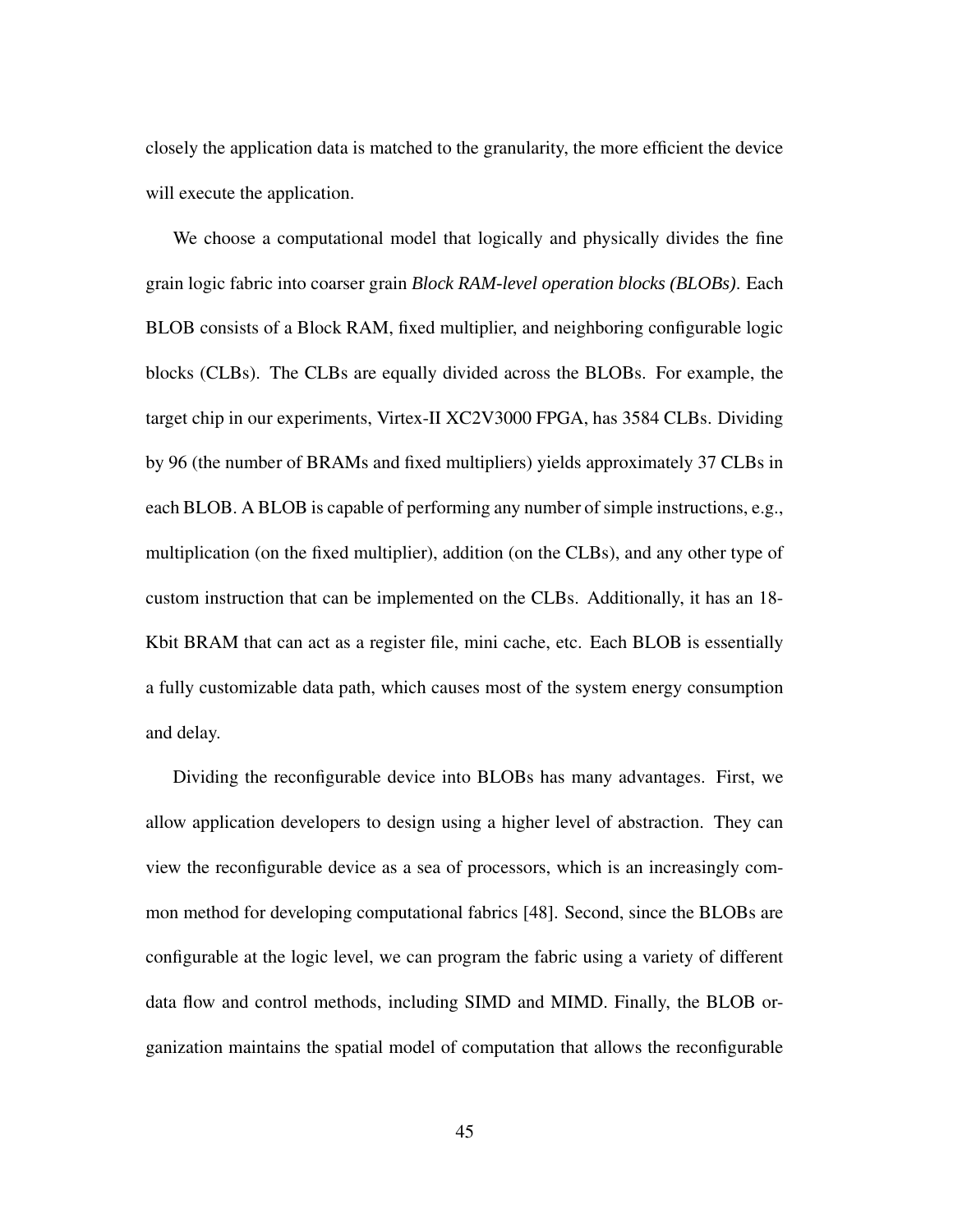device to perform a large number of parallel operations, and therefore achieve high performance.

# **3.4 Parameterized MP Core**

MP, due to its inherent parallelism, is an ideal candidate for efficient implementation on modern reconfigurable platforms. Since on-chip resources are limited, in this section we will study trade-offs of performance and area in implementing the parameterized MP core. To this end, we will explore the design space from the following three perspectives: parameterization of MP core, data representation, and data distribution.

## **3.4.1 Parameterization of MP Core**

A good parameterization of MP provides trade-offs between important system metrics, such as estimation accuracy, latency, area, and power/energy consumption. The MP algorithm is inherently parameterizable in terms of the number of training symbols M, the number  $N_f$  of nonzero estimated channel coefficients, the number of samples  $N_s$  per symbol, and the length  $N_c$  and type of the spreading sequence.

The utilization of hardware resources on the target platform provides additional dimensions for parameterization of the MP core. MP involves matrix-vector multiplication, which can be decomposed into parallel vector-vector multiplications. The multiplication/accumulation in vector-vector operations can be further parallelized.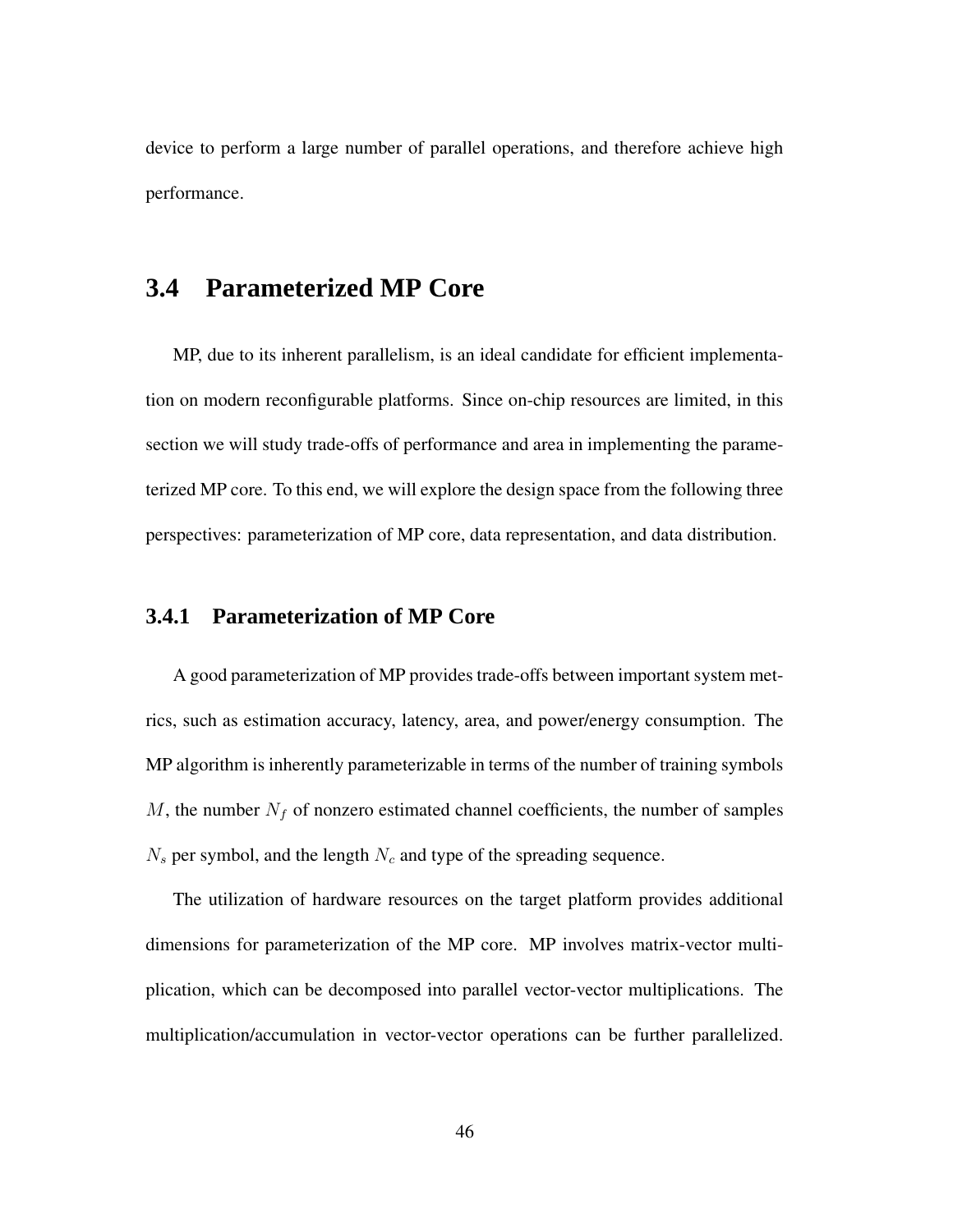|             |             | Adder       |         | Multiplier  |         |
|-------------|-------------|-------------|---------|-------------|---------|
| <b>Bits</b> | (S,E,F)     | Performance | Area    | Performance | Area    |
|             |             | (ns)        | slices) | (ns)        | slices) |
| 16          | (1,6,9)     | 59.99       | 224     | 39.84       | 284     |
| 32          | (1, 8, 23)  | 70.45       | 475     | 57.59       | 565     |
| 64          | (1, 11, 52) | 89.67       | 1054    | 69.84       | 2021    |
| 128         | 1,32,95)    | 117.13      | 2200    | 100.91      | 5868    |

**Table 3.2:** Performance and area for floating-point functional units. *(S,E,F)* indicates the number of *sign*, *exponent*, and *fractional* bits, respectively.

Moreover, the channel coefficients of the uncanceled multipath signals can be estimated in parallel. Parallel computing can improve the latency of the platform, but this does come at a cost: more computation resources are required, which increases the cost of the target device. By varying the number of signal estimation resources used in the architecture, we can trade off latency for number of resources.

### **3.4.2 Data Representation**

The second design trade-off can be performed by optimizing the binary representation of the data in the MP algorithm. Specifically, the number of bits used to represent each data value can be varied, and there is a choice between fixed point and floating point representations. Floating point provides large dynamic range and very high precision, but it can be costly. Fixed-point, on the contrary, represents the data less precisely, but it can save resources and have much better performance.

In MP, adders and multipliers are the basic functional units. Their estimated performance and area shown in Table 3.2 and Figure 3.3 can be used to provide rules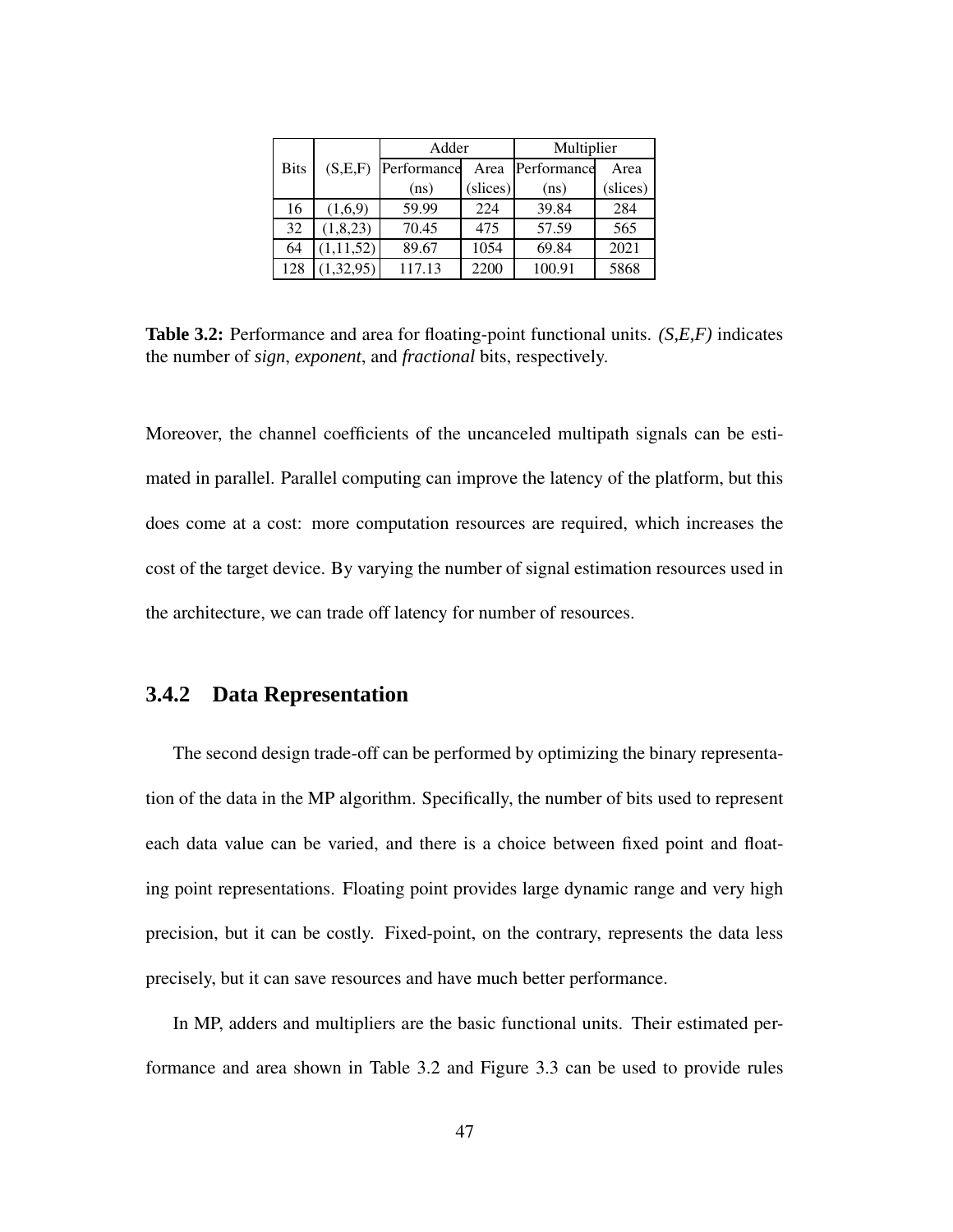

**Figure 3.3:** Performance and area for fixed-point functional units.

of thumb for choosing the right data representation scheme in the parameterized MP core. From Table 3.2 and Figure 3.3, we can see that compared with the fixed point representation (Figure 3.3), floating point functional units (Table 3.2) consume much more hardware resources and have much longer execution time<sup>1</sup>. Since the amount of hardware resources MP needs for multiplication and addition operations is very large, employing floating point data representation will require tight resource sharing, which correspondingly degrades the system performance. Fixed point representation restricts the accuracy of the signals in the digital domain compared with its floating point counterpart. However, it requires integer functional units, which are more efficient in both area and performance (Figure 3.3). Thus, fixed-point representation is employed in designing the parameterized MP core.

<sup>&</sup>lt;sup>1</sup>Addition is one of the most computationally expensive arithmetic operations in floating point operations [13], as the results in Table 3.2 demonstrate.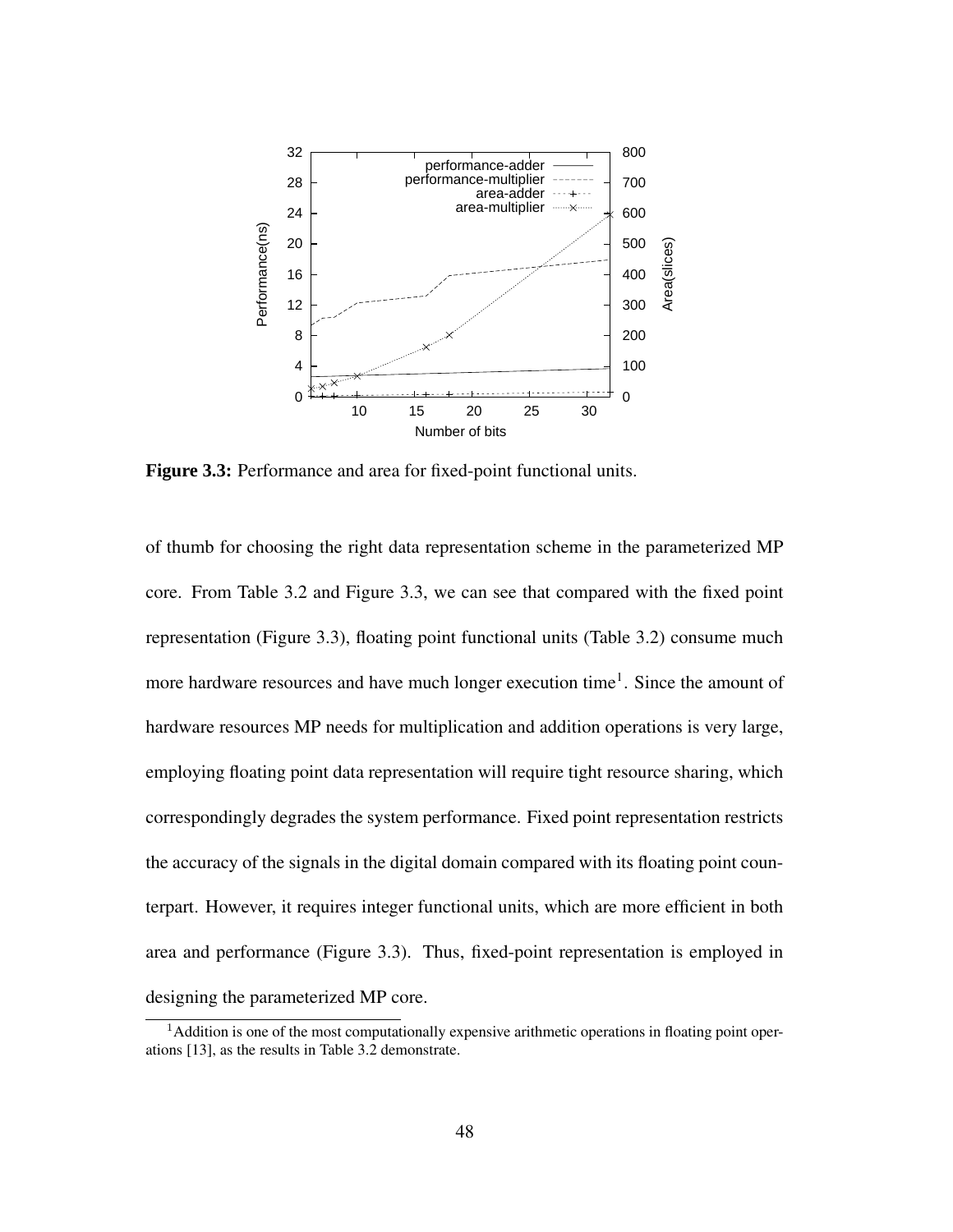

**Figure 3.4:** Channel estimation accuracy vs. number of bits for fixed point representation.

The other data representation consideration involves the trade-off between the number of fixed-point bits and the channel estimation accuracy. To explore the design space in this dimension, we conducted bit width analysis [32, 100]. Figure 3.4 shows the results for channel estimation average squared error (ASE) vs. number of fixed-point bits for SNRs of -10, 0, 10, 20, 30 dB, where SNR is defined as the ratio of the desired signal energy to the noise signal energy, both measured over one symbol duration. The results are averaged over three different multipath channels, with 30 ensemble runs (different noise realizations) per channel. From Figure 3.4, it is clear that eight bits is sufficient for accurate multipath channel estimation with optimal dynamic range scaling [32] throughout the implementation.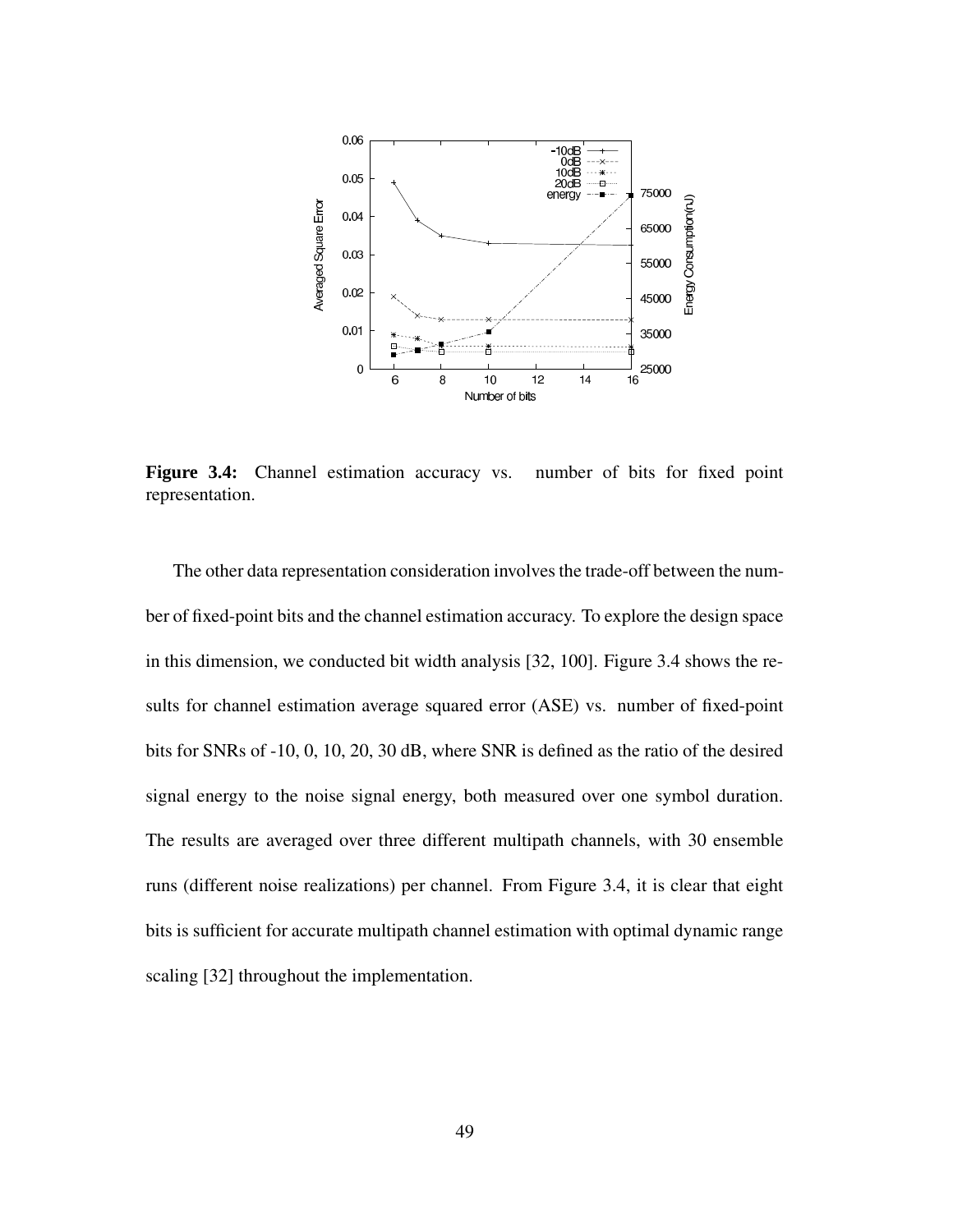# **3.4.3 Data Distribution Schemes**

Since reconfigurable devices provide the freedom to map various architectures, choosing the appropriate architecture affects the performance and energy dissipation. Another important trade-off to consider for speeding up the MP core is the data distribution schemes. MP processes a quite large amount of data, depending on the number of symbols, the number of chips per symbol, and the number of samples per chip. In such data dominated designs, poor data distribution can eliminate all benefits gained through parallelization, due to large data transfer times. Thus, it is necessary to perform a careful distribution of the data onto the target platform to achieve good latency. In the following section, we discuss the importance of the data and computation problem for on-chip communications and evaluate different architectures based on different schemes of partitioning the MP data and computations to meet the needs of high performance and low energy consumption.

#### **Data and Computation Partitioning Problem**

Clock frequency has risen exponentially over the years and the fraction of the chip that is reachable by a signal in a single clock cycle has decreased exponentially [40]. Architectures that rely on global signals are quickly becoming infeasible [28]. Therefore, care must be taken to distribute the data and operations onto reconfigurable systems in a manner that limits the amount of global communication.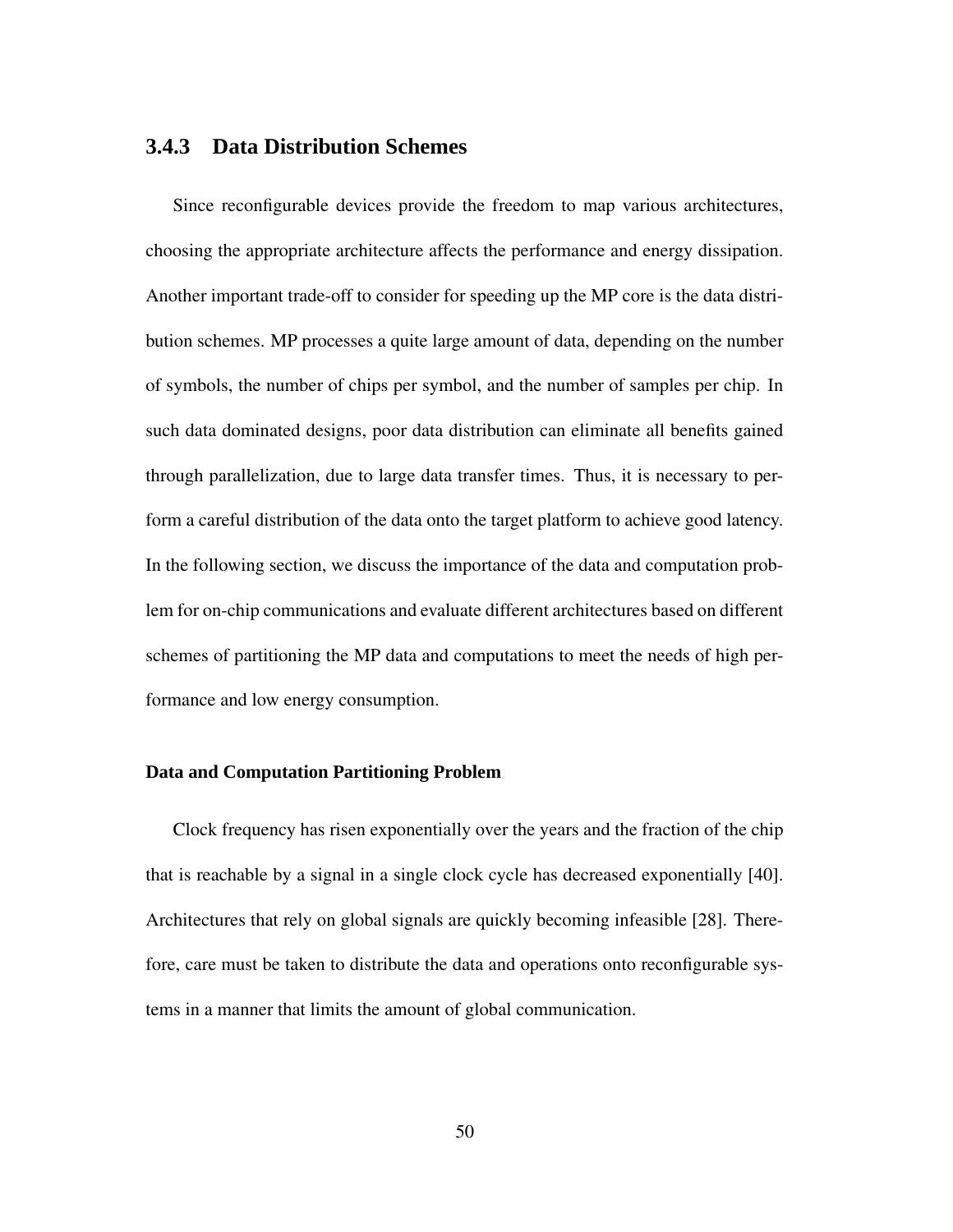We formalize the data and computation partitioning problem using the following architectural assumptions.

- 1. The programmable logic contains C configurable logic blocks (CLBs).
- 2. There are  $B$  BRAMs. Local BRAM can be utilized by architectural synthesis tools for local intermediate data; however, it is only used for this purpose.
- 3. The CLBs and BRAMs are equally distributed across the chip. Furthermore, we assume that the CLBs and BRAMs are equally divided into B BLOBs where each group consists of 1 BRAM and  $C/B$  CLBs.
- 4. CLBs can read/write data in the BRAM of the same group, which is called local access with a total latency of l clock cycles. If CLBs access data stored in BRAMs from another group (called a remote access), it takes a total  $r$  clock cycles  $(r = l + d)$  since we assume an average of d clock cycles will be taken because of the longer routing distance. Note that  $d$  is dependent on the distance of the BRAM that is being accessed.

#### **Data and Computation Partitioning**

Before going into details of the specific data and computation distributions schemes, we provide a stripped down overview of the matching pursuit algorithm presented in its full, formal, mathematical glory in Section 3.2.1. MP compares the received signal vector **r** with time delayed versions of a known training sequence that it expects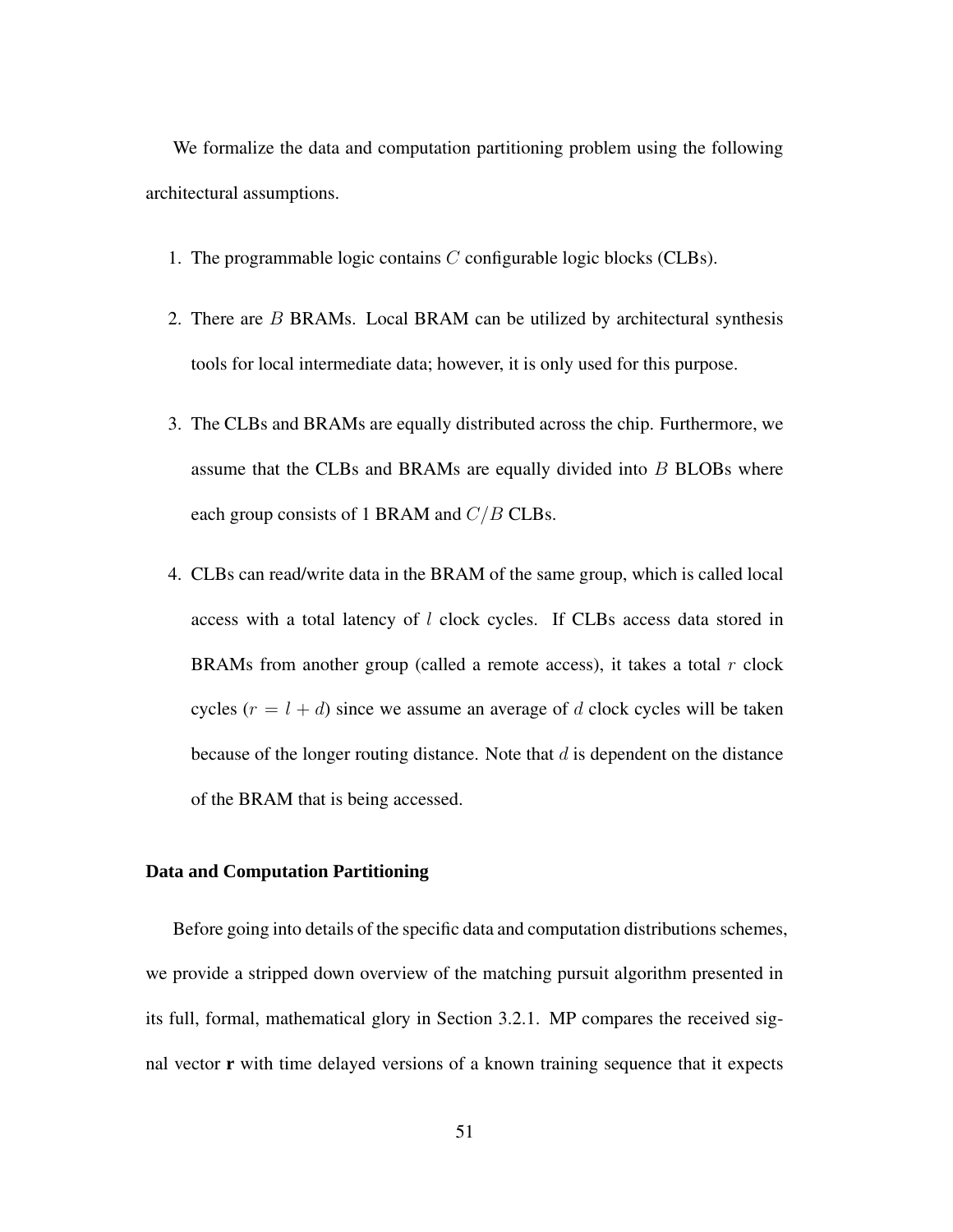to receive from a transmitting user. The **S** matrix represents these time delayed training sequences. The  $i$ -th column in the  $S$  matrix corresponds to the training sequence delayed by  $i$  samples. The training sequence can be viewed as the transmitting device signature. The transmitting device sends its signature before sending data, so that the receiver can characterize the wireless channel between the transmitting device and itself. It then uses this channel estimate to demodulate future unknown data that it receives from that transmitting user. The data in the **S** is calculated using the signature (training sequence), CDMA spreading sequence and the transmit and receive filters, all of which are known a prior [57].

Matched filtering boils down to multiplying each sample of the received vector **r** with the corresponding sample of a column in the **S** matrix. Then, we accumulate all of these multiplied values to get a single value. This value represents the correlation of the received signal vector (**r**) with a time delayed version of the training sequence  $(S_i)$ . The correlation value between **r** and column  $S_i$  corresponds to the likelihood that the received signal has been delayed by  $i$  samples. However, it is important to note that multipath may cause destructive or constructive interference. Therefore, a high correlation value does not necessarily mean that the received signal has a path delayed by that number of samples.

Matching pursuits works by performing matching filtering of the received signal with all of the delayed training sequences (again, corresponding to the columns of the **S**). It takes the delay with the highest correlation and subtracts that signal from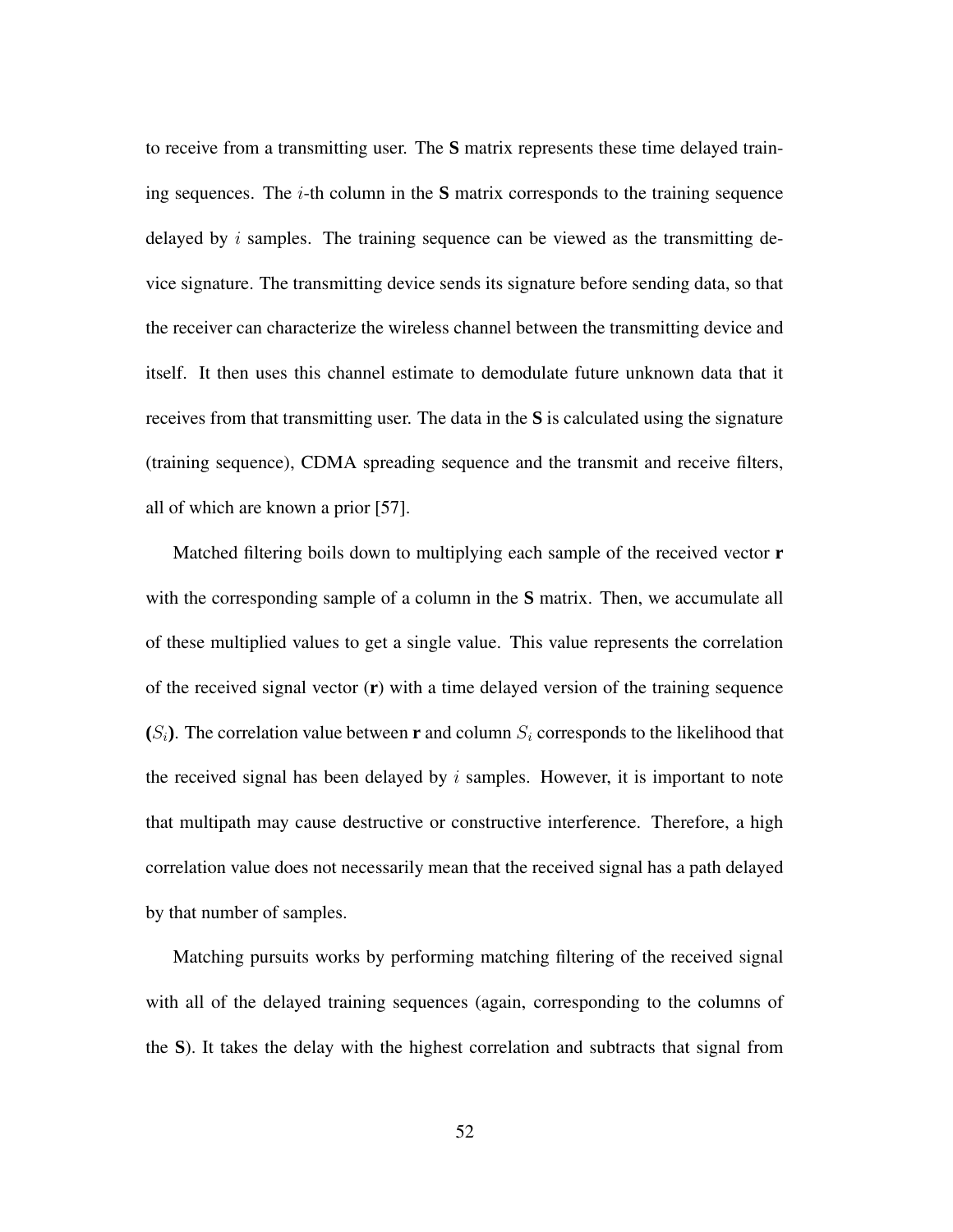the received signal vector. The algorithm iterates, continually canceling more signals, until it finds a sufficient characterization of the channel. Matched filtering takes a large majority of the computation time in MP, hence we focus on data and computation distribution for the filter. We evaluate different data and computation partitioning schemes for trading off energy and delay, and apply the optimal partitioning scheme into building the energy efficient MP core.

An important consideration for implementing the matching pursuit algorithm is the distribution of the data and computation. The matching pursuit algorithm and, in particular, the matched filtering, exhibits enormous opportunity for parallelization. Each matched filter operation can be performed in parallel. This corresponds to computing the received signal and path delays correlations in parallel. Furthermore, each multiplication of the matched filter can be performed in parallel. This corresponds to computing the samples of the received vector and path delay in parallel. However, we must then accumulate all of these sample correlations. The fastest method of doing this would be through the use of an adder tree. This would allow us to compute the matched filter in  $O(log_2|r|)$  time at the expense of  $O(|r|^2)$  multipliers. While the number of samples varies depending on the spreading sequence, typically, you need around 100 samples for the training sequences (we use 88 samples in our experiments). This would require approximately 10000 multipliers, which is far more resources that is available on even the largest reconfigurable devices. Even if such a device did exist, and we can easily extrapolate Moore's Law a few years to where such a device ex-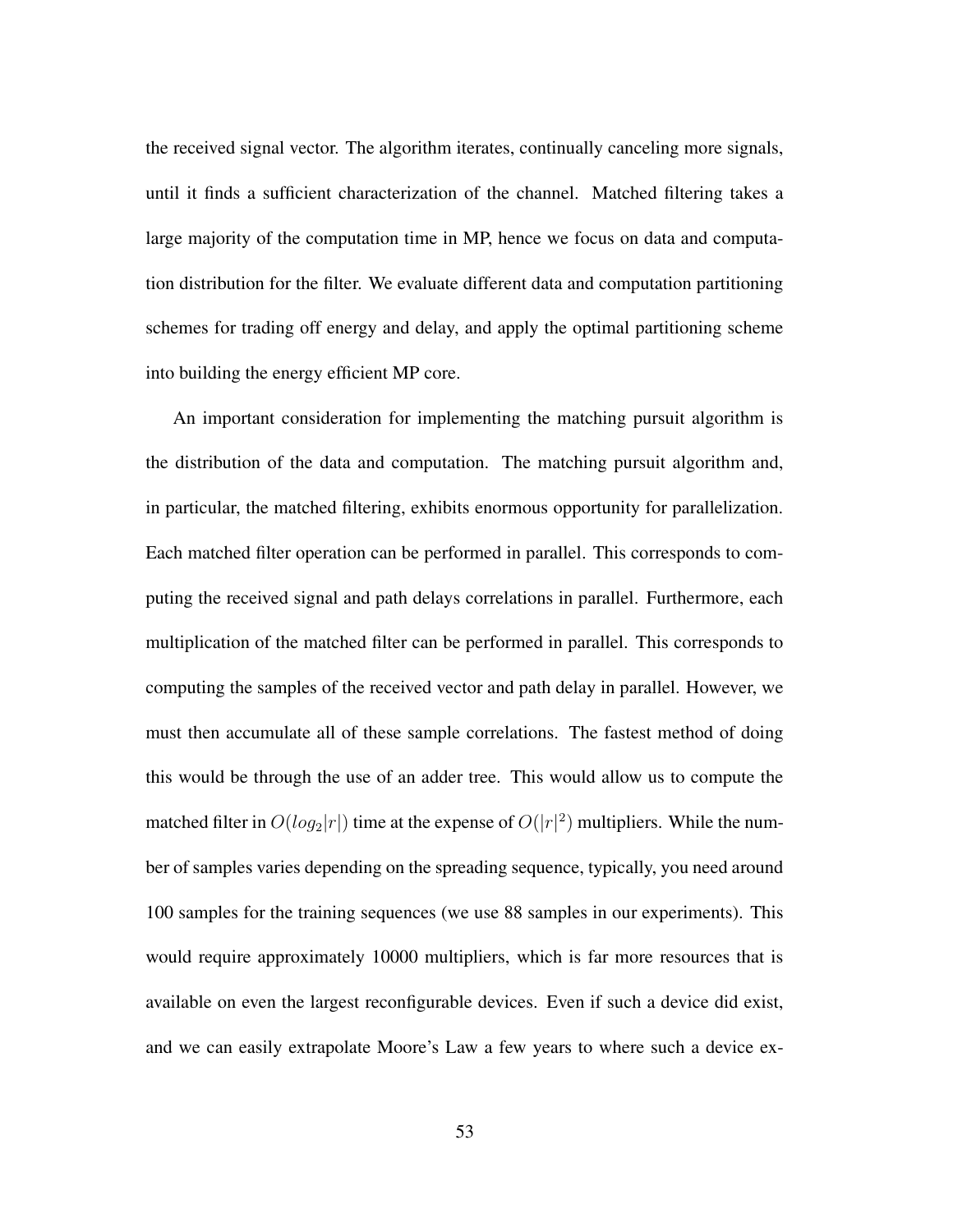

**Figure 3.5:** The local scheme for computing matched filter outputs. Matrix S are partitioned into columns, which are then distributed into block RAMs. Each matched filter shares an embedded multiplier and an adder, and its output is from a multiplication and accumulation (MAC) unit.

ists, we can rarely afford to devote the entire system to matched filtering. Therefore, it is imperative that we study the relationship of performance and design parameters between different data and computation partitioning schemes.

Seeing how the fully parallel scheme is infeasible, we must look to alternative schemes to serialize parts, if not all, of the operations to different trade-off design metrics, e.g. delay, throughput, area, power, etc. Matched filters involve a quite large amount of data. A poor data distribution will result in large data transfer times, which can eliminate all of the benefits gained through the parallelization. Therefore, it is necessary to carefully distribute the data onto the target device to achieve good performance. The two-dimensional nature of the **S** matrix guides us to the following two schemes for data distribution.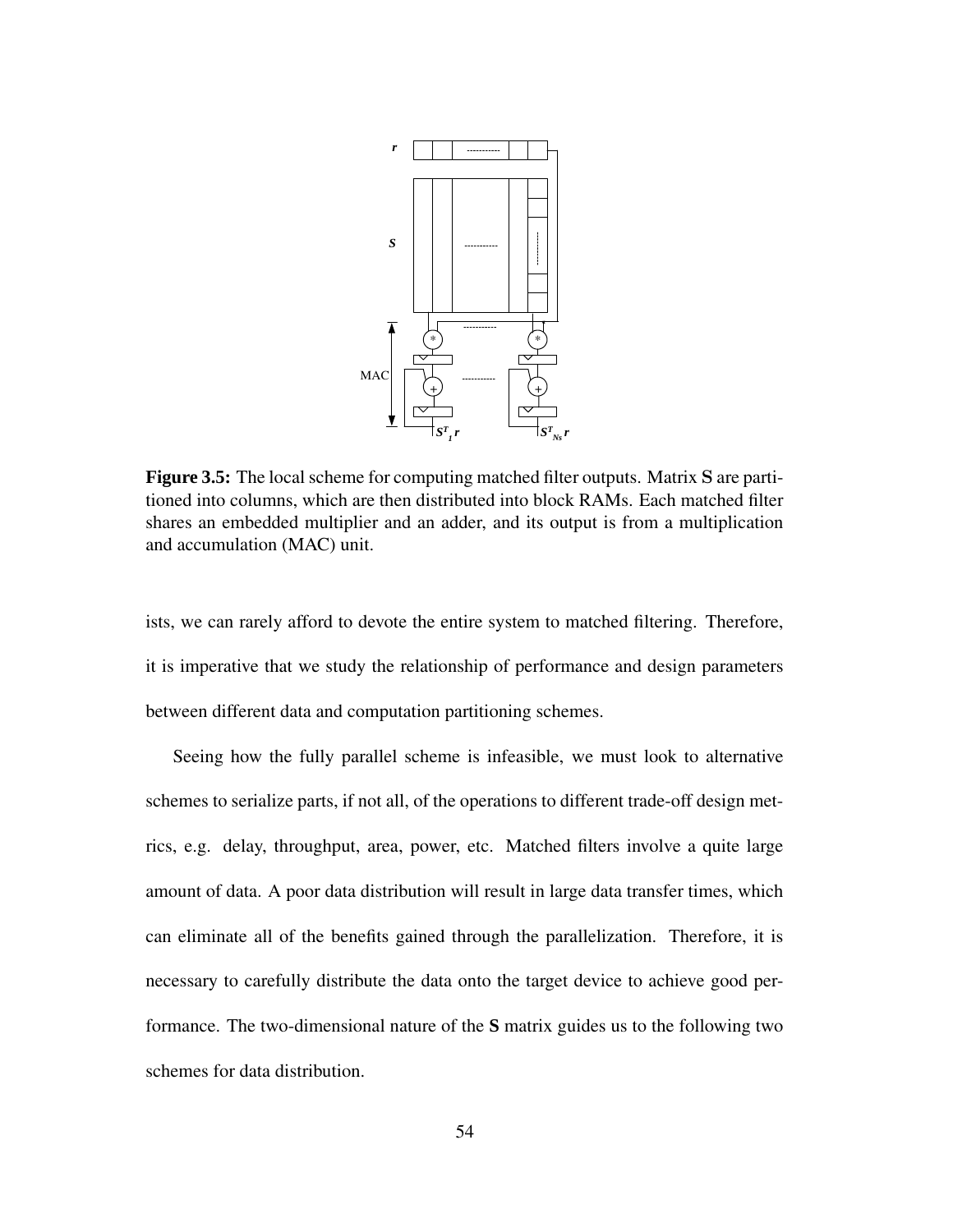*The local scheme* distributes the **S** matrix into BLOBs by column (see Figure 3.5). Additionally, the received vector **r** is replicated and distributed to each BRAM. Therefore, each BLOB computes a matched filtering of **r** and a delayed training sequence. This sequentializes the computation of the individual matched filters, but computes all of the filters in parallel.

The BLOB is configured as a multiply-accumulate (MAC) datapath, using the fixed multiplier and an adder implemented on the CLBs. This scheme uses distributed local control logic, i.e. each BLOB is controlled locally. This requires a BLOB for each filter, which is equal to the number of samples (88 in our case). One could also imagine distributing multiple columns into the same BLOB. This provides a trade-off between execution time and area. Since the BRAM has limited number of ports, we would have to sequentialize the matched filtering for each column in the BLOB in all but the smallest column sharing schemes. For example, if two columns  $S_i$  and  $S_{i+1}$  are distributed in the same BLOB, then the computation of the matched filter  $S_{i+1}^T r$  follows the computation of matched filter  $S_i^T r$ .

*The global scheme* distributes the **S** matrix into the BLOB by row (see Figure 3.6). Here, matched filters are computed in parallel, while the path correlations are computed sequentially. More precisely, the matched filter sample multiplications are computed in parallel, and the accumulate stage requires an adder tree. The adder tree is fully pipelined to allow overlapping execution of multiple matched filter accumulate stages.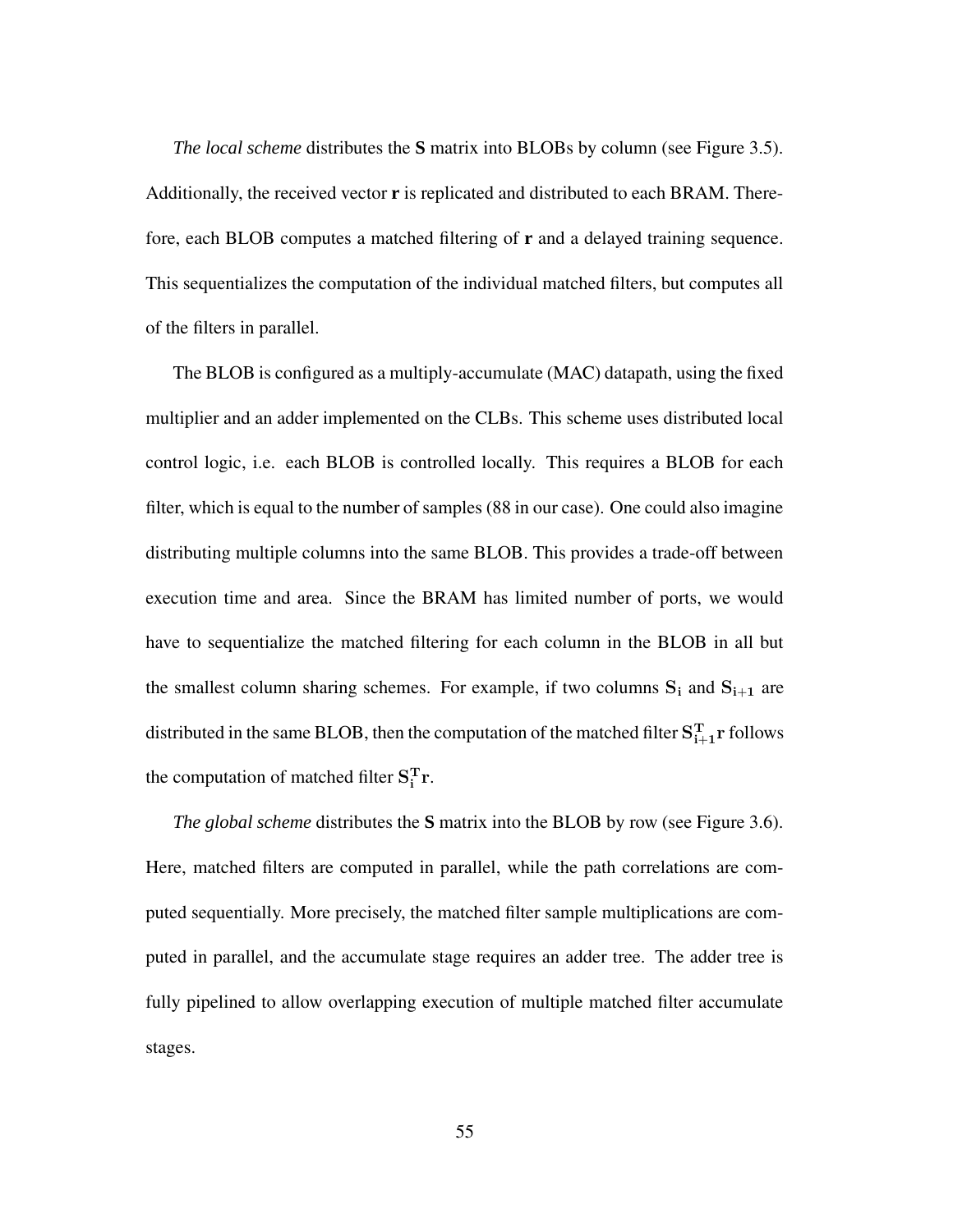

**Figure 3.6:** The global scheme for computing matched filter outputs. Matrix S are partitioned into rows, which are then distributed into block RAMs. Each match filter uses  $N<sub>S</sub>$  number of multipliers and its output is from the pipelined adder-tree, which combines the multiplication results.

Each sample of the received vector **r** is divided into the BRAM of the BLOB. The BLOB is simply configured to perform multiplication. The accumulate stage is computed separately and requires global control logic and data transfers of the multiplied samples from each BLOB.

Once again, we can trade-off execution time for area by assigning multiple rows to each BLOB. This corresponds to sequentializing the matched filter operations. Each sample present in the BLOB would be executed in parallel, since we are limited by the number of ports on the BRAM and the number of multipliers that we implement in the BLOB. This would still require a separate adder tree, however, we can start performing MACs within the BLOB. Once again, consider the case where we partition two rows  $S_i$  and  $S_{i+1}$  onto the same BLOB. In this case, we could perform two multiplications, corresponding to the two samples from every path delay from **S**. However, we could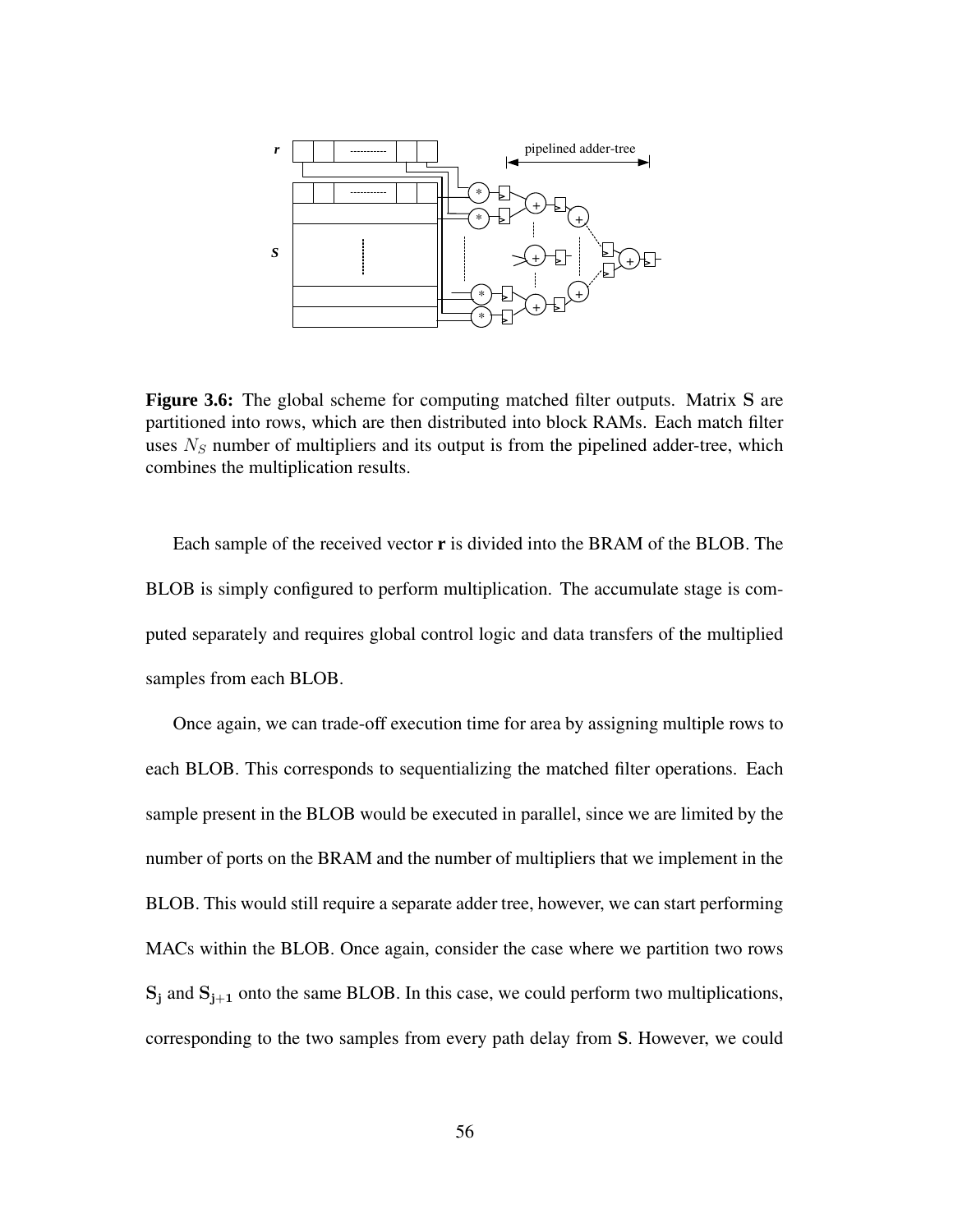also accumulate these two samples locally and send the two sample accumulated result to the adder tree for accumulation of the full delayed path. The BLOB data path here would resemble the data path from the local scheme. As both schemes move towards more serial implementations, we would indeed reach a point where the global and local schemes are equivalent. This would happen when both schemes become fully sequentialized.

Figure 3.2 (a) and (b) depict how the MP data  $S, A, a$ , are distributed in one section of a modern reconfigurable device, which has distributed memory, and dedicated IP cores (e.g. multipliers). The top-left figure shows how the RAMs and multipliers are equally distributed across the columns of the chip. All the blobs are identical. The bottom figure shows the configuration of one of the blobs, which includes a block RAM, a multiplier, and surrounding CLBs and programmable interconnections. From the MP algorithm (Figure 3.2 (c)), we can see that all the correlations (Line 2) in the matched filters can run independently. So the matrix  $S$  can be evenly distributed on the block RAMs, with each column  $S_i$  stored in one of the block RAMs for the discrete path delay i. The stored  $S_i$  are provided as the operands for multiplications. This parallelization of the matched filters results in a speedup factor of  $O(N_s)$ . Similarly, in the multipath successive interference cancellation steps (Line 5 through Line 13), a and A can be disseminated equally in the block RAMs, where  $a_k$  and  $A_k$  are saved in the same block RAM i with  $S_i$ . The block RAM i is also used as registers to save intermediate values of  $Q_k$ ,  $g_k$ , and  $V_k^j$  $k_k^j$ , which are also independent between different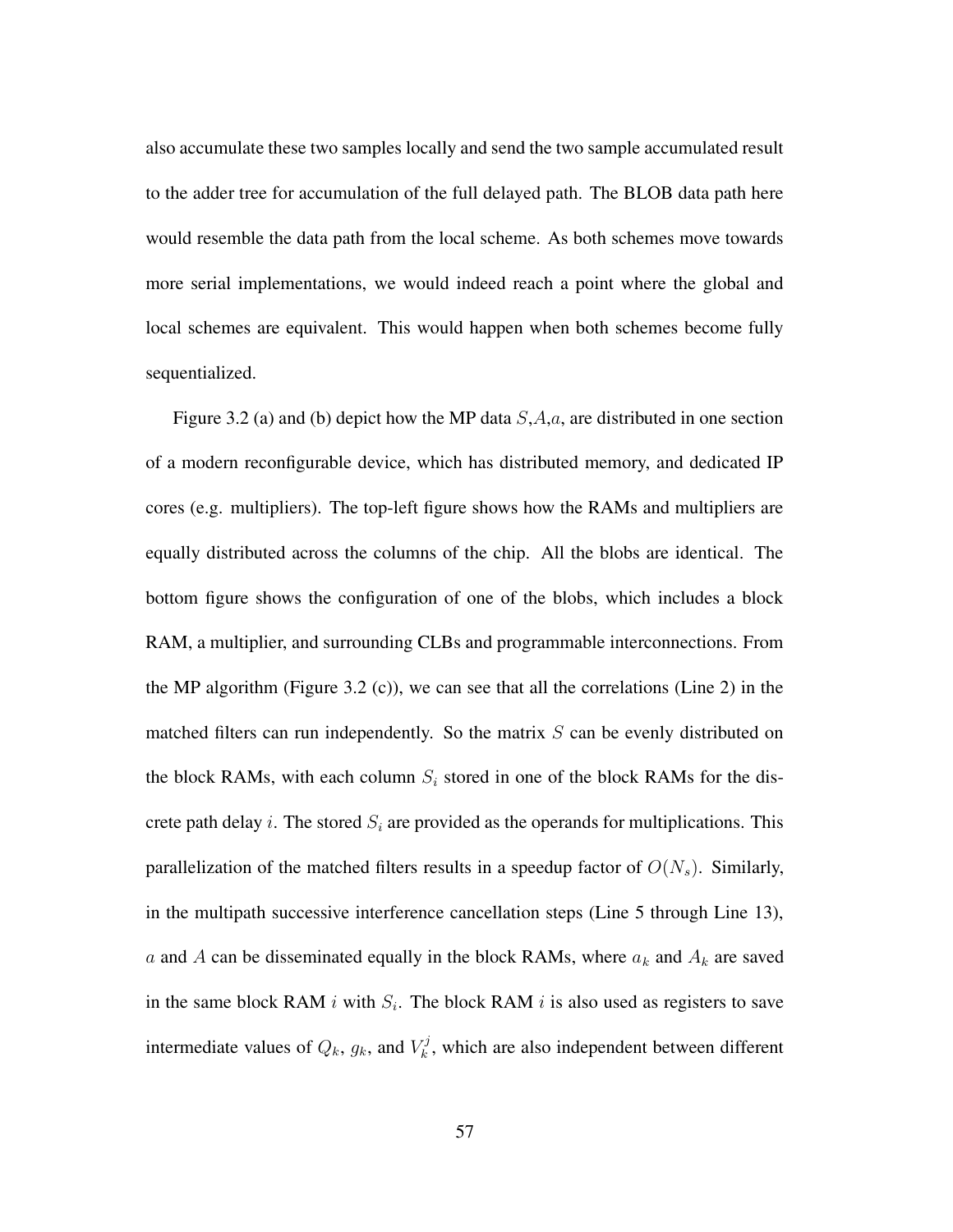block RAMs. Due to resource limitations, the multiplications within the same blob share a multiplier in both steps of matched filtering and interference cancellation. By distributing those MP data that are independent onto block RAMs, the memory operations of multiple ports and operations on different block RAMs can be performed simultaneously. Thus, the system can gain more performance improvement.

In general, a major goal in the implementation of the MP core is the use of different techniques to optimize the core toward fast channel estimation. Based on inherent properties of the MP algorithm, the design space parameters are summarized as: (1) hardware resources, (2) parameterized parallelism of the MP algorithm, (3) fixed point architecture, and (4) distributed data storage schemes. Furthermore, the dedicated resources on the reconfigurable device are used to maximize the efficiency of the device.

**3.4.4 Putting It All Together**

| <b>Bits</b> | Multiplier | <b>BRAM</b> | Slices | Performance (ns) |
|-------------|------------|-------------|--------|------------------|
|             | 88         | 89          | 7806   | 4896.4           |
|             | 88         | 89          | 8342   | 4896.4           |
|             | 88         | 89          | 8969   | 4896.4           |
| 10          | 88         | 89          | 10134  | 4896.4           |
|             | 88         | 89          | 13630  | 8460.24          |

**Table 3.3:** Performance and area results for the MP core.

We present several experimental results for implementing the MP core on a Xilinx Virtex-II XC2V3000 FPGA [110] to better illustrate the general trade-offs involved in our study, specifically in terms of area/performance. Table 3.3 shows the results for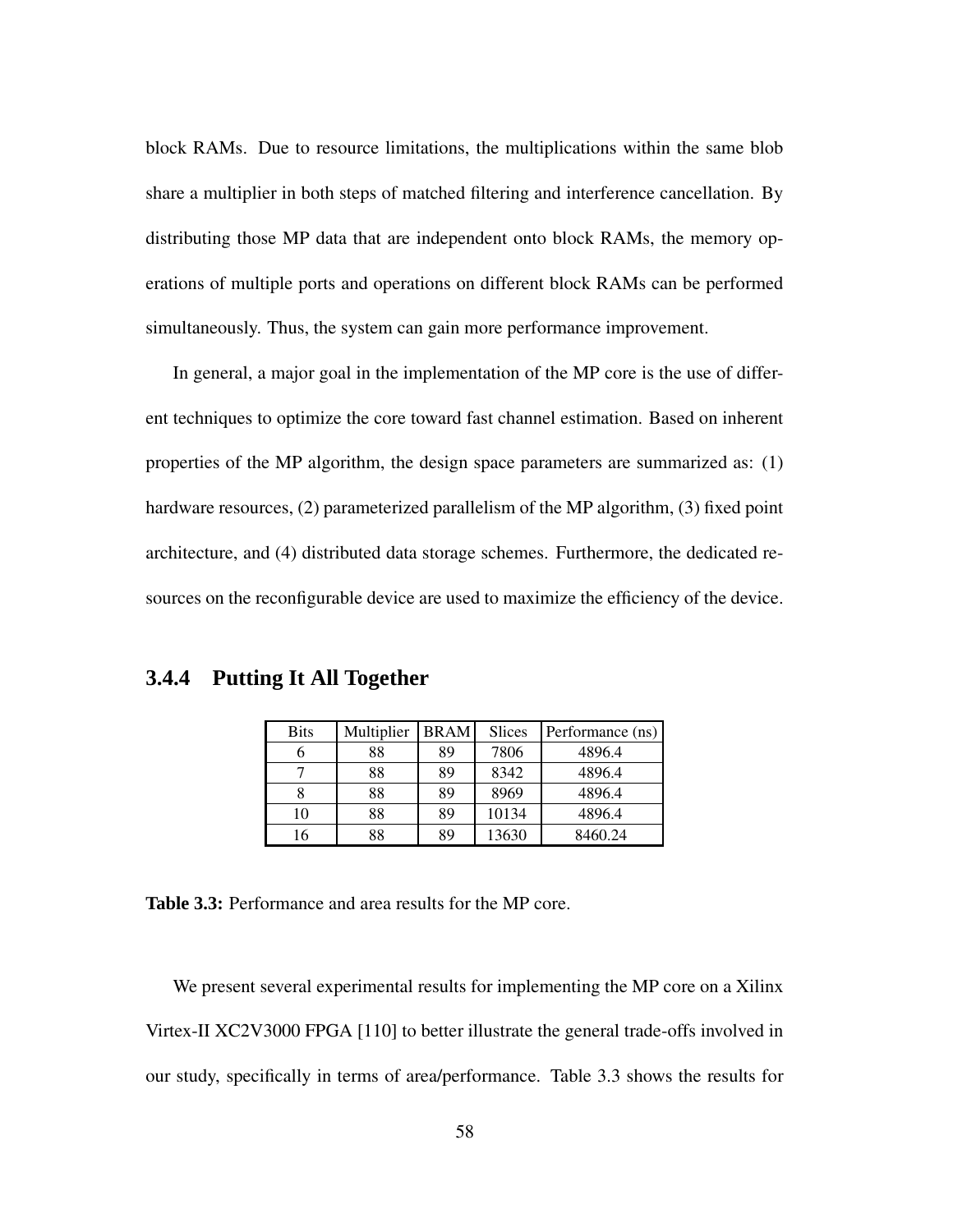different numbers of bits per data value. From the table, we can see that the data are distributed across 89 block RAMs and 88 multipliers to support parallel execution, and when increasing the number of bits, the area (number of slices) increases accordingly, while the performance decreases. We also compared the execution time of the MP core with a high performance desktop computer, which has a 2.17GHz 3000+ AMD Athlon XP processor and about 1GB DDR PC3200 RAMs. The 8-bit MP core runs about 216 times faster, and the 16-bit MP core runs about 125 times faster. Here it is important to note that even though MP runs quickly on a high performance microprocessor, the achieved speed falls short for the high data rate required by 3G/4G wireless systems. In contrast, the proposed MP core meets the 3G/4G speed requirements, justifying its applicability for implementation in future generations of wireless communications systems.

We would like to mention that another MP core was also designed, which fully exploits the parallelism of the MP algorithm and is deeply pipelined. Yet, due to the large resource requirement, it does not entirely fit into the largest currently available FPGA. As fabrication technology improves and more transistors are integrated into a silicon chip, it will be possible to map the fully-parallelized MP core onto a single FPGA chip, enabling very high data rate processing.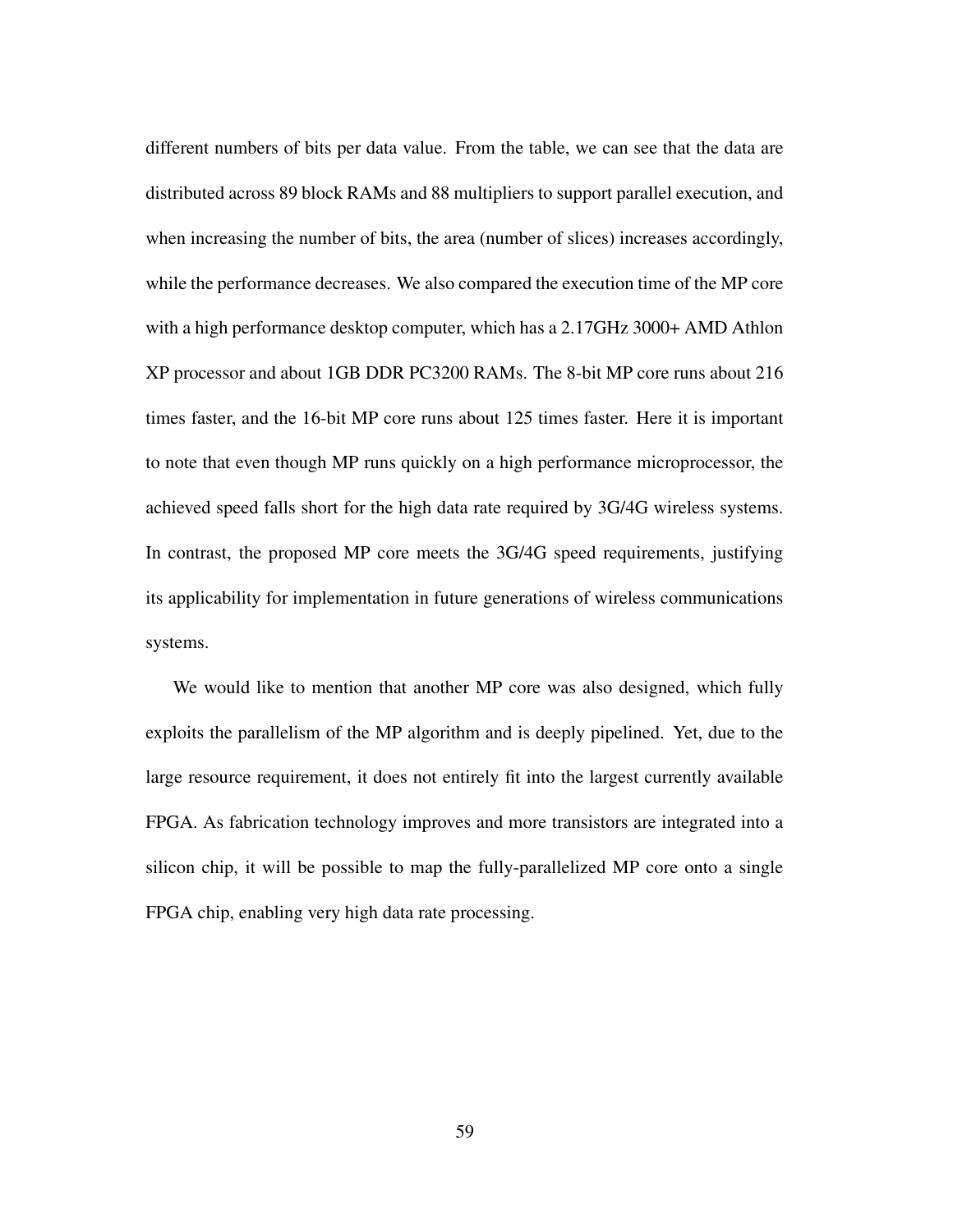# **3.5 Low Power Design Techniques**

Traditionally, the performance metrics for signal processing and indeed, most processing in general, have been latency and throughput. Yet, with the proliferation of mobile, portable devices, it has become increasingly important that systems are not only fast, but also energy efficient. Currently, commercially available FPGAs either do not have both millions of gates and low-power features, or their support for low power feature is very limited. Purely relying on technology scaling will fall short of computational capability for more advanced algorithms which are demanded by wireless system in the near future. Thus, instead of studying low-level optimization techniques, in this section, we investigate and apply algorithmic and architectural level optimization techniques for minimizing energy consumed by FPGAs in building a multipath channel estimator. Our techniques can also be used for a next generation FPGA that has low power dissipation feature as well as high computing power. Our main contribution is a quantitative analysis of several energy efficient techniques that has resulted in novel optimizations at every levels, from the theory and algorithms to the architecture and bitwidth. We describe our design and quantify the trade-offs in terms of channel estimation accuracy and the energy of our implementation. Along with exploring the clock gating technique, our final result is an energy efficient MP core, resulting in 25.4% of total power savings.

Energy and power are often used interchangeably, however, they are not the same. Energy is the product of average power dissipation and latency. Therefore, it is neces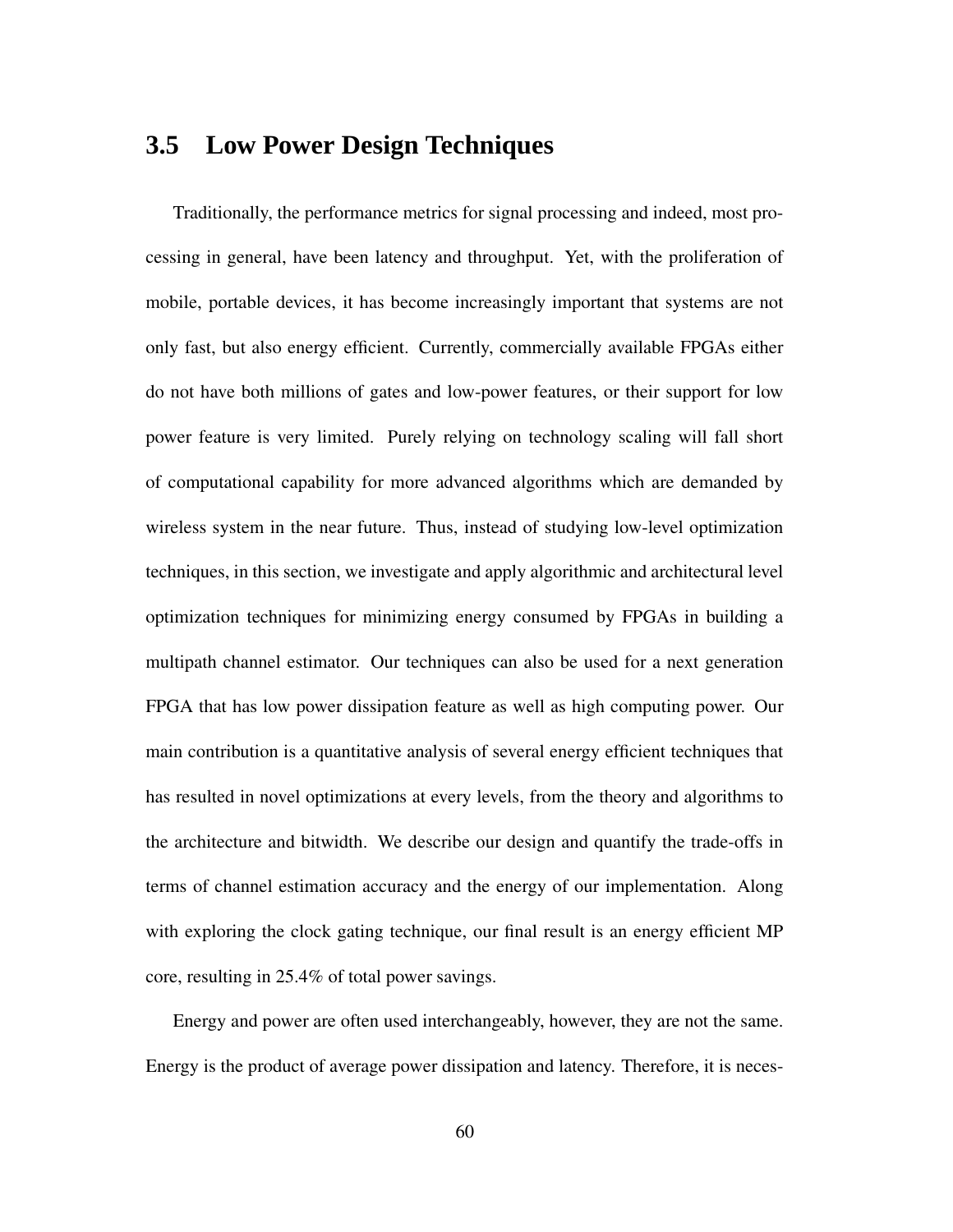sary to understand power dissipation and its effect on latency and vice versa in order to better understand energy dissipation.

In this section, we will first briefly describe sources of power dissipation in FPGA based reconfigurable devices. We will then discuss techniques for achieving low energy dissipation by one of the three methods: lowering power dissipation, lowering latency, or lowering the product of the power and latency, at different abstraction levels, from the arithmetic and architectural to the algorithmic level. The result of our design is an energy efficient IP core that can be readily tuned to the requirements of its applications and initiated in any number of wireless devices.

#### **3.5.1 Energy Dissipation in FPGA based Reconfigurable Devices**

There are two primary areas of power consumption in FPGAs. Static power comes from transistor leakage, and dynamic power comes from voltage swing, toggle rate, and capacitance. Both are important factors in meeting a power budget and power optimization. Several studies on power dissipation of reconfigurable devices have appeared in recent works [63, 105]. These works review that power dissipation in reconfigurable devices is primarily due to programmable interconnects. For instance, in the Virtex-II, the dynamic power dissipated in the interconnects is about 50% to 70%, while the remaining is being dissipated in logic, clock and I/O blocks. These results are different from ASIC technology, where clock distribution typically dominates power dissipation [1]x. The programmable interconnects consist of multiple pre-fabricated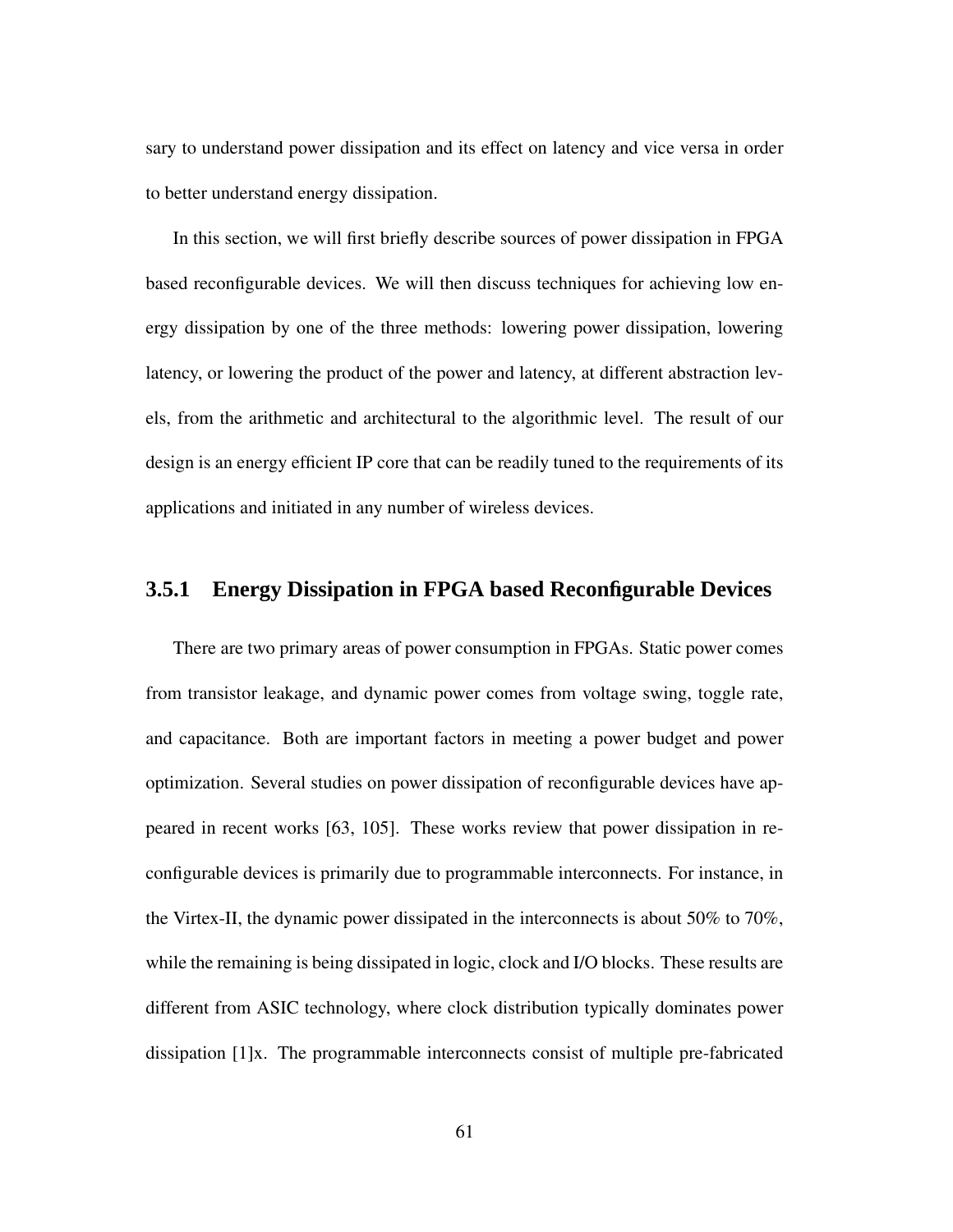row and column interconnect wire segments of various lengths, with used and unused routing switches attached to each wire segment.

The second important factor that affects the power dissipation in reconfigurable devices is resource utilization. In typical reconfigurable system designs, a large number of of the resources are not utilized and only static power is dissipated on those unutilized resources.

Switching activity is another important factor that is used to determine the amount of dynamic power dissipation of each hardware resource. It depends not only on the type of the design but on the input stimuli.

To obtain the power consumption information of the target Xilinx chip XC2V3000, we did low-level simulation of the VHDL codings of our design with Mentor Graphics Modelsim and generate simulation results (.vcd file). The input vectors for the simulation was obtained from the high level simulation of the MP algorithm. The design was synthesized using Xilinx Synthesis Technology and the place and route file (.ncd file) was obtained. These two files were fed into Xilinx XPower tool to evaluate the average power dissipation. Energy dissipation was obtained by multiplying the average power by latency.

With good understanding of the sources of the power dissipation and the way to obtain the power dissipation, we can now discuss design and optimization techniques to achieve an energy efficient channel estimator, from the bit level to the algorithmic level design.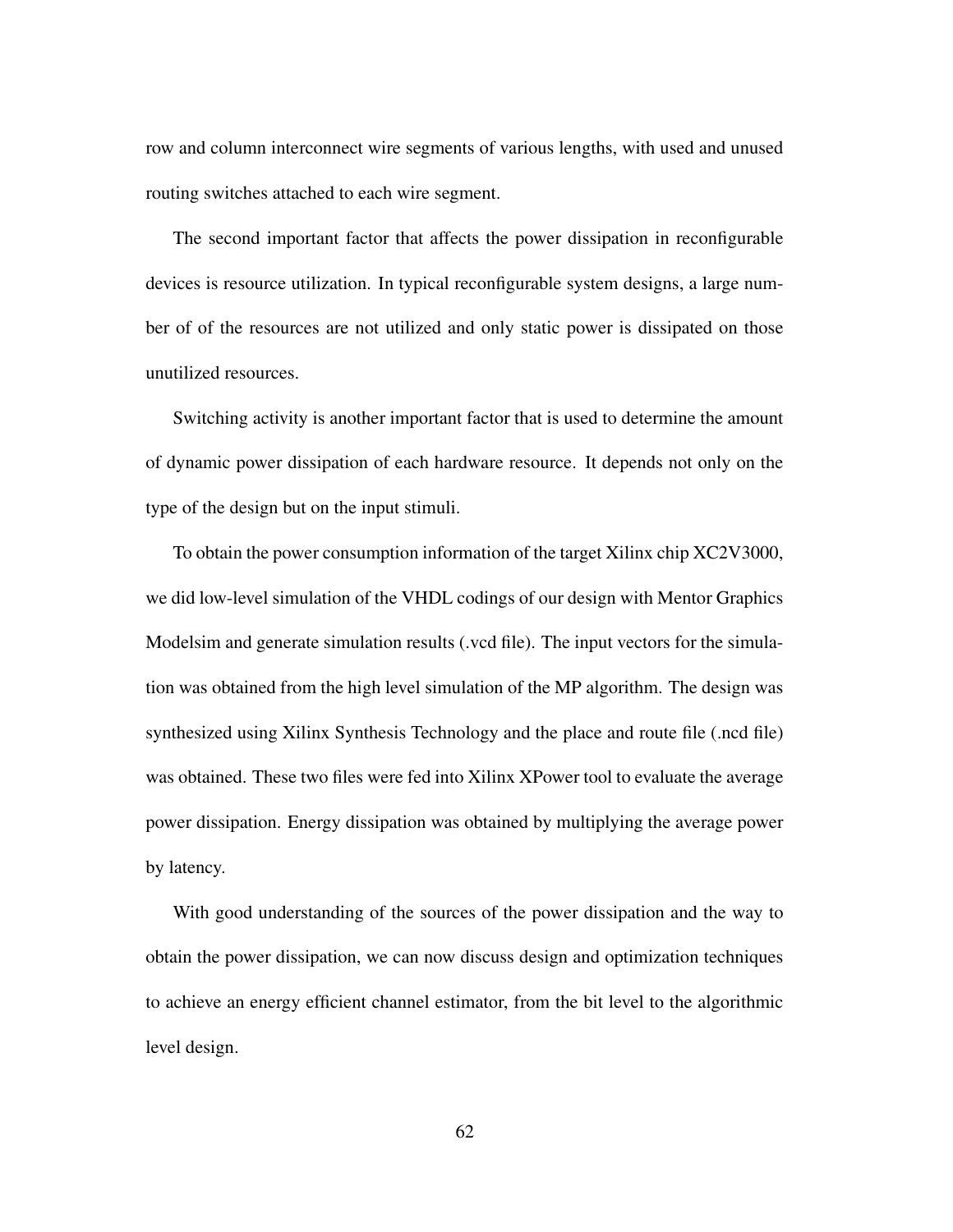### **3.5.2 Binding Energy Efficient IP Cores**

As modern chips are increasingly providing high computational power with the fixed components [110], like microprocessor cores, embedded multipliers and onchip distributed memory, a very important factor to consider in designing systems is to choose energy efficient bindings and map operations onto available hardware resources. Different bindings affect energy consumption of the reconfigurable device greatly. For example, embedded multipliers, such as those in the Virtex-II and Altera Stratix families, can be more energy efficient than the multipliers implemented with CLBs. Our analysis shows that the energy consumed by a CLB-based multiplier is approximately twice of the energy consumption by an embedded multiplier core.

#### **3.5.3 Bit Level Optimization — Bitwidth Analysis**

As we have studied in Section 3.4, floating point functional units take much longer execution time and consume copious amount of power than their fixed-point counterparts. Therefore, we employ the fixed point representation in the rest of our study, which we show can provide reasonably accurate results.

An important consideration for implementing the matching pursuit algorithm is decision on the number of fixed-point bits. The larger the bitwidth, the more accurate the estimation results. Conversely, bigger bitwidths lead to larger and slower functional units, which has obvious negative effects on the latency and power. Therefore, it is imperative to find a good tradeoff between accuracy, latency and power. Referring to Fig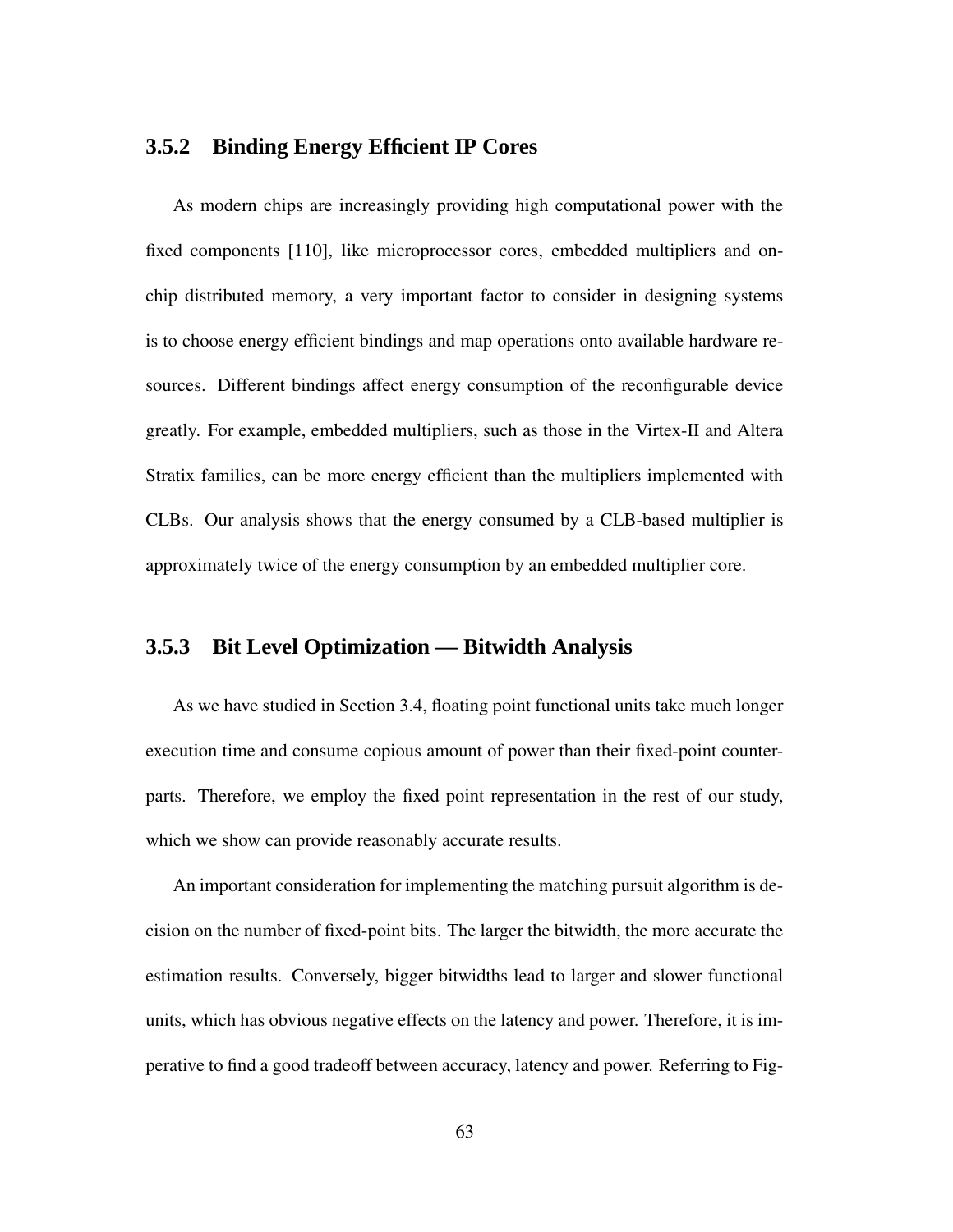ure 3.4, it has been shown that 8 bits is sufficient to achieve accurate multipath channel estimation, with averaged square error 3.37%. Fewer number of bits (e.g., 6 bits will result in 4.8% error) can lead to minor improvements in performance and power. This, however, comes at the cost of the large system error. Conversely, large bitwidth (16 bits) should not be used because it takes longer execution and larger power consumption, and only can improve the accuracy by a small degree (about 0.12%). Therefore, a bitwidth of 8 is used in our study, which hits a sweet spot between accuracy, performance and power.

#### **3.5.4 Architectural Level Optimization**

Since reconfigurable devices provide the freedom to map various architectures, choosing the appropriate architecture affects the energy dissipation. Based on previous studies, interconnect dissipates a large amount of power. Therefore, minimizing the number of long wires or global communications between building logic blocks is beneficial. In the following section, we evaluate different architectures based on different schemes of partitioning the MP data and computations to meet the needs of low energy consumption.

Figure 3.7 shows the results of performance and power consumption vs. granularity (number of columns or number of rows partitioned into each block RAM for the local scheme and the global scheme, respectively). The figure illustrates that for both schemes as the number of columns/rows of the **S** matrix packed into the same block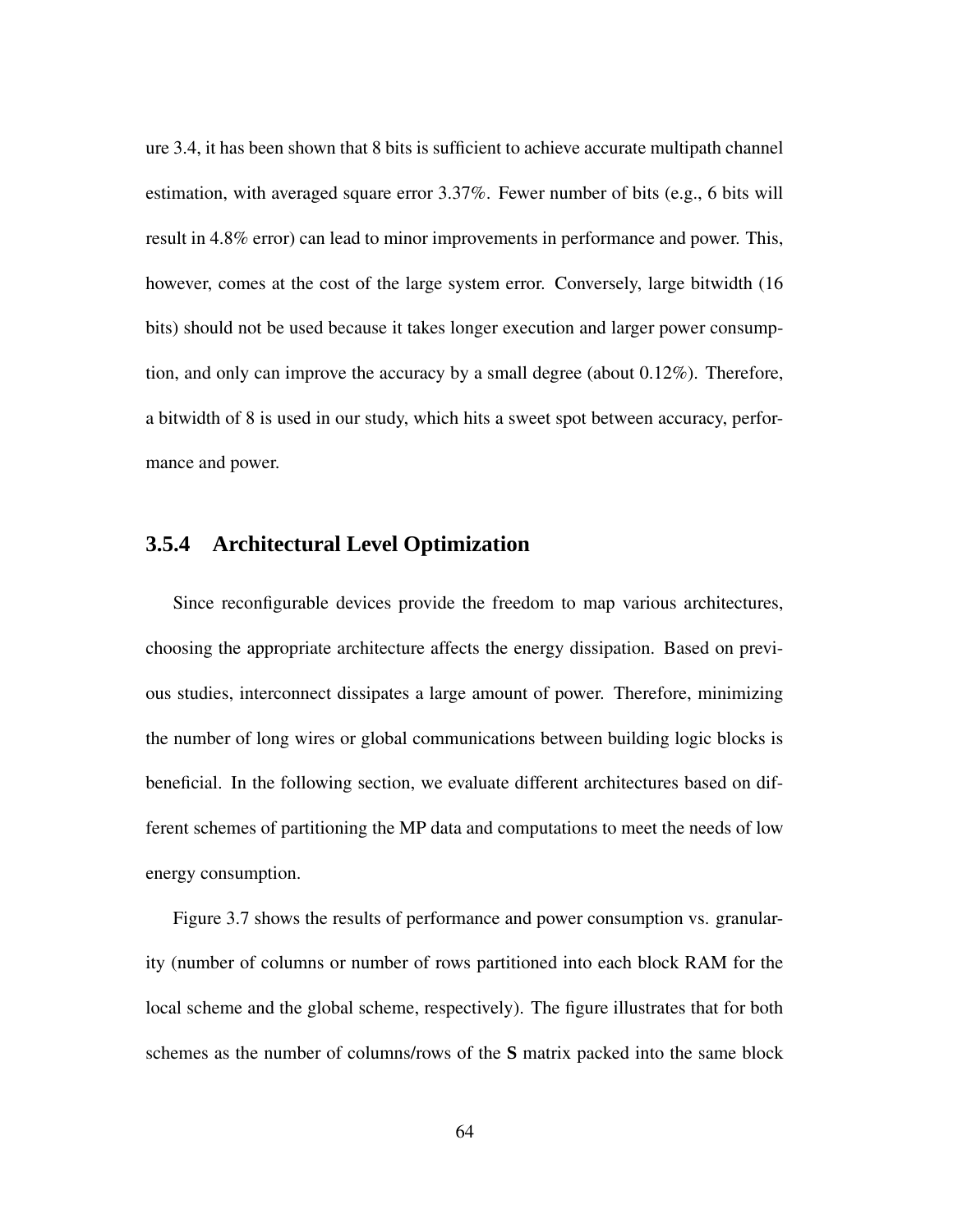

**Figure 3.7:** The tradeoff of performance vs. power by using both the local and the global scheme.

RAM increases, the execution time increases linearly and the power consumption of hardware resources decreases exponentially. This observation can be explained by understanding that each matched filter is sequentially executed if multiple columns/rows are within one block RAM, which takes less power consumption but longer execution time. Depending on different system requirements, designers can follow the curve to implement the matched filters optimally. In the situation where high data rate is required, the best implementation is to employ the local scheme and distribute every column into each block RAM to achieve the best performance.

Comparing Figure 3.7 and Figure 3.8, we can make the following observations. The results presented are based on the distribution of only one column or row per block RAM, though other similar distributions exhibit similar behavior. First, after placement and routing, the local scheme can achieve the best performance(925.73ns), which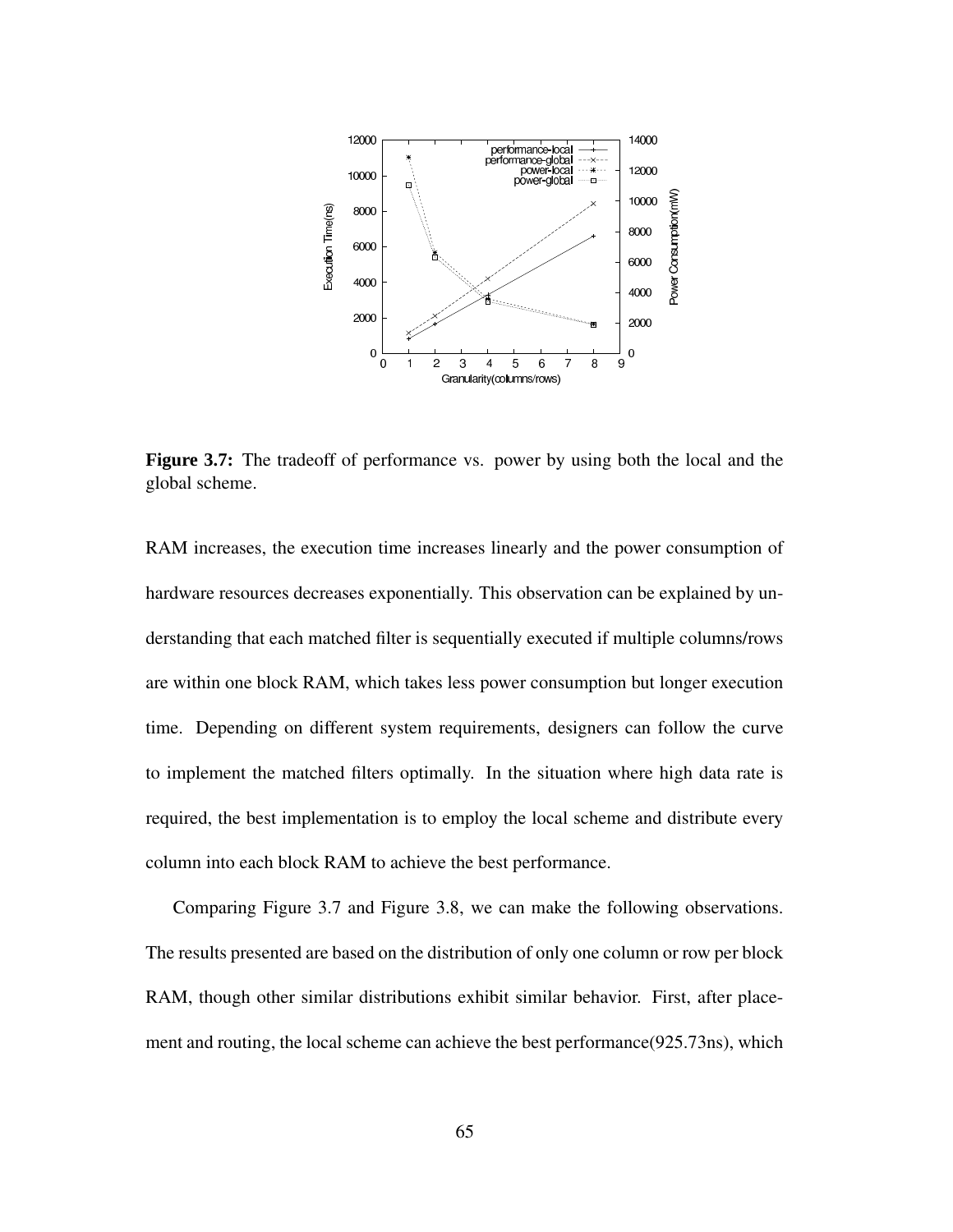

**Figure 3.8:** The energy consumptions by using both the local and the global schemes.

is about 376ns faster than the global scheme(1311.4ns). Second, the local scheme achieves less energy consumption (4143nJ less) than the global scheme. These can be attributed to the fact that the pipelined adder-tree requires a large amount of global communication across the chip, which degrades the system performance and further leads to large energy consumption. The overriding theme is that architectures using the local scheme takes less time than that of using the global scheme, in terms of RTL synthesis and placement and routing time. This is due to the fact that the local scheme uses functional units and control logic that are distributed locally to the block RAMs, while the global scheme uses centralized control which requires tools taking longer time to figure out the detailed placement and routing. Therefore, the local scheme with one column in each BLOB is employed in our design, which can achieve the least amount of global communications and the lowest energy consumption.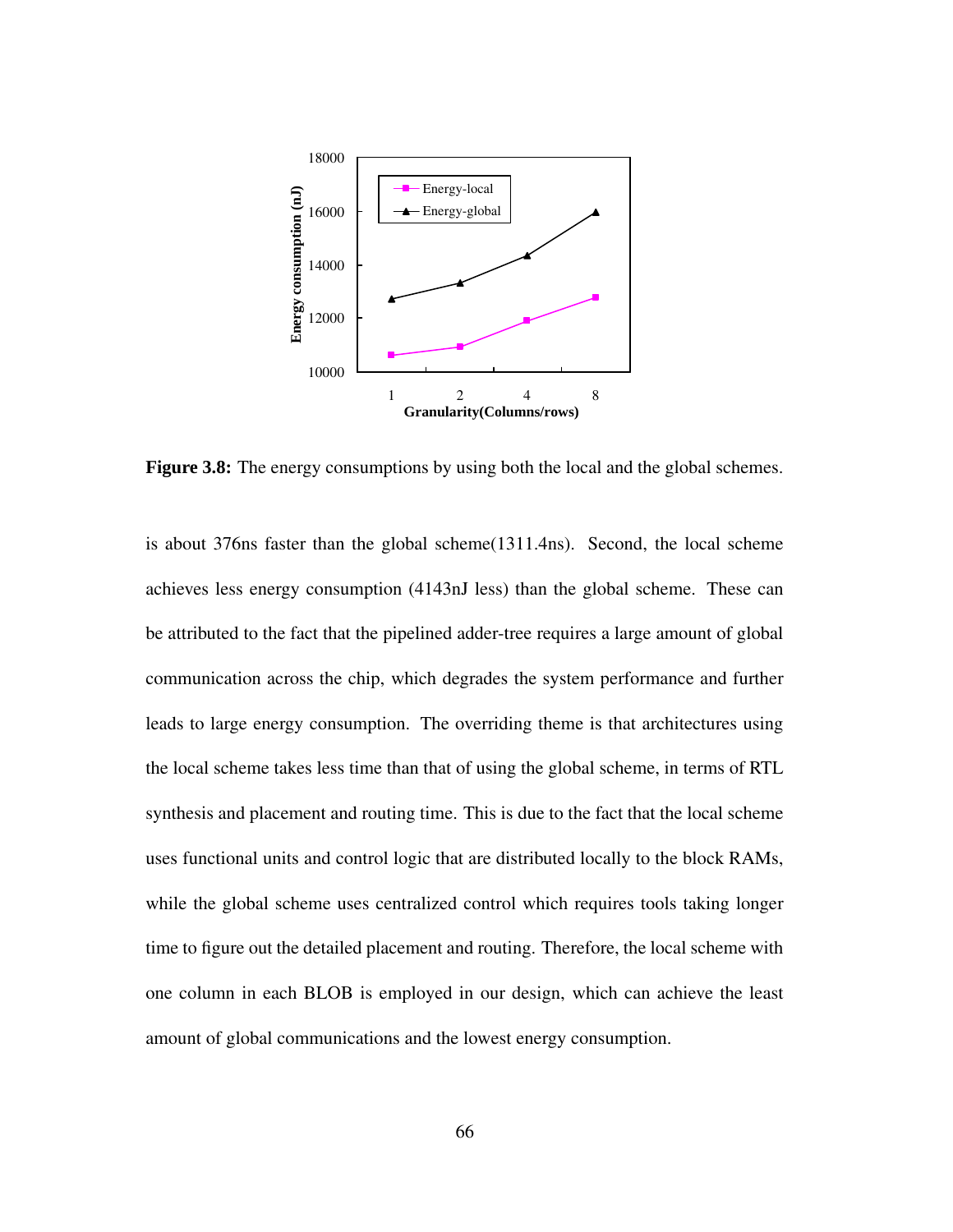### **3.5.5 Algorithmic Level Optimization — Module Disabling**

At the algorithmic level, a lot of optimizations can be conducted [48], with a strong impact on the system's power consumption. The MP algorithm is designed to be easily parallelized, i.e. the BLOB-level computation of each path can run independently of others. This enables the clock gating technique to disable BLOBs that are not in use or have been detected during the computation. By disabling the unnecessary computation modules, the power dissipation can be reduced. In MP, for instance, after canceling a significant path, the computation of this path is useless but still consumes power. With the BLOB model of the execution of each path, the implementation can exploit clocking gating to disable the computation modules of those detected paths.

As discussed in [56], for radiolocation applications the MP stopping criterion can not only ensure that the most significant paths are accurately detected, but guarantee detection of the direct path, which can be consequently used to measure the line of sight distance from the transmitter to the receiver using the TOA-based method. When the stopping condition is met based on the stopping criterion, the MP core can be simply switched off to further save power.

In FPGAs, clock gating can be realized either by using primitives such as BUFG-MUX to switch from a high frequency clock to a low frequency clock [90] or by introducing a sleep transistor to switch the unnecessary modules off [4].

To study the power consumption of the total on-chip hardware resources, we divide the resources into three types: unused, active, and disabled parts. The unused part is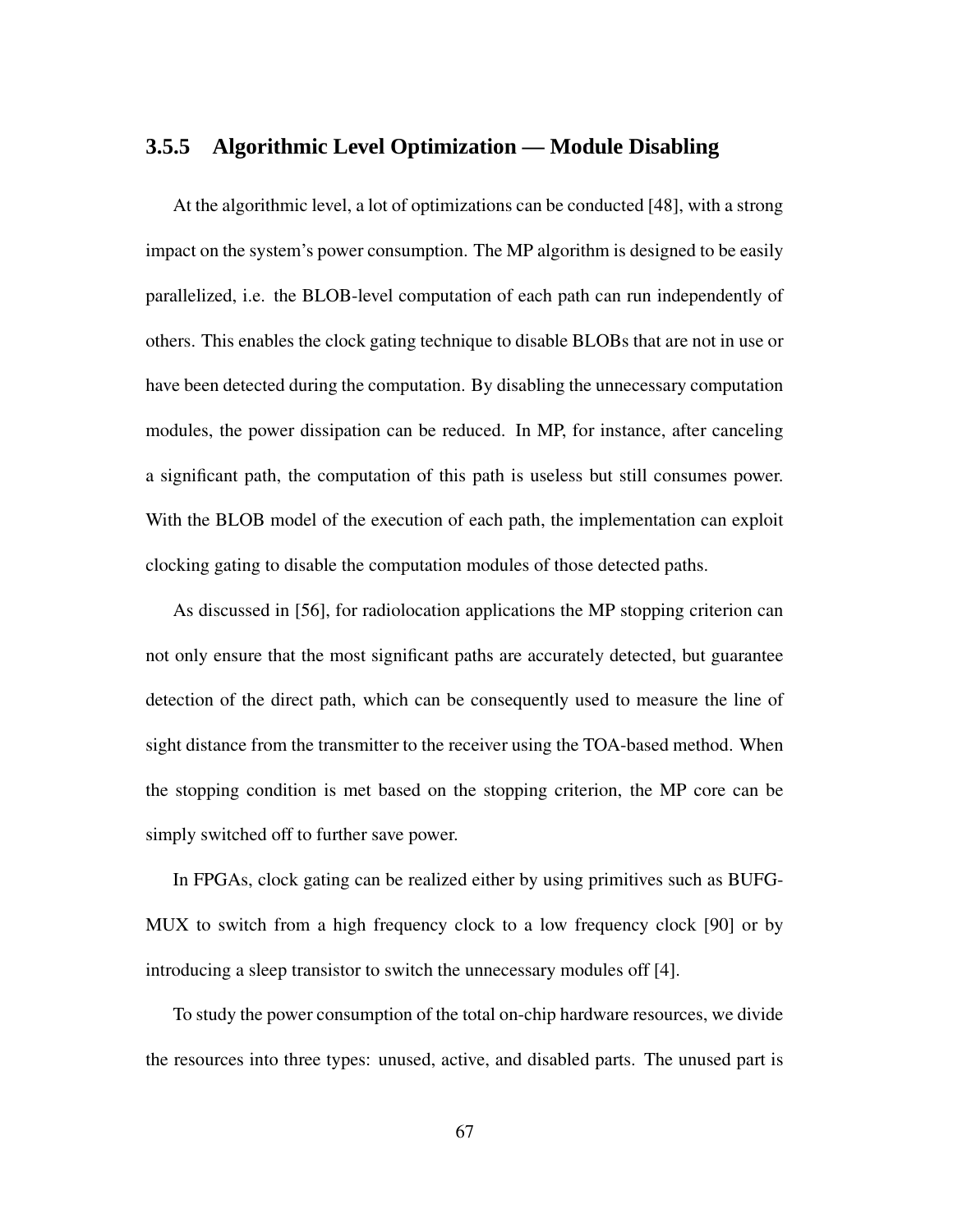

**Figure 3.9:** Percentage of power savings with the algorithmic level optimization.

the amount of hardware resources that are not contribute to building the MP core, and thus it only consumes static power, which is proportional to the resource utilization. The active part includes the resources that are always actively executing, which contribute to both dynamic and static power dissipation. The disabled part has no dynamic switching and thus only contributes to static power consumption.

Figure 3.9 shows the percentage of the total power consumption as the paths are detected and canceled by disabling the unnecessary modules during the computation. From the figure, we can see that the unused part consumes 1.67% of total chip power consumption, i.e., there is 1.67% of unused on-chip resources. When we apply the algorithmic level optimization for achieving low power, the power consumption decreases linearly as the detected paths are successively canceled, and for each cancellation the power saving is about 1.69% compared with leaving all the canceled paths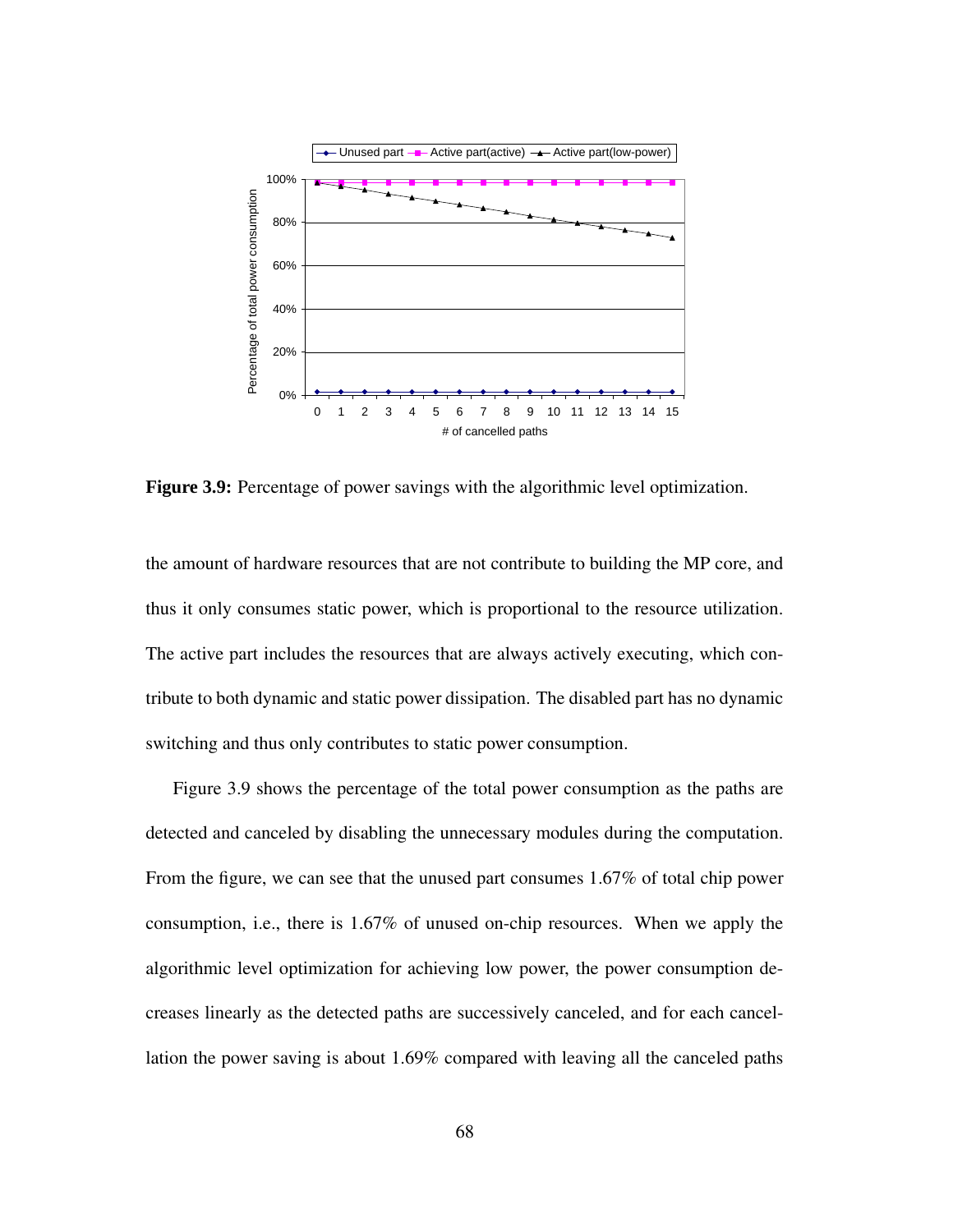active. After detecting 15 paths, the MP terminates, resulting in a total power saving of  $25.4\%$ .

# **3.6 Applications of MP Core for Channel Estimation**

With accurate channel estimation, MP core can be used as an alternative to other advanced algorithms [16, 20, 44, 84, 108] in various wireless communications systems. Among them, CDMA base-stations and wireless sensor networks are the most promising systems that researchers have been addressed.

To accommodate the demand for wireless communicaitons services, the next generation wireless communicationssystems use Code Division Multiple Access(CDMA) as the multiple access protocol for efficient use of limited available frequency spectrum, increased system capacity and speed of communications as well as accuracy. In a CDMA system, uses are allowed to transmit simultaneously and occupy the same bandwidth. CDMA uses spread spectrum signaling so that the overall transimission rate is much higher than the maximum needed to transmit the actual data. Each user's data bits are modulated by a unique signature sequence (spreading code) that can only be detected at the basestation which also knows the coding waveform. To maximally differentiate between users, the spreading codes assigned to the users should be mutually orthogonal. This is very difficult and a large part of research has focused on this issue. The base-station receives a summation of the signals of all the active users after they travel through different paths in the channel. These channel paths include differ-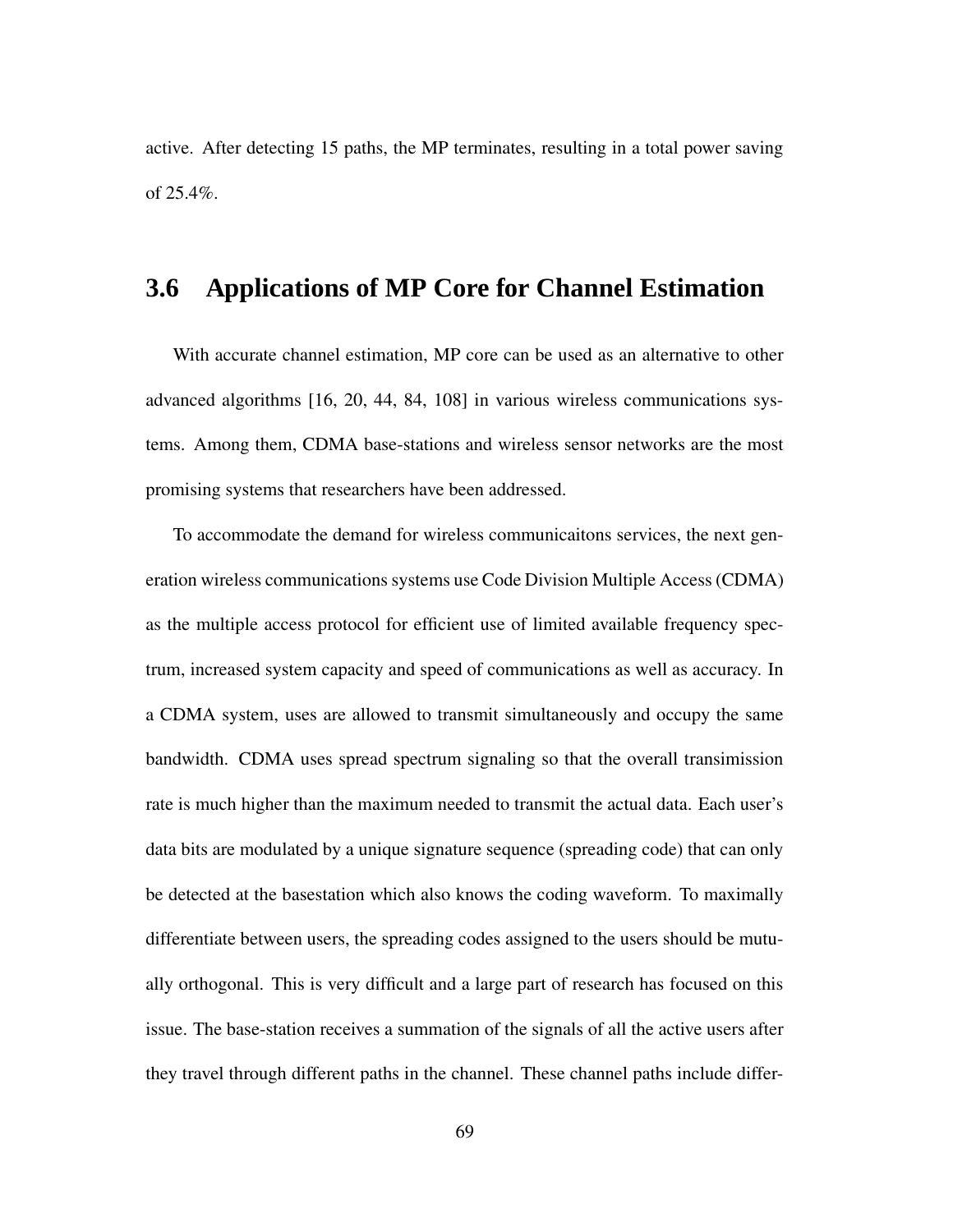ent delay, attenuations and phase-shifts to their signals and the mobility of the users causes these parameters to change over time. Moreover, the signals from different users interfere with each other (Multiple Access Interference) adding to the additive white Gaussian noise present in the channel. Multiuser channel estimation refers to the joint estimation of these unknown parameters for all users to mitigate these undesirable effects and accurately detect the received bits of different users. Interference cancellation or multiuser detection requires the use of such highly accurate estimate of the channel for proper detection. The efficient MP core, when combined with the GSIC algorithm [57], is promised to enable high data rate multiuser detection in CDMA base-stations.

Wireless sensor networks are widely deployed as another promising application that may revolutionize the way in which we understand and manage complex physical systems [25], e.g., physiological monitoring, environmental monitoring (air, water, soil chemistry), smart spaces, military, precision agriculture, transportation, factory instrumentation and inventory tracking. A low-power wireless technology called Zig-Bee [5] has been proposed as a wireless network standard that meets the unique needs of sensors and control devices. ZigBee's success is largely due to its low data rate. ZigBee won't be sending email and large documents, as Wi-Fi does with its 54Mbps 802.11g technology, or documents and audio, as Bluetooth does with a nominal 1Mbps frequency band. For sending sensor and control information, high bandwidth isn't necessary. Due to its low bandwidth requirements, a ZigBee node can sleep most of the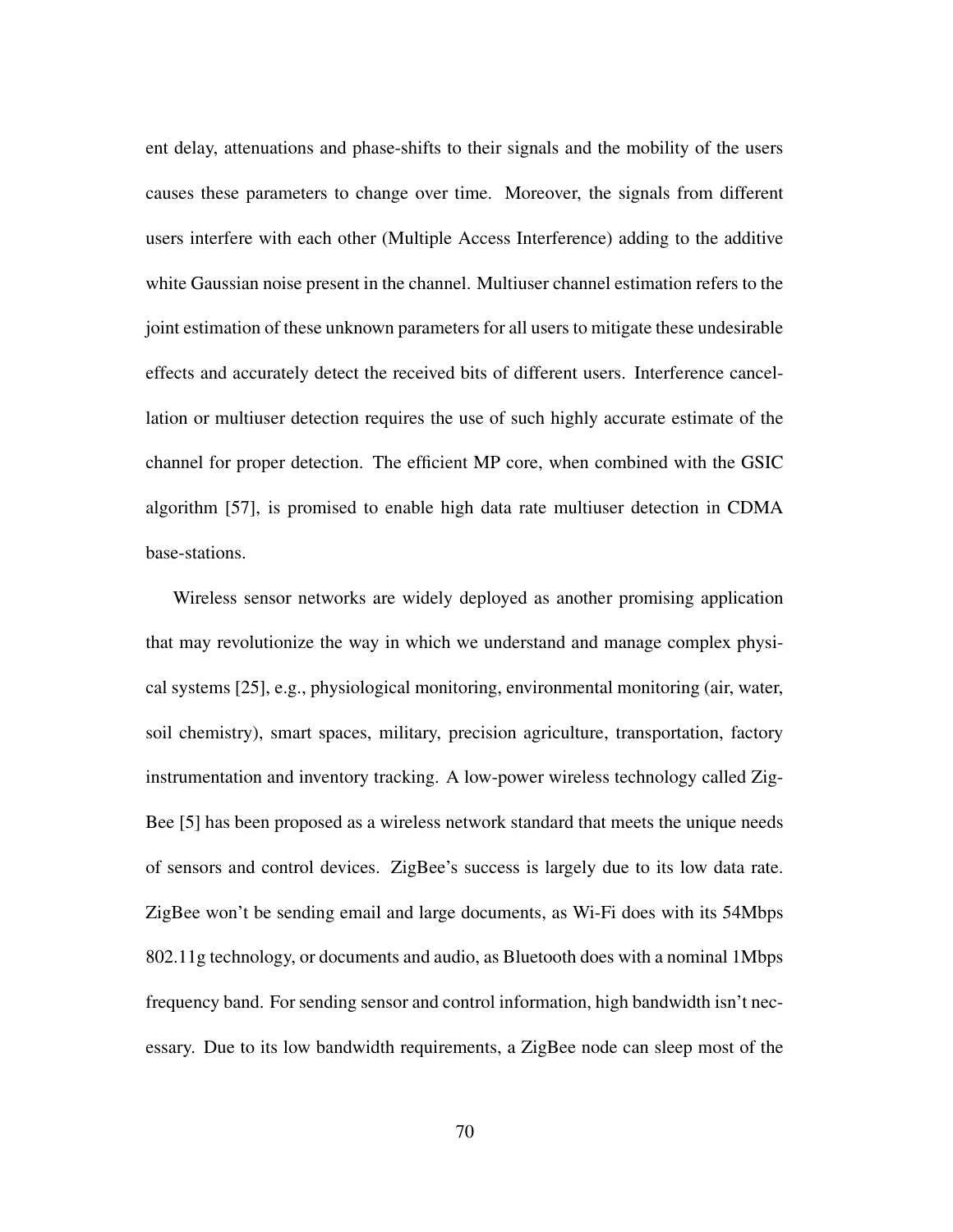time and save power, which fulfills its goal of low power, low cost, and robustness. A big part of ZigBee's power saving comes from the radio technology of 802.15.4, which uses direct-sequence spread spectrum (DSSS) technology because the alternative frequency-hopping spread spectrum (FHSS) would have used too much power just in keeping its frequency hops synchronized [62, 5]. Using the same spectrum waveform, MP core promises to be employed in ZigBee for accurately estimating parameters to characterize channels.

# **3.7 Related Work**

Much research has been conducted on the topics of wireless channel estimation, design space exploration, and IP reuse.

Channel estimation for wireless applications has attracted considerable attention recently, and a variety of algorithms have been developed [16, 20, 44, 57, 84, 108]. In [84], an approximate ML-based algorithm was targeted for implementation in DSP hardware. In the ML algorithm redesign, a matrix inversion step was approximated via gradient descent for improved efficiency. We choose the MP-based algorithm [57] because of its efficiency and accuracy, and we redesign the algorithm for improved efficiency based on a sufficient statistics interpretation.

Design space has been explored from different perspectives through various techniques to meet the design objectives [76, 106]. In this work, we focus on the bit-width analysis [27, 32, 100] and data distribution [43]. BitWise [100] determines the mini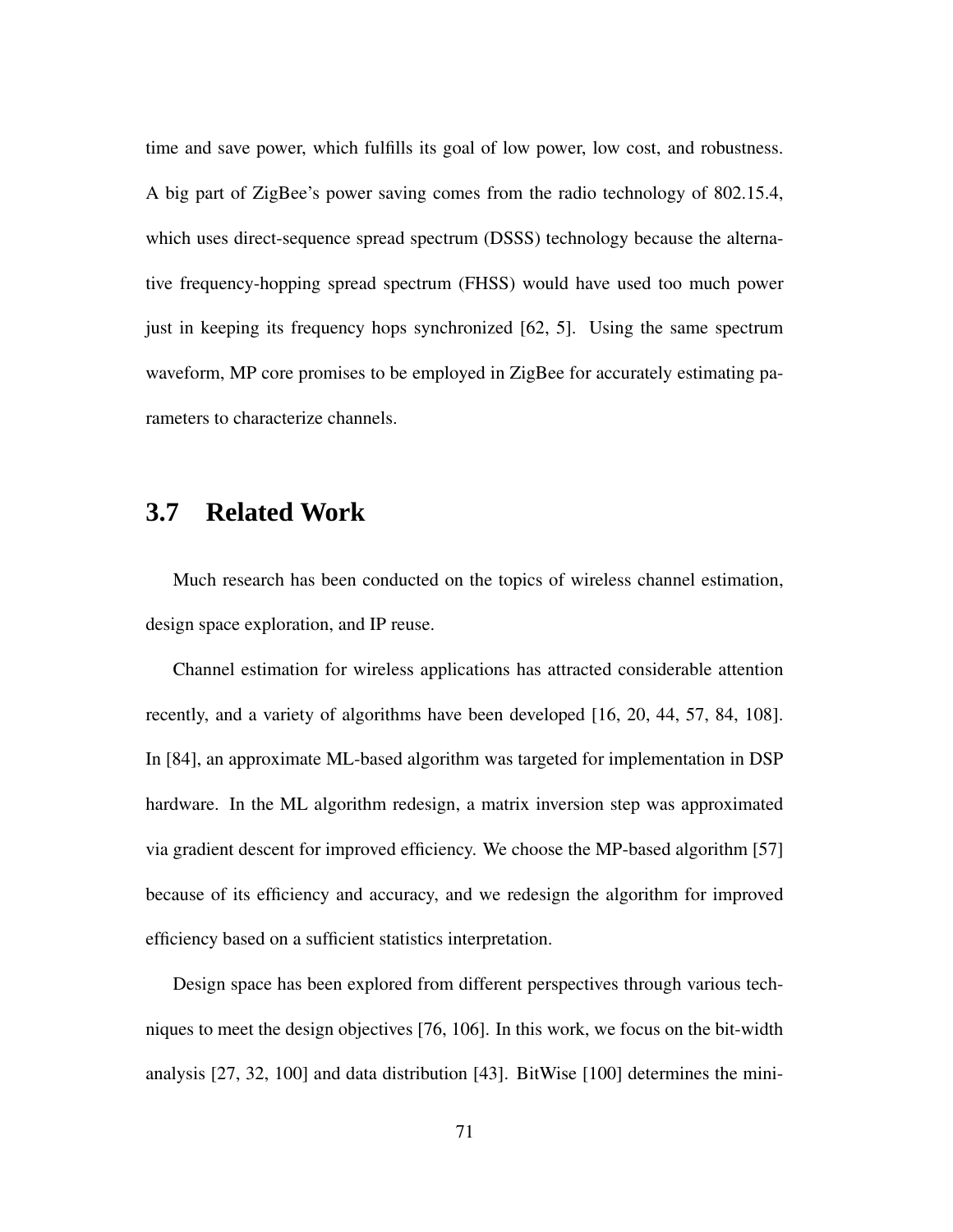mum number of bits by propagating static information in the program data-flow graph, and Bitsize [32] decides the number of bits through sensitivity analysis of outputs. Through careful bit width analysis, hardware costs and energy consumption can be substantially reduced. Huang et al. [43] proposed a method for HLS to distribute data across memory logic blocks for reducing data communications.

IP reuse is a design method for bridging the gap between available chip complexity and design productivity. Quite a few methods and techniques [46, 73] have been proposed for IP creation, assembly and testing. Metacores [73] is similar to our work; it creates parameterized cores for Viterbi decoding and IIR filters.

We want to emphasize that there are numerous examples where reconfigurable devices execute signal processing applications substantially better than processors in both overall performance and energy/power. Wouters *et al.* designed an OFDM modem with adaptive loading on a Xilinx XC2V6000 FPGA [109]. Scrofano *et al.* [96] compared a representative FPGA (Xilinx Virtex-II Pro) with a digital signal processor (DSP) (TI TMS320C6415) and an embedded processor (Intel PXA250). Their results showed that Virtex-II Pro consumes much less energy than any of the other devices. Choi *et al.* [18] studied FFT and matrix multiplication. Their FFT design achieved 56% less energy consumption than a DSP. In terms of performance, the FPGA implementation resulted in a 10 fold improvement over an embedded processor. Liang *et al.* [67] studied a dynamically reconfigurable turbo decoder, which showed 100 times performance improvement over contemporary microprocessors. Swaminathan *et al.* [103]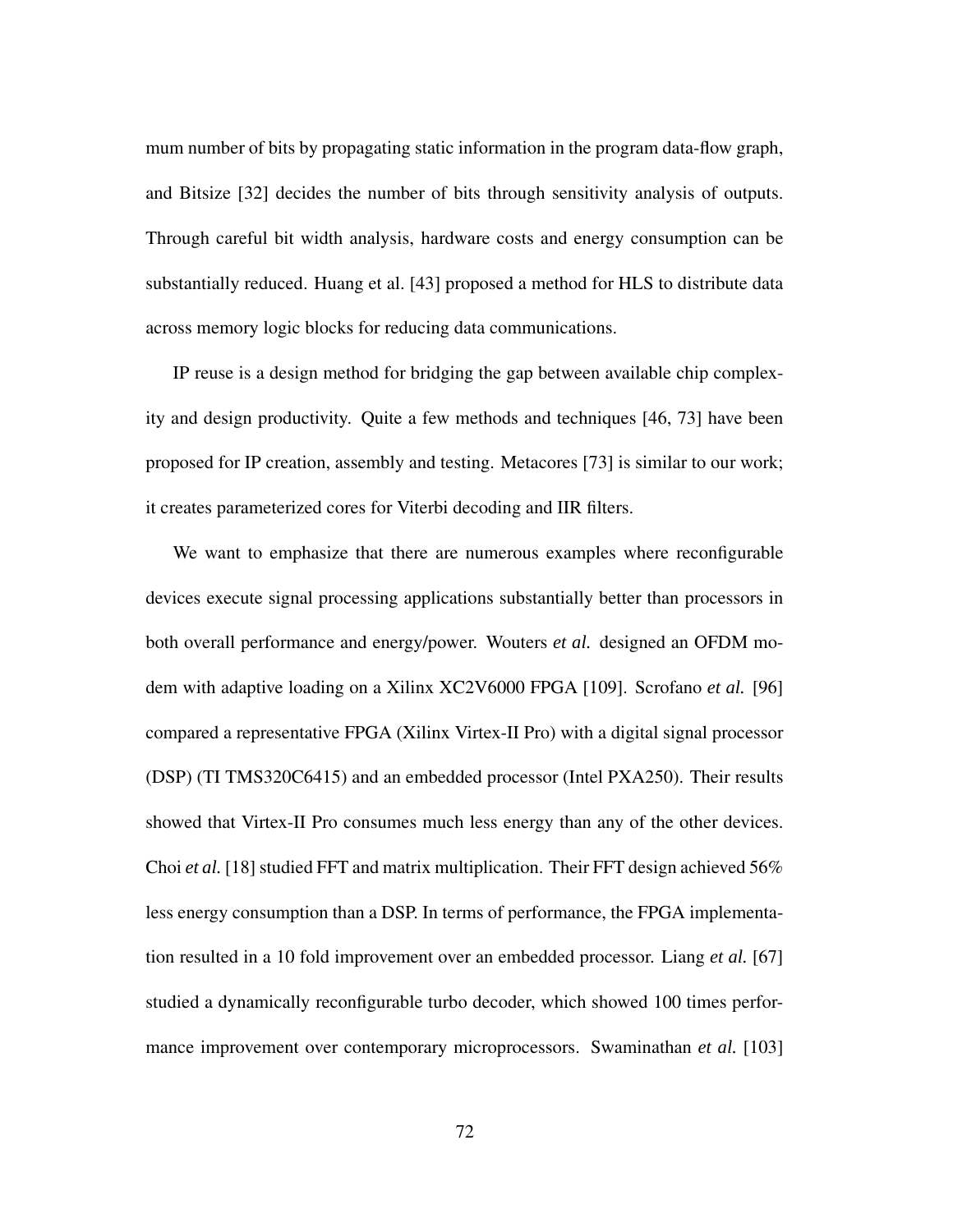implemented an adaptive Viterbi algorithm on an FPGA, achieving a speed-up of 29 compared to the DSP implementation. Stitt and Vahid [101] showed that configurable logic provides an average energy savings of 25% to 71% over a series of embedded system benchmarks. Sakiyama *et al.* [92] described 4X performance improvement of a JPEG decoder implemented on FPGA versus its DSP implementation. In [17], the authors compared the implementations of coded-matched filter (MF) and minimum output energy (MOE) detectors on a Xilinx Virtex XCV800 FPGA and a TI 'C6x DSP. They showed that the ratio of the DSP throughput to the FPGA throughput is 1/2 for the MF detector and 1/11 for the MOE detector. In addition, they compared the implementations of Viterbi decoding, and reported that higher data rate can be achieved with the FPGA implementation than its counterpart DSP implementation. Rajagopal and Cavallaro [85] presented an implementation of the pipelined multiuser detection algorithm by integrating both FPGA and DSP, and showed that the FPGA achieves 4X speedup over the DSP implementation.

## **3.8 Summary**

Wireless connectivity is playing an increasingly important role in communication systems. To meet the demands of higher data rate and higher multi-user capacity, channel estimation has been employed as the key to modern communication algorithms. Given the frequency with which new wireless protocols are developed and deployed, an ASIC based approach is a poor option due to it's lack of programma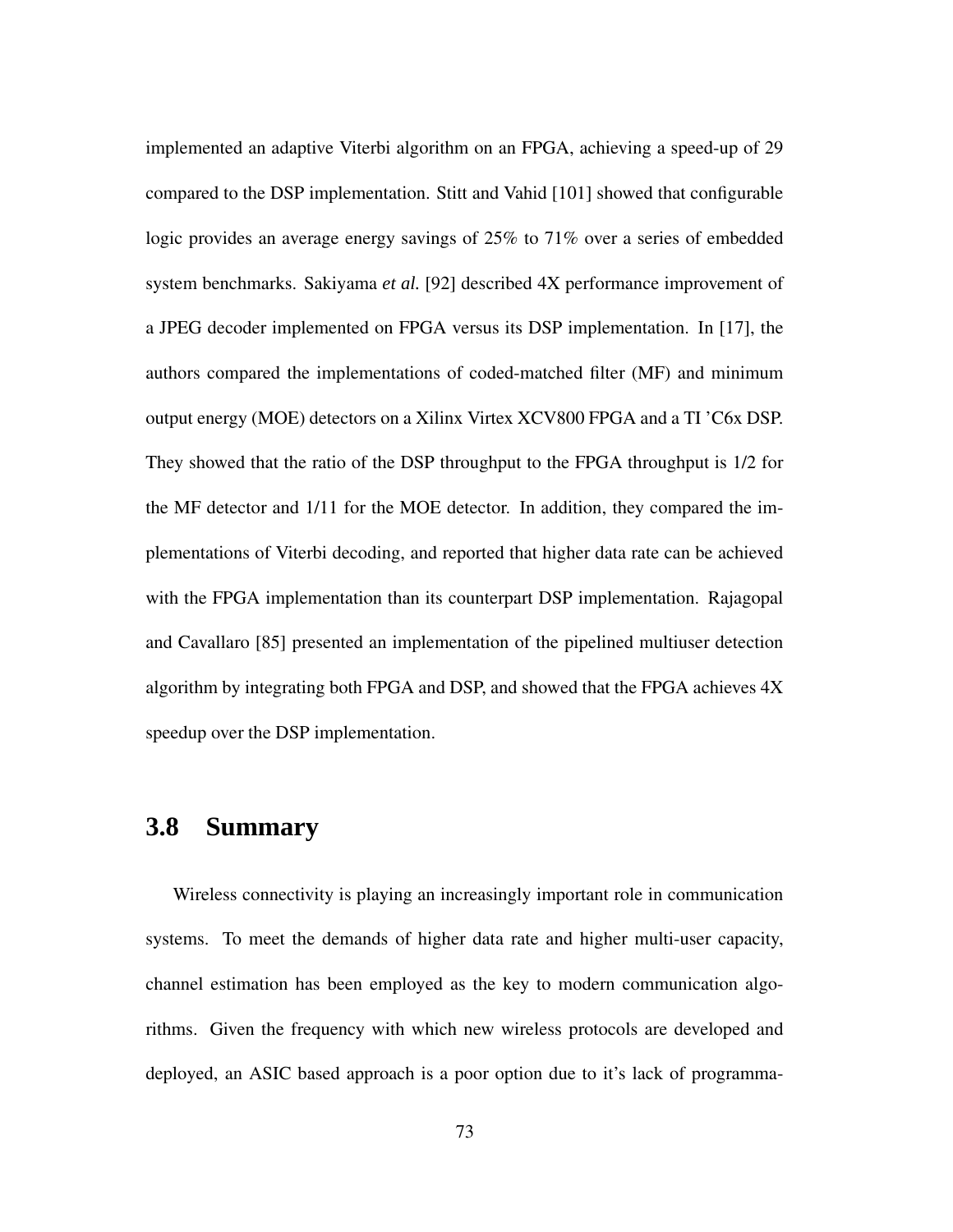bility. On the other side, with the computational demands that the current generation of signal processing algorithms place on a device, a microprocessor simply could not provide enough throughput. A reconfigurable device provides an excellent balance between these two extremes, and also presents a unique opportunity to designing and optimizing the signal processing algorithms in concert with the actual hardware implementation. In this chapter, we described a cross-cutting method to explore the design space to solve the channel estimation problem on reconfigurable devices.

As high performance and energy efficient implementations remain as a design challenge, this chapter is focused on building a high speed and energy efficient matching pursuit IP core. Through exploring the design space, a high speed and energy efficient MP core was developed, specifically, by redesigning an MP algorithm for efficient channel estimation, and by employing low power optimization techniques at all levels of the system design: bit, architecture, and algorithm levels.

At the bit level, we have studied the tradeoff of performance, energy consumption vs. accuracy. At the architectural level, we have investigated many different data and computation partitioning schemes, and found that an effective way of partitioning an application is to treat the reconfigurable device as a collection computational blocks, where each block has a single block of memory and an associated set of computational abilities. We call each of these logical units a BRAM-level operational block, or "BLOB". We have demonstrated that by keeping both the control and the data signals local to each BLOB to the greatest extent possible, the implementation can achieve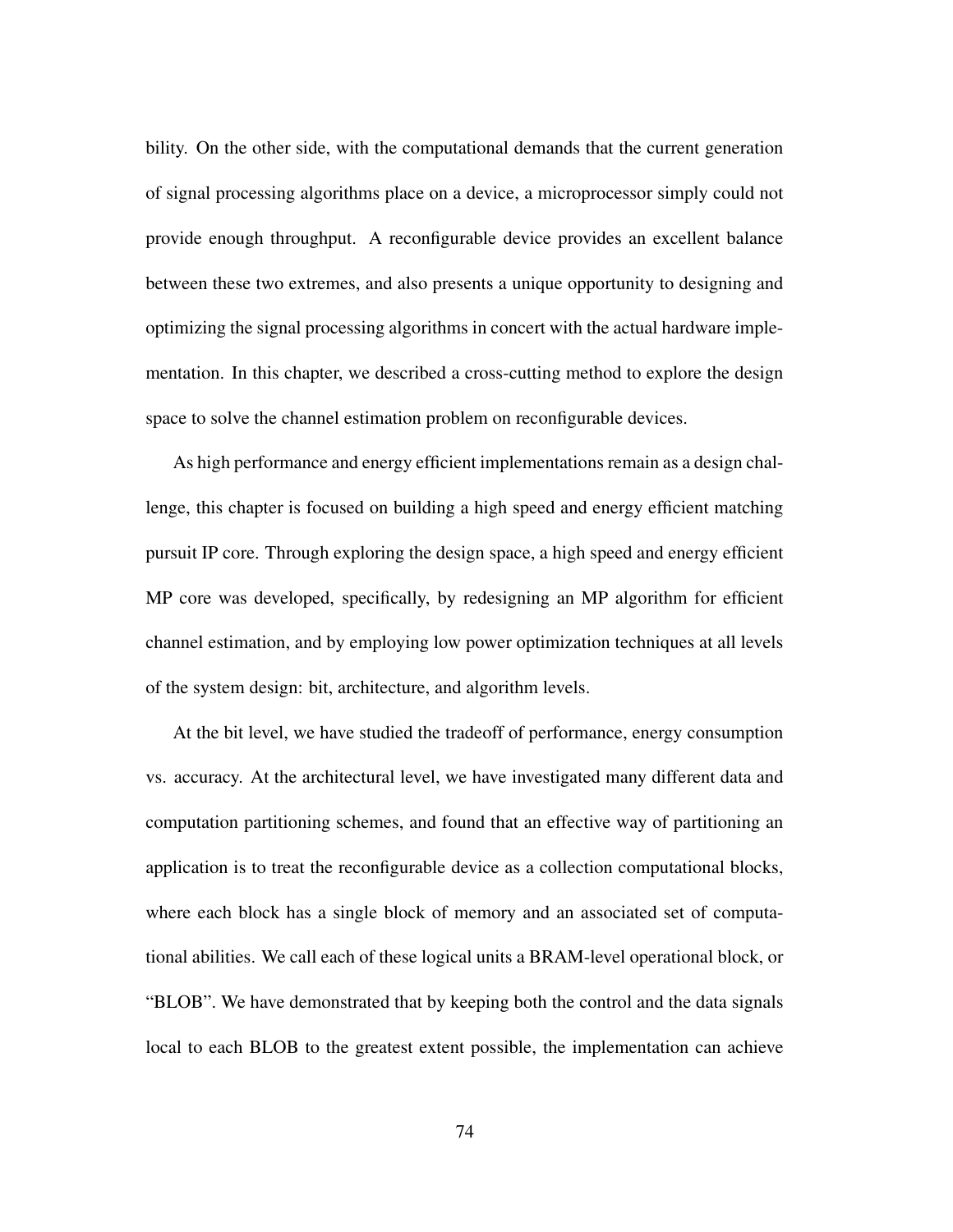the highest performance and the least energy consumption. At the algorithmic level where the decision has the strong impact on the system power consumption, we have employed the clock gating technique to disable the unnecessary computation modules, achieving 25.4% of total power savings. The parameterized MP core was developed and mapped on a Xilinx Virtex-II FPGA, executing over 216 times faster than a high performance desktop machine. With this level of efficiency, in the near future the parameterized MP core could enable high data rate multiuser detection, delivering on decades of promises from communications theory and revolutionizing the state of the art in applied wireless technologies.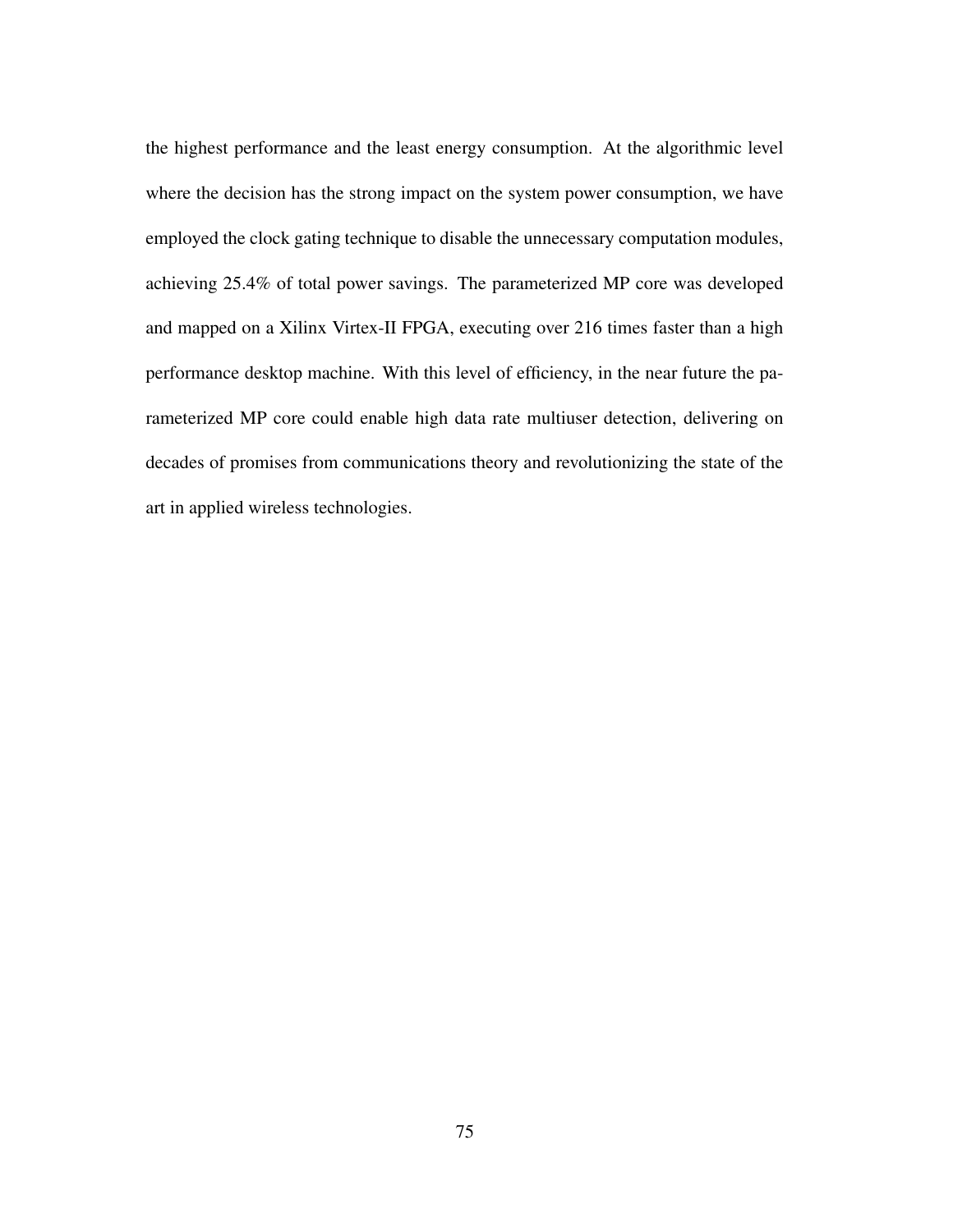# **Chapter 4**

# **Exploring Generalized Model for Optimizing Leakage Power Dissipation**

# **4.1 Introduction**

Power dissipation has become a major concern to those designing processors for high performance desktops, servers, and battery-operated portable devices. Higher energy dissipation requires more expensive packaging and cooling technology, which in turn increases cost and decreases system reliability. There are fundamentally two ways in which power can be dissipated: either dynamically (due to the switching activity of repeated capacitance charge and discharge on the output of the millions of gates), or statically (mainly due to sub-threshold and gate leakage [54, 82]). Dynamic power consumption is proportional to the square of the supply voltage, which reduces as process technology scales. While the scaling down of transistor geometries enables the reduction of the dynamic power, it worsens the leakage problem greatly. If current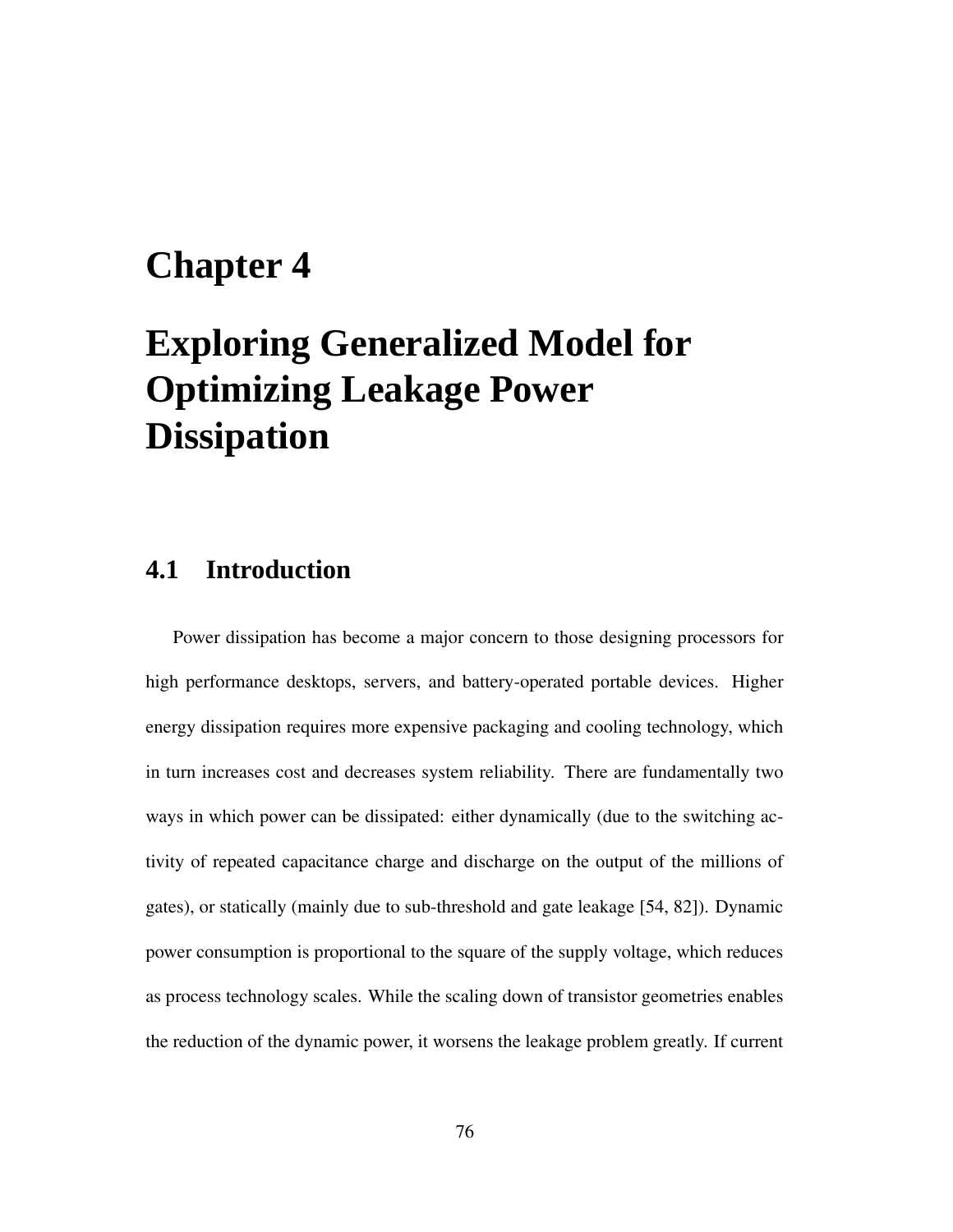technology scaling trends hold [45], leakage will soon become the dominant source of power consumption, and as such new techniques are needed to battle this growing problem.

The problem of leakage becomes more significant as threshold voltage, channel length, and gate oxide thickness are reduced. Furthermore, the sub-threshold leakage, as a major component, stems from the need for a trade-off between dynamic power and performance. Scaling down the transistor supply voltage reduces the dynamic power dissipation. Yet, to maintain high switching speed under reduced voltages, the threshold voltage must also be scaled. As the threshold voltage drops, it is easier for current to leak through the transistor resulting in significant leakage power dissipation. The increases in device speed and chip density exacerbate the leakage problem. New technologies targeted at reducing dynamic power and increasing performance, such as low threshold voltage [69] and gate oxide scaling [60], further increase the relative importance of leakage power [45] (Figure 4.1).

Cache memories have long been used to reduce the ever-growing gap between processors and memory. Modern processorstypically provide two levels of on-chip caches (e.g. separate L1 instruction and data caches and a unified L2 cache). In these processors, a large and growing fraction of the total on-chip area, and an even larger fraction of the total number of transistors, is consumed by caches. Because they account for such a significant portion of the total chip real estate, caches provide a healthy-sized target for designers to try circuit and architectural optimizations with the goal of re-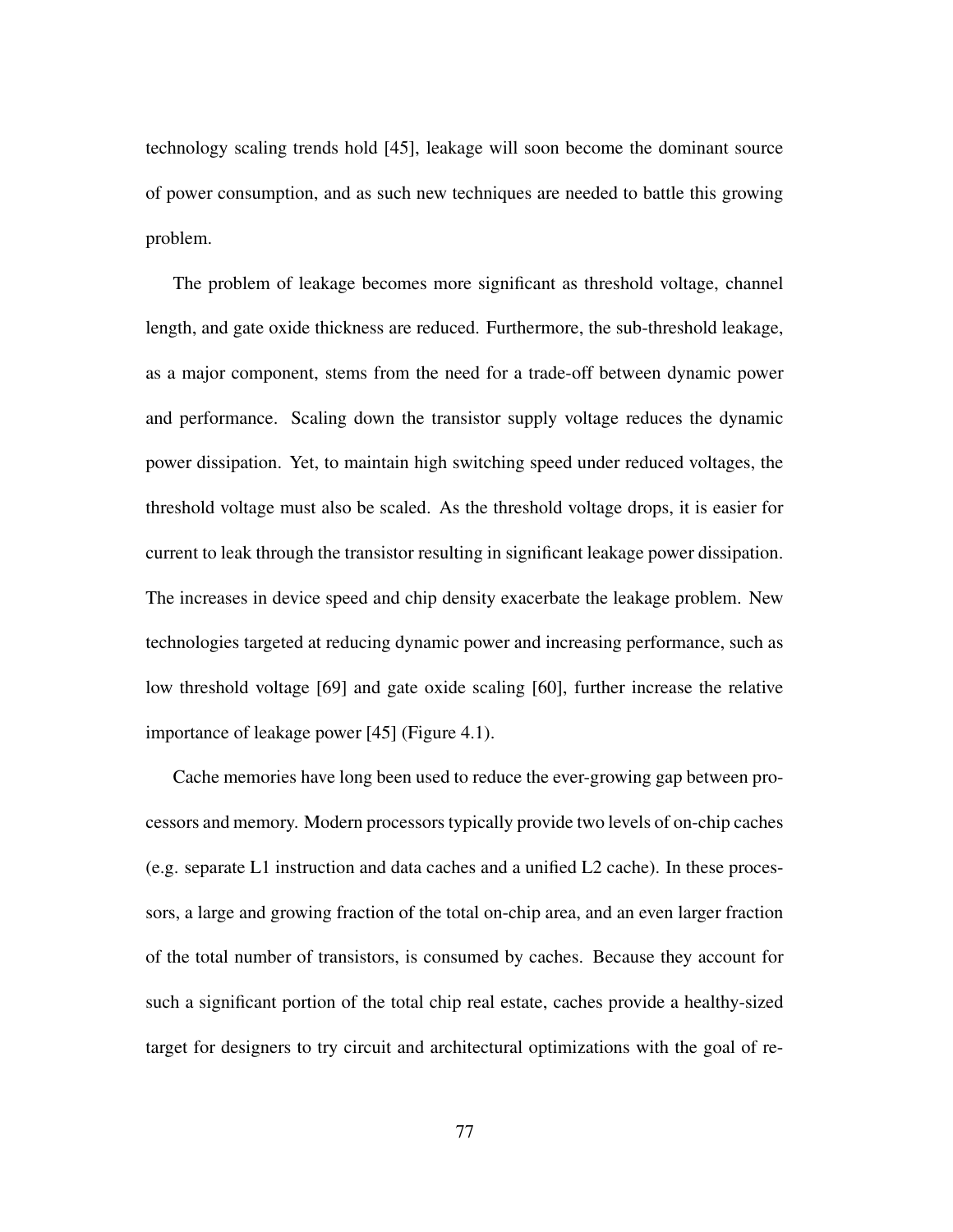

**Figure 4.1:** Projected leakage power consumption as a fraction of the total power consumption according to the International Technology Roadmap for Semiconductors [ITRS].

ducing leakage power. The central idea behind most of these techniques is to exploit some form of temporal locality. By putting infrequently or unused cache lines into low leakage mode, much of the power will be reduced. By keeping frequently accessed cache lines active, total performance will not be reduced significantly.

Though there are several circuit techniques and management schemes concerning how and *when* to turn on or off individual cache lines, little work has been done to explore the *limit* of how well such techniques can work. What is the best we could hope to do with a given low power technology? The primary goal of this chapter is to explore these limits under different architectural and design assumptions in the hope of guiding research effort on leakage power in much the way that Belady's OPT algorithm [12] helps (and continues to help) in the study of replacement policies.

There has been much work on leakage power reduction already, and any proposed methods for calculating the limits of their effectiveness must be both general enough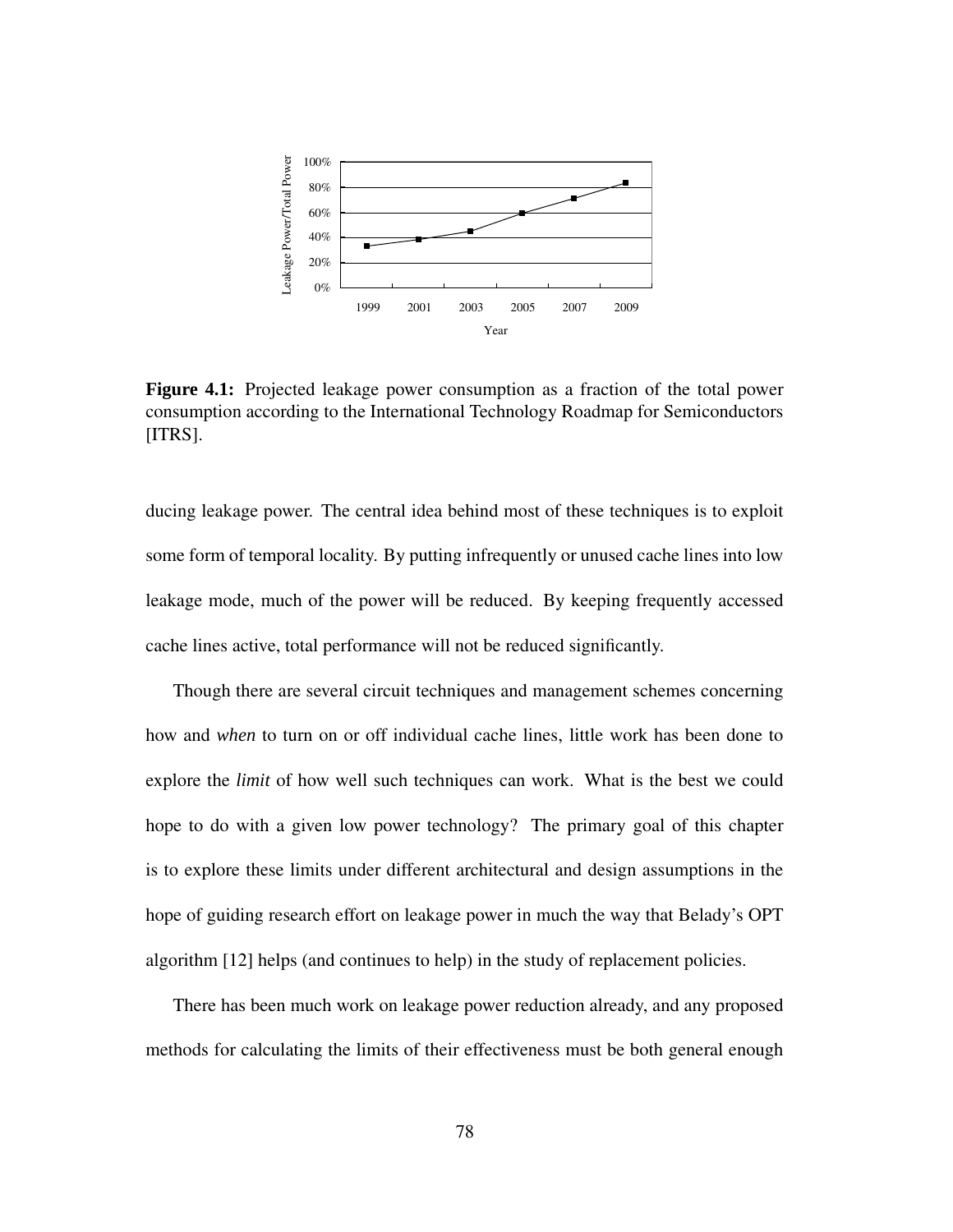to capture a variety of techniques, yet specific enough to provide useful bounds. Our methods capture both state-preserving and state-destroying techniques, and additionally we show how to optimally combine two such techniques into a hybrid scheme. We show that, given perfect knowledge of the future address trace, there exists a breakeven point between Drowsy and Gated- $V_{dd}$ . If the same cache line is accessed twice in an interval of time less than or equal to this break-even point then Drowsy mode should be used. If the same cache line is not used again within an amount of time greater than the break-even point then more power can be saved by turning off the cache line using Gated- $V_{dd}$ . If these timings are known, then an optimal policy can be achieved.

Clearly perfect knowledge of the future trace is not always known, but it serves several purposes. First it provides an important bound. No management method will be able to beat our power reduction scheme under the given circuit assumptions. Second, it demonstrates that there is still a great deal of potential for policy decisions (when to turn a cache line on or off) to significantly reduce leakage power. Finally, while perfect knowledge of future references cannot be known, it can often times be approximated by architecture techniques such as address prediction or *prefetching* [75].

In particular, we make the following contributions:

1. We relate the potential savings that can be obtained from Drowsy and Gated- $V_{dd}$  techniques, under various assumptions for both the L1 instruction and data caches, and the unified L2 cache.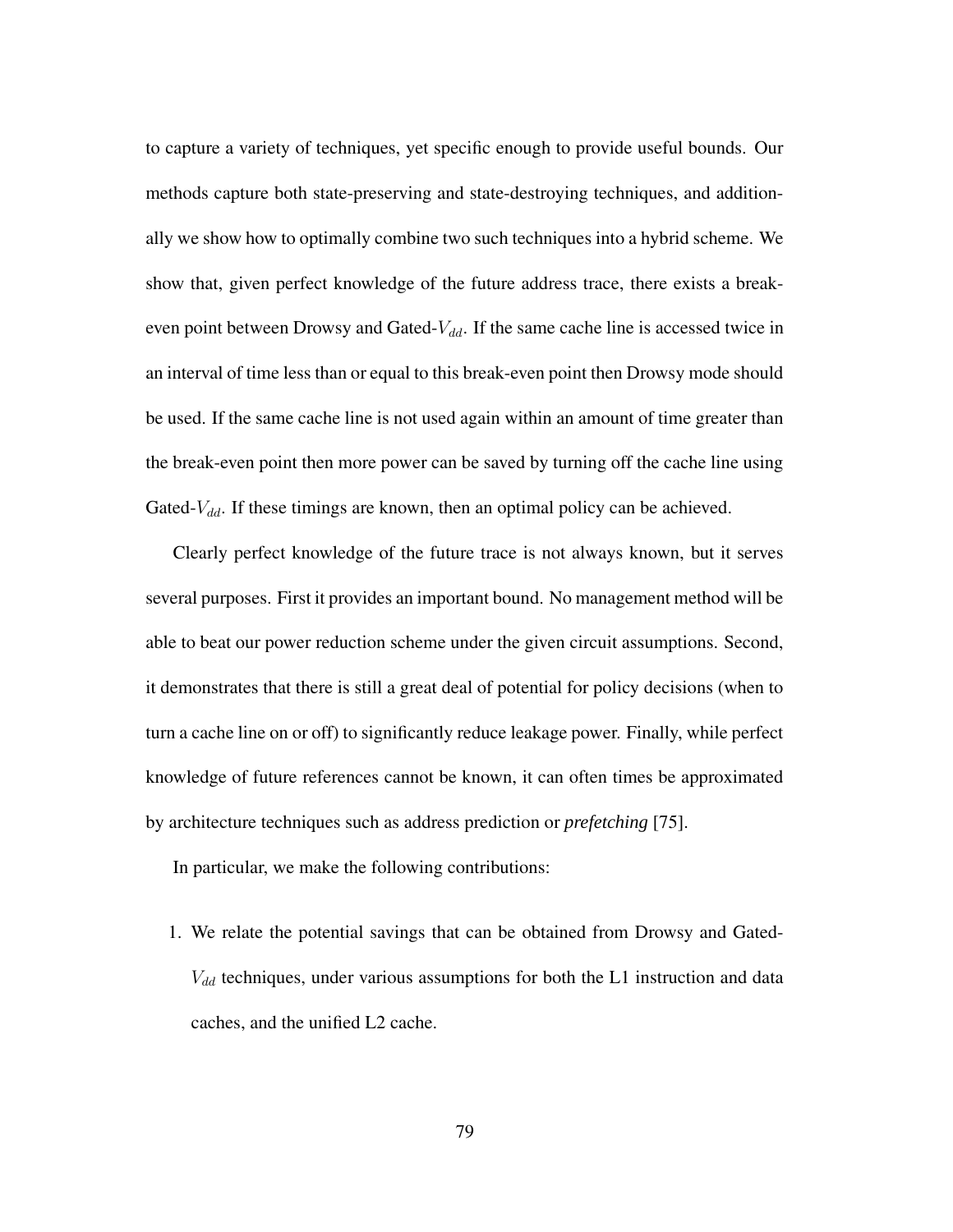- 2. We show that with oracle knowledge of future accesses, a simple optimal power management scheme can be derived from a small set of circuit parameters.
- 3. In addition to showing the optimal leakage savings on a set of implementation parameters, we develop a parameterized model to determine the optimal leakage savings while the implementation technologies and architectures change over time.
- 4. We show that while both Drowsy and Gated- $V_{dd}$  schemes are useful on their own, when combined, we can push the upper bounds of the leakage power savings to 96.4%, 99.1%, and 97.7% for the instruction cache, the data cache and the unified L2 cache, respectively, with the 70nm implementation technology.
- 5. We also show that the model can be applicable to explore the limits of leakage power savings for different implementation technologies and cache configurations.
- 6. In addition to the limits study for the L1 instruction and data caches, We study the limits for L2 caches when both sleep and drowsy modes are employed. Taking a large amount of area in modern processors, L2 caches exhibit themselves as another interesting target to battle the leakage problem. Without careful attention to power, L2 caches may overtake the chip's power budget.
- 7. We conduct the leakage study on different cache configurations to validate our methods.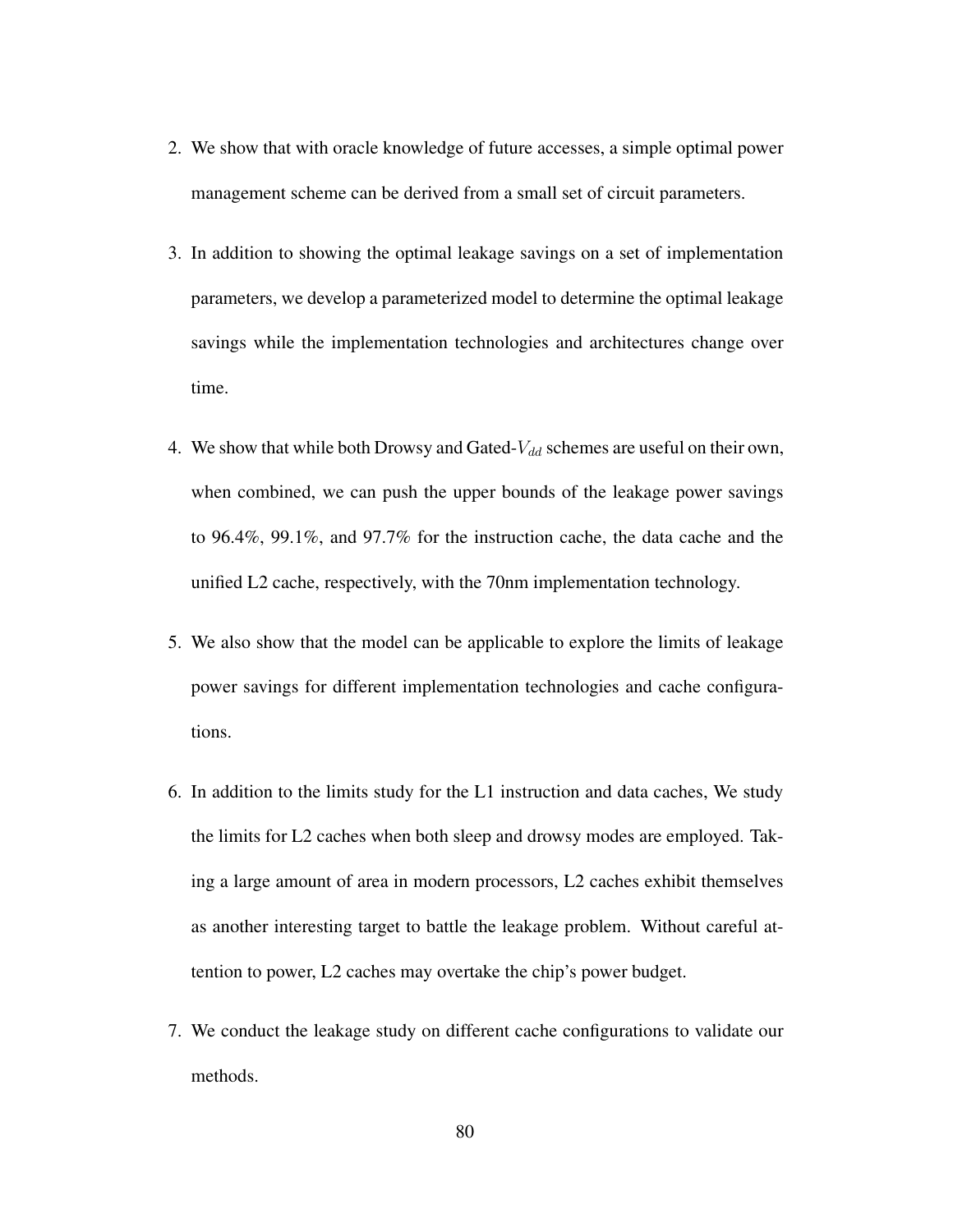- 8. Instead of examining the leakage reduction on only five benchmarks [75], in this study we investigate our methods across all the SPEC2000 benchmark applications.
- 9. We also empirically study the interval distribution to show how much percentage the short dead intervals contributes to the total leakage reduction.

The rest of the chapter is organized as follows. We review related work and motivate our limit study in Section 4.2. In Section 4.3, we propose our method for combining the Gated- $V_{dd}$  method and the drowsy method. We also explore the limit of leakage power saving that we can potentially achieve using our hybrid scheme. A model which parameterizes all the individual assumptions is also proposed. Section 4.4 describes our simulation setup and the benchmarks in our study, and shows the results of our empirical study in exploring the upper bounds. We also study the generality of the parameterized model on different cache configurations. We offer concluding remarks in Section 4.6.

# **4.2 Circuits and Architectures of Reduced Cache Leakage Power**

In order to derive a useful limit for leakage power reduction in caches, we must first begin with a discussion of those related technologies so that our model will be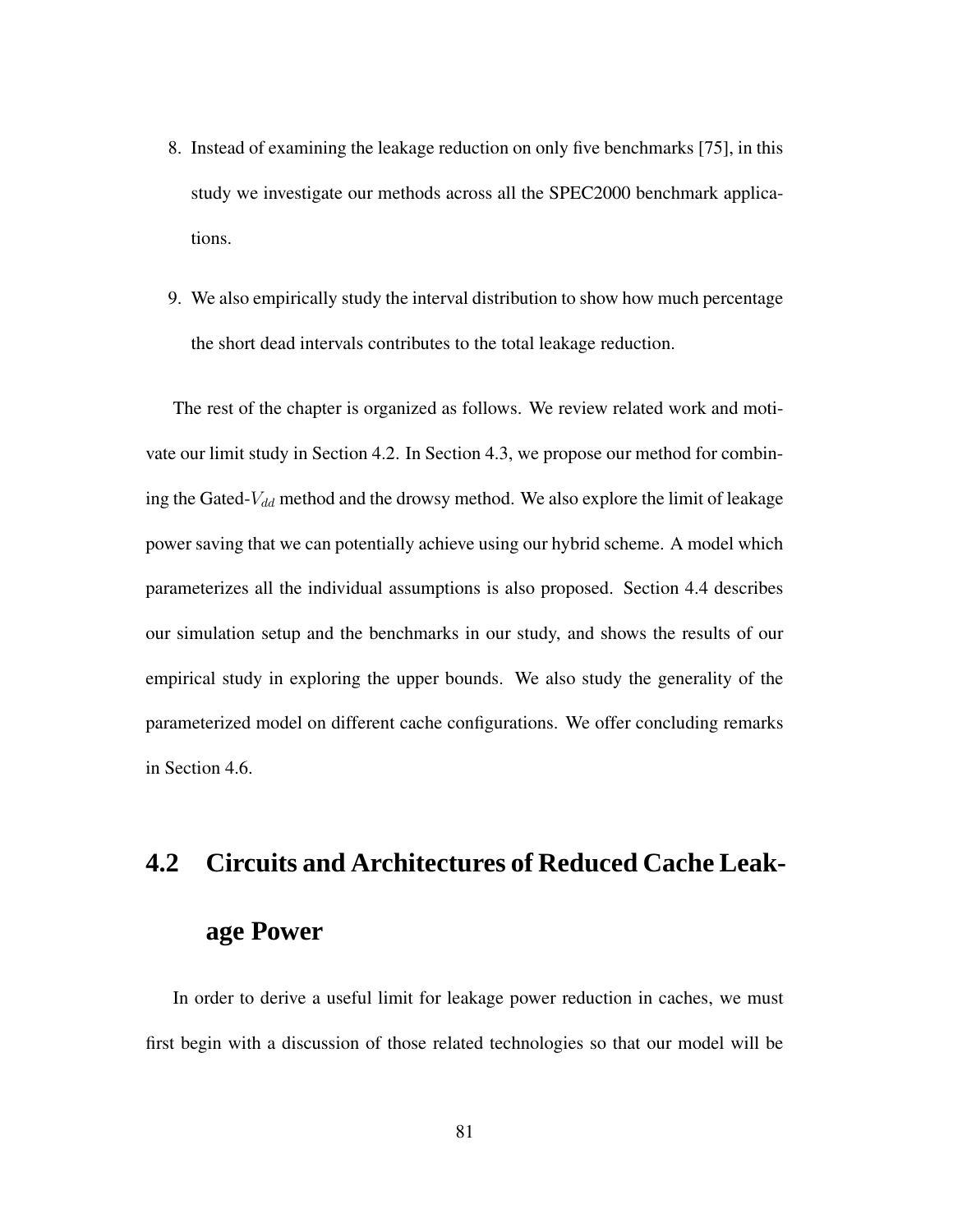grounded in reality. In this section we review several circuit techniques, and develop the general ideas of our method.

Leakage power comes from transistors that are simply left on, and the easiest way to think about reducing the amount of the consumed leakage power is to "turn off" those transistors that are not needed. While this is the easiest to think about, it is by no means the easiest to implement. One such approach, Gated- $V_{dd}$  [80], attempts to solve this problem by reducing leakage through the use of a high threshold sleep transistor (between pull-down NMOS and virtual  $V_{ss}$ ) to break the connection and thus increases the L1 cache line access time. This transistor is in the read critical path which may impact performance, however we only consider the potential for energy savings in this paper. This leakage reduction technique is often called *sleep mode*, and this is the naming convention that we use here. While efficient in saving leakage, *sleep mode does not preserve the state of the data*. When a cache line is needed again after it has been put to sleep, it must be re-fetched from lower levels of the memory hierarchy. This re-fetch is essentially an extra cache miss, and this process can take many cycles depending on the memory hierarchy, architectural assumptions, etc.

A different way of saving leakage power in the caches is to make use of *multiple supply voltages*. When the cache line is left fully on, it will dissipate too much leakage power. If  $V_{dd}$  is fully gated, it will use very little power, but the data is lost. A compromise is to use a *lower* supply voltage when data is not needed for a while. This will reduce the leakage power without losing the data. The trade-off is that, while data will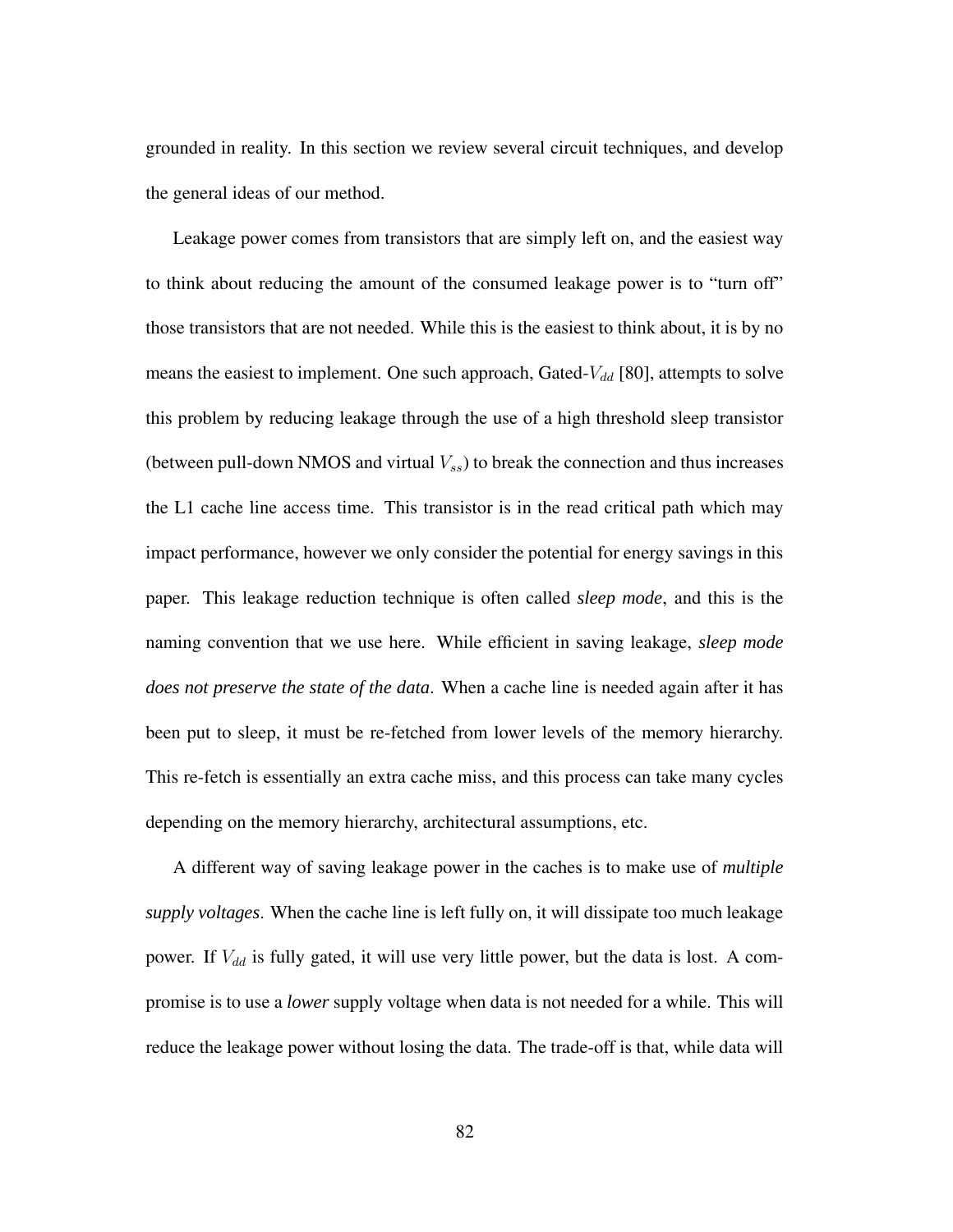be preserved at this low supply voltage, it cannot be accessed while in this state. Thus there is a small wakeup time associated with changing from the lower voltage up to  $V_{dd}$  (hence the name "drowsy"). If this can be implemented without adding a high- $Vth$ transistor in the read critical path as the initial proposal, drowsy mode has the potential to achieve a smaller L1 cache access time than sleep mode. Drowsy mode does not fully turn off the memory, and thus does not reduce the leakage power as much as Gated- $V_{dd}$ . For a piece of data that is not going to be accessed for a very long time, sleep mode will be better because it reduces more leakage power. For a piece of data that is accessed in a moderate amount of time, drowsy mode will be better because there is not a large re-fetch penalty. This sets up one of the fundamental questions answered in our paper — how long is *long enough* for each mode?

While our paper attempts to address a previously unanswered question, there is a great deal of prior work aimed at reducing leakage power in caches. Azizi et al. [9] introduced asymmetric dual- $V_t$  SRAM cell caches(ACCs). ACCs exploit the fact that in ordinary programs most of the bits in caches are zeros for both the data and instruction streams, and provide significant leakage reduction in the zero state. DRI-cache [80] uses the Gated- $V_{dd}$  technique to dynamically adjust the size of the active portion of the cache by turning off a bank of cache lines based on the miss rates. DRG-cache [3] employs Gated- $V_{dd}$  to reduce leakage power by turning off the gated-Ground transistor, while data is restored when the gated-Ground transistor is turned on. DTSRAM [39] uses body biasing to separately control the  $V_t$  of each cache line. To minimize the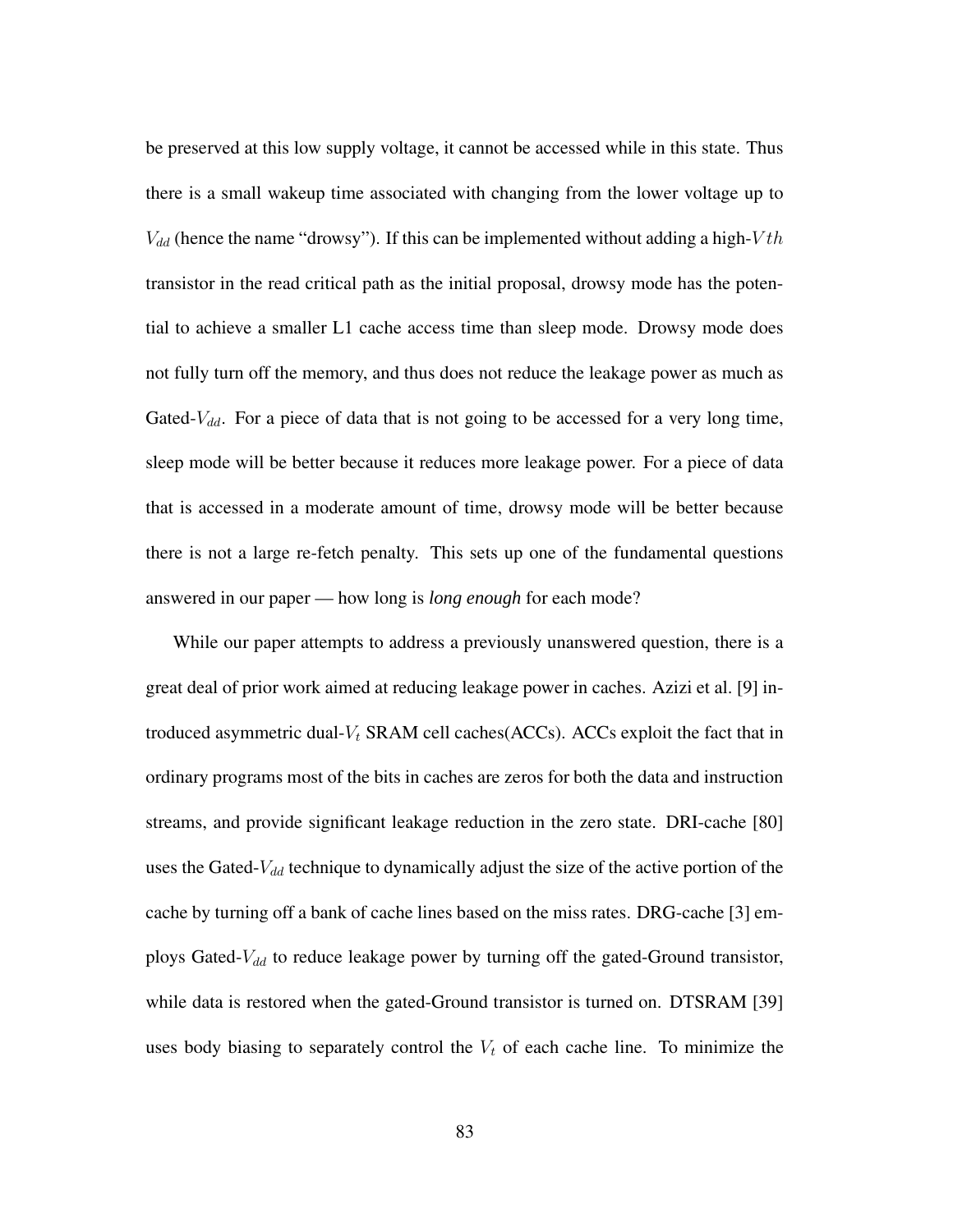energy and delay overhead, a cache line is switched to high  $V_t$  when it is not likely to be used anymore. Kaxiras et al. [42, 49] proposed the cache line decay scheme to turn off the cache lines in the dead periods of their cache generations using the Gated- $V_{dd}$  technique. Instead of placing both the tag and the data into the sleep mode, AMC [114] keeps the tag alive and tracks the miss rate with respect to the ideal miss rate. This helps to dynamically adjust the turn-off interval and control the overall performance. Velusamy et al. [107] used formal feedback-control theory to adaptively adjust the cache decay interval and cache lines are turned off accordingly. Another approach to reducing leakage power is called drowsy cache [30, 52, 55], which decreases the supply voltage of idle cache lines. Specifically, all cache lines are periodically placed into drowsy mode. [53] studied techniques for data retention with lower supply voltage. [41] employed drowsy cache to exploit program hot-spots and code sequentiality for instruction cache leakage management. Parikh et al. [66] compared Gated- $V_{dd}$  and drowsy cache at different L2 latencies with HotLeakage and showed Gated- $V_{dd}$  is superior for a set of faster L2 latencies. Heo [38] reduced bitline leakage by leaving bitlines open whose cache banks are not accessed. Hanson [35] found that for L1 caches, MTCMOS, which is a state-preserving technique that operates multiple threshold voltages, outperforms Gated- $V_{dd}$ . In [65], the authors presented several architectural techniques that exploit the data duplication across the different levels of cache hierarchy. They found that the best strategy in terms of energy and energy-delay product is to place the L2 subblock into a state-preserving mode as soon as its contents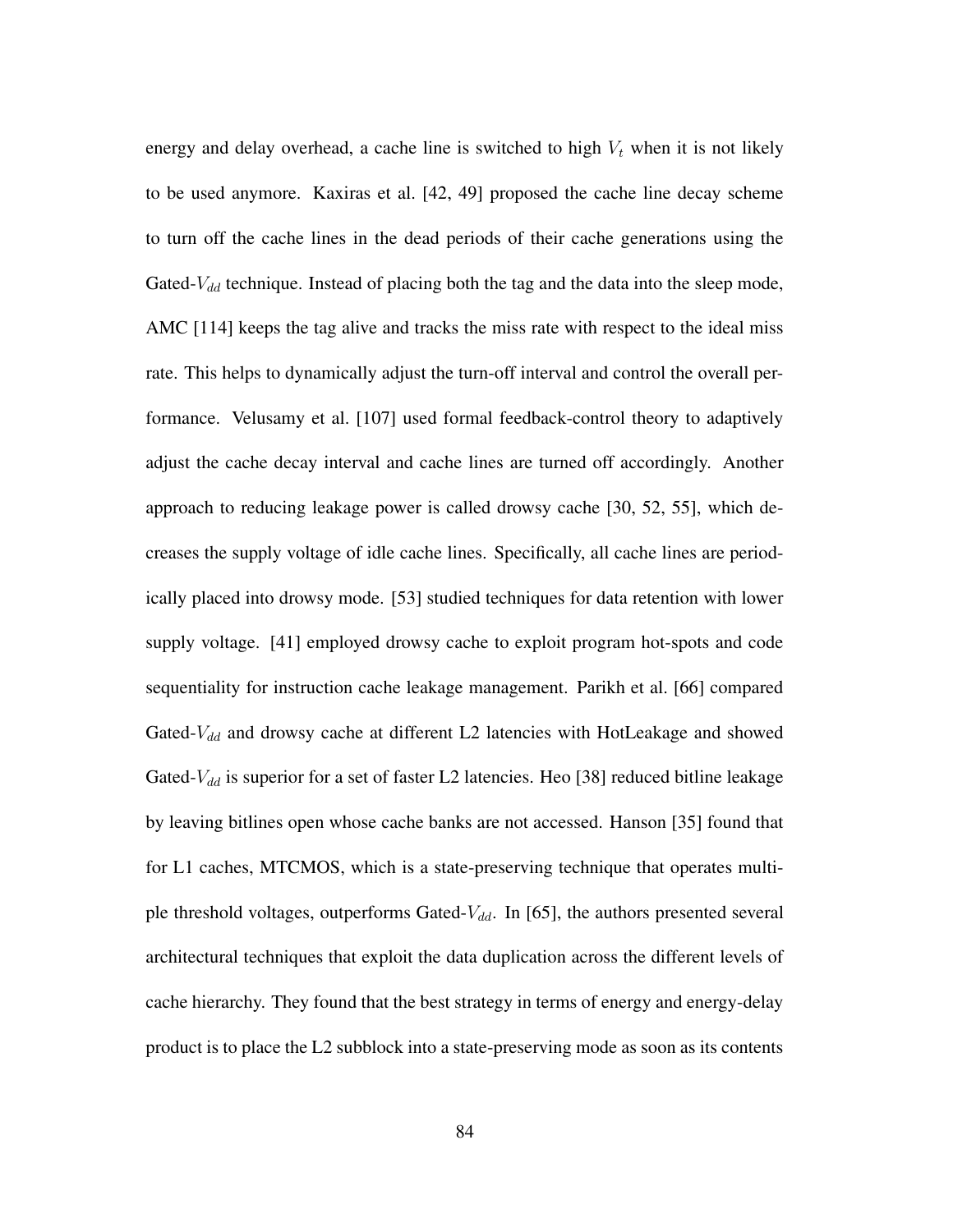are moved to L1 and to reactive it only when it is accessed. Bai et al. [10] investigated the impact of  $T_{ox}$  and  $V_{th}$  on power performance trade-offs for on-chip caches. In contrast, [94, 112] studied software approaches. [94] decided the decay interval through profiling and showed that the optimal decay intervals can be estimated with a reasonable degree of accuracy using profiling. [112] studied using compiler to insert power mode instructions that control the voltage for the cache lines to control leakage energy.

All of the above approaches strive to develop a scheme for predicting when a section of the cache should be put into a low power mode. They use some heuristics based on either static analysis or run-time behavior to determine what mode each line should be in. One major open question is: what is the best that these approaches could hope to do? Clearly some of the cache lines will have to be left in a high  $V_{dd}$  mode so they can be accessed, but how many and for how long? Are these approaches the ultimate in policy leakage power reduction, or is there still room for improvement?

# **4.3 Calculating Limits of Leakage Power Reduction Techniques**

Now that we have reviewed the circuit and architecture techniques employed to reduce leakage power, we describe how to calculate the savings that could be achieved by an optimal method.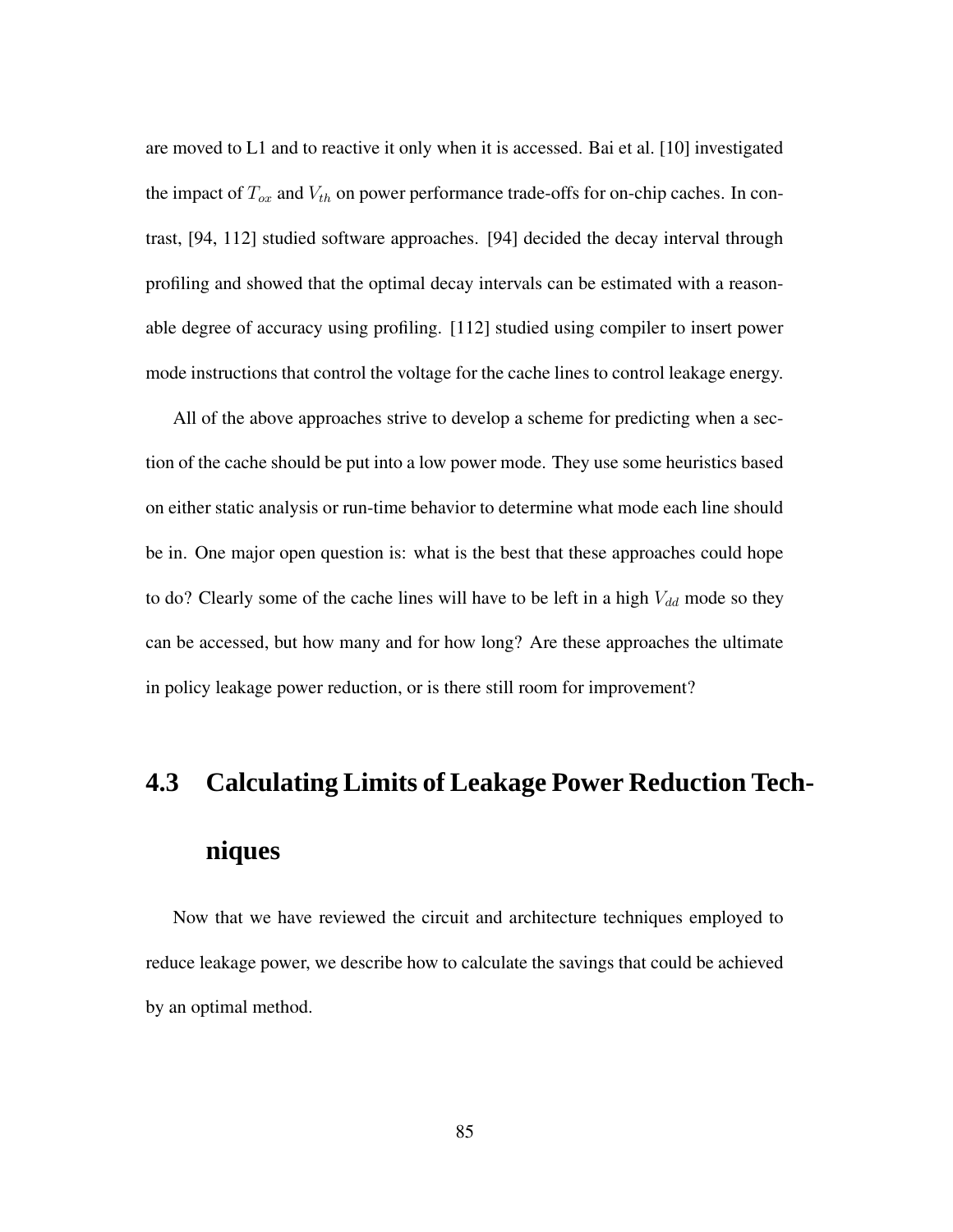```
......

int i, j, sum, total;

int low(int);

int high(int);

......

for (total = 0, i = 0; i < 12; i ++)
{

   for (sum = 0, j = low(i); j < high(i); j++)sum += a[j];sum *= i;
  add: total += sum;
}

......
```
**Figure 4.2:** The access interval example. The interval length of the consecutive accesses to the *add* instructions depends on the range of the inner loop  $|high(i) - low(i)|$ .

#### **4.3.1 Cache Intervals**

Our analysis of the leakage power saving limit relies on the idea of breaking up the life time of each cache line into a series of *intervals*. An interval is the time that a cache line rests between two accesses. If an interval is very long then it would be beneficial to put that cache line in sleep mode for the duration of that interval. If an interval is very short, it should be simply left in a high- $V_{dd}$  mode. If an interval is somewhere in the middle, perhaps drowsy mode would be the best.

To illustrate the above situations, let's take a two-level loop example (Figure 4.2) extracted from a human resource management application. It counts the total number of people employed during a year. In the example, the interval  $(I_{add})$  of the two consecutive accesses to the same instruction *add* depends on the size of the inner loop.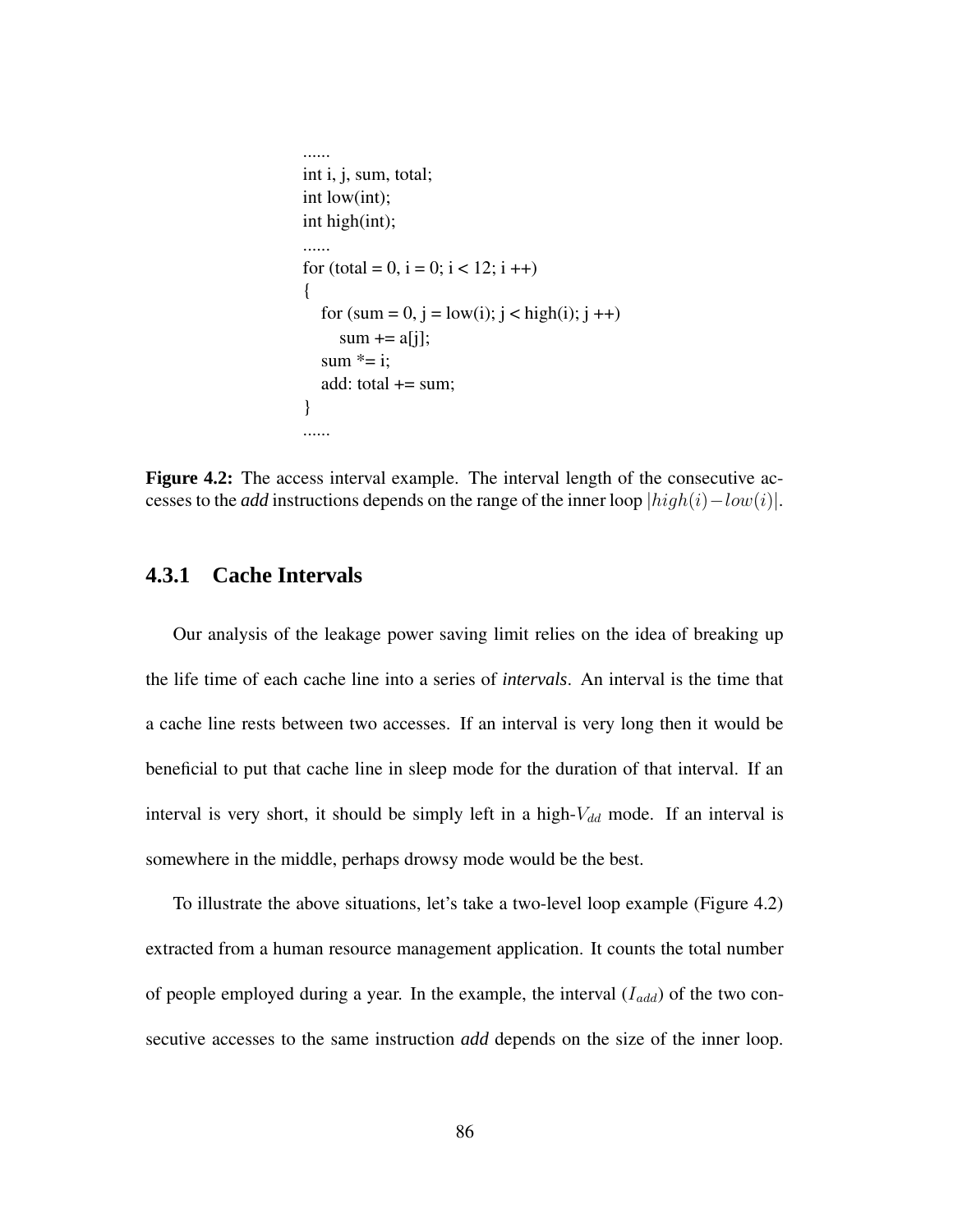When the range of the inner loop variable  $j$  is large, the interval  $I_{add}$  is long, which indicates the cache line of add instruction should be put into sleep mode to save leakage power. And when the range is very small, the interval  $I_{add}$  is small, which means this cache line should be left in the high- $V_{dd}$  mode for fast accesses. While the range is in the middle, the drowsy mode should be applied to save leakage power without much performance cost. The idea behind our optimal scheme is to determine what the best policy would be for each interval in the program, and then to apply the appropriate leakage technique to that interval.

In an optimal approach, each interval can be thought of as atomic in the eyes of the optimal policy. With oracle knowledge of the future address traces known (as would be for an optimal approach), there should be no reason to perform any new power saving techniques in the middle of an interval. Instead, the same technique should have been applied for the entire duration of the interval as less power would be consumed with the same penalty (for either wakeup or re-fetch).

One thing to note is the notion of live intervals and dead intervals. A live interval starts when a new memory is brought into the cache frame, and ends after the last access. Between the last access to a line of memory and the time it is evicted from the cache, it is regarded as dead. Besides turning off cache lines in dead periods as the cache decay scheme does [49], our method also explores the live period of a cache generation, which demonstrates great potential for leakage reduction. In fact we found that dead periods did not contribute a large amount of leakage savings in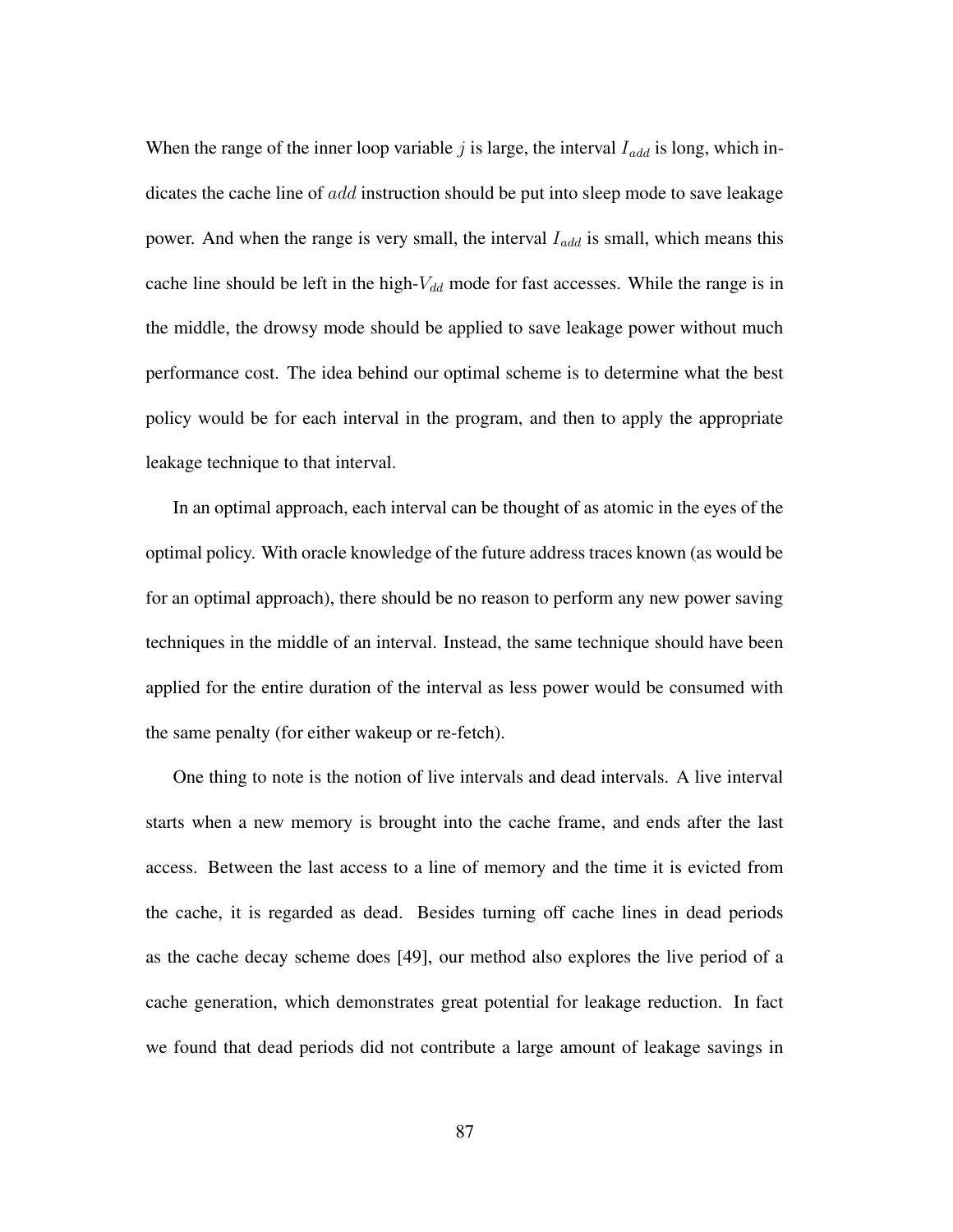

**Figure 4.3:** Cumulative distribution of live intervals and dead intervals of the L2 cache for *crafty* and *vortex*. The total amount of short dead intervals only contribute little to the leakage power reduction, while the long intervals play a major role.

the optimal case, because *any* long interval would be turned off whether live or dead. The only additional savings that are achieved from considering dead intervals are from short dead intervals, of which there are very few. Figure 4.3 is used to demonstrate such a point. It is drawn based on our experimental setup (see Section 4.4.1). The x-axis shows the interval length and it is  $log_2$ -scaled. The y-axis shows the cumulative percentage of the live intervals over the sum of all live intervals and dead intervals over the sum of all dead intervals of the unified L2 cache for *crafty* and *vortex*. As it can be seen, the curves of the dead-interval-crafty and dead-interval-vortex arise when the interval lengths are large (greater than  $2^{20}$  cycles), and the short dead intervals only contribute an insignificant amount (less than 1%) for the sum of all the dead intervals, which indicates that the short dead intervals contribute little to the leakage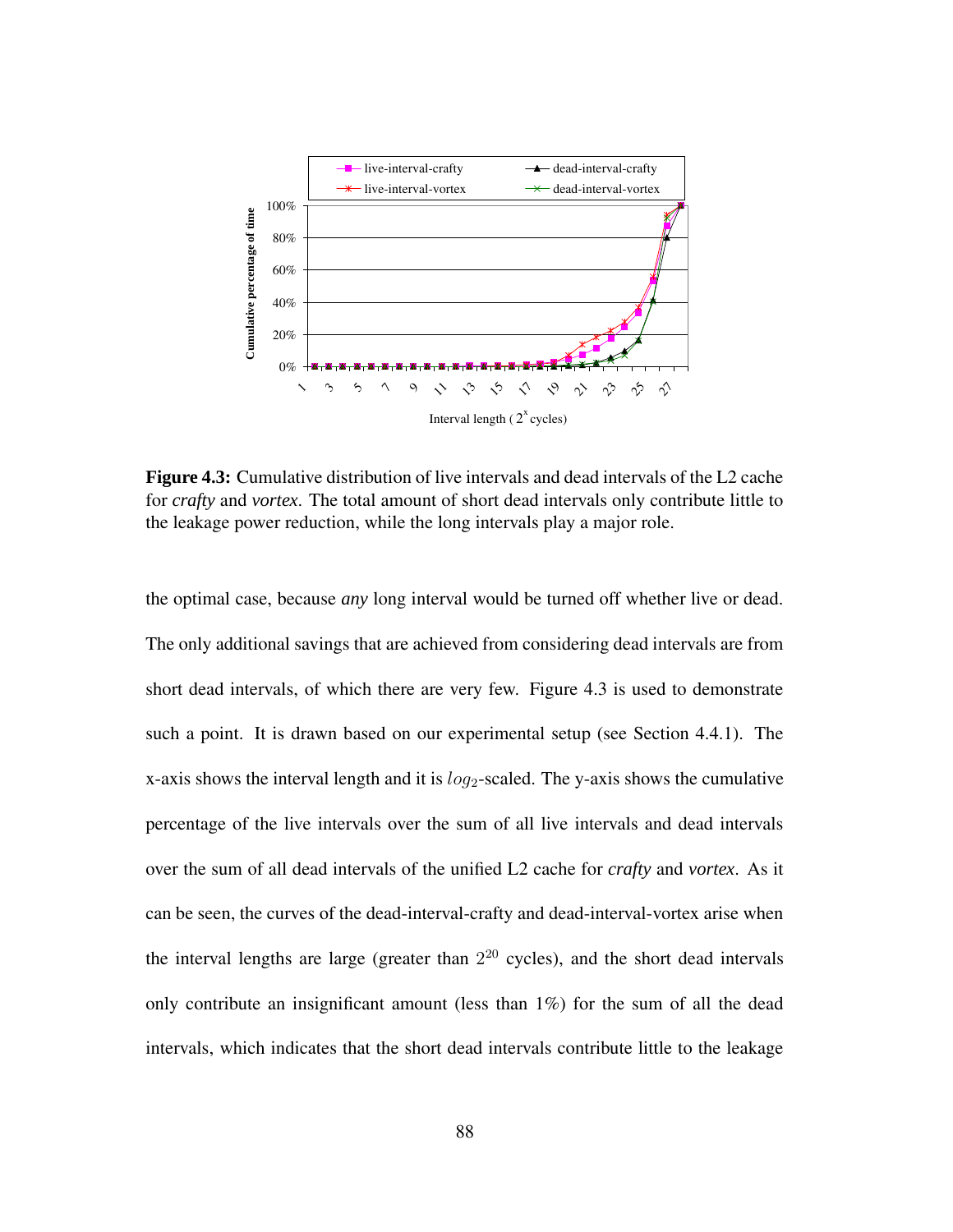power reduction. Thus, for the rest of this paper we ignore the effect of live and dead intervals, and instead concentrate on only the durations of the intervals.

#### **4.3.2 Optimal Method**

Our optimal method works as follows. Given an interval distribution of cache accesses, which can be obtained based on a memory configuration, our optimal method first classifies each cache access interval into one of the following three types: sleepmode optimal, drowsy-mode optimal and active-optimal, and applies the appropriate mode on each interval to obtain the optimal leakage power saving. If the size of an interval is very small (i.e. there are multiple consecutive accesses within a short period of time), then it is best to leave the cache line in a fully active (non-power saving) mode. If the size of an interval is long, then the best policy is to completely turn off that cache line (sleep) and then re-fetch it when it is needed again. The final case is if the interval size is neither very long nor very short. In this case it is best to put the cache line into a drowsy state, which consumes a small amount of power, has a small wakeup cost and has the advantage of retaining the data values.

The key to dividing intervals into these categories is knowing the precise length of an interval that should be put into sleep mode, drowsy mode or left active. The interval length where the power saving mode changes is an *inflection point*. There are two inflection points: one between sleep and drowsy modes and the other between drowsy and active modes.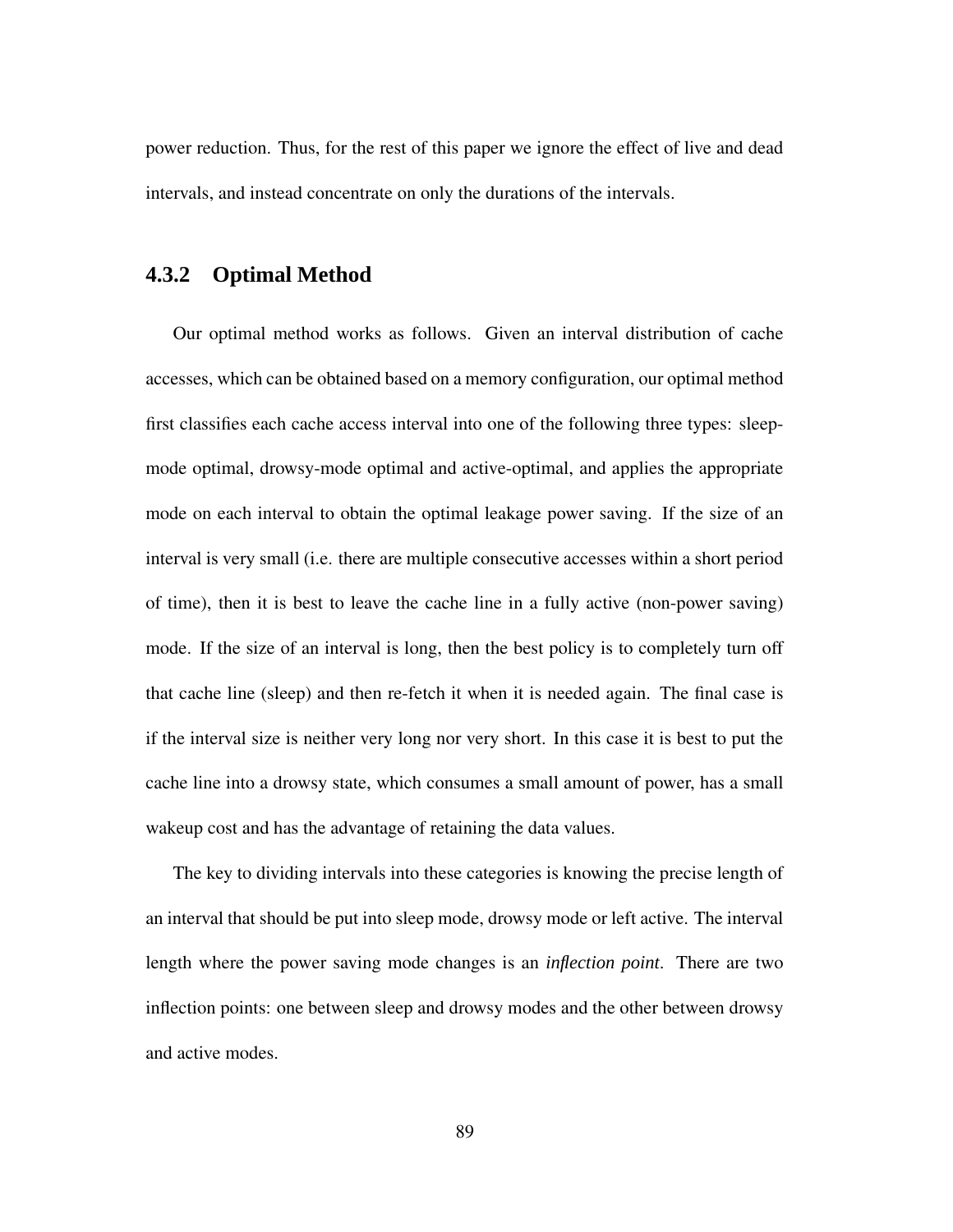

**Figure 4.4:** Using perfect prefetching to avoid performance degradation. Assuming perfect access pattern knowledge, an optimal method uses perfect prefetching to refetch data just before it is needed and avoids stalling the whole system to reduce energy consumption.

One thing to note is that our optimal method will have *no-effect* on the performance of the machine. Because we assume perfect access pattern knowledge, an optimal method can *re-fetch any needed data just before it is needed* and avoid any performance impact. By exploiting this fact we can separate out the power problems from the performance problems. Even though a just-in-time re-fetch or perfect prefetching will not affect the performance of the machine, it does have a power cost which we do consider in this paper. Figure 4.4 is used to illustrate this point. In the sleep mode, due to turning off the cache line to save leakage power, the data is not preserved. If the data is accessed again, it needs to be refetched, and this refetching process may usually take several cycles. Without just in time refetch (Figure 4.4(b)), the other parts of the whole system will have to stall for that amount of cycles, waiting for the data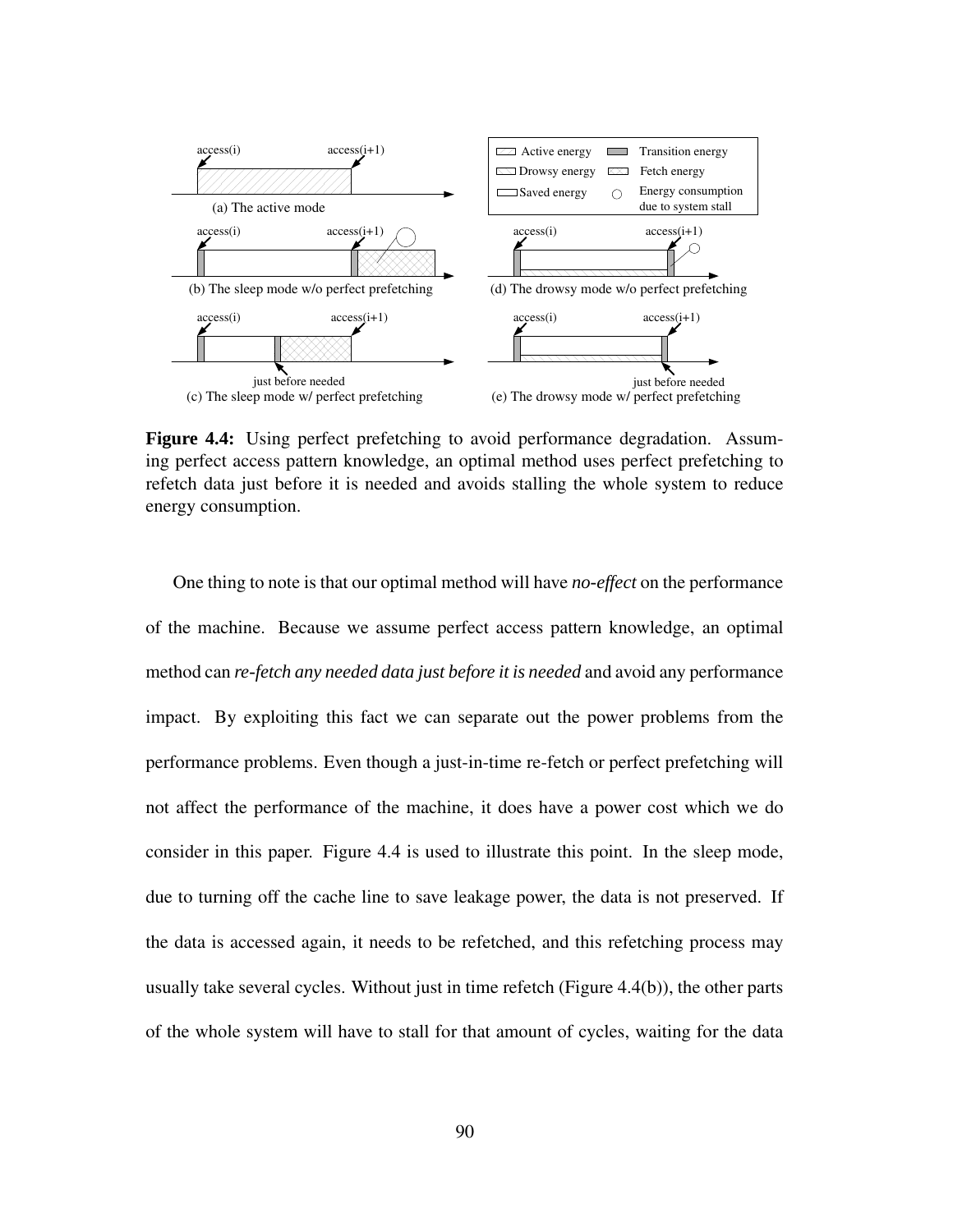

**Figure 4.5:** Time-voltage diagrams of sleep-mode and drowsy-mode. In Sleep-Mode the cache line is essentially turned completely off and the power consumed drops to nearly zero. While beneficial over a long period of time, there is a more significant overhead due to re-fetch. Drowsy-Mode has a smaller overhead, but the cache line still consumes a measurable amount of power because the voltage has not been completely turned off.

to be ready. The stall will lead to significant energy consumption as the big circle indicates. Similar things happen to the drowsy mode. But the drowsy mode preserves the data and only takes a couple of cycles [52] to wake up the cache line. So, without just-in-time refetch (Figure 4.4(d)), the amount of energy the drowsy mode consumes is less than that of the sleep mode during the system stalling, which is indicated by a small cycle. By contrast, with just-in-time refetch (Figure 4.4(c) and (e)), The data will be ready when it is needed, avoiding stalling the rest parts of the whole system to wait for data to be ready, which consequently saves power. It is worth noting that our scheme calculates the optimal power savings for a given replacement policy, it does not change the replacement policy to further save power.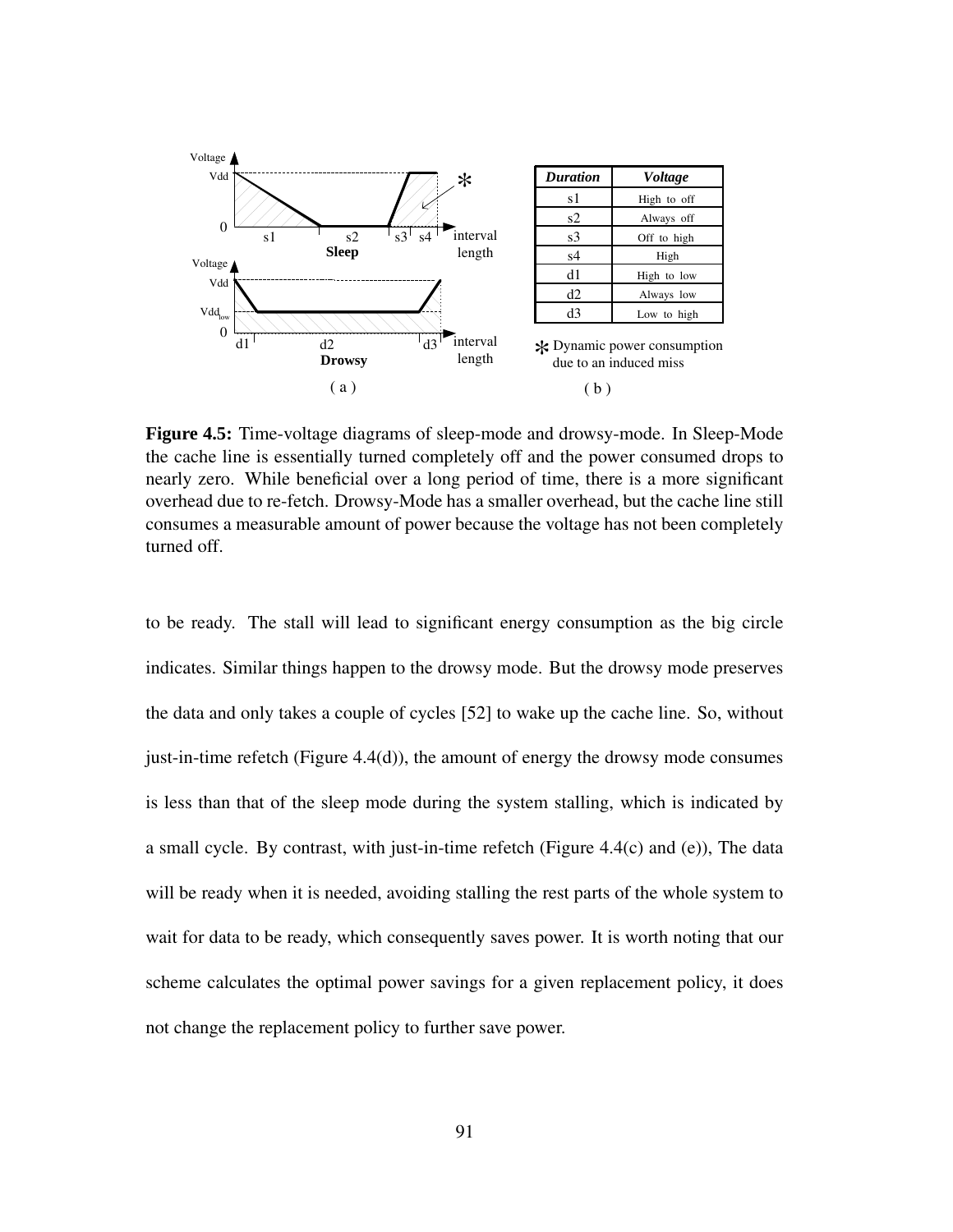For the convenience of illustrating how our method works in general, we will use (Figure 4.5(a) and (b)) to show how the inflection points are calculated. Figure 4.5(a) shows that the sleep mode and the drowsy mode require time to reduce the voltage from high  $V_{dd}$  to off (s<sub>1</sub>) and from high to  $V_{dd_{low}}(d_1)$ , respectively. Also, there is a similar time overhead in coming out of the mode  $(s_3 \text{ or } d_3)$ . For the sleep mode, since the latency D of fetching data from L2 cache is longer than  $s_3$ , there is another overhead ( $s_4 = D - s_3$ ) before the next access. We divided the life time of an interval into several durations to illustrate these overheads. Figure 4.5(b) shows the length of each duration  $s_1$ ,  $s_2$ ,  $s_3$ ,  $s_4$ ,  $d_1$ ,  $d_2$ ,  $d_3$  in an access interval of both a sleep mode and a drowsy mode. The total length of the cache access interval using the sleep technique is  $s = s_1 + s_2 + s_3 + s_4$ , and that of using the drowsy mode is  $d = d_1 + d_2 + d_3$ .

For the sleep mode, the data has been lost due to an induced miss [49] and must be re-fetched from the memory hierarchy. as such, there is a significant amount of power consumed by the dynamic activity required to fetch the data from the L2 cache, marked with "\*" in Figure 4.5(b). This dynamic power cost can be obtained from analytical models, such as the interconnect model based on logical effort [7] or the CACTI [99] model, which has been used in this paper.

The sleep-drowsy inflection point is derived as the access interval length when the sleep and the drowsy modes consume the same amount of energy. If the interval is of a length less than the inflection point then drowsy mode would be optimal. If it is greater than the inflection point then sleep mode would be optimal. We denote the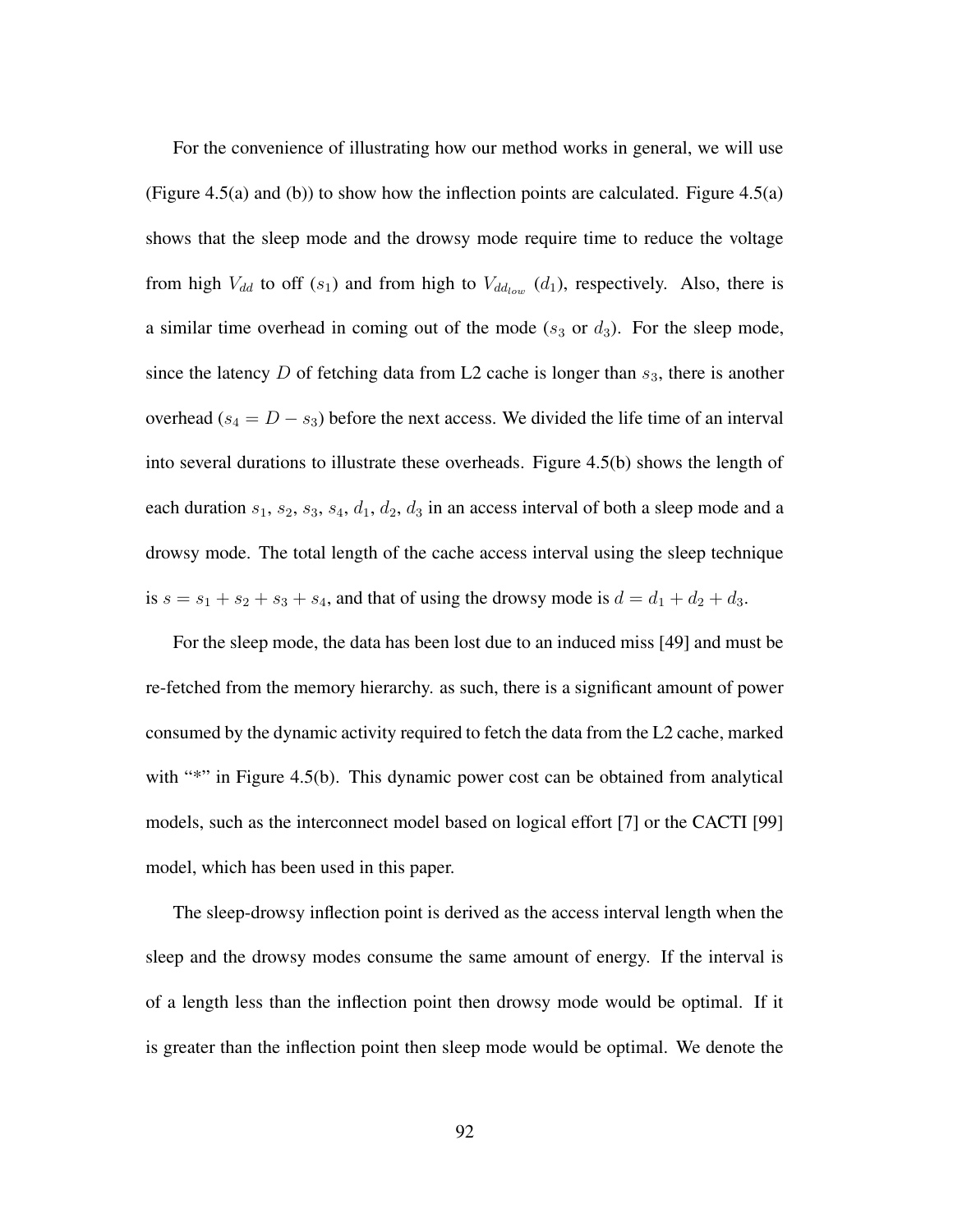leakage power consumption of each cache line as  $P_L$ , which can be obtained from the HotLeakage tool [113], and the cost of dynamic power due to an induced miss for the sleep mode as  $C_D$ . The energy of a sleep mode interval can be calculated as Equation 4.1:

$$
E_S = \sum_{i=1}^{4} P_L(s_i) * s_i + C_D.
$$
 (4.1)

Similarly the energy consumption using the drowsy model can be calculated as Equation 4.2:

$$
E_D = \sum_{i=1}^{3} P_L(d_i) * d_i.
$$
 (4.2)

When the two modes consume the same amount of energy, we reach Equation 4.3:

$$
E_S = E_D. \t\t(4.3)
$$

Applying the data in Figure 4.5(b) into Equation 4.3, we can calculate the sleepdrowsy inflection point.

The other inflection point is between drowsy and active modes. The drowsy-active inflection point is calculated as the sum of the durations  $d_1$  and  $d_3$ , within which the voltage changes either from  $V_{dd}$  to  $V_{dd}$  or from  $V_{dd}$  to  $V_{dd}$ .

Note that the sleep-drowsy inflection point is the point at which sleep mode has the potential to save power of drowsy mode. Sleep mode does not provide benefit at small interval lengths because of the larger penalty associated with coming out of sleep mode (the power of re-fetch) as opposed to drowsy mode. The only way to save power on small interval lengths is to know exactly when the cache line will be accessed again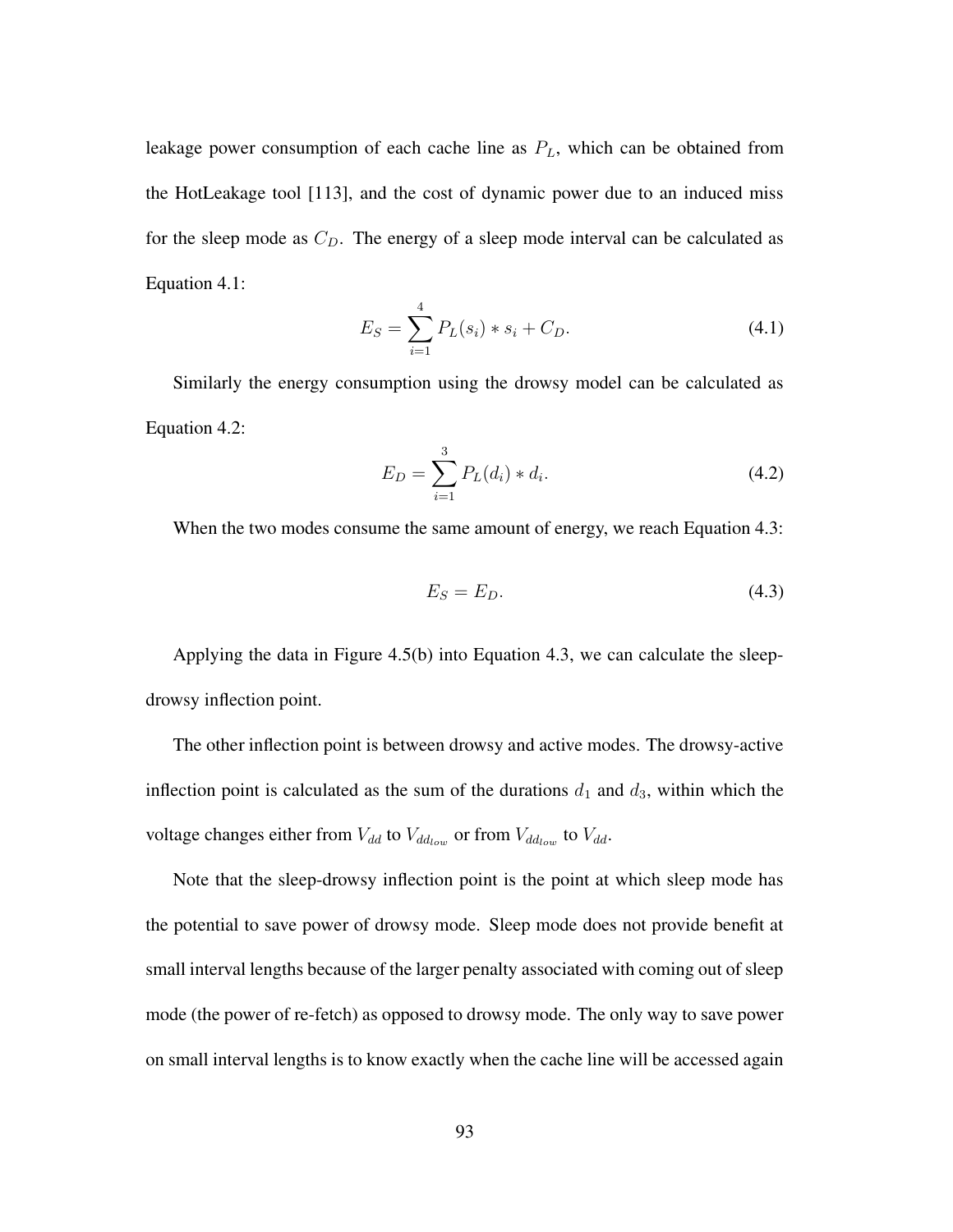so that it can be brought out of sleep mode before the data is needed. This is how an optimal leakage management scheme would take advantage of it's perfect knowledge.

When an interval between two accesses to the same cache line is longer than the sleep-drowsy inflection point, using sleep mode has the potential to save more leakage power. When an interval is less than the sleep-drowsy inflection point but still greater than the active-drowsy inflection point, the drowsy mode saves more leakage. When its interval length is less than the active-drowsy inflection point, the cache line is always active and cannot have its leakage power reduced without causing a delay in delivering the data.

Figure 4.1 details our optimal leakage power saving method. By classifying cache intervals into the three types and applying to them the appropriate leakage saving mode, the maximal leakage power saving can be obtained as the accumulation of the leakage saving over all access intervals, which provides us an upper bound for optimal leakage power savings. It can be proved that based on the perfect knowledge of the lengths of all intervals, the optimal leakage power saving can be achieved by applying the proper operating mode on each interval.

### **4.3.3 Theorem of Optimal Policy for Leakage Power Saving**

In this section, after defining the relevant terms in our study, we provide the theorem of the optimal policy for leakage power saving.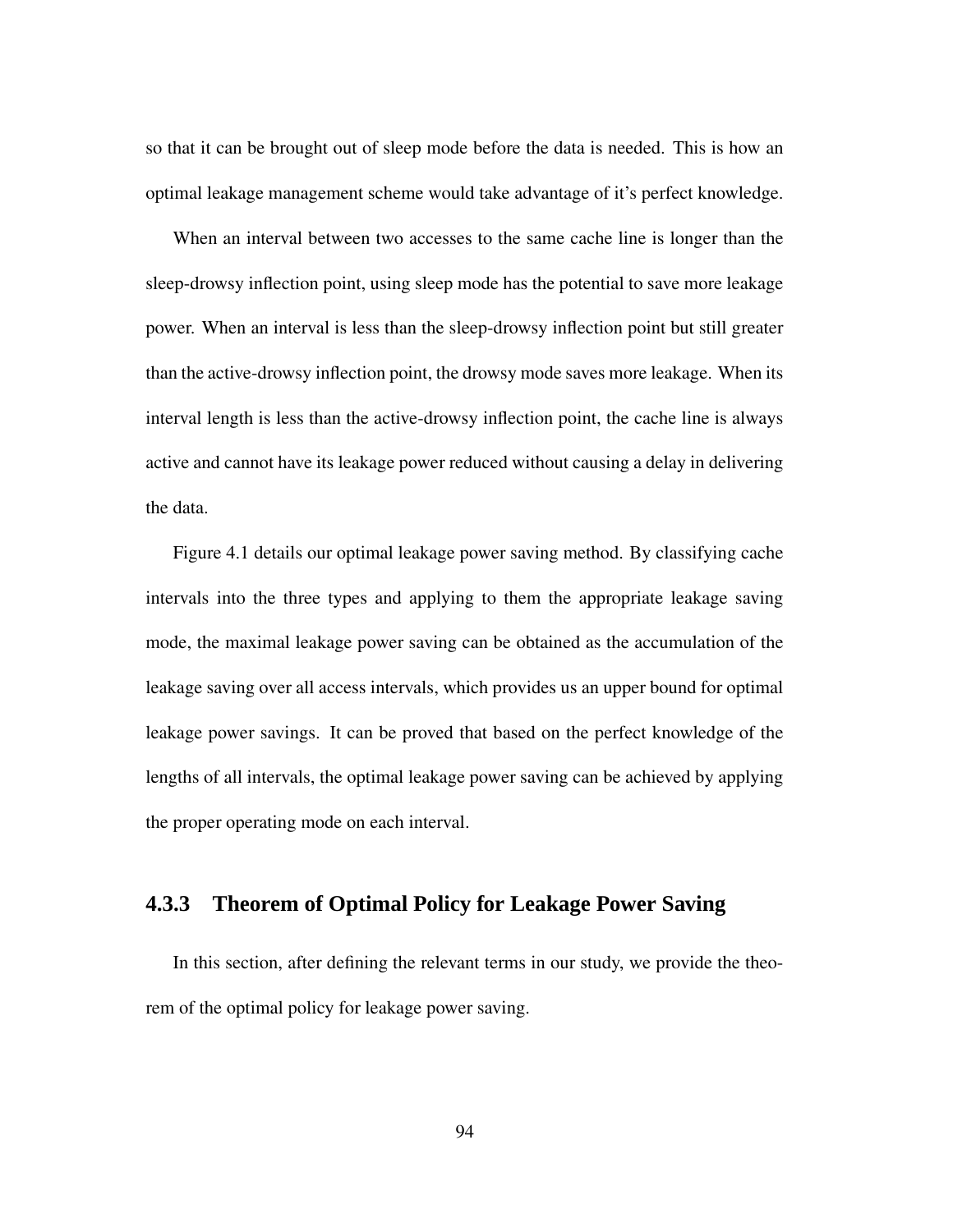ALGORITHM OPTIMAL LEAKAGE Input: A set of intervals **I** Output: Total leakage power saving total\_saving BEGIN 1 total\_saving := 0 2  $i := 0$ 3 **while**  $(I_i \in I)$  **do** 4 **if**  $(|I_i| > b)$  then 5  $total\_saving := total\_saving + sleep\_saving(|I_i|)$ 6 **else if**  $(|I_i| > a)$  **then** 7  $total\_saving := total\_saving + \text{drows} \text{saving}(|I_i|)$ 8 **else** 9 *no leakage power saving can be obtained*  $10 \quad i := i + 1$ 11 **end do** 12 **return**(total saving) END

**Table 4.1:** Algorithm to compute the optimal leakage power saving given an interval distribution. Intervals are classified into one of the three categories based on the drowsy-active inflection point a and the sleep-drowsy inflection point b:  $(0, a]$ ,  $(a, b]$ , and  $(b, +\infty)$ . The *Sleep mode* is applied on intervals within the range of  $(b, +\infty)$ ; the *Drowsy mode* is applied on intervals within the range of  $(a, b]$ ; and the cache lines are left on for intervals within the range of  $(0, a]$ .

**Definition 4.3.3.1.** We define  $I = \{I_i\}$  as a set of intervals, and the length of interval  $I_i$ 

 $as |I_i| (|I_i| \in (0, +\infty))$ .

**Definition 4.3.3.2.** For each interval  $I_i \in I$ , we define three possible operating modes  $T_i \in \mathbf{T}, where \mathbf{T} = \{T_1 = active, T_2 = drops, T_3 = sleep\}$ , and the leakage *energy* saving of the interval  $I_i$  working in the mode of  $T_j$  is defined as  $E(I_i, T_j)$ .

**Definition 4.3.3.3.** *We define two inflection points, the active-drowsy inflection point* a *and the sleep-drowsy inflection point* b*. The active-drowsy inflection point* a *is defined as the sum of the durations within which the supply voltage changes either from high*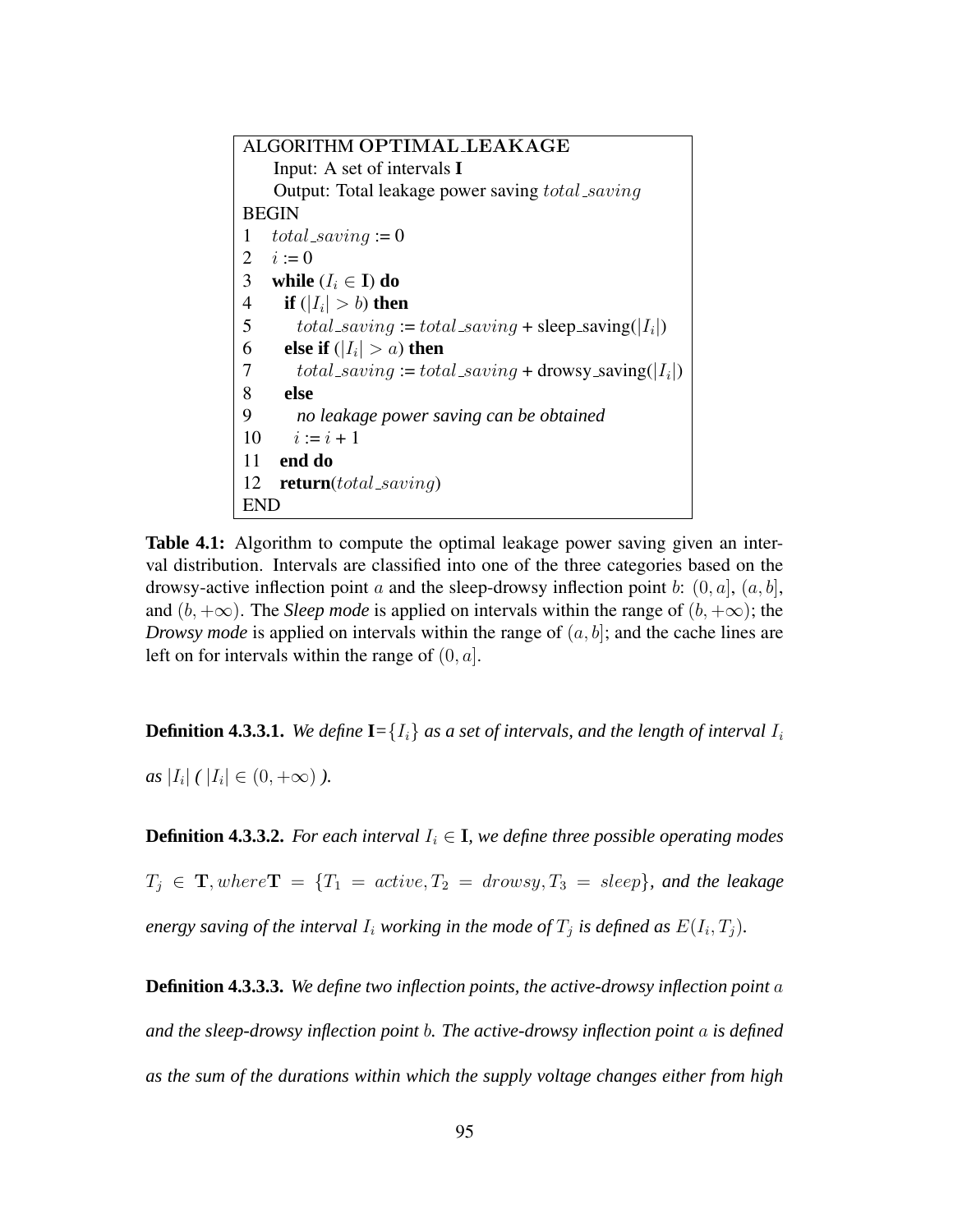*to low or from low to high, i.e.*  $a = d_1 + d_3$ *. The sleep-drowsy inflection point b is defined as the access interval length when the sleep and the drowsy modes consume the same amount of energy, i.e.*  $b = s_1 + s_2 + s_3 + s_4 = d_1 + d_2 + d_3$ *, where*  $s_i \ge 0$ *,*  $d_j \geq 0$  (*i* = 1, 2, 3, 4; *j* = 1, 2, 3).

**Lemma 4.3.3.4.** *The active-drowsy inflection point* a *is less than the sleep-drowsy inflection point* b*.*

*Proof.* Because loads have physical capacities, the discharging process takes less time for the voltage dropping from high to low than from high to off, i.e.  $d_1 < s_1$ . Similarly, the charging process takes less time for increasing the voltage from low to high than from off to high, i.e.  $d_3 < s_3$ . Since there is no overlapping time between  $s_i$  and  $s_k$   $(i \neq k, i, k = 1, 2, 3, 4)$  and  $s_i \geq 0$   $(i = 1, 2, 3, 4)$ , we can conclude that the sum of the durations  $a = d_1 + d_3 < s_1 + s_3$ , and the sleep-drowsy inflection point  $b = s_1 + s_2 + s_3 + s_4$  is greater than  $s_1 + s_3$ . So, a is less than b. Our study based on the 70nm technology process also justifies that  $a$  (6 cycles) is less than  $b$  (1057 cycles) from the experimental perspective.  $\Box$ 

**Theorem 4.3.3.5.** *Under the context of the independent model, where access intervals of a cache block are independent from each other, we assume that for each interval*  $I_i \in \mathbf{I}$ , *one and only one of the three operating modes*  $T_j \in \mathbf{T}$  *can be applied for reducing leakage energy consumption based on the following policy:*

*1.* When the interval length  $|I_i| \in (0, a]$ , the active operating mode or non-power *saving mode is applied.*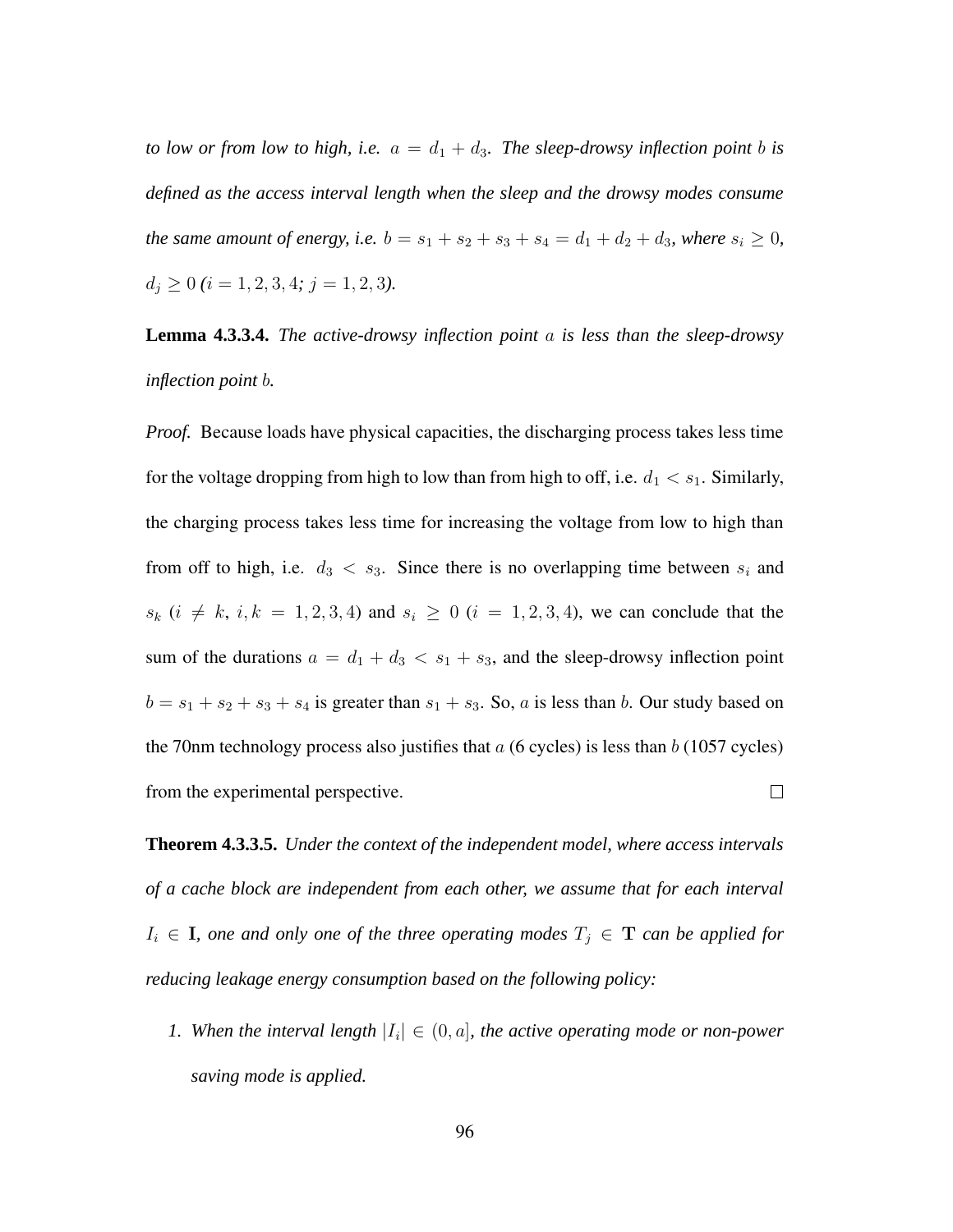

**Figure 4.6:** Energy consumption for each of the three operating modes and the lower envelope  $E(I_i, T_j)$  function for minimal energy consumption.

- 2. When the interval length  $|I_i| \in (a, b]$ , the drowsy mode is applied.
- *3.* When the interval length  $|I_i| \in (b, +\infty)$ , the sleep mode is applied.

*Then the maximal leakage saving can be obtained as the combination of the power saving over* all *intervals*  $I_i \in I$ *, which gives an upper bound for optimal leakage power saving.*

*Proof.* We prove the theorem by contradiction. We divide the whole range of the interval length  $(0, +\infty)$  into three independent portions based on the active-drowsy inflection point a and the sleep-drowsy inflection point b, i.e.  $(0, a] \cup (a, b] \cup (b, +\infty)$ (see Lemma 1 that  $a < b$ ). Suppose the energy saving M based on the above assumptions is not maximal, then there must be another energy saving  $M'$  that is greater than M, which indicates that there is at least one interval  $I_i$  whose operating mode  $T_i'$  $_{j}^{\prime}$  is different from  $T_j$ .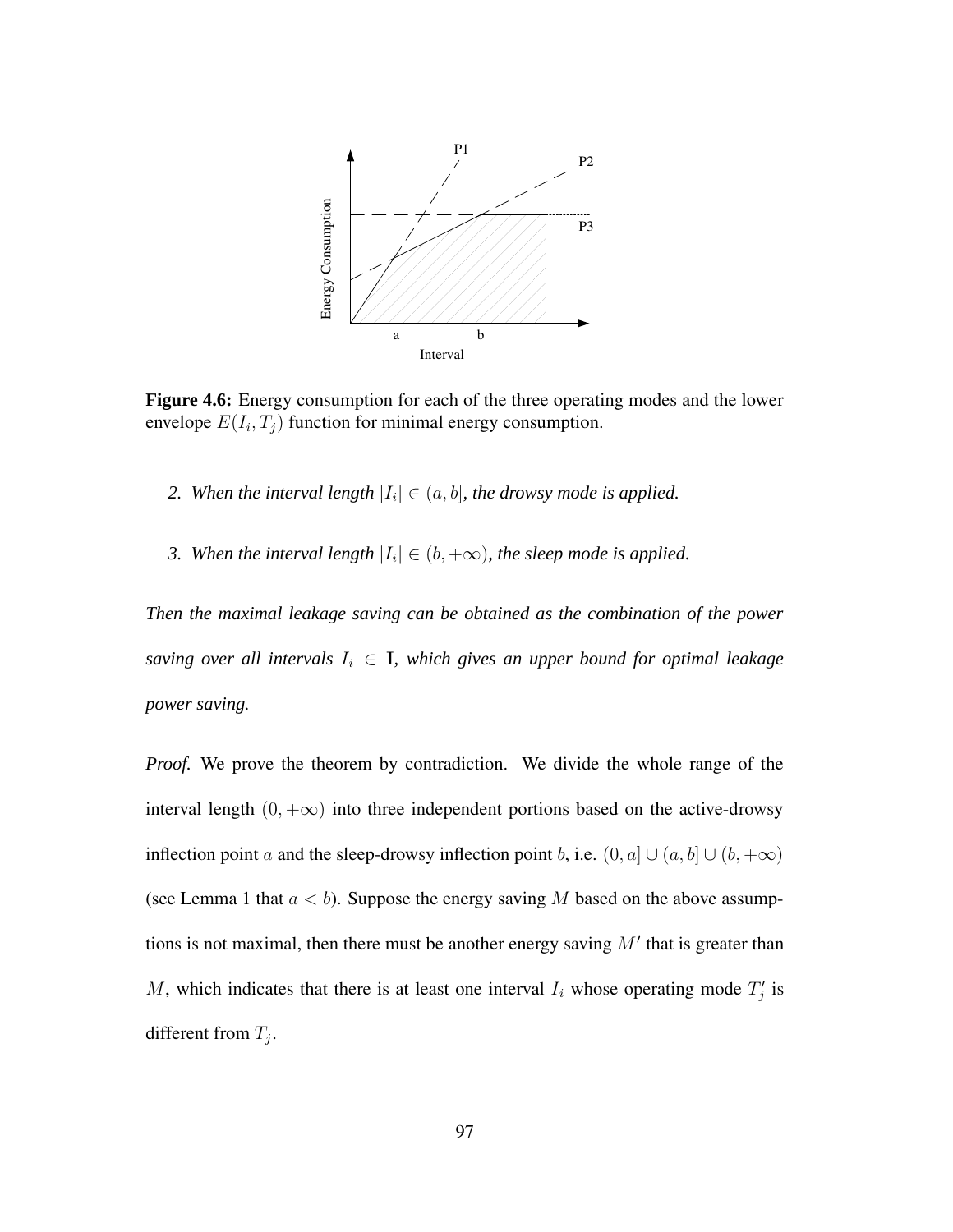Figure 4.6 shows the function of interval vs. energy consumption. In the figure, we can have the following derivations:

- 1. The function is continuous and monotonically increasing.
- 2. The slopes  $P_1$ ,  $P_2$  and  $P_3$  indicate the power consumptions within the interval ranges of  $(0, a]$ ,  $(a, b]$  and  $(b, +\infty)$  respectively.
- 3. For intervals in the range of  $(0, a]$ , the minimal energy consumption can be achieved through the active mode  $T_1$ . For intervals in the range of  $(a, b]$ , the minimal energy consumption can be achieved through the drowsy mode  $T_2$ . For intervals in the range of  $(b, +\infty)$ , the minimal energy consumption can be achieved through the sleep mode  $T_3$ .

For a set of independent intervals, if at least one interval  $I_i$  was applied with  $T_i'$  $j'$ , not the corresponding mode  $T_j$ , then  $E(I_i, T'_j)$  $\mathcal{F}'_j$ ) is greater than  $E(I_i, T_j)$  (above the shadow area in Figure 4.6), giving the contradiction. Therefore, the maximal leakage power saving can be obtained by the proposed policy.  $\Box$ 

### **4.3.4 Generalized Model for Optimal Leakage Power Savings**

After illustrating our optimal leakage power saving method, we evolve our method to a complete model that can capture the optimal leakage savings as configurations and technologies change.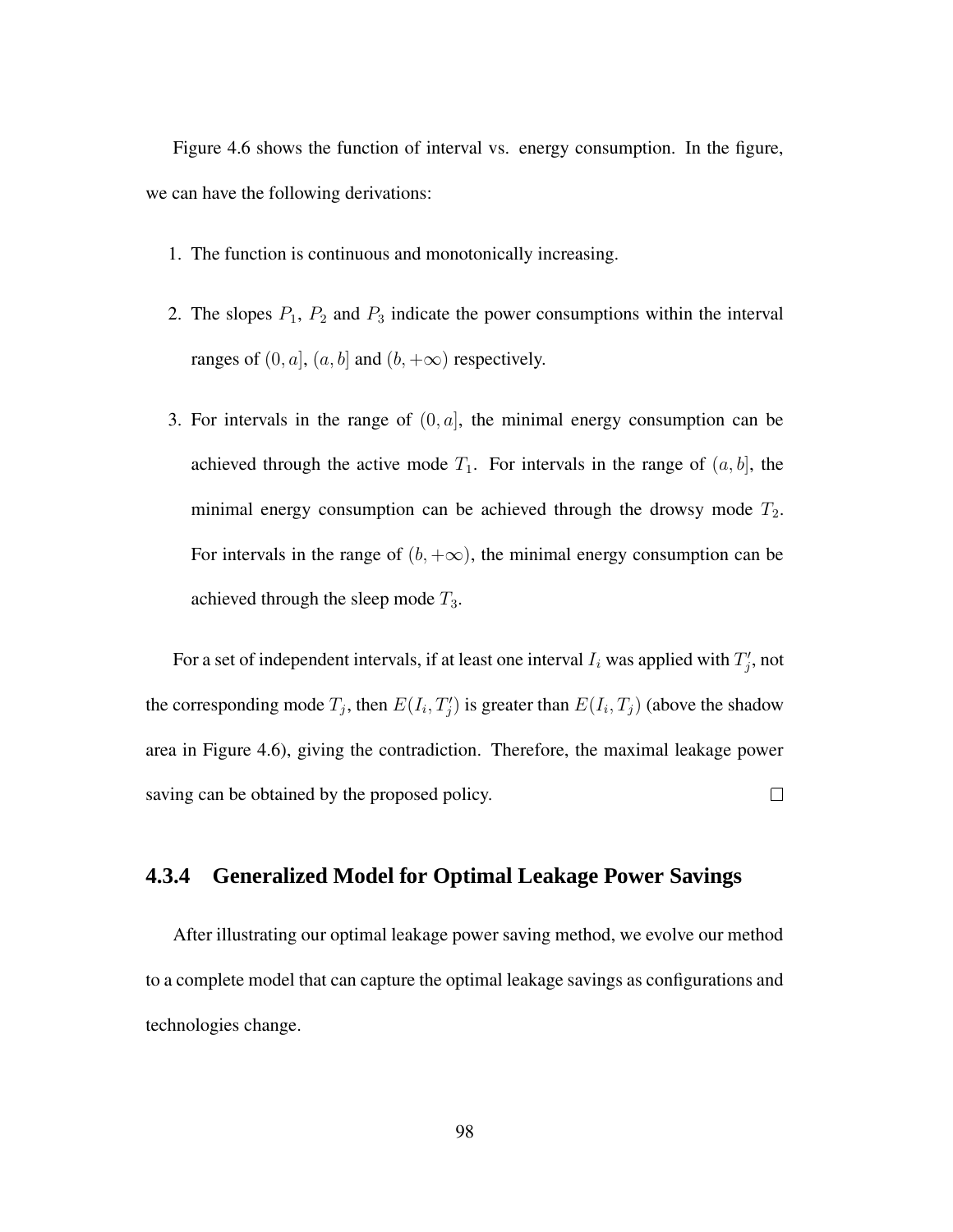

**Figure 4.7:** The optimal leakage power saving model. The circles indicates states and edges represent transitions between states.

As Figure 4.7 depicts, the model has three states, which are indicated by the circles, representing the three operating modes: Active, Drowsy, and Sleep. It also models the transitions between states, demonstrated by the edges (self edges means that the state remains the same in the next cycle). Each state is associated with its static power consumption (P), and the weights ( $E_{AD}$ ,  $E_{AD}$ ,  $E_{AD}$ ,  $E_{AD}$ ) on the edges are the transition energy consumptions. For example,  $E_{AD}$  is the energy consumption when transiting from the state Active to the state Drowsy.

In the model, all the individual assumptions namely the durations, energy costs of transitions between modes, the leakage power consumption of each mode, and the intervals, are parameterized and used as inputs to the model. And the outputs of the model are the optimal leakage saving percentages of using the optimal sleep, optimal drowsy, and the optimal combining methods.

The model has been designed to explore the optimal leakage savings with parameterized architectural and design considerations, i.e. if the architectural configuration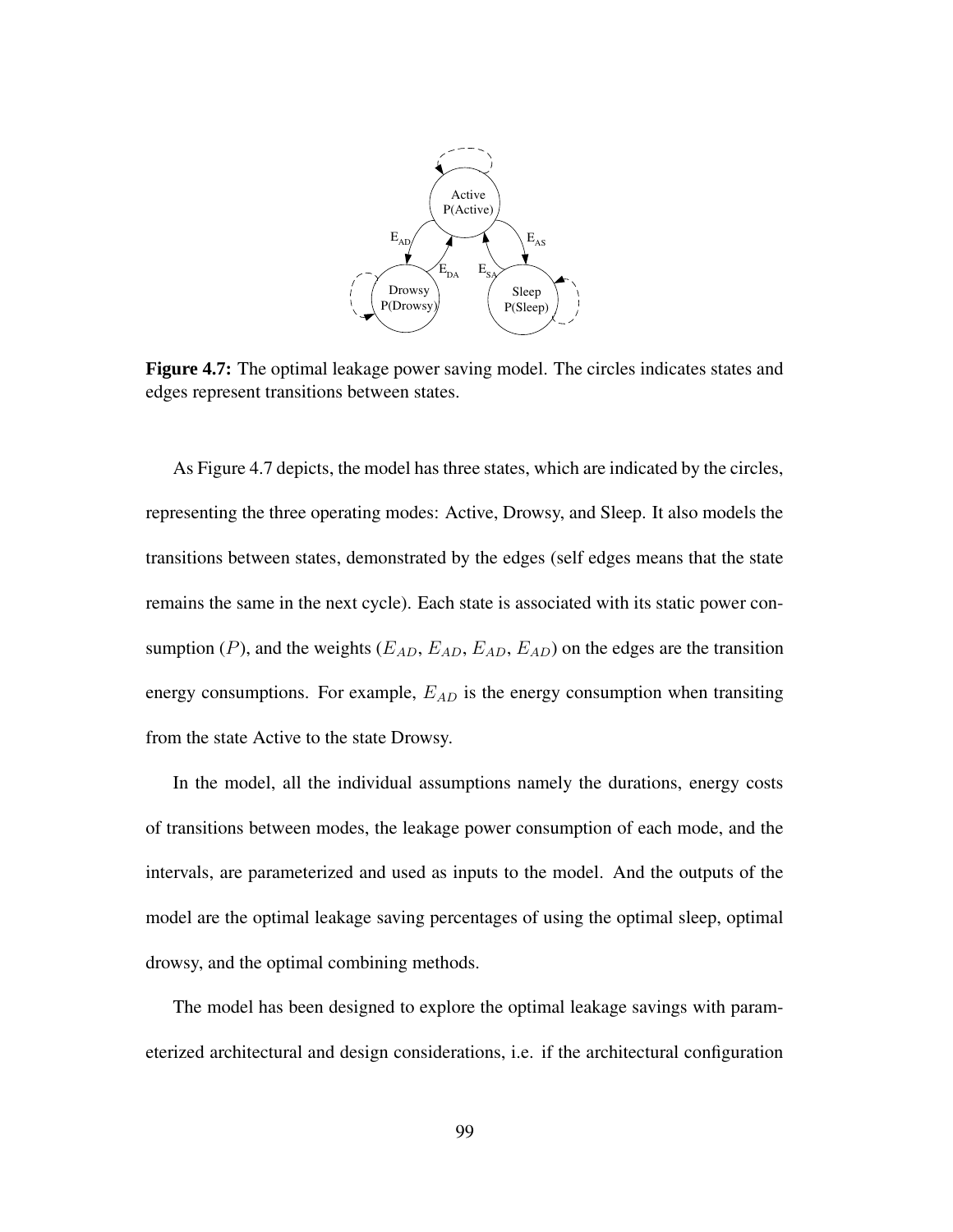changes(for example, cache configurations), the model can adapt to the input change, and if a new low power mode is employed, the model can be easily extended by adding a new state.

The model for optimal leakage power savings serves two major functions. First, instead of being an abstract model, it is coded in C language and is publicly available for cache leakage studies<sup>1</sup>. To use the tool, designers only need to feed the following inputs into the C program, such as the transition energies obtained from CACTI [99], the leakage power consumption from HotLeakage [113], the interval distribution from SimpleScalar [23], and the duration parameters  $\{s_1, s_2, s_3, s_4\}$ . The tool will then find out an optimal mode transition sequence that can achieve the maximal leakage power savings and output the optimal leakage saving percentages of using the optimal sleep, the optimal drowsy, and the optimal combining methods. Second and the most important is that this model was designed to explore the optimal leakage savings under different architectural and design assumptions with the hope of guiding research effort on leakage power study.

Concurrent to our work, similar approaches are being developed to guide policy decisions in the domain of Computer Aided Design [70]. In [70], the optimal energy mode transition sequence for generic devices is calculated under a fixed delay constraint. Because of the complex timing involved in a modern superscalar microprocessor, a simple timing model will not accurately reflect the impact changing cache

<sup>1</sup>http://express.ece.ucsb.edu/software/leakage.html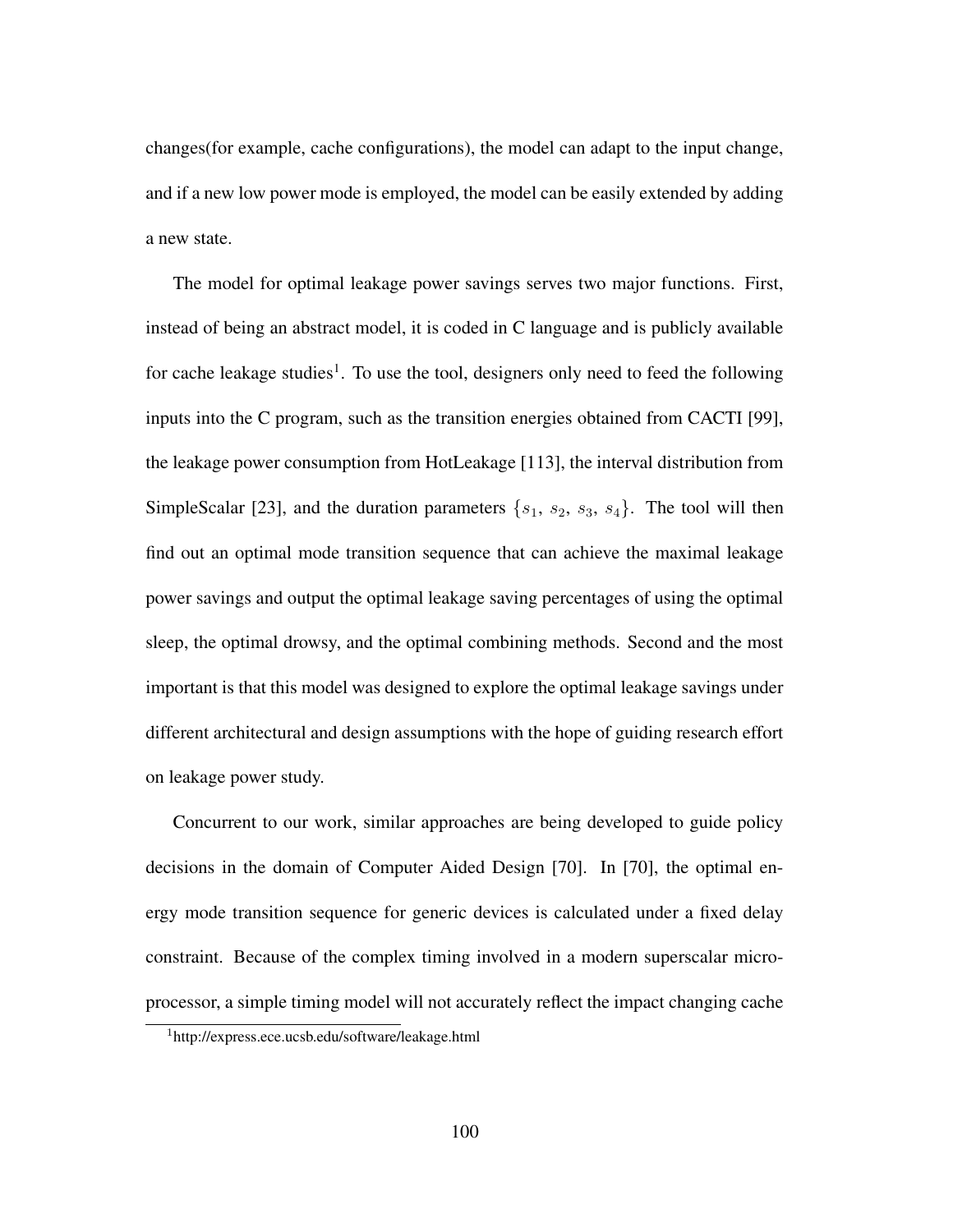parameters. In our study on cache leakage we have factored out any performance impact through perfect prefetching, which acts as a guiding bound for those developing leakage reduction schemes. We have built our model around the state of the art in leakage reduction techniques and show how the most common techniques considered today can be mapped onto this simple framework quickly and precisely. In addition, we have given a formal proof of optimality, which has not been offered in their work.

## **4.4 Empirical Study**

In Section 4.3, we discussed the limits of leakage power reduction techniques and how they are calculated. In this section we show limit results gathered from actual benchmarks with parameters extracted from modern processors and prior work. Our objective is to evaluate the limits on some leakage power saving techniques as applied to both the L1 instruction and data caches, and the L2 cache. We show upper bounds on the possible savings using Sleep mode, Drowsy mode, or a potential hybrid of the two. We also evaluate the generality of the parameterized model in deriving the limits of leakage power savings from the perspectives of different implementation technologies and different cache configurations.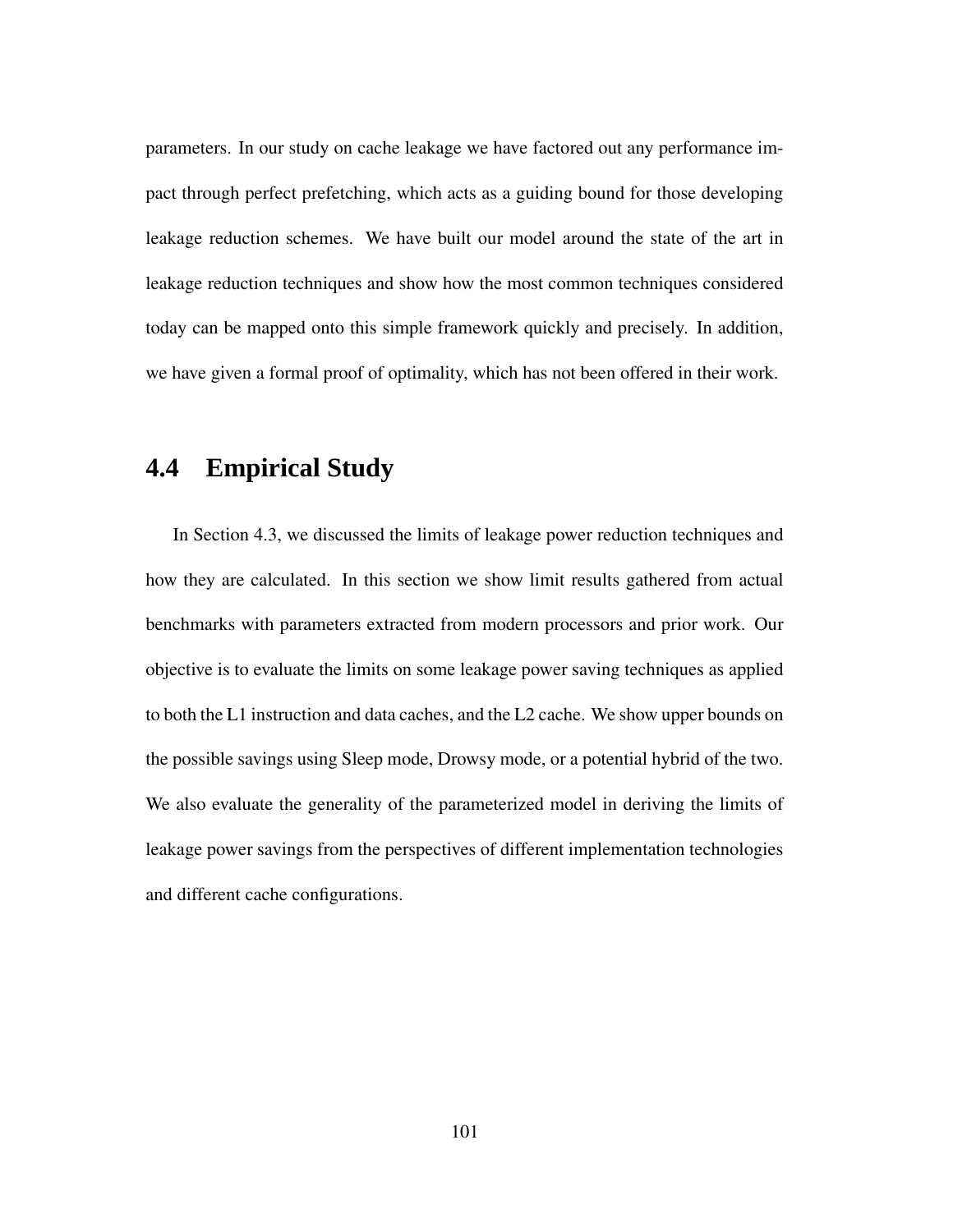### **4.4.1 Methodology**

To test the amount of power that can be saved by using an improved leakage reduction technique, we employed detailed cycle-level simulation. The simulator we use is a version of SimpleScalar closely resembling Compaq Alpha 21264 [50]. The execution core is a 4-wide superscalar pipeline, and the memory hierarchy includes a 64KB, 2-way set associative L1 instruction cache with a single-cycle hit latency, a 64KB, 2-way set associative L1 data cache with a 3-cycle hit latency, and a unified 2MB direct-mapped L2 cache with a 7-cycle hit latency. The main memory system consists of 16 32MB DDR2 SDRAM chips [93], for a total main memory capacity of 512MB, with its access time 40ns, and access power 300mW. Because leakage is exponentially dependent on temperature, we use  $85^{\circ}$ C in our experiments. LRU is employed as the replacement policy throughout the memory hierarchy. To calculate inflection points, we assumed a 500MHz processor clock.

In order to capture the most important program behaviors while at the same time reducing simulation time to reasonable levels, we used the simulation points that were described and verified in SimPoint [98]. The benchmark suite for this study consists of all the SPEC2000 benchmarks compiled for the Alpha AXP ISA. Because modern processors typically have two levels of on-chip caches (e.g. separate L1 instruction and data caches and a unified L2 cache), in the rest of our empirical study, we will first explore the limits of the leakage power savings for the L1 instruction and data caches. We will then conduct the limits study for the L2 caches.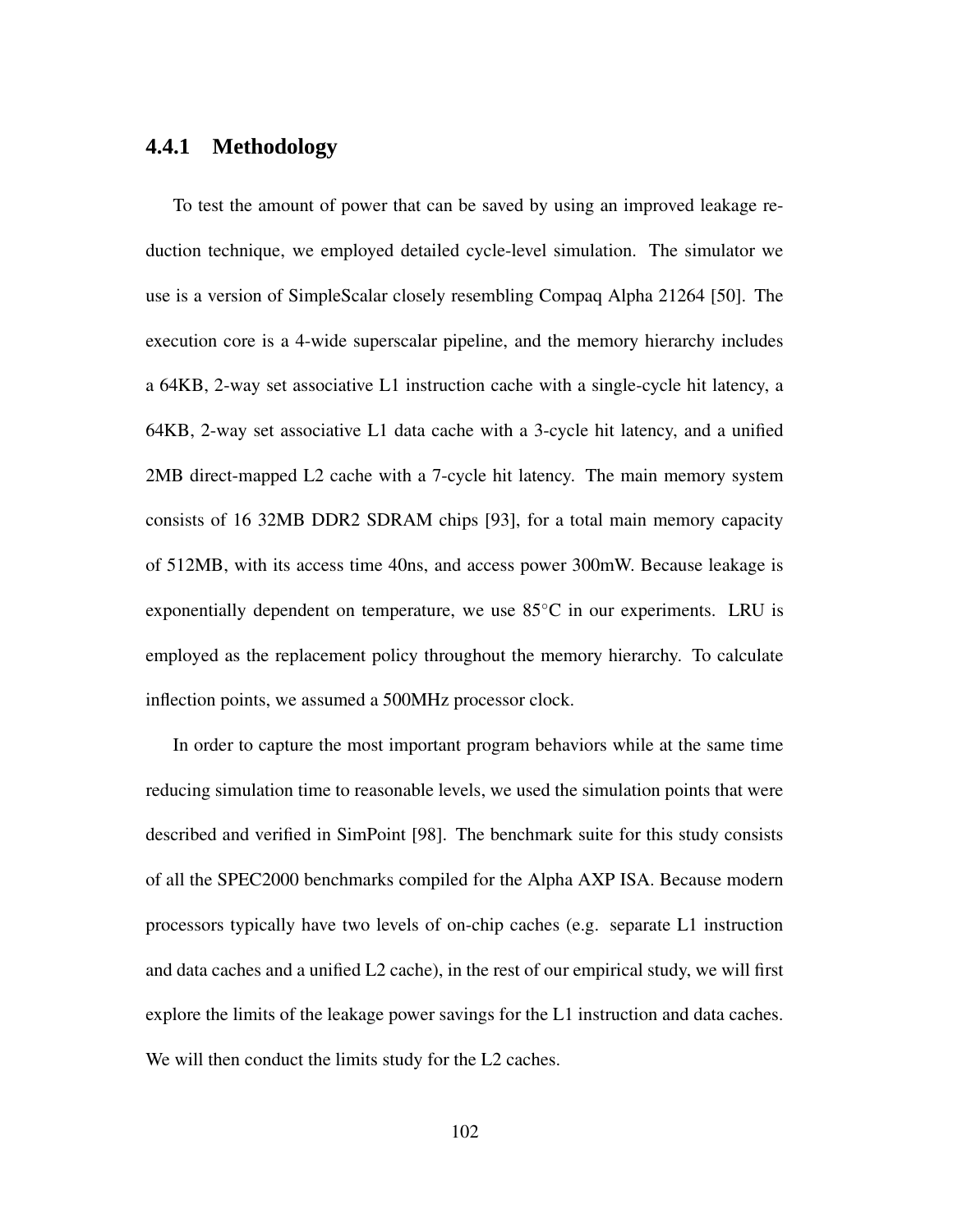### **4.4.2 Limits Study for L1 Instruction and Data Caches**

In this section, we explain how the optimal method works from the experimental aspect in exploring limits of leakage power savings for the modern L1 caches by the ways of how we calculate the inflection points, and how we optimally combine the sleep and drowsy modes.

#### **Calculating Inflection Points**

Inflection points are the keys to choosing the best power saving mode of a given interval distribution. An intervals with its length greater than the sleep-drowsy inflection point is put into the sleep mode, and an interval with its length less than the active-drowsy inflection point is left in the active mode. For an interval with its length between the two inflection points, it is put into drowsy mode to save power and has little performance impact.

| Technology          | 70nm | 100nm | 130nm | 180nm  |
|---------------------|------|-------|-------|--------|
| Active-Drowsy point |      |       |       |        |
| Drowsy-Sleep point  | 1057 | 5088  | 10328 | 103084 |

**Table 4.2:** Active-drowsy and drowsy-sleep inflection points depicted in cycles for different technologies.

To calculate inflection points with respect to different technologies, we used the durations  $s_1$ =30,  $s_3$ = $d_1$ = $d_3$ =3 and  $s_4$ =4 cycles [66] ( $s_2$  and  $d_2$  are dependent on an interval length). When we applied the parameters into Equation 4.1, 4.2 and 4.3, we obtained the inflection points for the L1 instruction and data caches shown in Table 4.2. The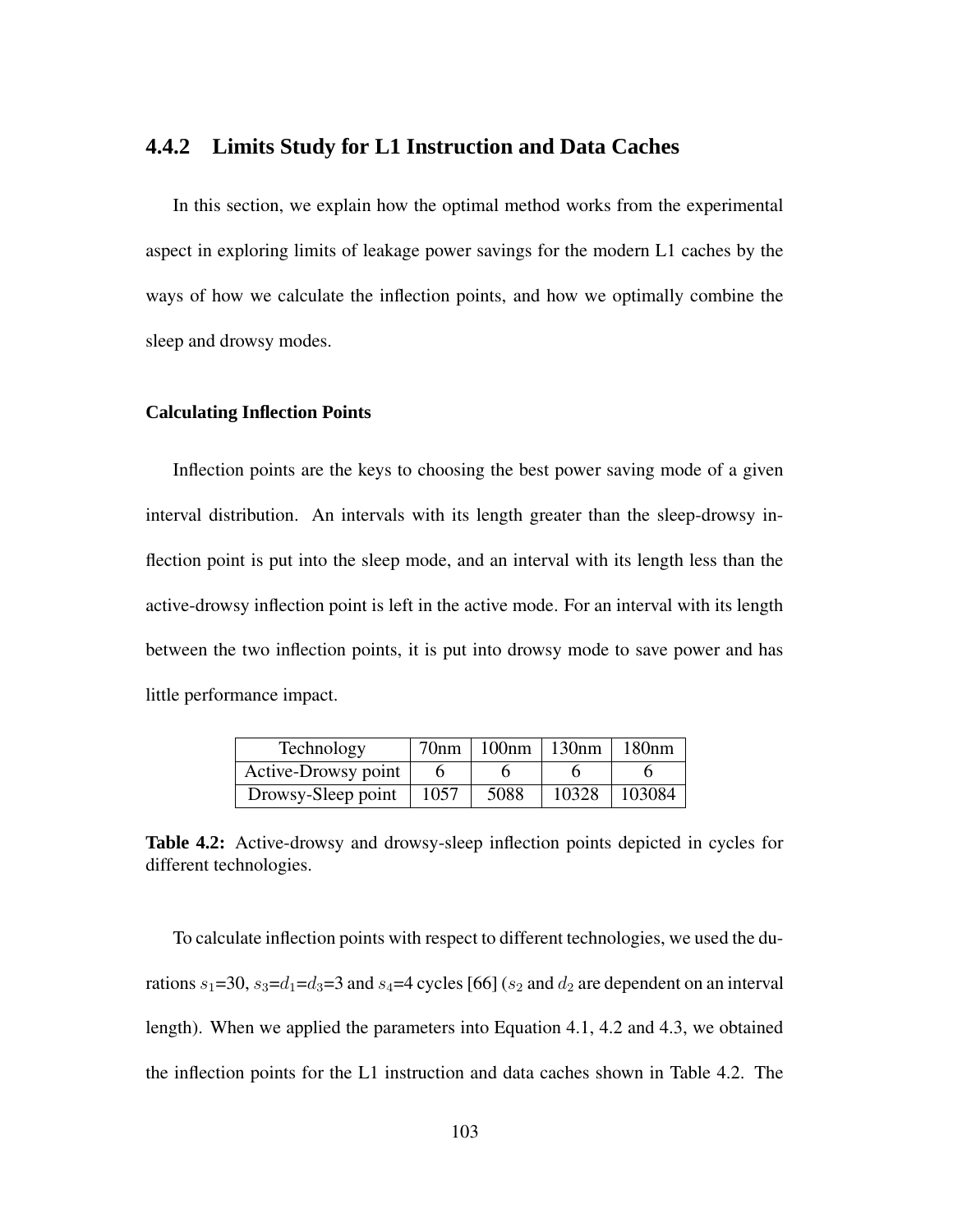table shows that the value of the sleep-drowsy point decreases while the technology scales down from 180nm to 70nm (These are the only currently available technologies provided by the Hotleakage [113] tool. If in the future Hotleakage is extended to incorporate more technologies, our method can still be applied to obtain their inflection points). This is due to the fact that the leakage power consumption per cache line increases while the dynamic energy consumption caused by an induced miss decreases with technology scaling down (see Equation 4.3).

Since 70nm is the most advanced technology that will be reached in a few years according to ITRS [45], we employed it and its corresponding sleep-drowsy inflection point (1057 cycles) in the rest of our study on the L1 caches.

#### **Combining Sleep and Drowsy Modes**

With the inflection points calculated, the first question to be answered is how well a hybrid of sleep and drowsy modes can perform versus sleep mode. If, in the optimal case for sleep mode, we can perfectly predict the distances between access to cache lines then we can potentially make use of sleep mode even if the cache line is accessed every 1057 cycles. In this case, there will be little benefit from using drowsy mode for those cache lines that are accessed more frequently than every 1057 cycles. However, if the threshold was different, if the inflection point between drowsy and sleep modes changed dramatically, there would be a point at which using both drowsy mode (for occasionally accessed line) and sleep mode (for rarely accessed lines) would become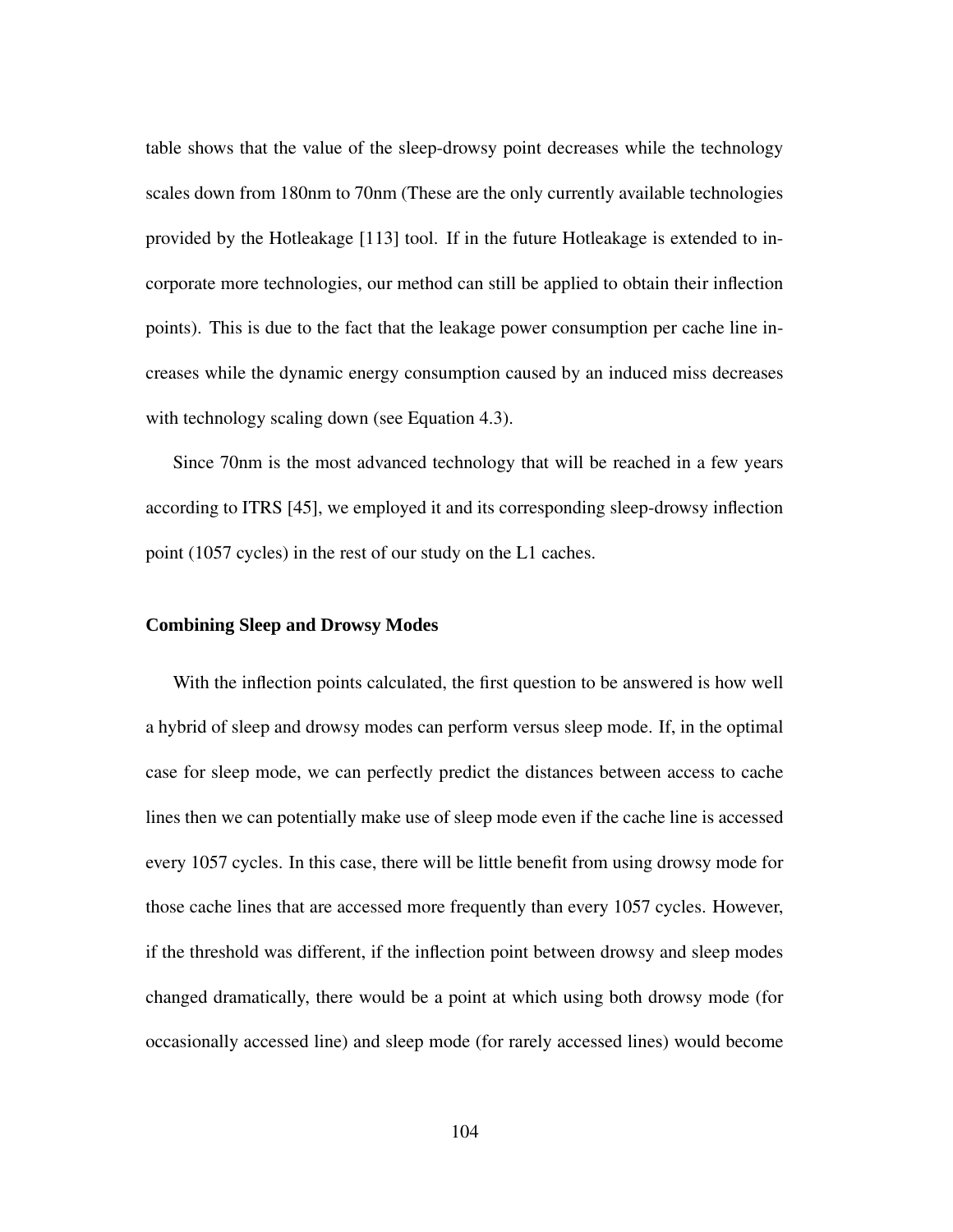

(b) Unified L2 Cache

**Figure 4.8:** Comparison of the hybrid method vs. the sleep-mode method for different sleep interval-lengths. The usefulness of applying the drowsy method to save leakage power decreases as the sleep length approaches the sleep-drowsy inflection point. For leakage power saving, the sleep mode plays a more important role in the L2 cache and the data cache than in the instruction cache. The L2 cache has larger sleep intervals than the data cache.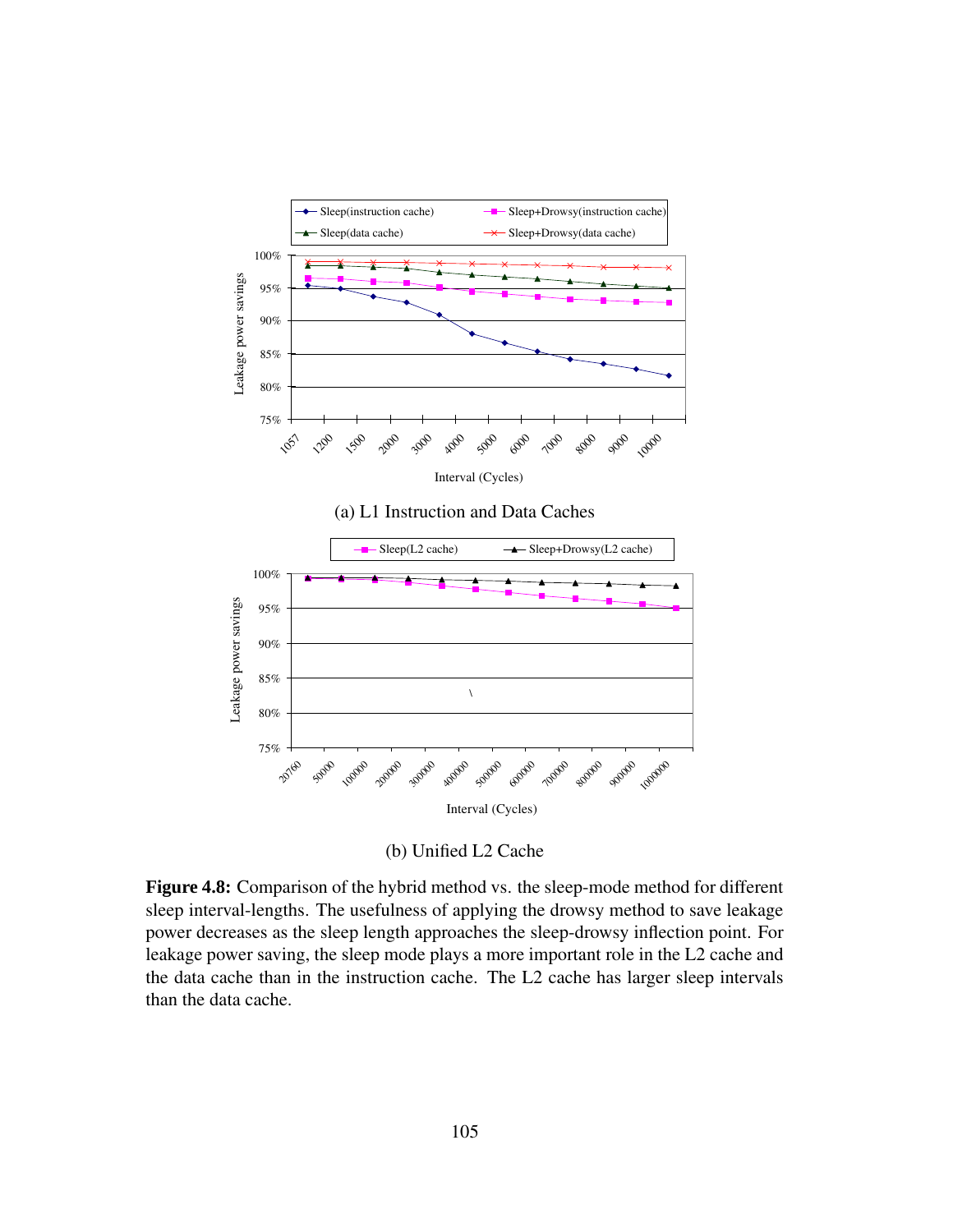beneficial. The purpose of Figure 4.8 is to demonstrate this point. In our experiments, when a sleep mode is applied, the dynamic power consumption due to an induced miss was removed from the total leakage power savings.

The results in Figure  $4.8(a)$  are derived based on the average leakage power savings for both instruction and data caches across all the given benchmarks. Through this figure, we examine the potential effectiveness of a pure sleep mode versus a hybrid sleep/drowsy method where we change the minimum interval length that can be put into sleep mode from 1057 to 10000. These results indicate that a hybrid method (Sleep+Drowsy) can work consistently better than the sleep or the drowsy method alone, especially if one is very conservative about which lines are put to sleep. However, as the minimum sleep length approaches the sleep-drowsy inflection point (decreases), the usefulness of applying the drowsy method in addition to the sleep mode decreases. Under such conditions, the sleep mode removes most of the leakage power and thus there is not much more for drowsy to save. While clearly an implementable scheme will not have the luxury of perfect future knowledge, for those that we do have knowledge for, sleep mode should be applied very aggressively.

Moreover, the figure depicts that the gap between the hybrid method and the sleep mode for the data cache is much smaller than that for the instruction cache. The reason is that the same cache block in the data cache tends to be less frequently accessed than in the instruction cache, and the interval-lengths between consecutive accesses are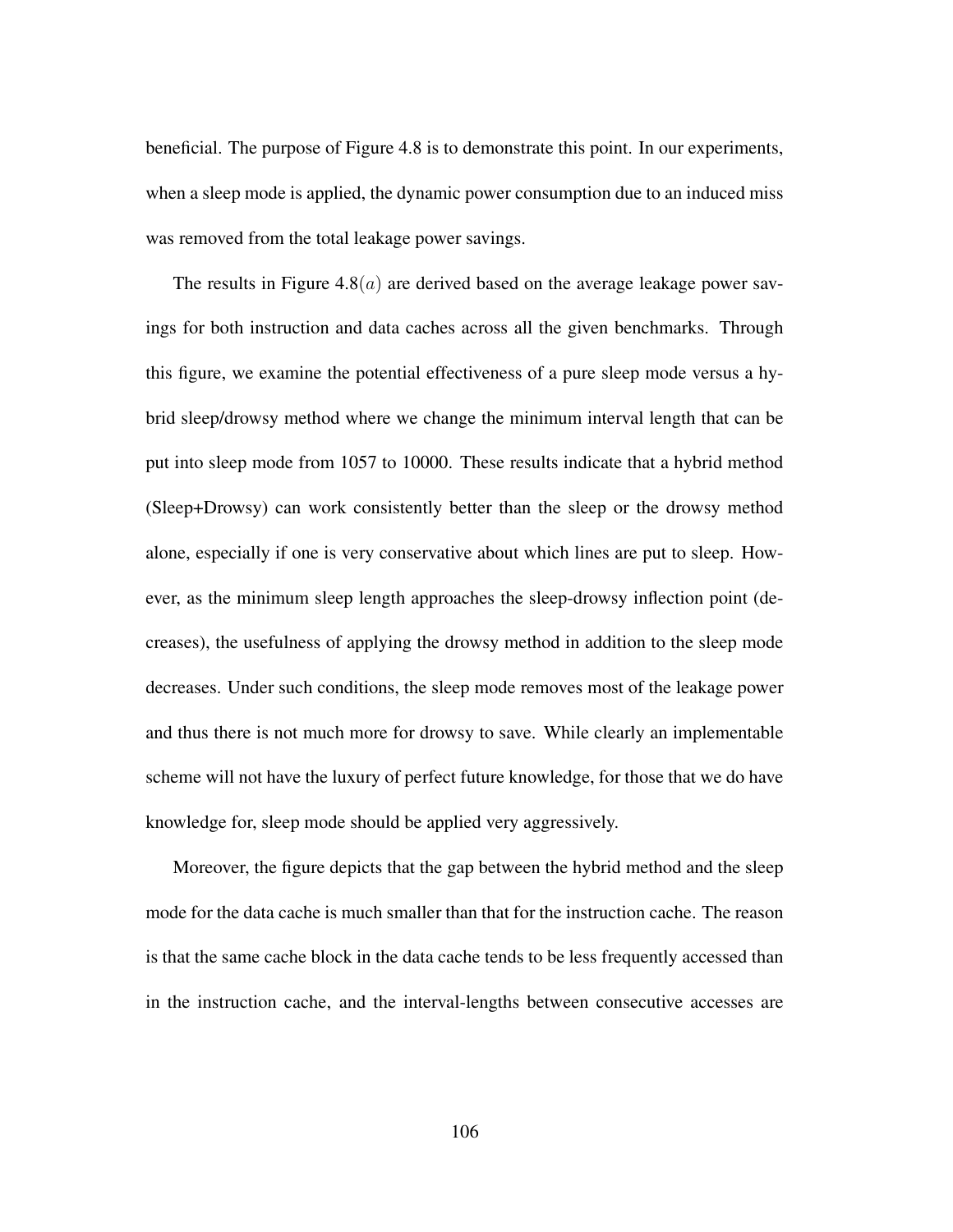much longer. Hence, the sleep mode plays a much more important role in the data cache for the leakage power saving than in the instruction cache.

Finally, this figure also confirms that the small variances of the sleep-drowsy inflection point will not change our findings significantly.

#### **Exploring the Upper Bound**

With the assumption of perfect-prefetching, the upper bound of the leakage power saving was derived in Section 4.3 based on the two inflection points. We now explore the leakage-power-saving limits of the following methods assuming perfect knowledge of the future address trace:

- 1. *OPT-Drowsy*: An optimal drowsy cache that has no performance penalty for waking up data (although there is a power penalty as discussed in Section 4.3).
- 2. *OPT-Sleep(10K)*: An optimal cache line sleeping technique that puts to sleep all intervals of a size greater than 10K with no performance penalty.
- 3. *Sleep*( $10k$ )<sup>2</sup>: Similar to the OPT-Sleep( $10K$ ) with the exception that instead of optimally turning off any cache line that has an interval larger than 10K, the line must now stay active for 10K and then may be optimally slept.
- 4. *OPT-Hybrid*: The method that optimally combines drowsy and sleep modes based on the inflection points without any performance penalty.

<sup>2</sup>*The sleep(10K) is similar to the cache-decay scheme in [49], in which the decay interval was set* to be 10K cycles, and the extra leakage power consumed by the counter per cache line was taken into *account.*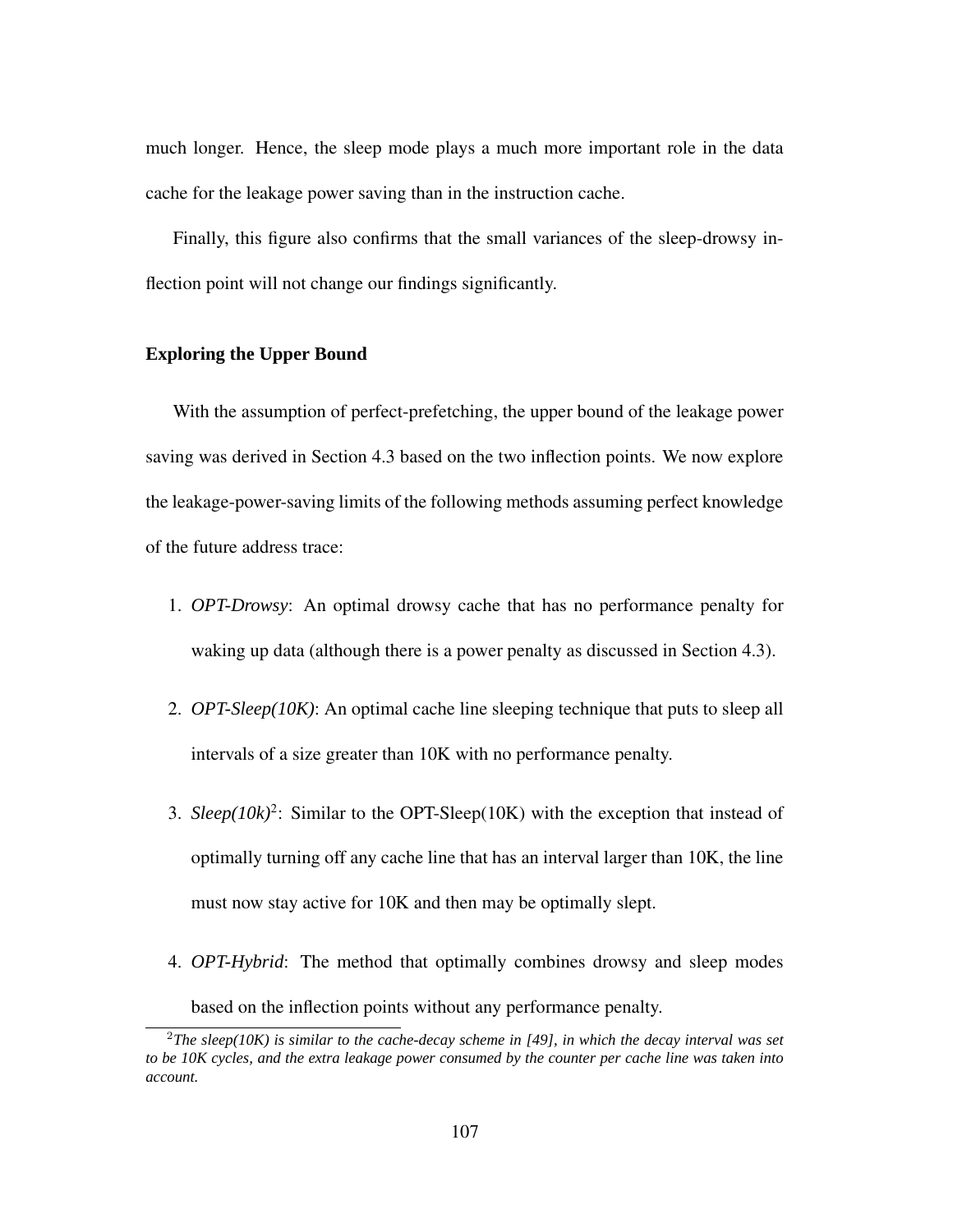For the convenience of discussing the implementation of each technique, we define an access interval of a cache line as  $T_i$ . OPT-Drowsy puts the line into the drowsy mode during  $T_i$ , if  $T_i$  is greater than 6; while OPT-Sleep(10K) puts the cache line into the sleep mode during  $T_i$  if  $T_i$  is greater than 10K. We also studied Sleep(10K) to simulate the cache-decay scheme, whose decay interval is 10K. In this case, a cache line is put into the sleep mode for  $(T_i$ -10K) cycles if  $T_i$  is greater than 10K. The OPT-Hybrid is to put a cache line into the sleep mode during  $T_i$  if  $T_i$  is greater than 1057, and to put it into the drowsy mode if  $T_i$  falls into the range of (6, 1057). When  $T_i$  is less than 6, all the above methods keep the cache line active to insure fast access time. When a sleep mode applied, the dynamic power consumption due to an induced miss was removed from the total leakage power savings.

Figure 4.9 depicts the percent of leakage power in comparison with a cache with all its cache lines constantly active for each benchmark application. Figure  $4.9(a)$  shows that for the instruction cache, the limit of leakage power saving that OPT-Hybrid can achieve is 96.4%. It is 26% higher than Sleep(10K), 16% higher than OPT-Sleep(10K), and 30% higher than OPT-Drowsy. For the data cache (Figure  $4.9(b)$ ), the leakage power saving limit is 99.1%, which is 15% higher than the Sleep(10K), 12% higher than the OPT-Sleep(10K), and 33% higher than the OPT-Drowsy. The results indicate that while the initial Drowsy and Sleep techniques devised are quite effective, there is still far more potential left in these techniques. Indeed, the leakage power savings for the optimal case are so large that it is fair to say that leakage power would become an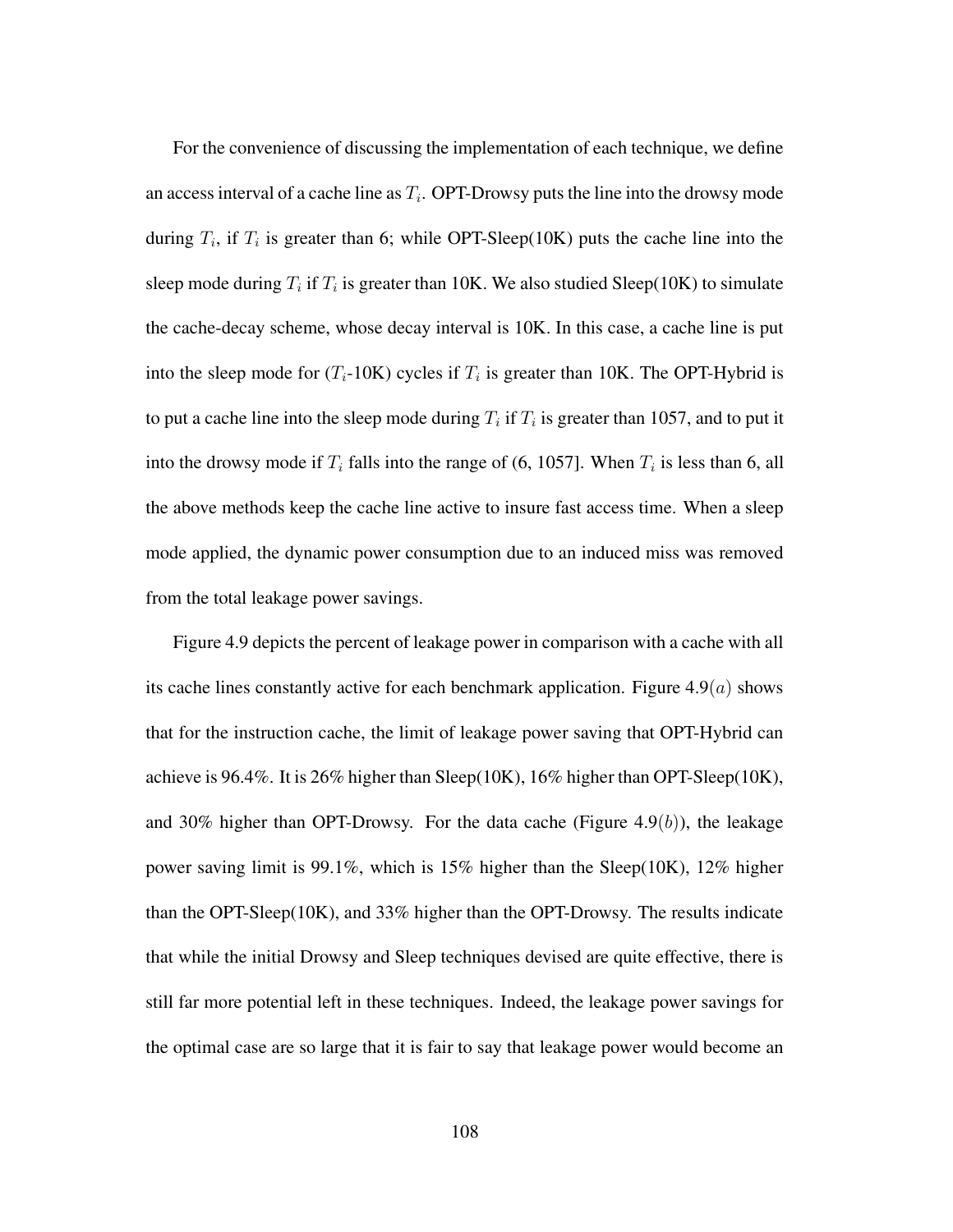

(b) Data Cache

**Figure 4.9:** Comparisons of different leakage power saving schemes.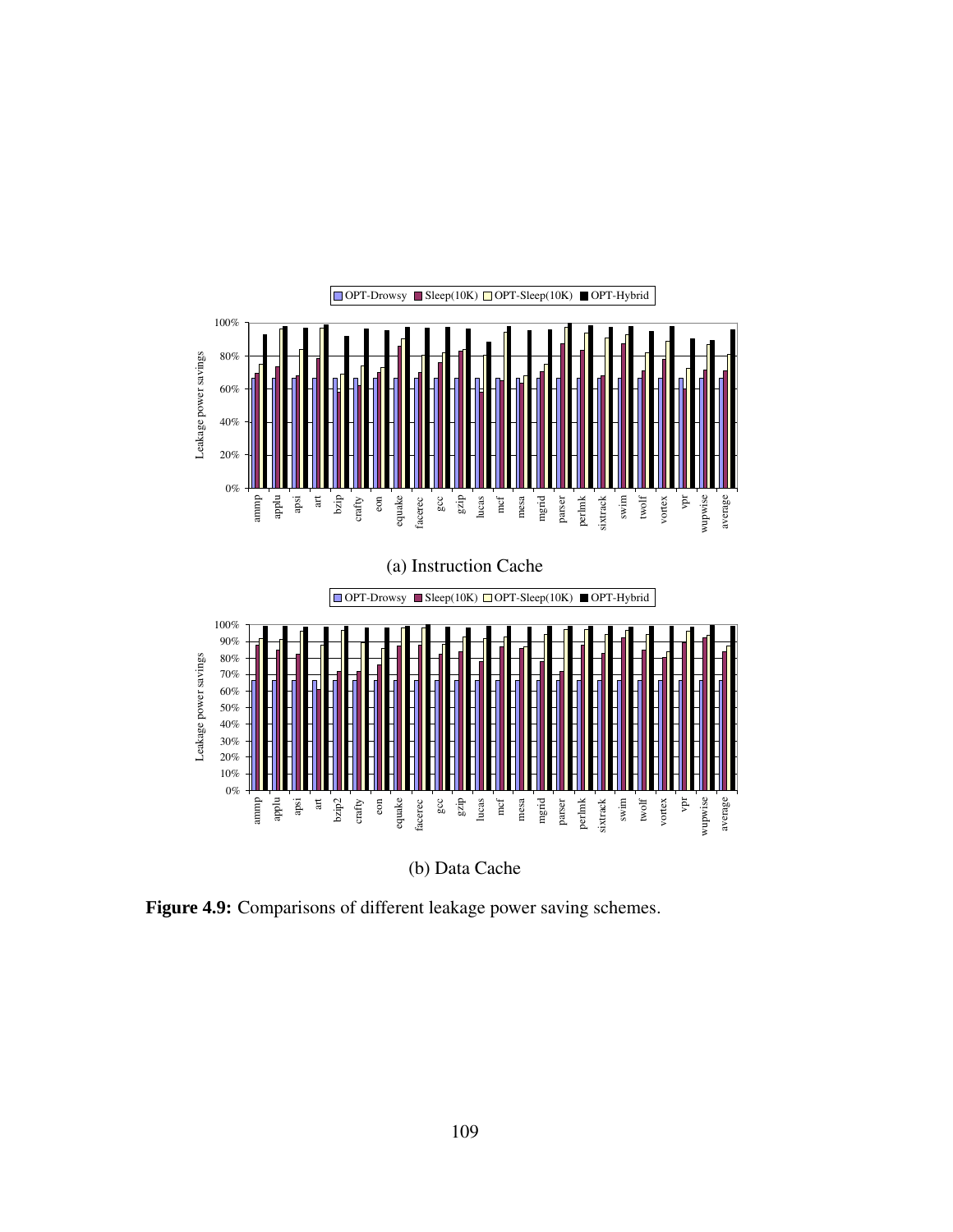insignificant portion of the total overall power if these savings could be realized. All these savings could be realized with new policies for cache management. Of course realizing these optimal numbers requires perfect knowledge of the address trace and timing, which is not typically possessed by a management policy.

### **4.4.3 Limit Study for Unified L2 Cache**

In modern processors, a large number of the total on-chip transistors is consumed by caches, particularly L2 caches. Different from L1 caches that are optimized for performance, L2 caches are optimized for density and stability considering both yield and process parameter variation, and its memory-cell size is usually smaller than a L1 SRAM cell. The area overhead of implementing either drowsy or sleep technique in L2 caches is about 5-8%, and sleep mode may cause instability of L2 memory cells[52]. However, as machines and working-sets grow, the L2 caches are becoming increasingly performance critical, and integrated even closer to the processor (especially when a third level of hierarchy is added). In the future it is likely that L2 caches will be heavily accessed by multiple processors, and will be close enough to the logic that they may well be affected by heat dissipation problems. For example even today, the L2 cache covers 37% of the alpha 21364 chip area and contains 85% of the total devices [33]. In addition, L2 caches have much larger miss penalty than L1 caches, because they have to go to main memory to fetch data when L2 misses happen. Thus, without careful attention to power, L2 caches may overwhelm the chip's power bud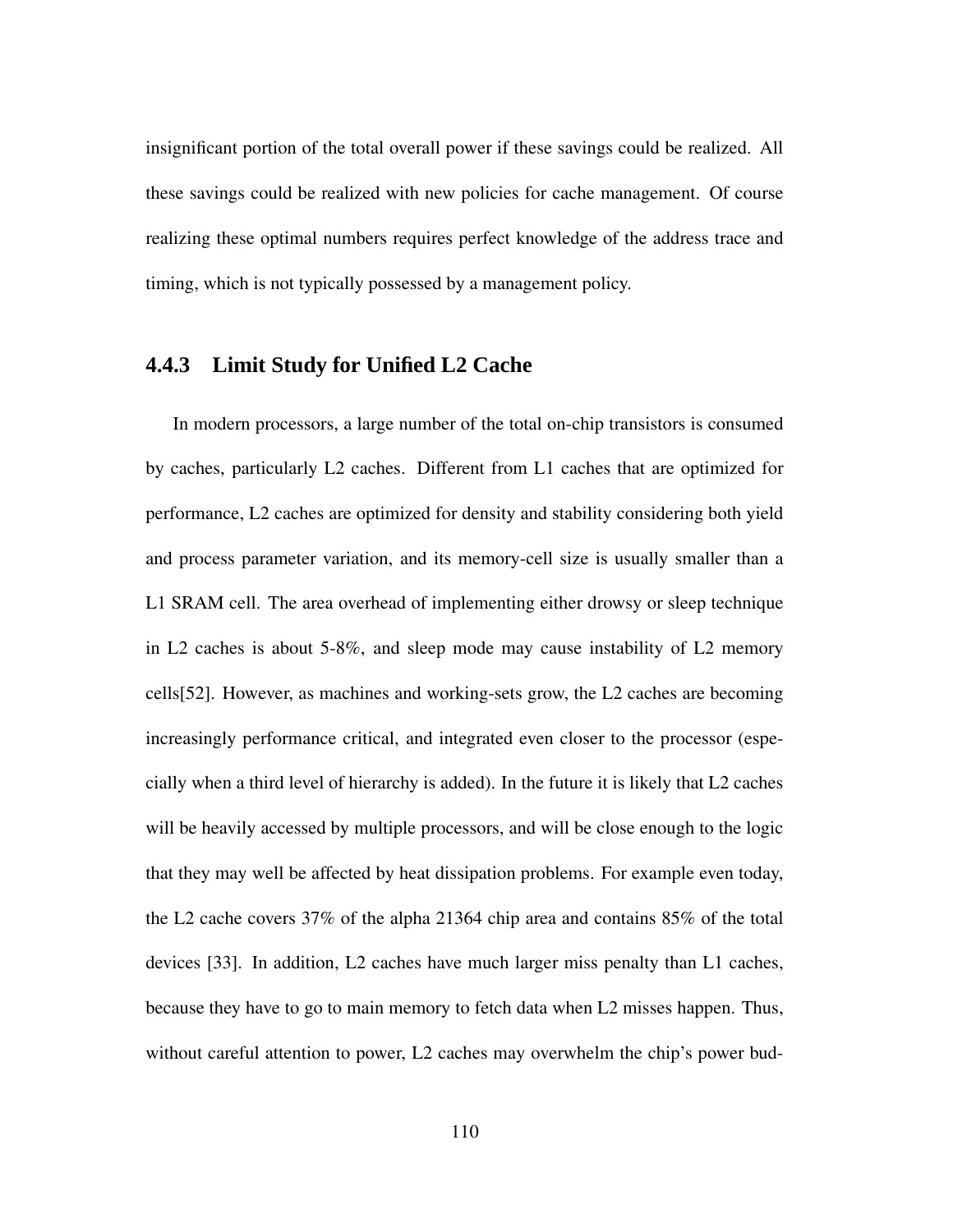get. In this section, we study the leakage reduction in L2 caches when both sleep and drowsy modes are employed.

For applications where the access frequency of L2 caches is small, using high- $Vth$ transistors in memory cells will significantly reduce leakage power. Yet, for applications with large code and data footprints, more levels of cache hierarchy will be needed to take advantage of locality, e.g. the Intel Madison processor [71] has L2 caches which are frequently accessed. In those applications, solely applying high- $Vth$  transistors in memory cells will reduce leakage but may lead to significant performance impact, and dynamic management polices could be employed to trade off power and performance. In this work, we assume two level caches, while our optimal method can be extended to study general multilevel caches. With the most advanced 70nm implementation technology, we calculated the optimal sleep-drowsy inflection point for the L2 cache as 20760 cycles, and the drowsy-active point as 6 cycles.

Figure 4.8 $(c)$  shows the average leakage power savings of all the benchmarks. It demonstrates how well the hybrid of sleep and drowsy modes can perform versus sleep mode. From the figure, we can see that if we can perfectly predict the access intervals of the L2 cache, there will be little benefit from using drowsy mode for those cache lines that are more frequently accessed than 20760 cycles. Figure  $4.8(c)$  looks similar to Figure  $4.8(b)$ , however, they are different in scales. The L2 cache has much larger sleep-drowsy inflection point than the data cache(Figure  $4.8(b)$ ), since the miss penalty of the L2 cache is much larger than that of the on-chip data cache.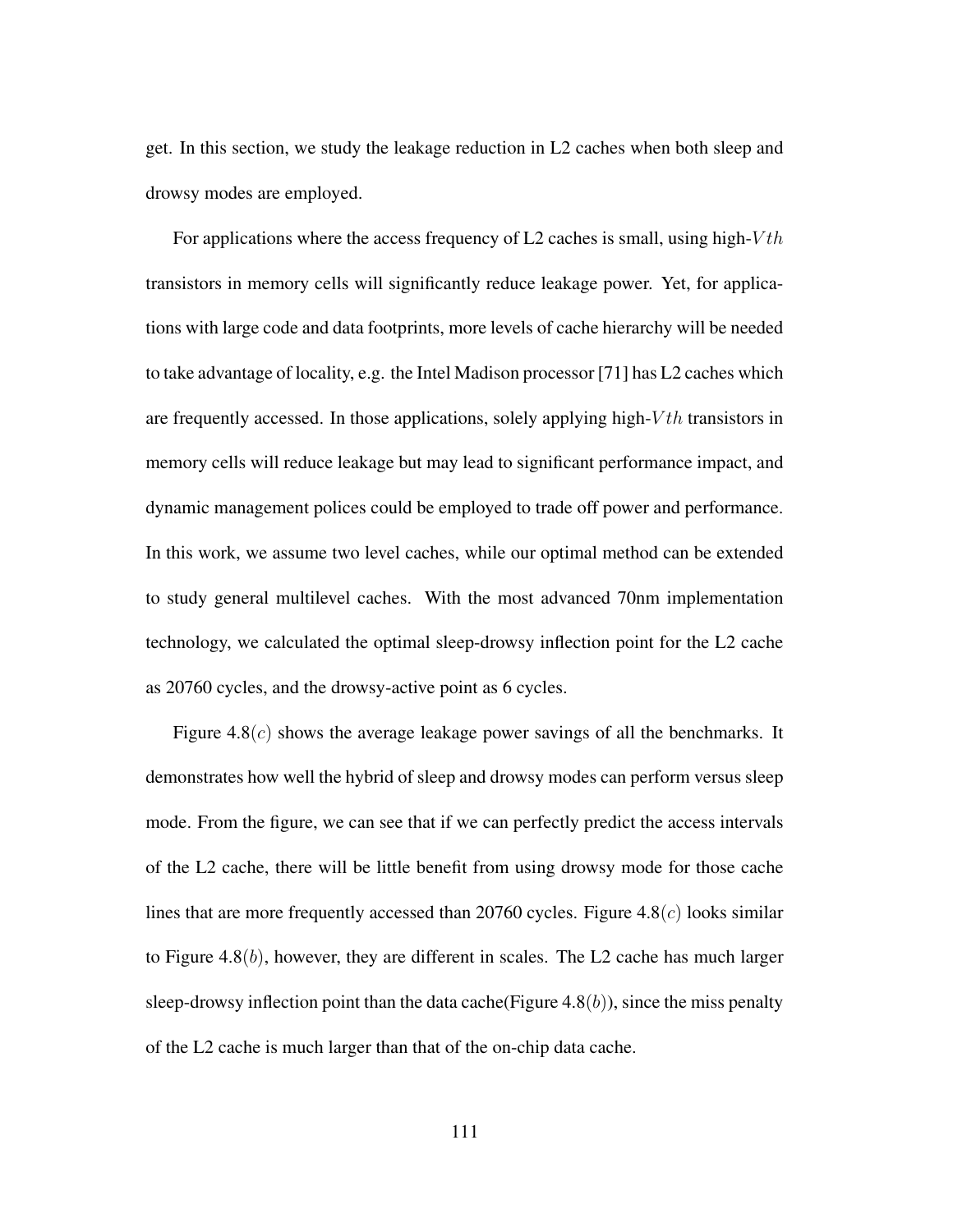

**Figure 4.10:** Comparisons of different leakage power saving schemes for the directmapped L2 cache.

Figure 4.10 shows the comparison results of the four methods across all the benchmarks, *OPT-Drowsy*, *OPT-Sleep(1M)*, *Sleep(1M)*<sup>3</sup> , and *OPT-Hybrid*. The figure shows that for the L2 cache, the limit of leakage power saving that OPT-Hybrid can achieve is 97.7%. It is 21% higher than Sleep(1M), 7.6% higher than OPT-Sleep(1M), and 31% higher than OPT-Drowsy, which indicates that there is still far more potential left in the existing techniques.

### **4.4.4 Empirical Study with Generalized Model**

Also, we evaluate the generality of the proposed parameterized model from two perspectives, one with different implementation technologies and the other with different cache configurations.

<sup>3</sup>*The sleep(1M) is similar to the cache-decay scheme in [49], in which the decay interval was set* to be 1M cycles, and the extra leakage power consumed by the counter per cache line was taken into *account.*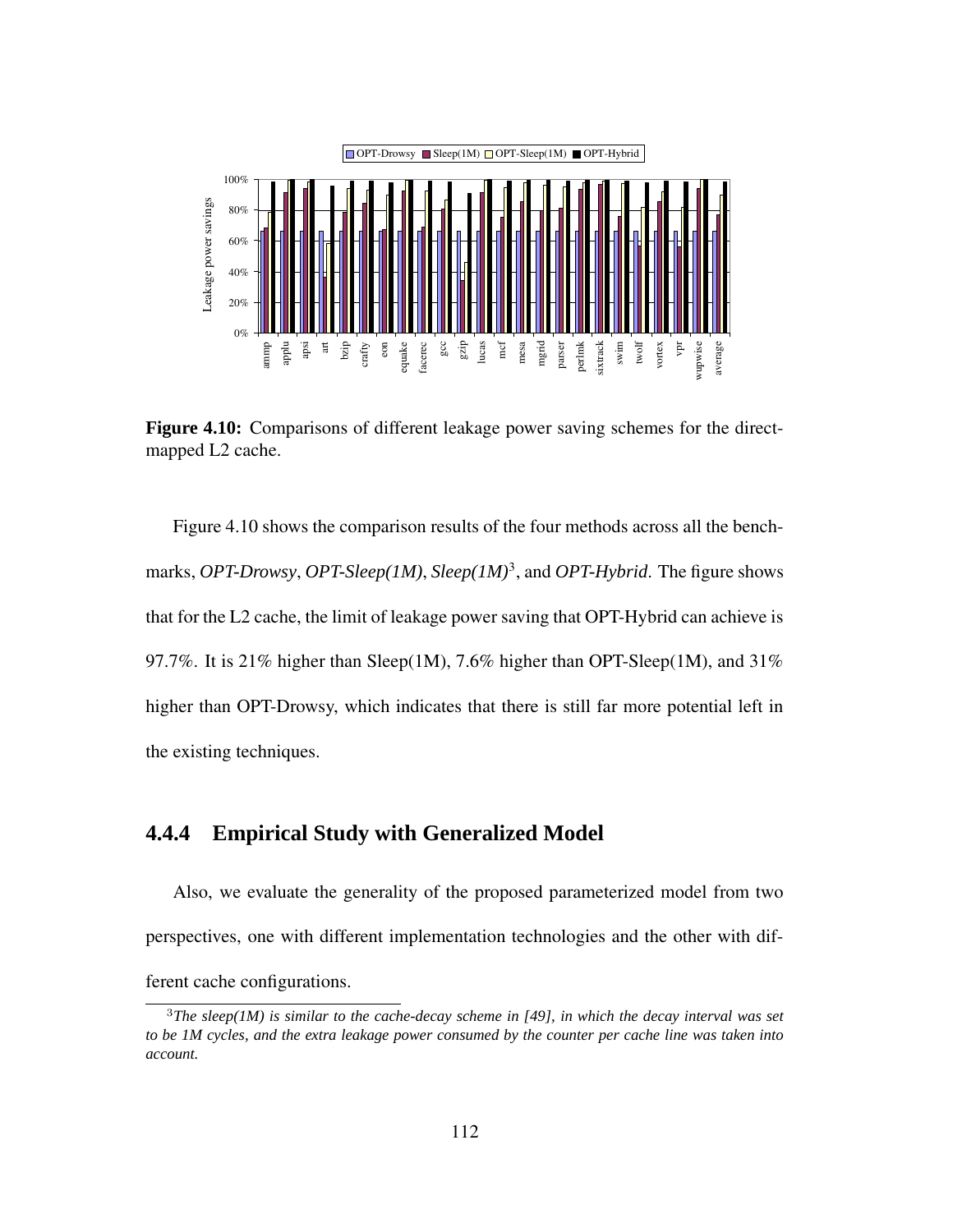|         | Technology          | 70 <sub>nm</sub> | 100nm  | 130nm  | 180nm  |
|---------|---------------------|------------------|--------|--------|--------|
|         | Vdd(V)              | 0.9              | 1.0    | 1.5    | 2.0    |
|         | Vth (V)             | 0.1902           | 0.2607 | 0.3353 | 0.3979 |
|         | OPT-Drowsy $(\%)$   | 66.4             | 66.6   | 66.6   | 66.7   |
| I-Cache | OPT-Sleep<br>$(\%)$ | 95.2             | 85     | 80.6   | 61.5   |
|         | OPT-Hybrid (%)      | 96.4             | 93.7   | 91.3   | 67.1   |
|         | OPT-Drowsy $(\% )$  | 66.1             | 66.6   | 66.7   | 66.7   |
| D-Cache | OPT-Sleep<br>$(\%)$ | 98.4             | 96.9   | 95.3   | 63.2   |
|         | OPT-Hybrid (%)      | 99.1             | 98.1   | 97.3   | 67.3   |

**Table 4.3:** Optimal leakage saving percentages with technology scaling down.

# **Evaluating the Generality of the Parameterized Model with Different Implementation Technologies**

To show the generality of the parameterized model, we also study the L1 instruction and data caches with 100nm, 130nm and 180nm processes. Table 4.3 summarizes the optimal leakage saving percentages we can possibly achieve by using OPT-Drowsy, OPT-Sleep, and OPT-Hybrid methods for each of these technologies. Instead of using OPT-Sleep(10K) on intervals that are greater than 10K cycles, we study OPT-Sleep to figure out what is the best leakage power saving we can achieve by aggressively turning off all intervals that are greater than the sleep-drowsy inflection point. The OPT-Drowsy and OPT-Hybrid methods are the same as before. The results in the table are the average results over all the benchmark applications.

The table illustrates that the leakage savings for both the instruction and the data caches of using OPT-Hybrid increase with the technology scaling down from 180nm to 70nm. The increment of the possible leakage savings is due to the decrement of the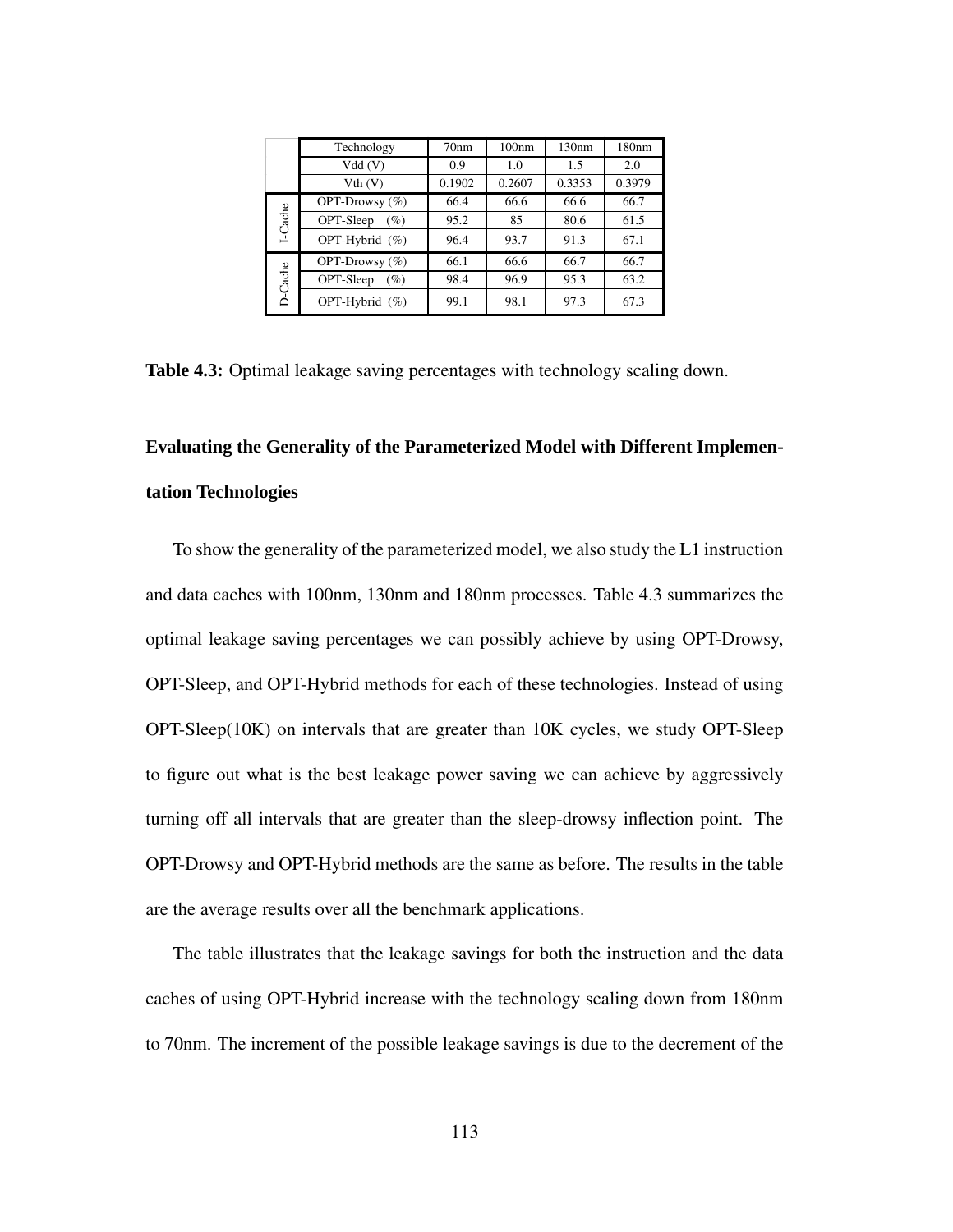sleep-drowsy inflection point. Moreover, the table shows that for the 180nm technology implementation, the drowsy mode plays a more important role in saving leakage power than the sleep mode does; while for the others, the sleep mode plays a leader role. This can be also attributed to the large difference of the sleep-drowsy inflection points. Finally, the table also reveals that more leakage savings can be possibly achieved with the technology scaling down, which leaves us more space for further improvement on leakage power savings.

# **Evaluating the Generality of the Parameterized Model with Different Cache Configurations**

To further evaluate the generality of the parameterized model on studying the limits of leakage power reduction, we also conducted experiments on L1 caches with different sizes, while the rest of the configurations remain the same. Specifically, we studied 8KB, 16KB, and 32KB 2-way set associative instruction and data caches with one-cycle latency.

Figures 4.11 shows the on-average results of different L1 caches. The results demonstrate that as the L1 cache sizes grow larger, the percentage of the leakage power saving for each scheme (OPT-Drowsy, Sleep(10K), OPT-Sleep(10K) and OPT-Hybrid) increases, and the drowsy mode plays a more important role for smaller caches than the sleep mode does. This is due to the fact that using smaller caches usually results in more frequent cache misses, which lead to many small intervals (less than 10K cy-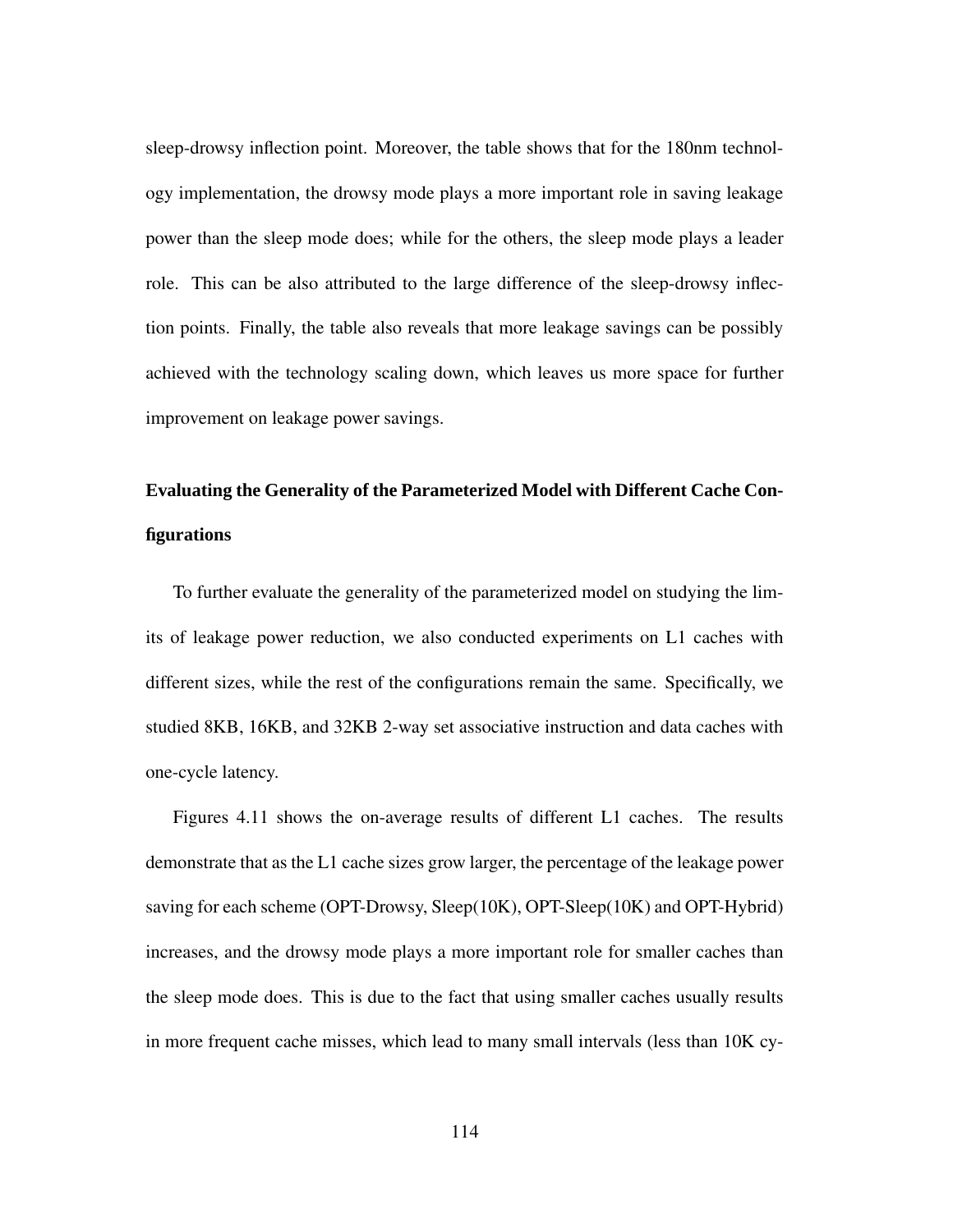

(b) L1 Data Cache

**Figure 4.11:** Comparison of different leakage power saving schemes for L1 caches with different sizes.

cles) due to frequent replacements. Because of the existence of the small intervals, the drowsy mode shares a significant portion in reducing leakage power. In addition to study the leakage problem with different L1 cache sizes, we also experimented with another configuration that has a different L2 cache configuration.

This configuration includes a 32KB 2-way set associative instruction cache with a single-cycle hit latency, a 32KB 2-way set associative data cache with a two-cycle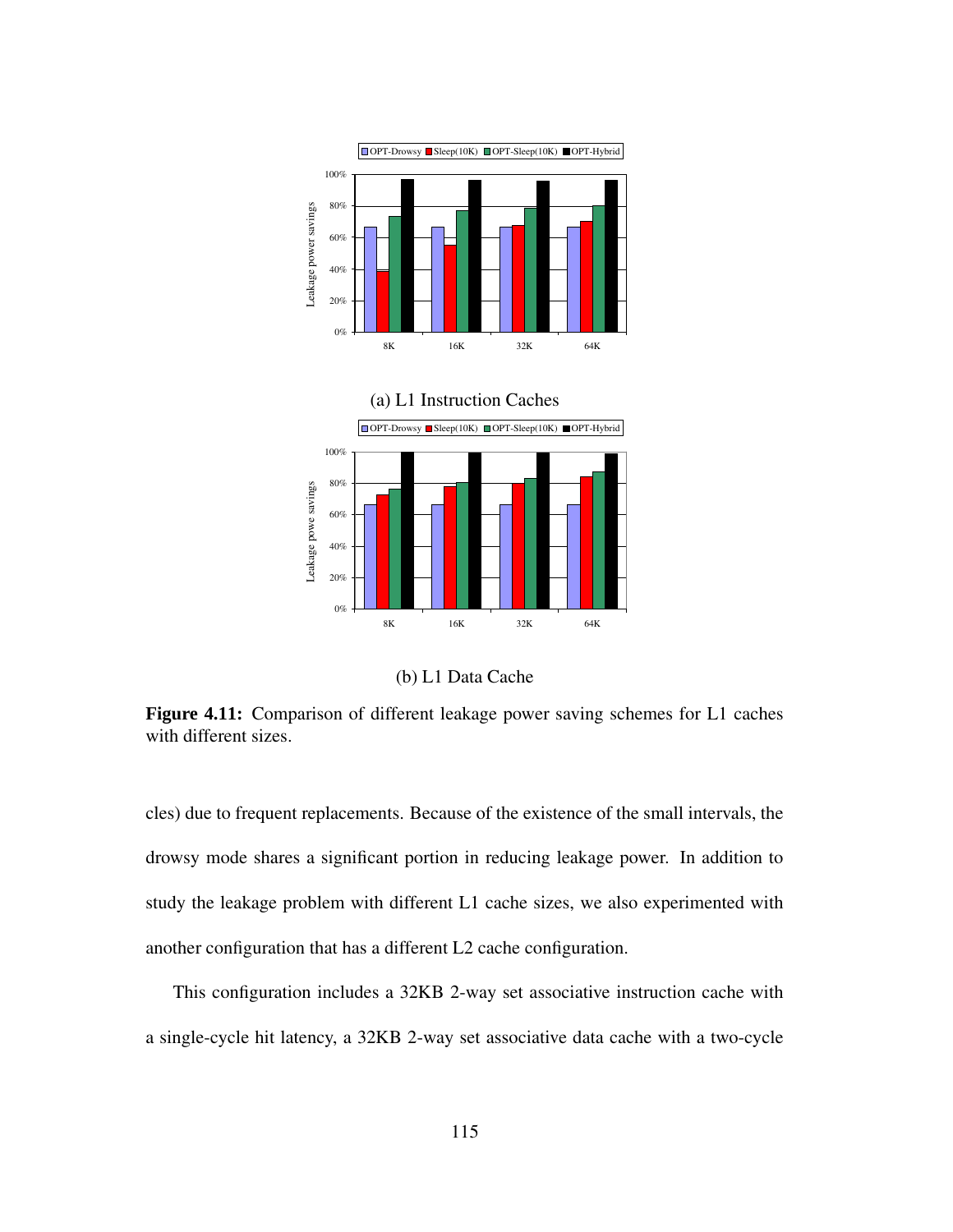

**Figure 4.12:** Comparisons of different leakage power saving schemes for the new 2-way associative L2 cache.

hit latency, and a unified 1M 2-way set associative L2 cache with five-cycle hit latency. The rest of the configuration, such as the main memory, replacement policy and implementation technology, are the same as the previous configurations.

Figure 4.12 shows the comparison results of the smaller L2 cache for different leakage power saving techniques. For the purpose of comparison with the previous cache configuration, the results here also include the results of all benchmarks and their average. Note that due to the different cache configurations, the baseline of the total leakage power consumption of the new configuration (Figure 4.12) is different from that of the previous configuration (Figure 4.9), even though the y-axis also indicates the percent of total leakage power of which all lines remain constantly active. In our experiments, we found that the total power averaged over all benchmarks for the previous configuration was twice that of the new configuration.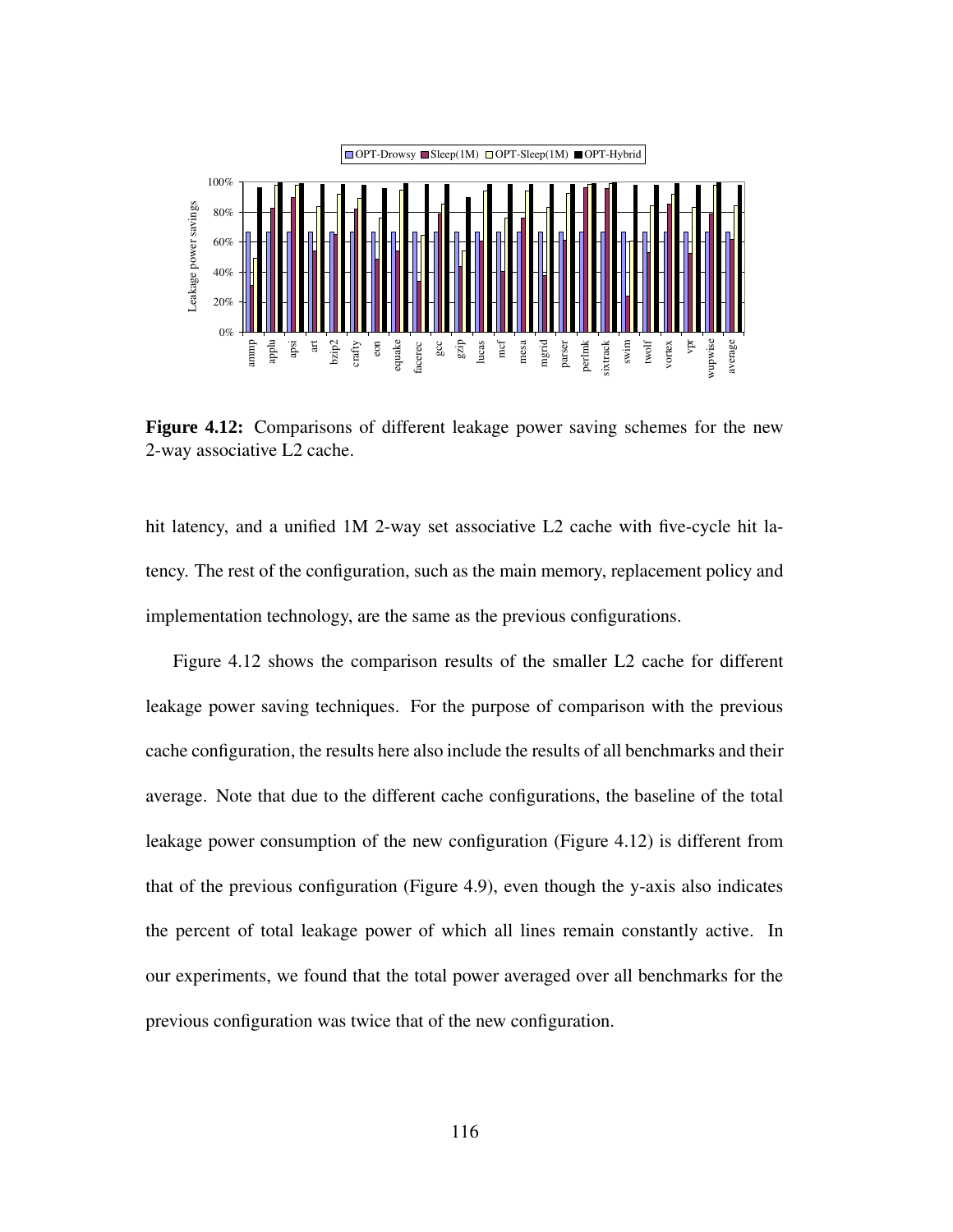From Figure 4.9 and Figure 4.12, we can make three observations. First, for OPT-Drowsy, Sleep(1M) and OPT-Sleep(1M), there are still much room left for further exploring circuit and architectural techniques to achieve the maximal leakage power savings that OPT-Hybrid provides. Second, the percentages of leakage power savings for Sleep(1M) and OPT-Sleep(1M) on the new L2 cache are smaller than those on the previous L2 cache. Third, the results of *ammp* and *mcf* clearly show that OPT-Drowsy achieves more leakage power savings than  $Sleep(1M)$  and  $OPT-Sleep(1M)$  with the new configuration, while OPT-Drowsy saves less leakage power than either Sleep(1M) or OPT-Sleep $(1M)$ . The explanation for the above observations is that the new cache configuration has smaller L1 caches than the previous configuration, which will generally result in a larger number of accesses to the L2 cache and smaller access intervals for the L2 cache lines. Since most of the power savings are from the long intervals, the new cache configuration consequently only achieves less power savings than the previous configuration. This confirms that the parameterized model can be generalized to provide limits of leakage power reduction for different cache configurations.

We would also like to mention that we had an initial exploration [75] of using a form of prefetching, such as next-line and stride-based techniques, to approximate the optimal. The goal of prefetching is to accurately predict future access patterns so that they can optimistically fetched from memory before their use. We propose that prefetching can optimistically re-fetch data that has been either turned off for sleep mode or put into a drowsy state. In our trial study, we delivered the information of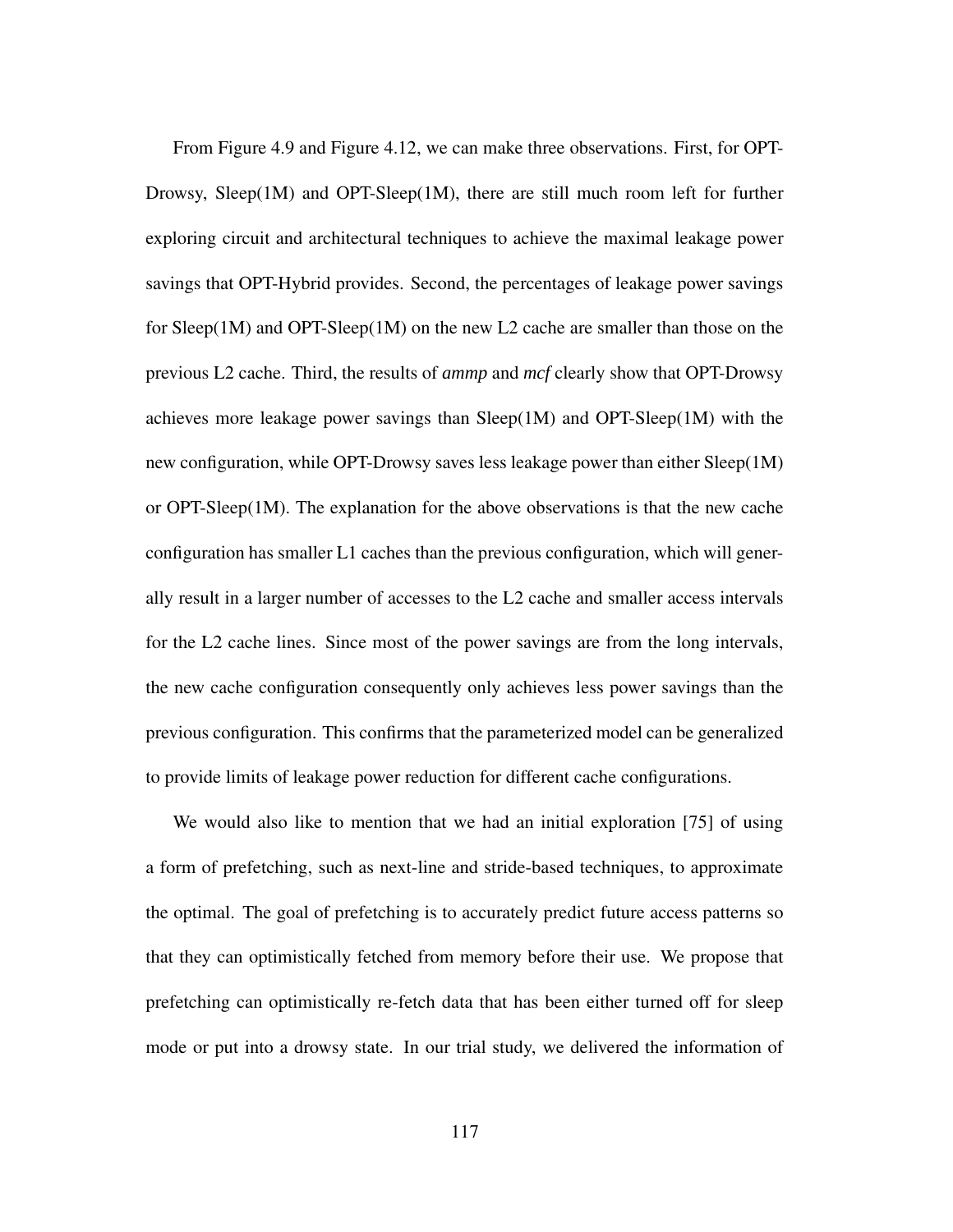what is the best those employed prefetching techniques can help us to approach the optimal, and we thus did not take into consideration the overhead of prefetching. Our evaluation of the potential usefulness of next-line and stride-based prefetching toward reducing leakage power on the L1 instruction and data caches shows that if prefetching can be used to guide sleep mode and drowsy mode is used the other times then the leakage power dissipation will be within a factor of 2.5 from the optimal.

# **4.5 Approximating Perfect Knowledge With Prefetch-**

### **ing**

Figure 4.9 also reveals that even though OPT-Sleep(10K) can achieve a good amount of leakage power saving, there is still great potential to approximate the optimal leakage saving that OPT-Hybrid can accomplish. For instruction cache, the gap is 14.4%, and for data cache, 12.1%. In this section, we will study how prefetching can be employed to approach the optimal in the real situations where perfect knowledge of the future address is unknown.

### **4.5.1 Approximation of Perfect Knowledge**

In Section 4.3, we provide the upper bound of leakage saving, yet it is derived assuming perfect knowledge of the timing of the address trace. This information is used to insure that no additional latency overhead will be added to the next access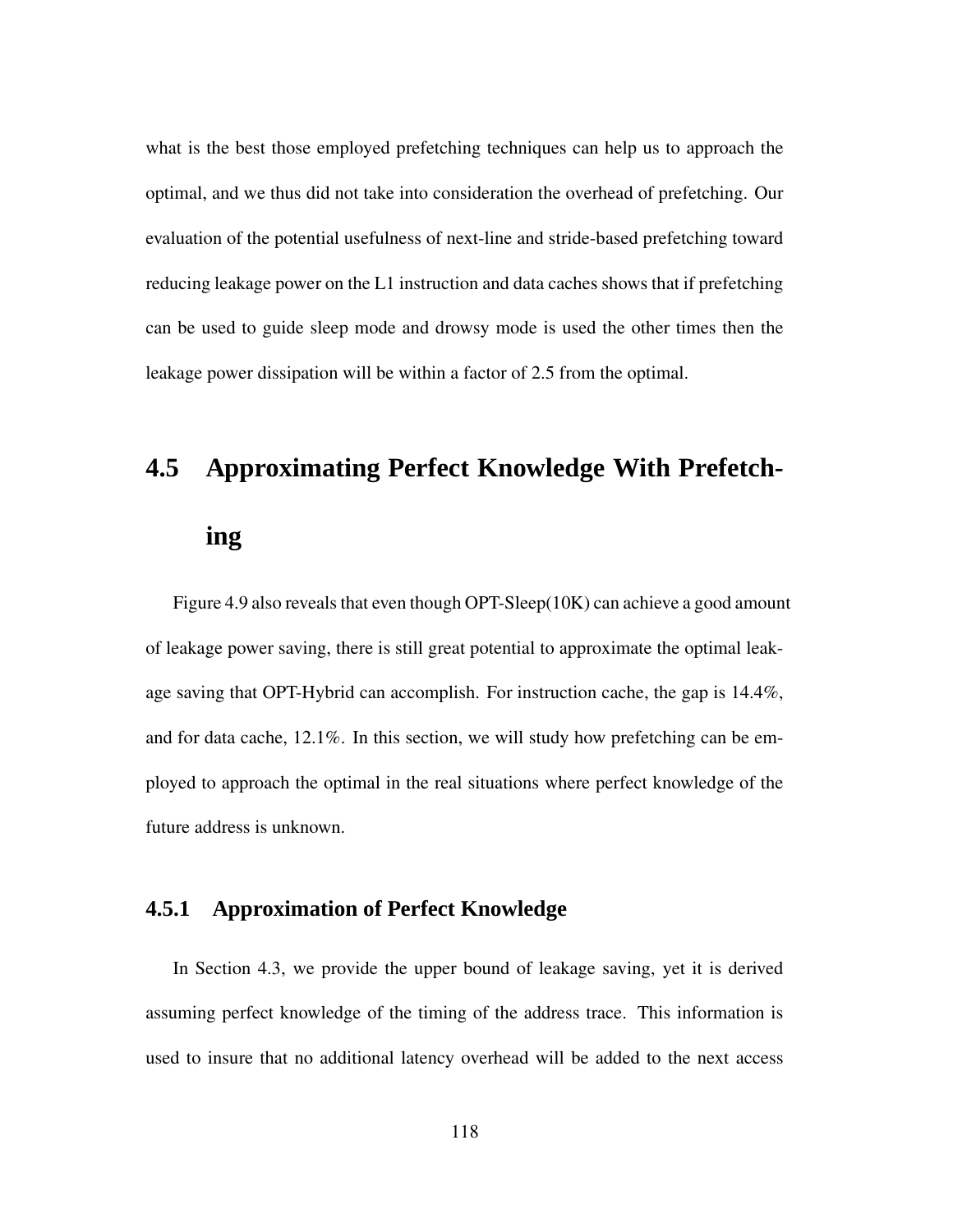of the cache line for either scheme because performance overhead can be perfectly overlapped with the length of the interval (see Figure 4.4.) As a result, there will be no extra stalls that result in leakage power consumption of the whole system.

While the upper bound on the amount of savings that can be achieved is a useful notion to characterize, an actual implementation will require that we approximate this perfect knowledge. Luckily, such a set of future address predictions is already well studied in a different area of processor research — prefetching. The goal of prefetching is to accurately predict future access patterns so that they can be optimistically fetched from memory before their use. We propose that prefetching can optimistically refetch data that has been either turned off for sleep mode or put into a drowsy state. This would allow a more aggressive sleep mode policy as the penalty that is normally associated with sleeping a line can be fully or partially hidden by the approximated future knowledge that prefetching provides.

Prefetching is one of the primary techniques used in modern processors to tolerate memory latency. Many models have been proposed for prefetching either instructions or data to reduce latency, ranging from compiler-based prefetching [78] to hardwarebased prefetching [91]. In this paper, we examine the potential use of two hardware based schemes to capture simple but frequent forms of misses: next-line prefetching and stride-based prefetching.

The idea behind next-line prefetching is that a cache miss will likely be followed by one or more cache misses to consecutive cache blocks. Because programs exhibit a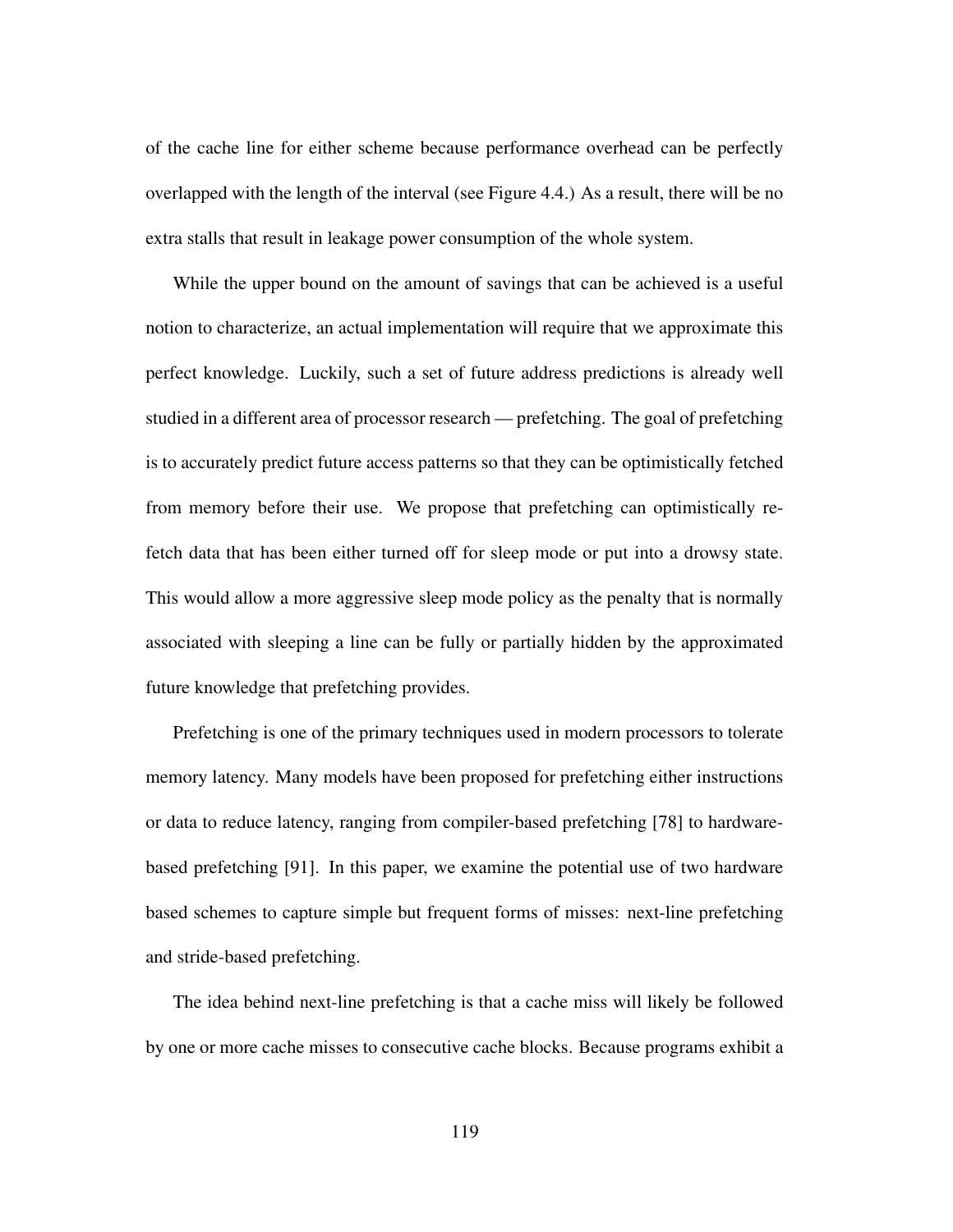great deal of spatial locality, this form of prefetching is very effective in hiding latency, and meanwhile is fairly straightforward to implement.

Stride-based prefetching is to eliminate miss patterns that follow a regular pattern but access non-sequential cache blocks. This type of accesses frequently occurs in programs that use multidimensional arrays. To capture this type of misses, Farkas et al [29] showed that the most efficient way is by examining the access patterns on a per static load basis. A miss is taken as stride miss if the same stride has been seen at least twice for the static load accesses.

In this study, we employ the next-line prefetching technique for the instruction cache, and both next-line and stride-based techniques for the data cache, since most of the cache misses can be captured by these schemes based on the study in [91].

### **4.5.2 Approaching Limits of Leakage Power Savings**

With the attempt to approach the upper bounds, we took the access intervals within which one or more accesses to the previous cache line occurs as prefetchable (P) and the other intervals as non-prefetchable (NP). Since the intervals that are less than 6 are always kept active and there is no need to prefetch them, they are counted as nonprefetchable. The prefetchability is deduced as the number of prefetchable intervals over the total number of intervals.

Figure 4.13 shows the prefetchability of cache accesses. We divided the intervals into three types,  $(0, 6]$ ,  $(6, 1057]$ , and  $(1057, +\infty)$ , based on their lengths. The shaded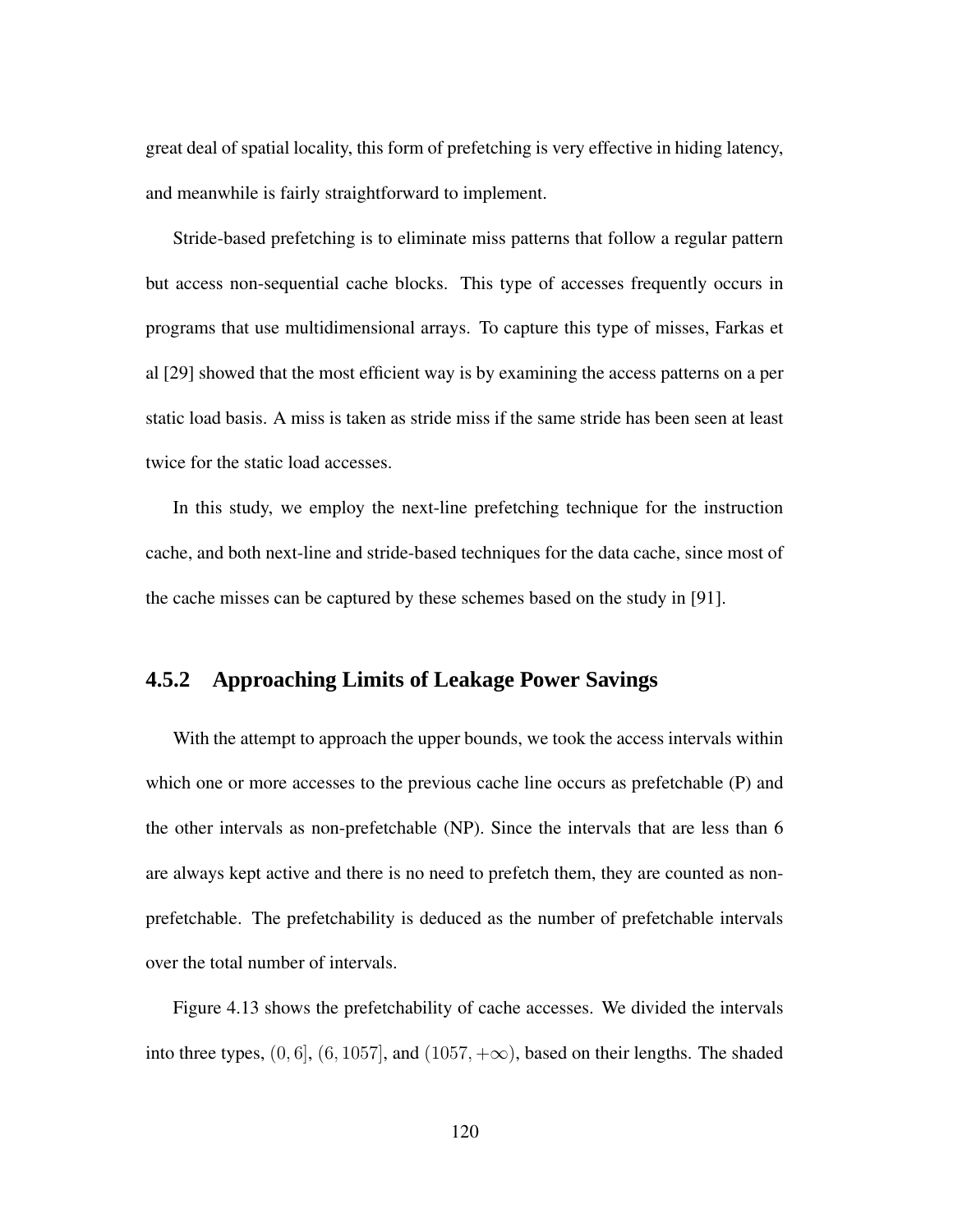

(b) Data Cache

**Figure 4.13:** Prefetchability of intervals with different lengths.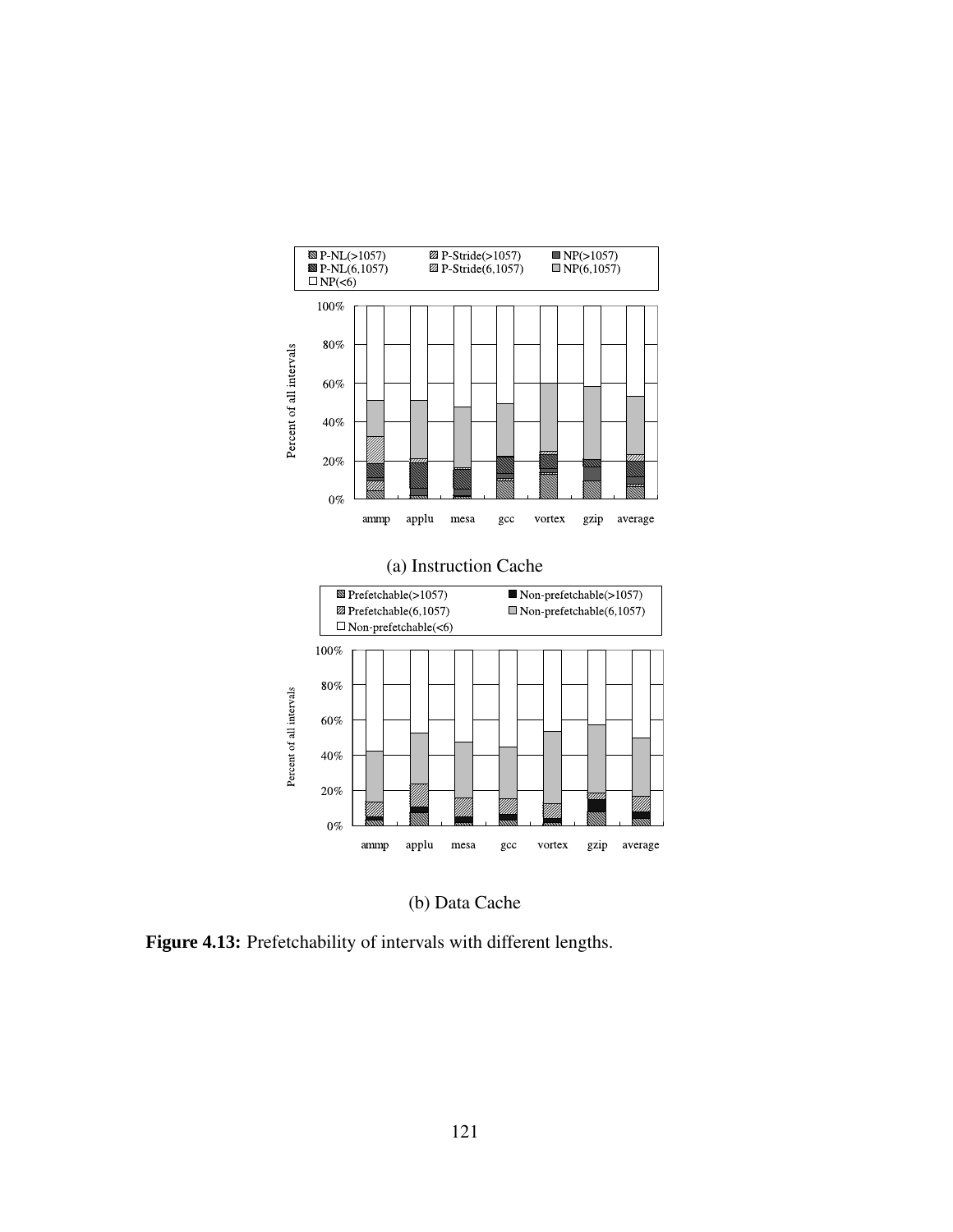| Prefetch-A        |               |                 |  |  |  |
|-------------------|---------------|-----------------|--|--|--|
| Interval          | Prefetchable  | Nonprefetchable |  |  |  |
| $(1057, +\infty)$ | Sleep         | Active          |  |  |  |
| (6, 1057]         | <b>Drowsy</b> | Active          |  |  |  |
| Prefetch-B        |               |                 |  |  |  |
|                   |               |                 |  |  |  |
| Interval          | Prefetchable  | Nonprefetchable |  |  |  |
| $(1057, +\infty)$ | Sleep         | <b>Drowsy</b>   |  |  |  |

**Table 4.4:** The Prefetch-A and Prefetch-B methods.

areas within the range of  $(6, 1057] \cup (1057, +\infty)$  cover the percentage of the intervals that are prefetchable, and the other areas cover the intervals that are non-prefetchable. For the instruction cache, the prefetchability of using the next-line prefetching technique (P-NL) is 23%; and for the data cache, the prefetchabilities of using the next-line (P-NL) and the stride-based (P-stride) prefetching techniques are 16.3% and 5.1% respectively. So, the total prefetchability out of all intervals is 23% for the instruction cache and 21.4% for the data cache.

When employing prefetching to approach the upper bound, we designed two methods: Prefetch-A and Prefetch-B based on the understanding of the two fundamental objectives of pursuing high performance and low power.

- 1. *Prefetch-A* was designed to provide the best performance that the corresponding prefetching techniques could achieve.
- 2. *Prefetch-B* was designed to provide the best power saving that the corresponding prefetching techniques could achieve.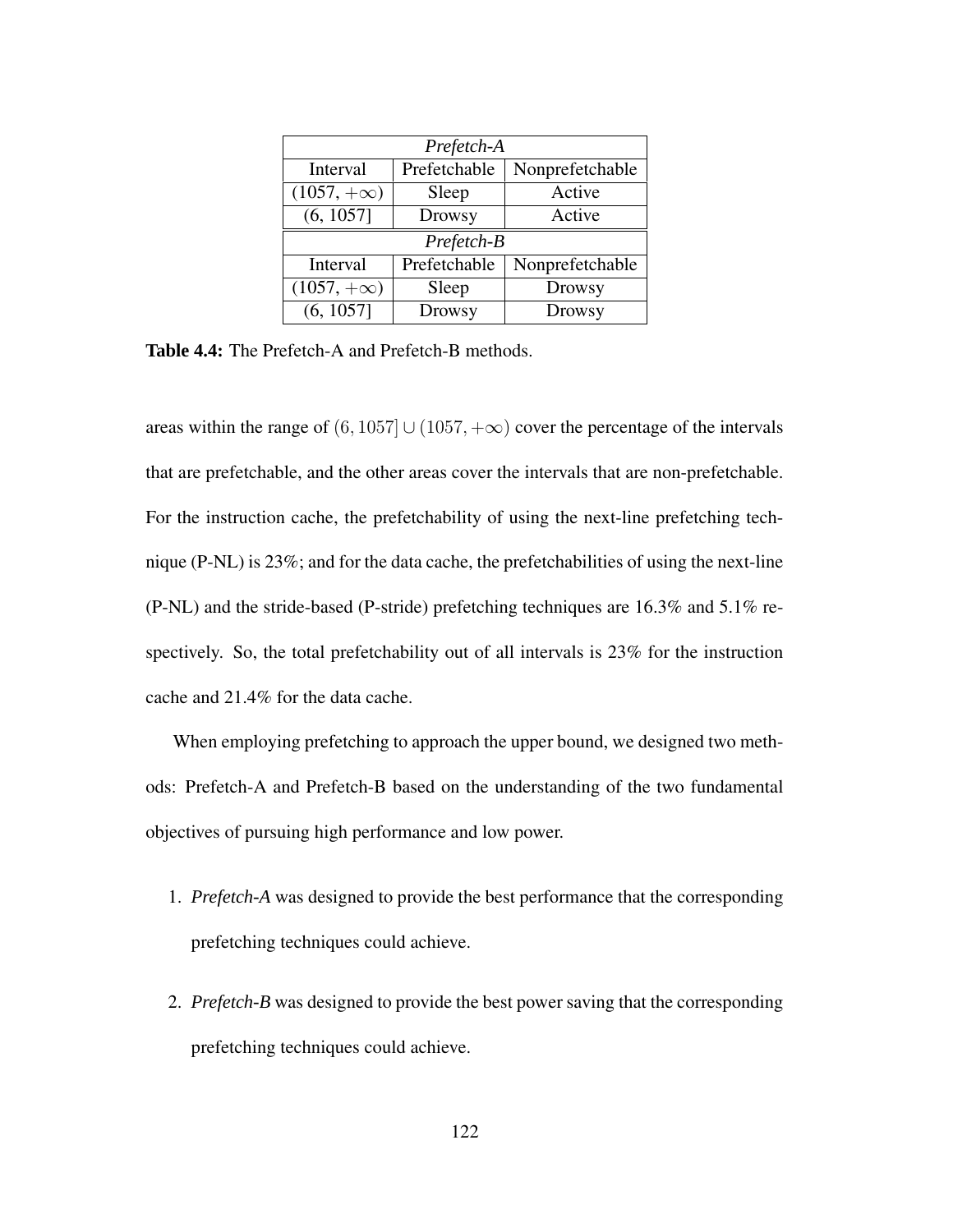Table 4.4 details the two methods. For both of them, when an interval was identified as prefetchable, a corresponding low power mode was applied onto it. For the non-prefetchable cases, Prefetch-A keeps the cache lines always on, while Prefetch-B puts them into drowsy mode.

The limit results with prefetching are shown as the two rightmost bars in Figure 4.9. From the figure, we can have the following four observations. Prefetch-B can closely approach the optimal (within  $5.3\%$  for the instruction cache and within 6.7% for the data cache). For the instruction cache, Prefetch-A achieved 10% better than Sleep(10K) and Prefetch-B achieved 21% better than Sleep(10K); and for the data cache, Prefetct-B achieved  $7\%$  better than Sleep(10K). The leakage power difference between Prefetch-A and Prefetch-B is due to the unprefetchable intervals within the range of  $(1057, +\infty)$ , and it can be alleviated by employing more sophisticated prefetching techniques. Finally, the best design trade-off of power and performance is somewhere in between of the Prefetch-A and Prefetch-B methods, which will be studied in our future work.

## **4.6 Summary**

Leakage power dissipation is quickly becoming a major concern in designing high performance processors. In this chapter we explore the limits to which known circuit level techniques can be combined and employed to save cache leakage power using new management methods and protocols. In addition, we developed a parameterized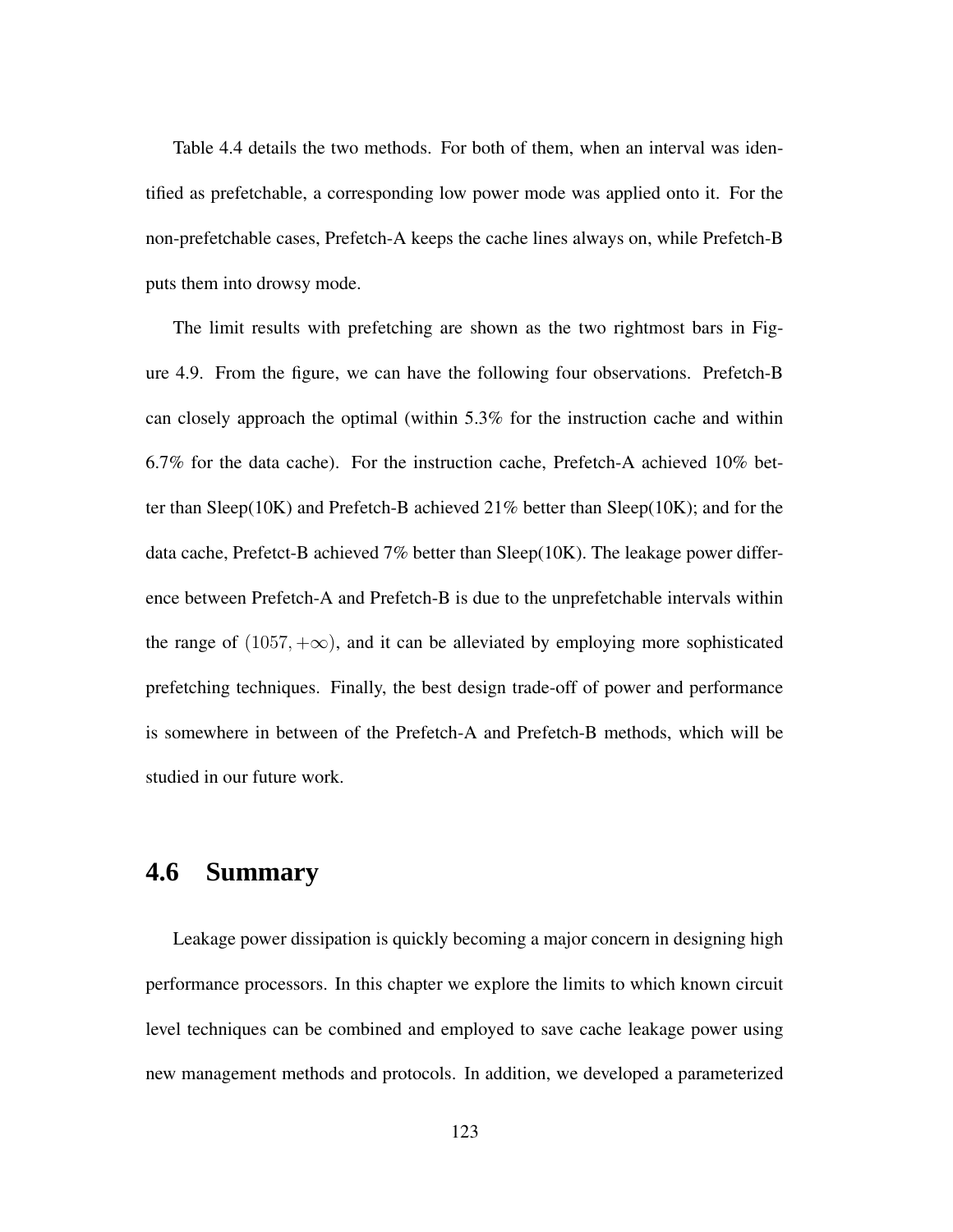model to determine the optimal leakage savings while the implementation technology changes over time. We find that it is possible with perfect knowledge of the future address trace to reduce the amount of power dissipated by the instruction cache down by a factor of 5.3 from known techniques (2 for the data cache, and 10 for the unified L2 cache). At this level, the leakage power of the cache would become a less serious problem. Through the evaluation of generality of the parameterized model, we found the model is robustly applicable to different caches, which will provide helpful guidance for further researches in cache-level leakage power reduction.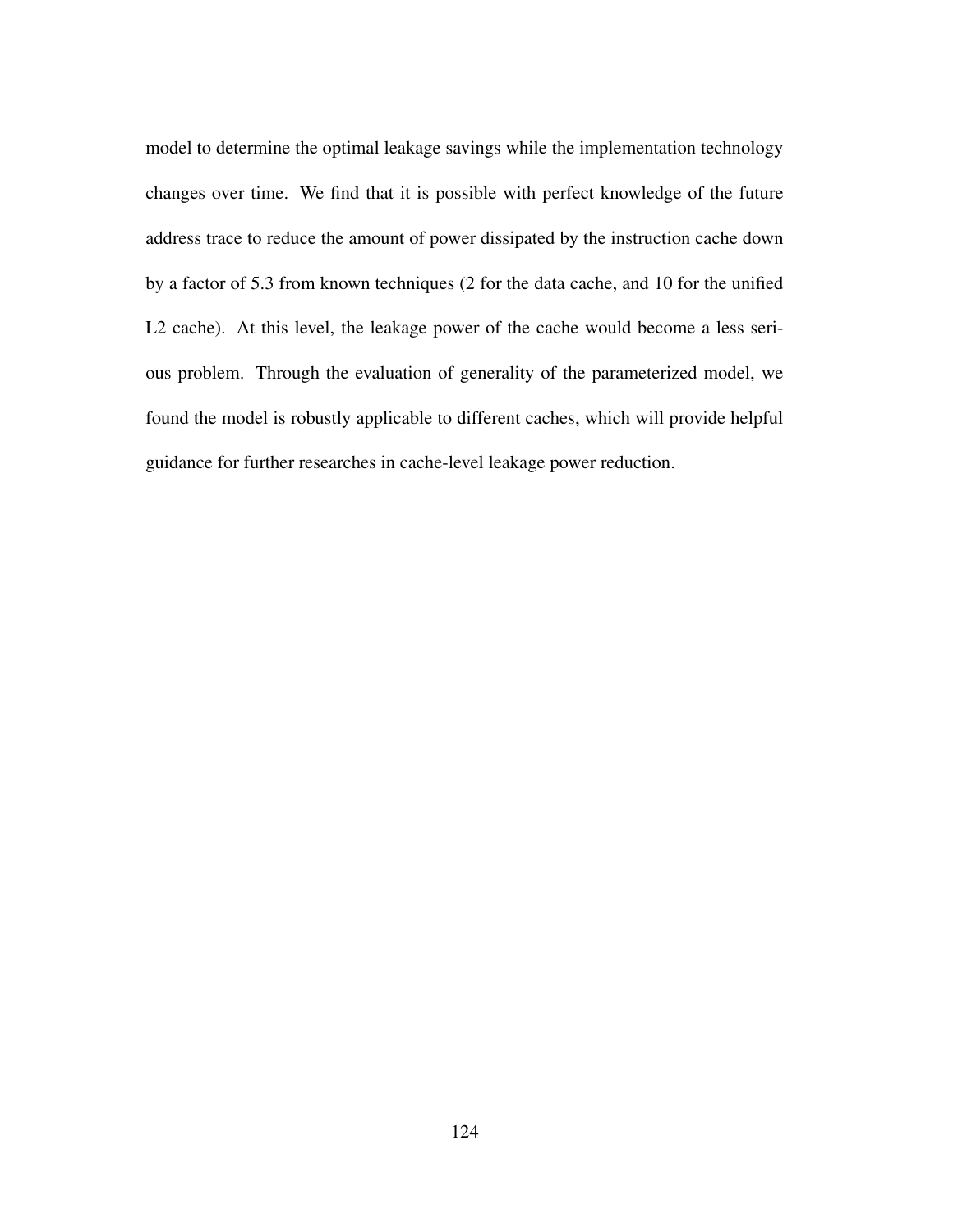# **Chapter 5**

# **Co-exploration for Optimizing Leakage Power Dissipation of Embedded Memories on FPGAs**

## **5.1 Introduction**

Transistor leakage is a growing problem in reconfigurable devices and will soon become the dominant source of power dissipation. FPGAs are an attractive option when implementing a variety of applications due to their high processing power, flexibility and non recurring engineering (NRE) cost. While there is some preliminary work on leakage power reduction in FPGAs, tackling the leakage problem requires solutions that consider the growing die area consumed by embedded memories, a problem which so far has been left unaddressed. In this chapter, we argue that leakage in embedded memories will be of growing importance, and we propose a leakage-aware design flow with five power saving schemes to initiate the exploration.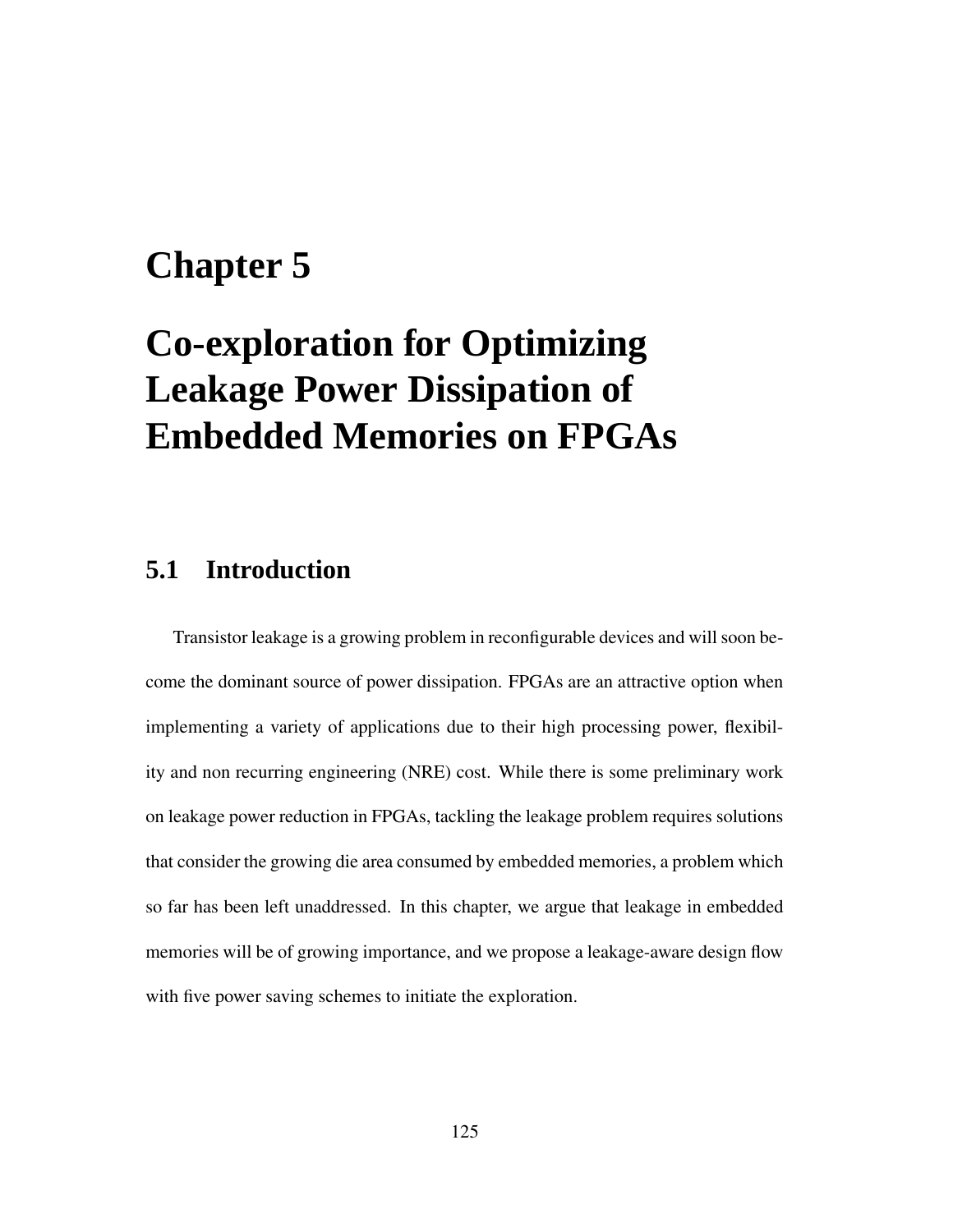

**Figure 5.1:** Ratio of embedded memory bits/logic cells on modern FPGAs. The number in the parentheses shows the release year of the device. New devices have 20 to 100 times more embedded memory bits than logic cells.

To justify the importance of this research area, we collected information on all the Xilinx and Altera FPGA devices [1, 2] over the past 10+ years and grouped them into three categories - mature, mainstream, and new. Figure 5.1 plots the ratio of embedded memory bits to logic cells of the largest  $FPGA<sup>1</sup>$  for each family of devices. It clearly illustrates the growing importance of embedded memory as newer devices have increasingly larger amounts of embedded memory. For example, there are over 100 times more embedded memory bits in Virtex-4 SX than logic cells. This points to a pressing need for optimizations that target the embedded memory of current and future generations of FPGA architectures.

<sup>&</sup>lt;sup>1</sup>The largest means that the chip has the largest number of logic cells, or logic elements, with each logic cell containing a 4-input LUT and a D-type flip-flop.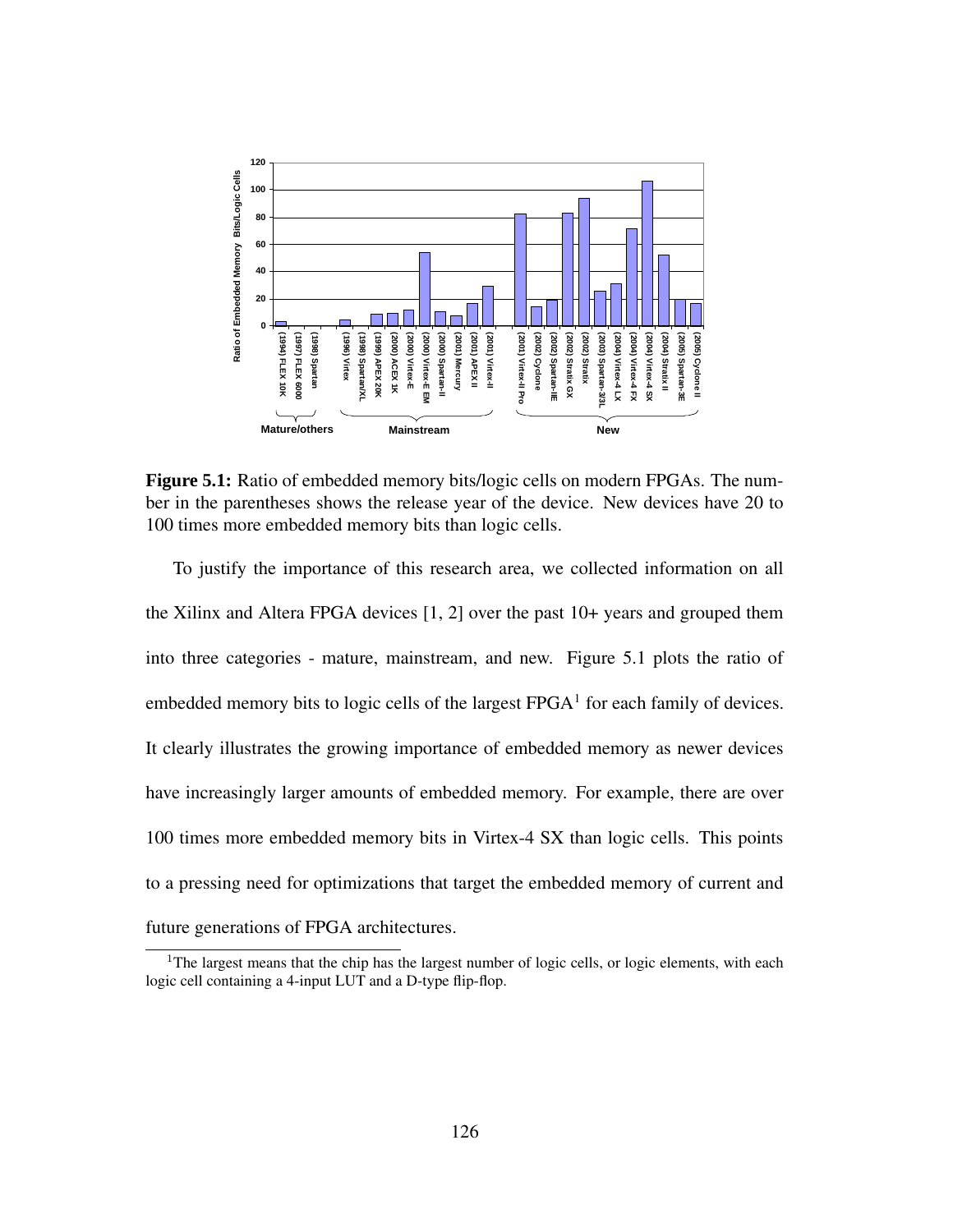As FPGA manufacturers move to advanced technology nodes<sup>2</sup>, there are significant increases in leakage current due to the technology scaling of supplied voltage  $(V_{dd})$ , threshold voltage  $(V_{th})$ , channel length, and gate oxide thickness [52, 88]. These changes are making leakage power the dominant component of total power consumption, and new techniques are needed to address the leakage power concerns of FPGAs.

While dynamic power is dissipated only when transistors are switching, leakage power is consumed even if transistors are idle. Therefore, leakage power is proportional to the number of transistors [52]. An effective method in reducing leakage power is to put transistors into low power states. Since embedded memory blocks occupy an increasingly large area in FPGAs they are an ideal target for reducing the overall power.

A number of low-leakage circuit techniques [60, 88] have been proposed that save power by putting memory bits into a lower power state. Sleep transistors can be employed to shut off the power supply to the circuit and to put transistors into a *sleep* mode. While efficient in saving power, sleep mode does not retain data, and there is a large penalty to restore the data if it needs to be reaccessed [49]. Dual/multi- $V_{dd}$  and dual/multi- $V_{th}$  are other popular techniques that can be effectively used to limit the dynamic power consumption and to reduce leakage power consumption. In these *drowsy* [52] schemes, the data is preserved at a lower supply voltage and a small wakeup time is required to change the voltage from low to high, which is necessary to

<sup>2</sup>90nm FPGAs are in production and 65nm is on the horizon.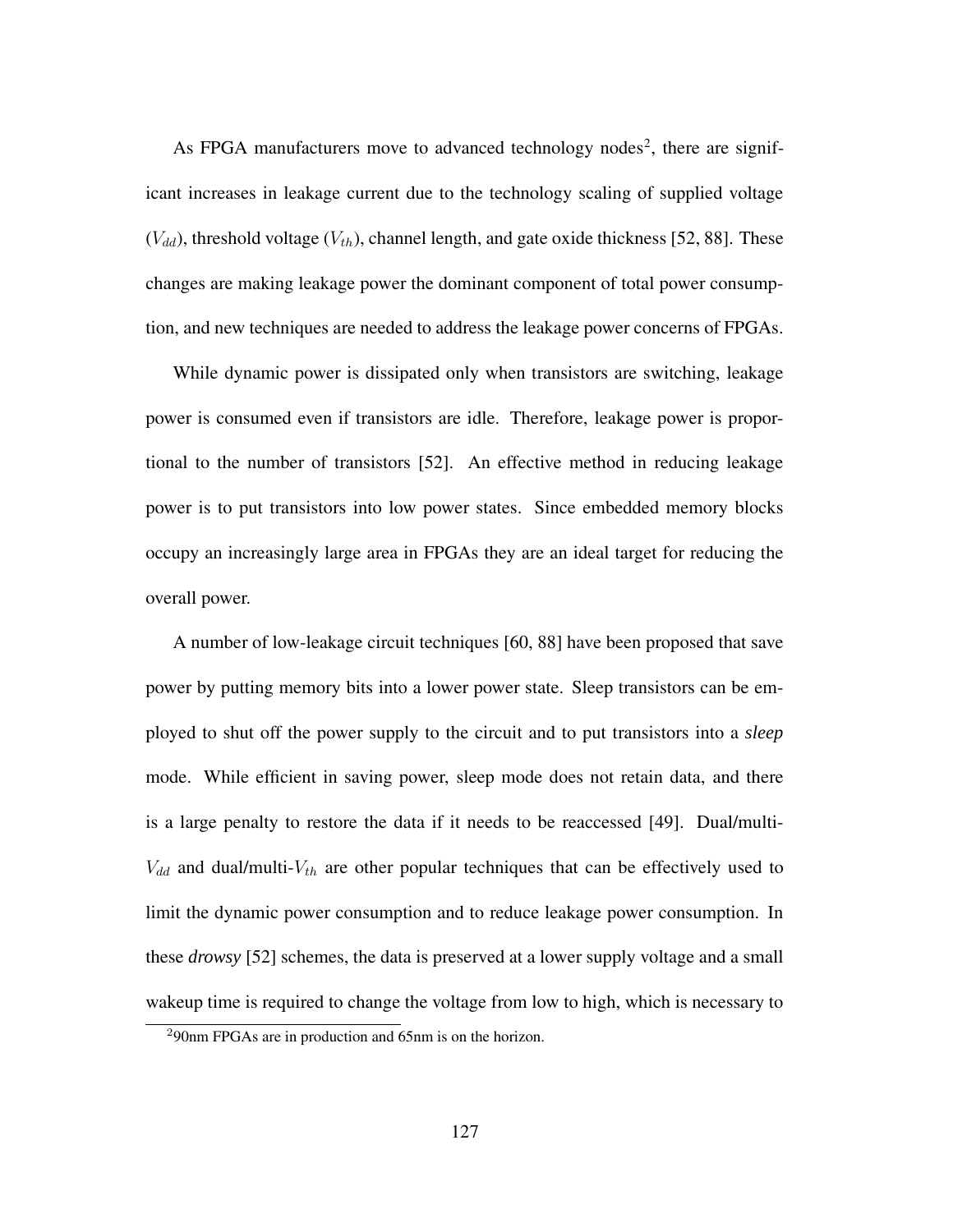access the data. Since drowsy mode does not fully turn off the transistors, it does not reduce the leakage power as much as sleep mode but does not lose data.

In memory leakage power optimization, the above-illustrated techniques have been employed mainly in caches of microprocessors [49, 52, 112]. Our research is specifically focused on studying leakage reduction control methods of FPGA embedded memories <sup>3</sup>. While the central idea behind all leakage power saving techniques is to exploit temporal information to control the supply voltage of regions of memory, embedded memories have many fundamental differences from caches. First, FPGAs memory accesses are usually *statically scheduled* and cannot easily handle the variable latencies associated with the predictive methods used by processor caches. Second, the data in embedded memories are usually *placed statically* as opposed to the dynamic reshuffling that caches try to do. Finally, embedded memories are not necessarily part of an memory hierarchy with inclusion, and thus more care must be taken not to lose important data.

In this chapter, we explore embedded-memory leakage power optimization in FP-GAs and present an embedded memory leakage-aware design flow. We further propose a spectrum of leakage power management schemes for embedded memories. These schemes extract sleep and drowsy schedules for the memory from scheduled memory accesses and further reduce power through careful temporal control of, and data placement in, a given RAM. Through experimental evaluation of the schemes, we found

<sup>&</sup>lt;sup>3</sup>While configuration SRAMs take a majority of memory resources on FPGAs, leakage from configuration SRAMs could be significantly reduced by using midoxide, high- $V_t$  transistors, because configuration memory is usually off critical paths and doesn't switch during normal operation.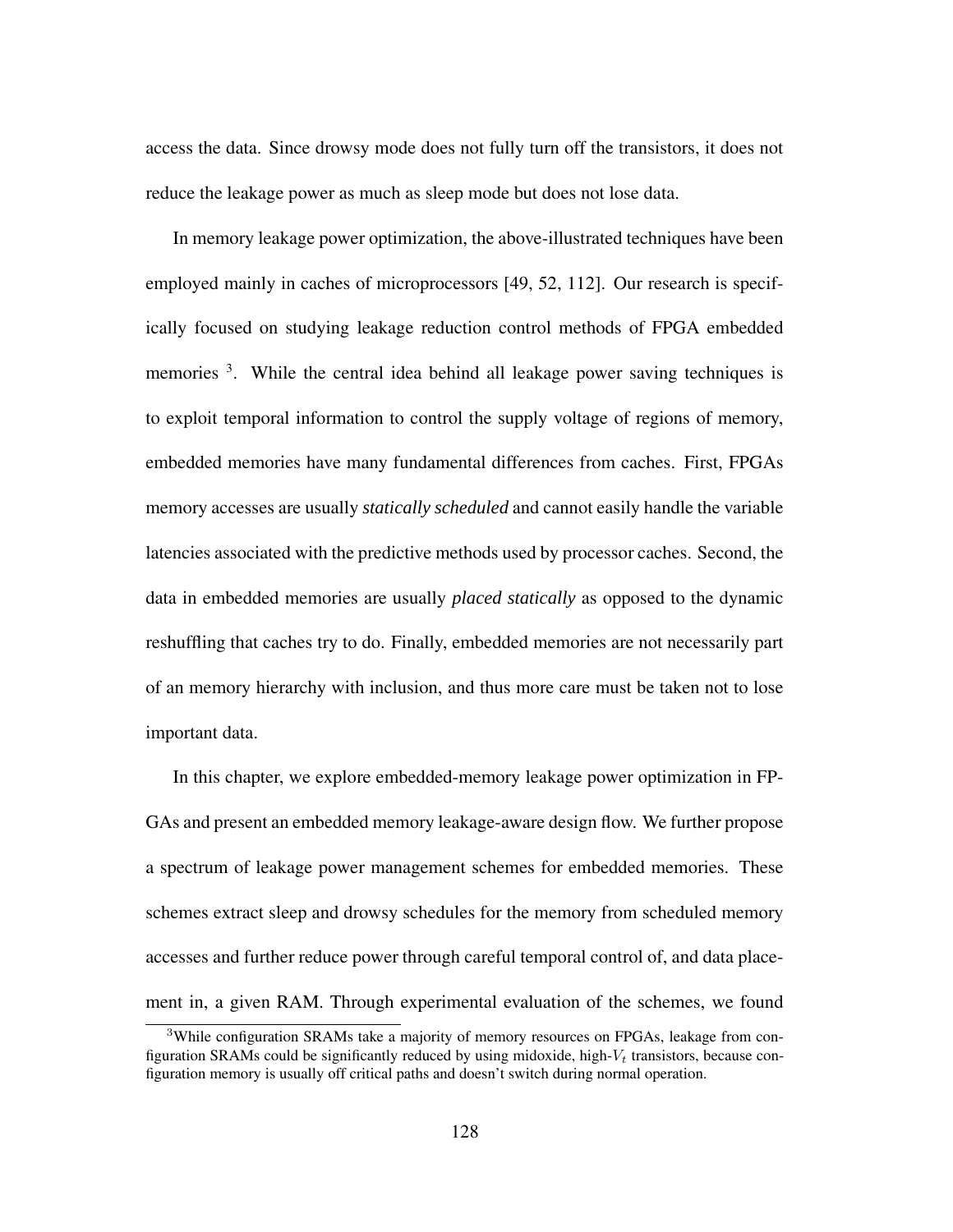that by simply turning off the unused memory entries, 36.7% of the leakage power can be saved, while by carefully placing data in a leakage-aware manner, 94.7% of the memory leakage power can be eliminated.

The rest of the chapter is organized as follows. We formulate the leakage power problem of embedded memories in Section 5.2. In Section 5.3, we propose different schemes for reducing leakage power. We report our experimental results in Section 5.4. After reviewing related work in Section 5.5, we draw our conclusions in Section 5.6.

#### **5.2 Problem Formulation**

Considering that the embedded memory leakage problem is very important, and the current available design flow does not take into account the location of the variables within memory to optimize leakage power, our main contribution is to add two components, *path-traversal* and *location assignment* into the design flow (Figure 5.2) to achieve the minimal leakage power consumption of embedded memory. In our flow, the intermediate representation of an application is first scheduled and its memory accesses intervals are then recorded through the path-traversal component to build an interval graph. The interval graph, as exemplified in Figure 5.3, consists of the temporal relationship of live and dead time of all memory access intervals, with each vertex representing a live interval and each edge representing a dead interval. The location assignment component is added to figure out the best power saving mode on each interval as well as the best placement of the variables within the memory in order to achieve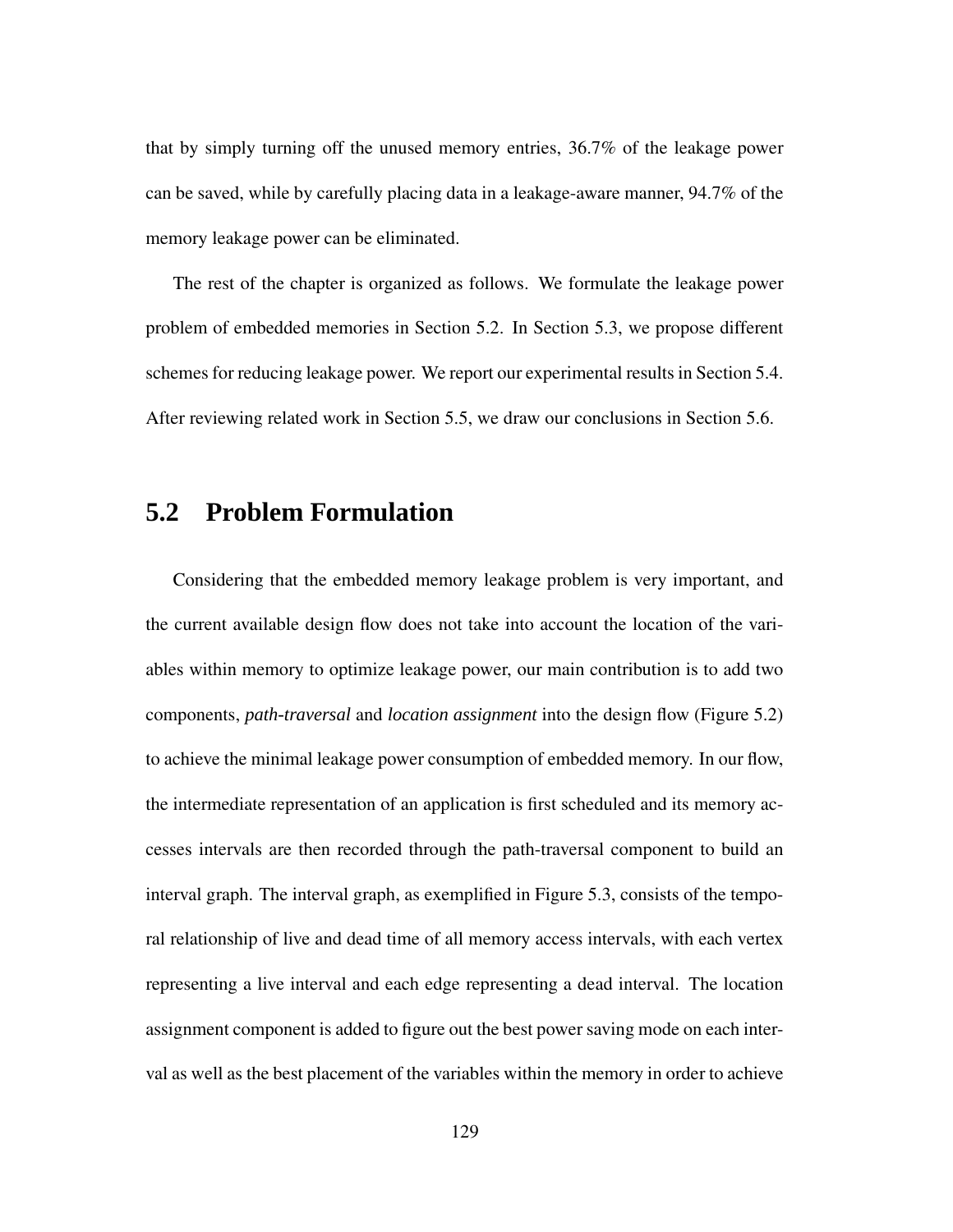

**Figure 5.2:** Design flow for leakage power reduction of embedded memory on FPGAs. Path traversal and location assignment are introduced components for deciding the best data layout within embedded memory to achieve the maximal power saving.

the minimal leakage power consumption. The whole design flow will be illustrated in detail with a real-world example later in this section.

If an embedded memory has been configured based on the requirement of the bitwidth, the number of memory entries, denoted as  $N$ , is known. Through traversing the scheduled intermediate representation of an application, a set of memory access intervals  $I(|I| = n)$  with precedence orders can be derived. Then, the memory leakage power optimizing problem can be formulated as the following.

**Problem**: Given a memory with N finite number of memory entries, and a set of memory access intervals I with temporal precedence orders, find the best layout of the variables within the memory so that the maximal leakage power saving can be achieved.

In our study, the leakage power saving problem of variables assigned in the bounded size  $(N)$  embedded memory is modeled by an Extended Directed Acyclic Graph (Extended DAG)  $G(V, E)$ , where V is a set of finite  $v$  ( $v \in \{v_s, v_1, \ldots, v_n, v_e\}$ ) vertexes and E is a set of finite e directed edges. A vertex  $v$  ( $v \in V \setminus \{v_s, v_e\}$ ) in the DAG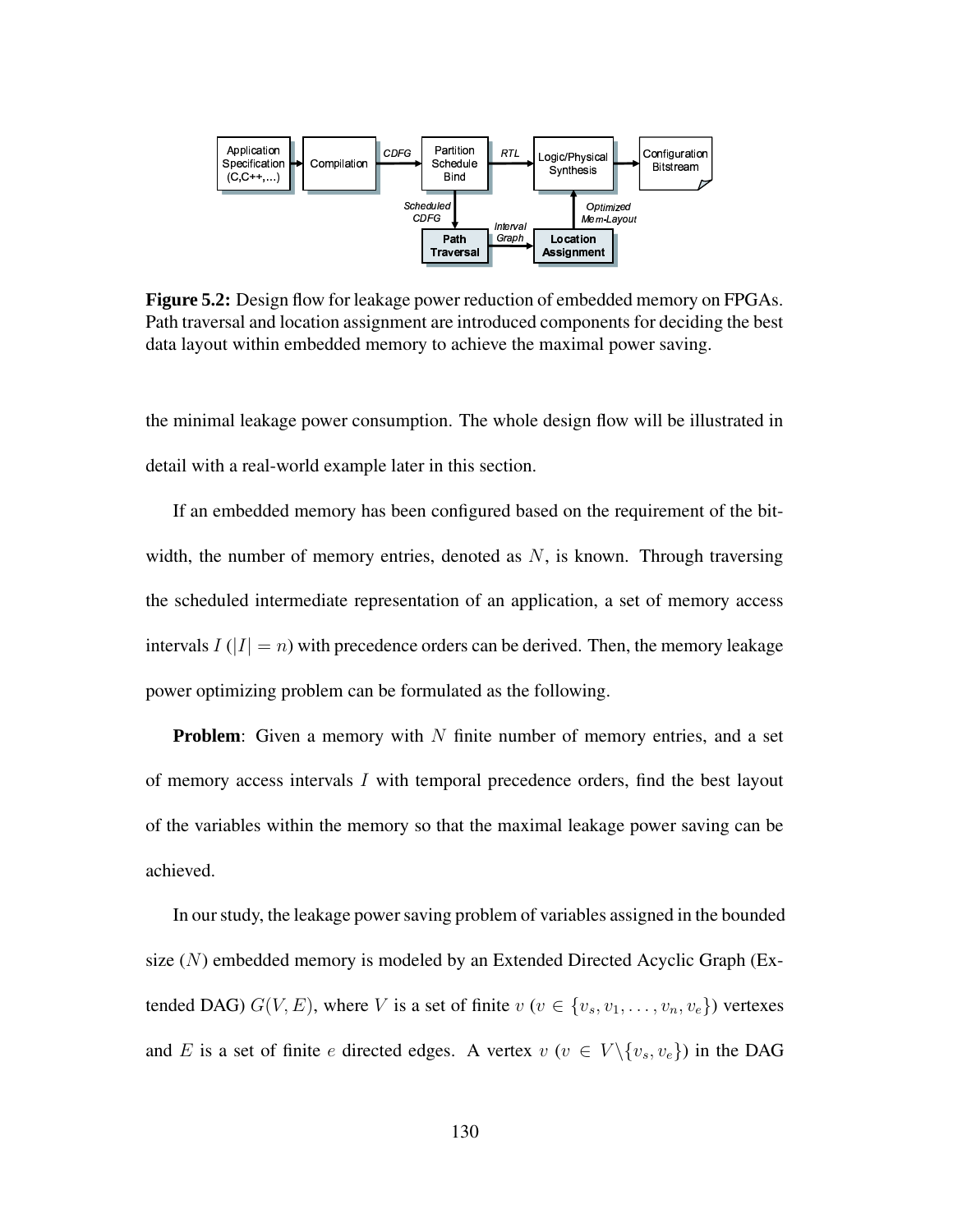indicates that the variable  $v$  is in the embedded memory, and the weight on the vertex  $v$  shows the leakage power saving during the live time of the variable, which is denoted by  $w(v_i)$ . Whenever there is a precedence order between two vertices's  $v_i$ and  $v_j$ , there is an edge, denoted by  $e_{ij}$ , representing the precedence order of the two vertices's. The edge is associated with a nonnegative weight  $w(e_{ij})$  (the weight of an edge may be zeroed when the two incident vertexes are in the same memory location), which shows the leakage power saving during the time difference between assigning the two vertexes into the memory, or the dead time of the vertex  $v_i$ . The number of edges is denoted by  $e$ . The source vertex of an edge is called the parent vertex while the sink vertex is called the child vertex. A vertex with no parent is called a starting vertex  $v_s$ , and a vertex with no child is called an ending vertex  $v_e$ . There is an edge from the starting vertex  $v_s$  to every vertex in  $V \setminus \{v_s, v_e\}$ , and similarly, there is an edge from the vertex  $v_i$  in  $V \setminus \{v_s, v_e\}$  to the ending vertex  $v_e$ . The unused memory spaces, where no variables are assigned into, are represented as edges from the starting vertex  $v<sub>s</sub>$  to the ending vertex  $v<sub>e</sub>$ . The length of a path i is the sum of all the weights on the vertexes and edges along the path, which shows the power saving in memory entry  $i$ .

Then, the memory leakage power problem is to assign  $n$  variables to  $N$  memory locations so that the maximal leakage power saving can be achieved by covering the *n* nodes  $V \setminus \{v_s, v_e\}$  with N node-disjoint paths such that every node in  $V \setminus \{v_s, v_e\}$  is included in exactly one path. Each path starts from the starting node and ends at the ending node.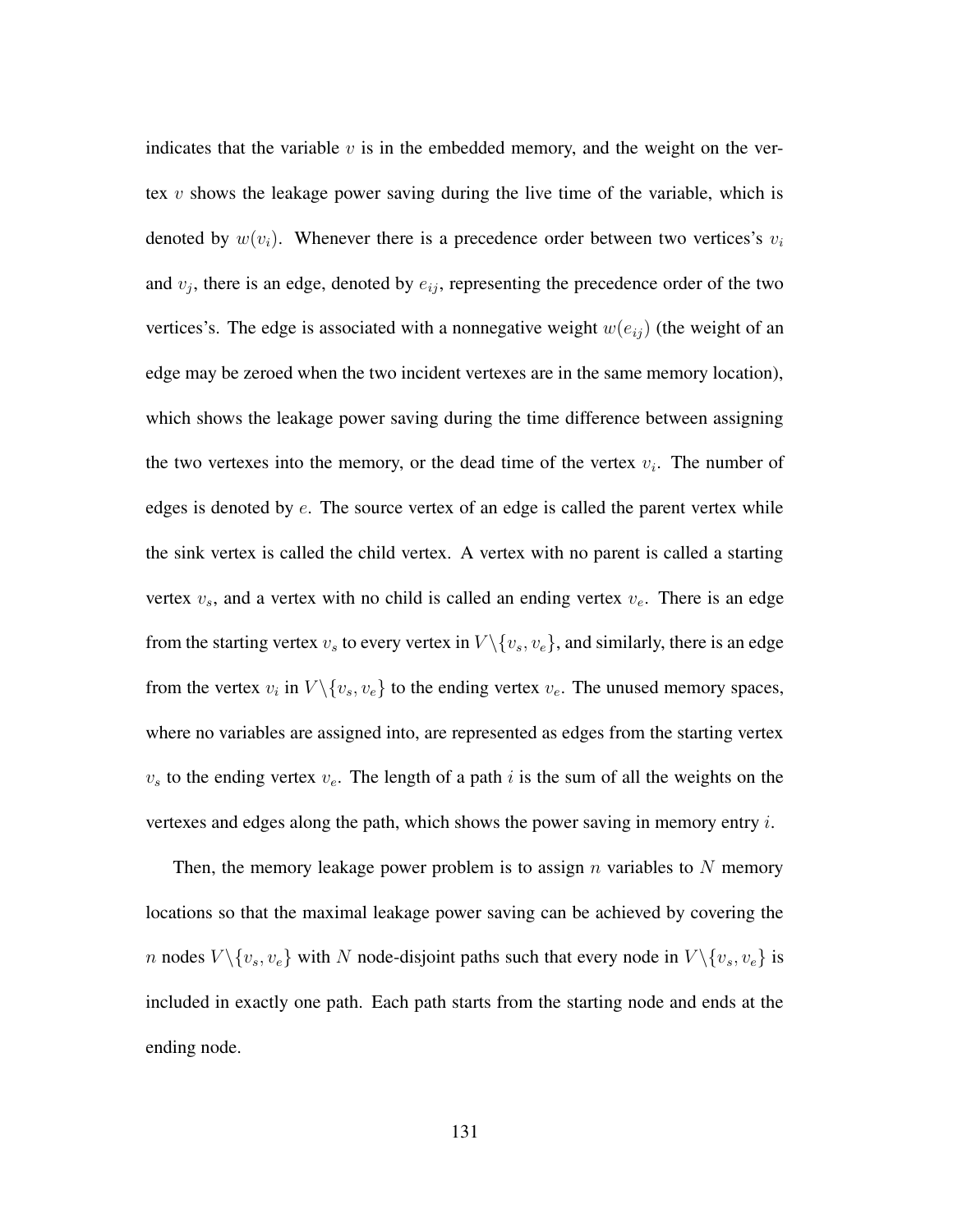According to the definition, the Extended DAG has the following properties:

- 1. **Property 1.** After path covering, the in-degree and the out-degree of the vertex  $v_i$  ( $v_i \in V \setminus \{v_s, v_e\}$ ) are both equal to 1 to ensure that the paths have no duplicated vertexes and edges assigned to the same entry.
- 2. **Property 2.** The number of edges from the starting vertex  $v_s$  to the ending vertex  $v_e$  is equal to  $N - k$ , where k is the number of paths that cover all the n vertexes  ${v_1, \ldots, v_n}$  and the corresponding edges.

The key to discovering the maximal leakage power saving is to choose the best operating mode on each interval, either active, drowsy, or sleep mode. This can be fulfilled by classifying an interval into one of the three categories: if an interval is very long then it would be beneficial to put that line in sleep mode for the duration of that interval; if an interval is very short, it should be simply put into the active mode and powered with high- $V_{dd}$  mode; if an interval is somewhere in the middle, the drowsy mode would be the best. For live intervals, only the active or drowsy operating modes are allowed. It is because that the sleep mode does not preserves data and once the data is lost, the system will have to go to off-chip memory to refetch the data back, which is too costly to get any gain in terms of power.

To classify intervals into those three categories, two inflection points are introduced in our study: the active-drowsy inflection point and the drowsy-sleep inflection point. Inflection points are defined as the interval length where the operating mode changes.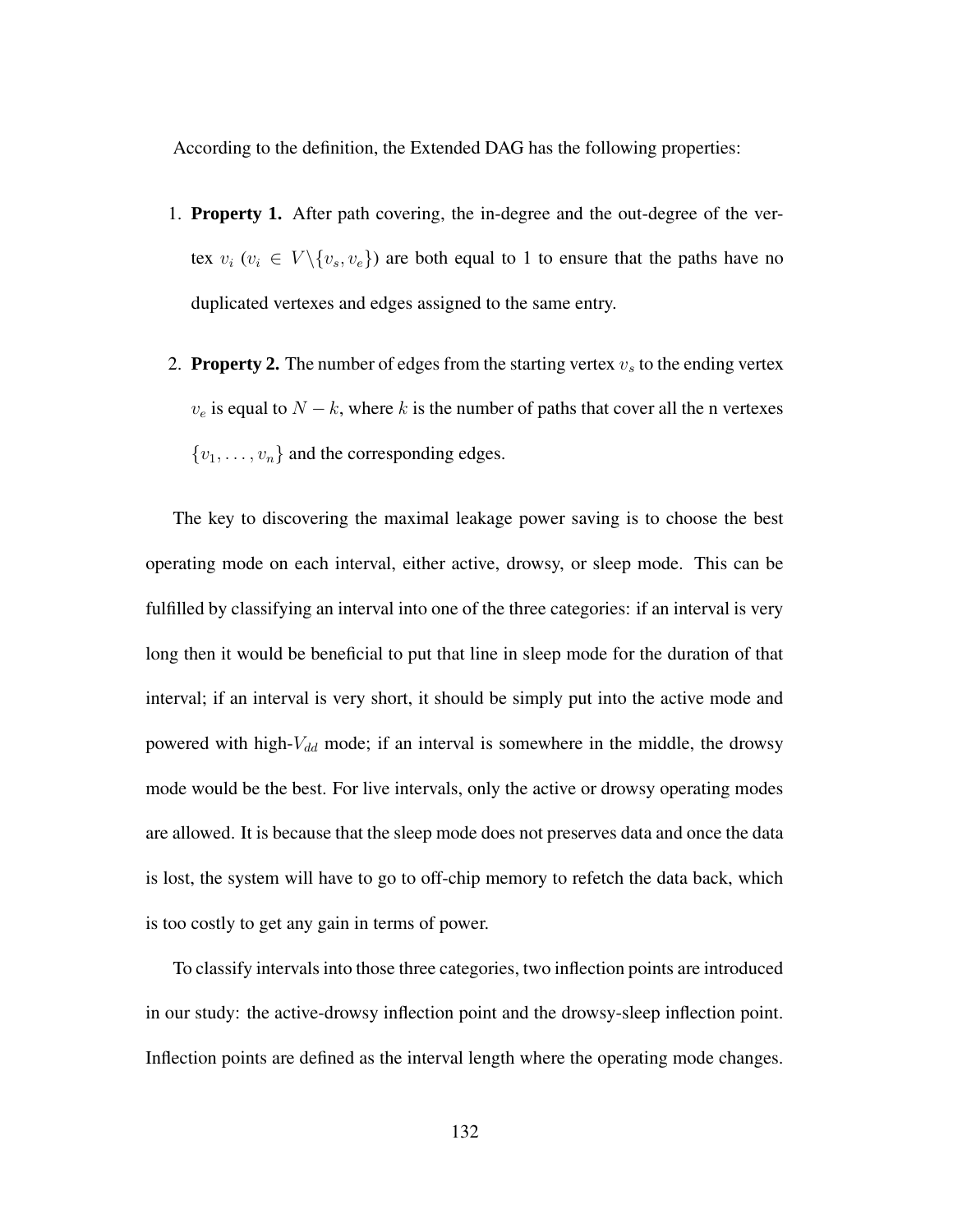The active-drowsy inflection point is the point between active and drowsy modes. It can be calculated as the sum of the durations within which the voltage changes either from  $V_{dd}$  to  $V_{dd_{low}}$  or from  $V_{dd_{low}}$  to  $V_{dd}$ . The drowsy-sleep inflection point is the point between drowsy and sleep modes. It is derived as the access interval length when the sleep and the drowsy modes consume the same amount of energy. If the interval is of a length less than the inflection point then drowsy mode would be optimal. If it is greater than the inflection point then sleep mode would be optimal. It has been proved that with perfect knowledge of the lengths of all intervals, the optimal leakage power saving can be achieved by applying the proper operating mode on each interval [75, 70].

Let's take radix-2 fft (fft-2) (Figure 5.3) as an example to explain in detail how the memory leakage-aware design flow works. The code segment of fft-2 is first compiled into CDFG intermediate representation, and the CDFG is scheduled. The scheduled CDFG is then traversed through the path traversal component to obtain the acyclic interval graph<sup>4</sup>. Based on the two inflection points, the best power saving mode is then selected on each interval, and its power saving is illustrated as weights of vertexes and edges on the graph. Finally, the location assignment component walks through the weighted interval graph and decides the maximal power saving through careful placement of variables into memory entries. A path  $\{start,imag[0](n =$ 0), imag[1]( $n = 1$ ), end}, for instance, means that the first access interval ( $n = 0$ ) of variable *imag*[0] and the second access interval  $(n = 1)$  of variable *imag*[1] are

<sup>4</sup>Since the path traversal essentially determines the addresses of all the memory accesses and unrolls all the for loops, the interval graph is acyclic [68].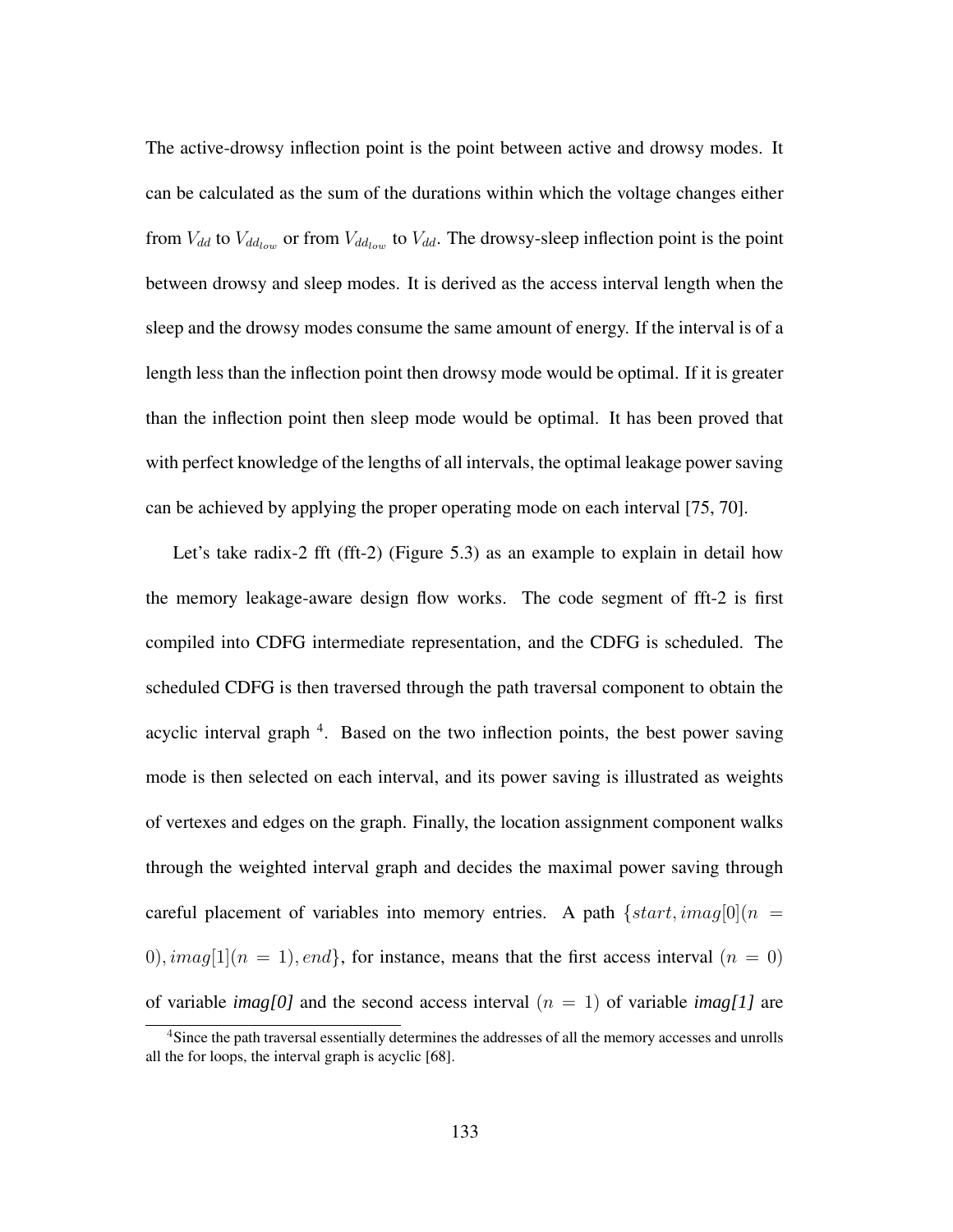

**Figure 5.3:** Problem formulation illustrated with the radix-2 fft example. The radix-2 fft example (a) is scheduled to extract memory access intervals (b), and the Extended DAG model is built by assigning all intervals to  $N = 10$  entries(c). The live intervals are indicated by the gray rectangles in (b) and the gray vertexes in (c), and the dead intervals are depicted by the white space in (b) and edges in (c). A vertex includes the information of a variable name, its access number  $n$  and power saving. An edge shows the precedence order and the power saving between the adjacent vertexes. The length of a path  $i$ , defined as the sum of all the weights on the vertexes and edges along the path, indicates the leakage power saving of memory entry i.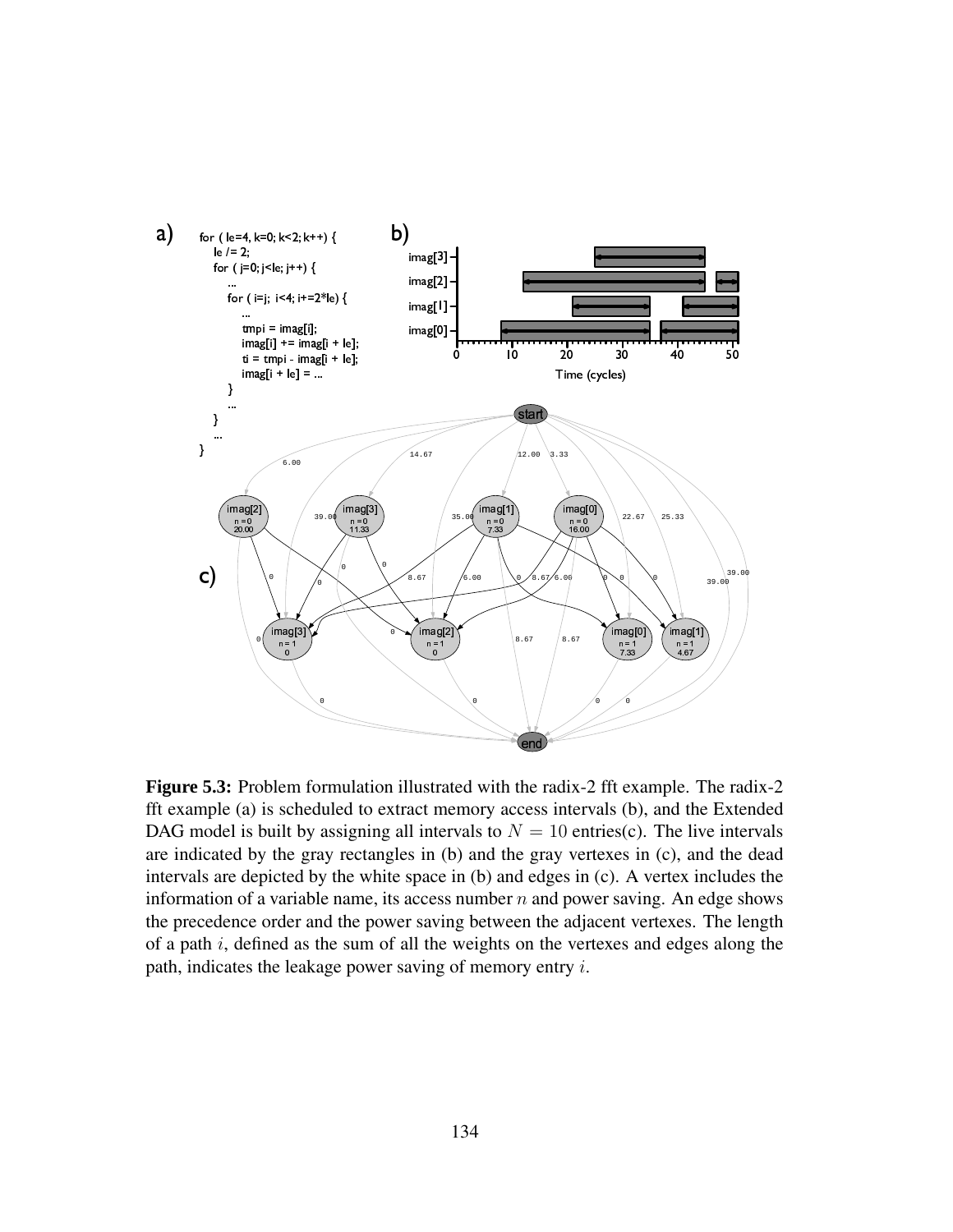assigned to the same memory entry, and the power saving in this entry is  $Ps =$  $3.33 + 16.00 + 0 + 0 + 4.67 + 0 = 24.00$ .

#### **5.3 Leakage Power Reduction Schemes**

With clear understanding of the leakage power problem and the Extended DAG modeling of the problem, let's see how different layouts of the data within memory affect the leakage power savings. We will explore different leakage reduction schemes step-by-step to understand how the maximal leakage power saving can be achieved through carefully assigning the variables into memory entries. We start with keeping every entry active as our baseline, and move forward to the schemes that have different data layouts, as are shown in Figure 5.4.

- 1. *Full-active.* It assigns one variable per memory entry. All memory entries are kept active, and there is no leakage power saving.
- 2. *Used-active.* Similar to full-active, it assigns one variable per memory entry and powers on the memory entries that are used. But it turns off the rest of the entries that are not used. The power saving is the percentage of entries that are unused.
- 3. *Min-entry.* It assigns all variables to the minimal number of memory entries. Those entries that have been used are powered on and the rest of the unused entries are turned off. The power saving is also the percentage of the entries that are unused.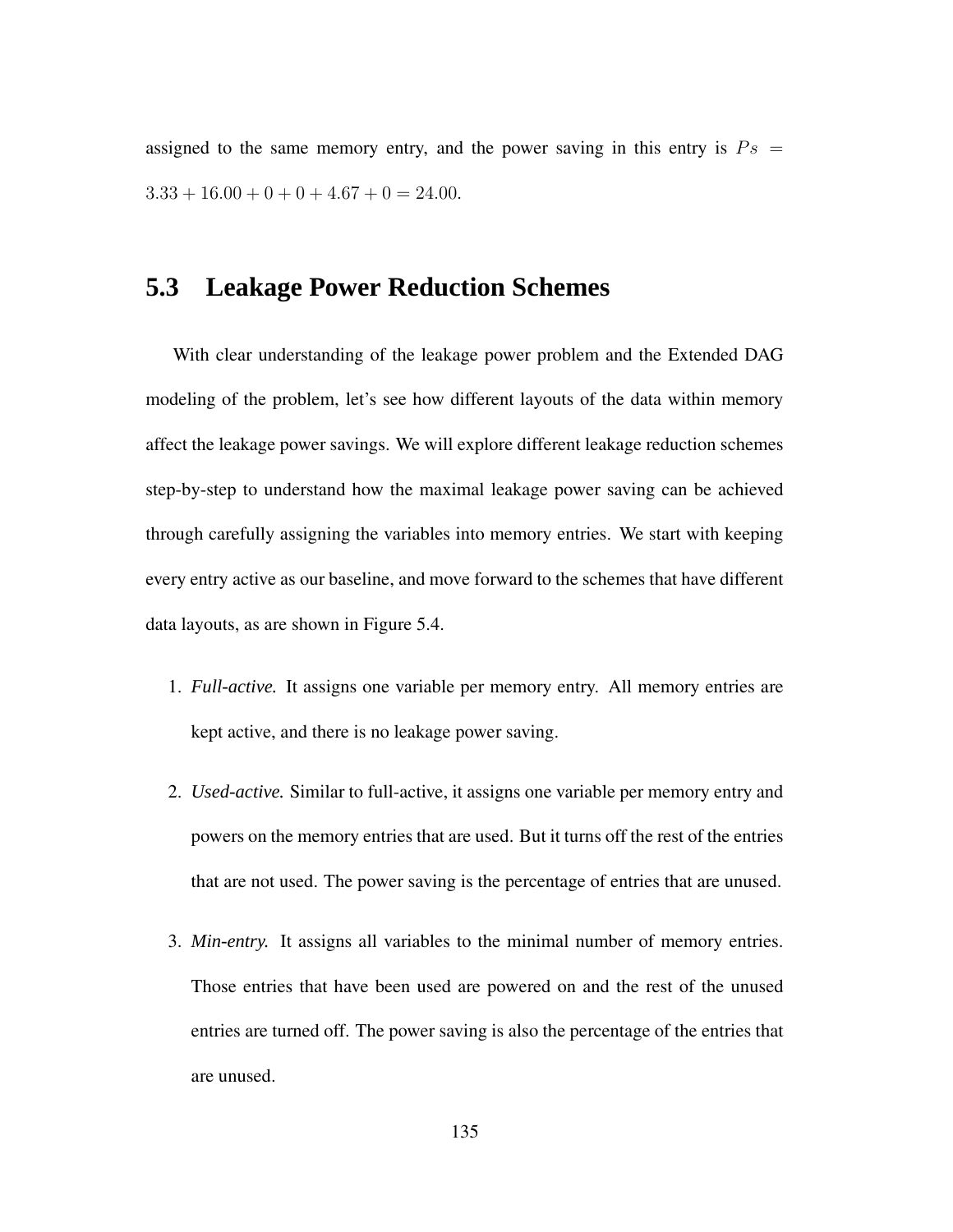- 4. *Sleep-dead.* Similar to min-entry, it uses the minimal number of entries. But it also has power savings on the intervals that are dead. So the total power saving consists of two parts: savings in unused entries and savings in dead intervals of the used entries.
- 5. *Drowsy-long.* Similar to Sleep-dead, it uses the minimal number of entries and saves power on the dead intervals. But it also saves power in live intervals using the drowsy technique. So the total power saving consists of three parts: savings in unused entries, savings in dead intervals, and savings in the live intervals of the used entries.
- 6. *Path-place.* Different from the above schemes that use the least number of entries, path-place picks the  $N$  path-covers that can lead to the maximal power saving.

Figure 5.4 illustrates the above-mentioned schemes. From the figure, we can see that when the precedence orders of all the live and dead intervals are taken into account, different data layouts result in different power savings.

The path-place algorithm (Table 5.1) is a greedy algorithm that can find the  $N$ paths to achieve the maximal leakage power saving. It works by first sorting all the vertexes in a topological order. Then a vertex  $v_i$  ( $v_i \in V \setminus \{v_s, v_e\}$ ) is picked each time in the sorted list to calculate the maximal power saving from the starting vertex  $v<sub>s</sub>$  up to  $v_i$ , or simply the length of the longest path reaching it. Note that the edges from the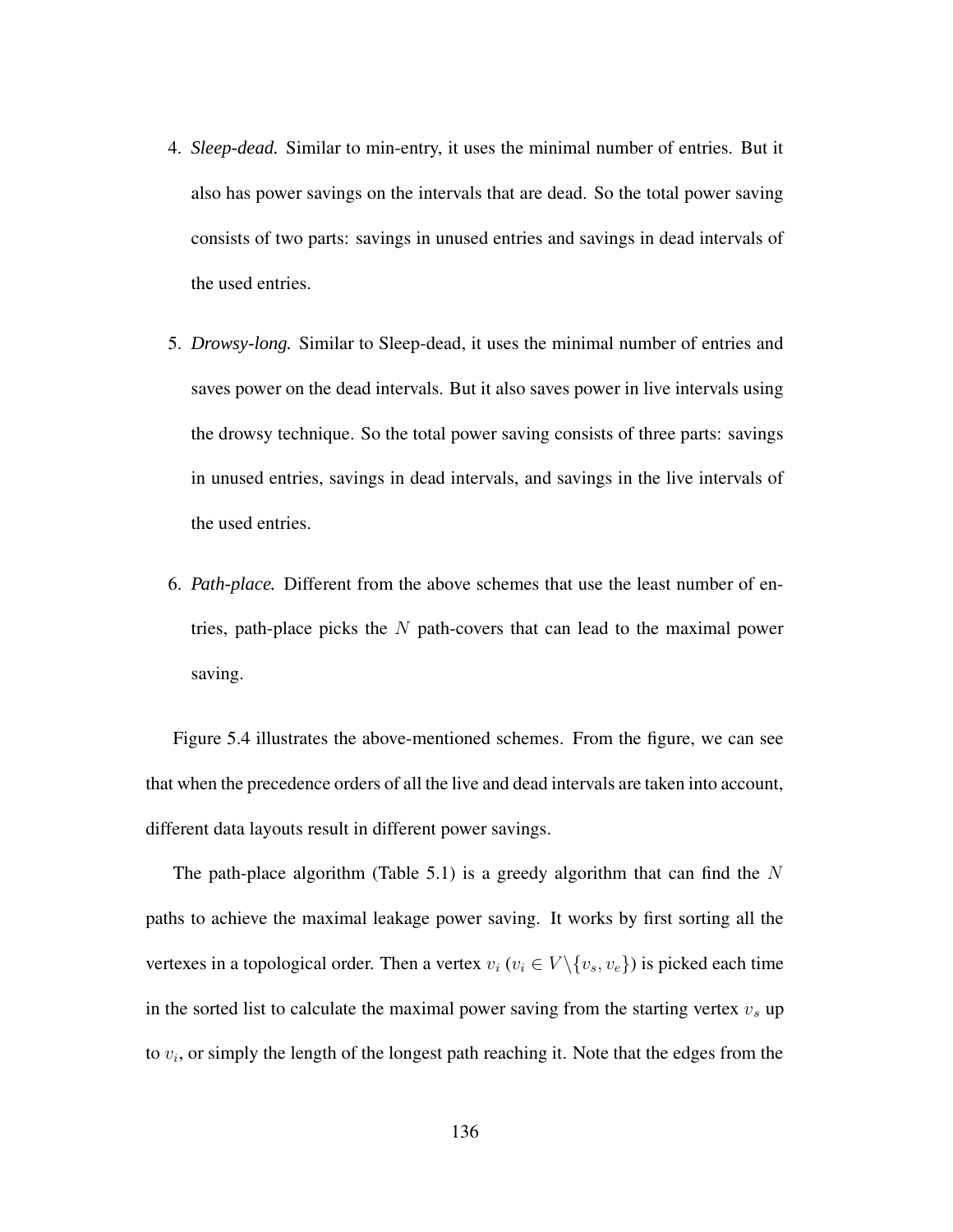

**Figure 5.4:** Different schemes to save leakage power of embedded memories on FP-GAs. Full-active and used-active has one variable per entry. Min-entry, sleep-dead, and drowsy-long use the minimal number of entries, and apply power saving modes on unused entries, dead intervals, and live intervals incrementally. Path-place layouts variables with leakage awareness, and uses power savings on all the unused entries, dead and live intervals.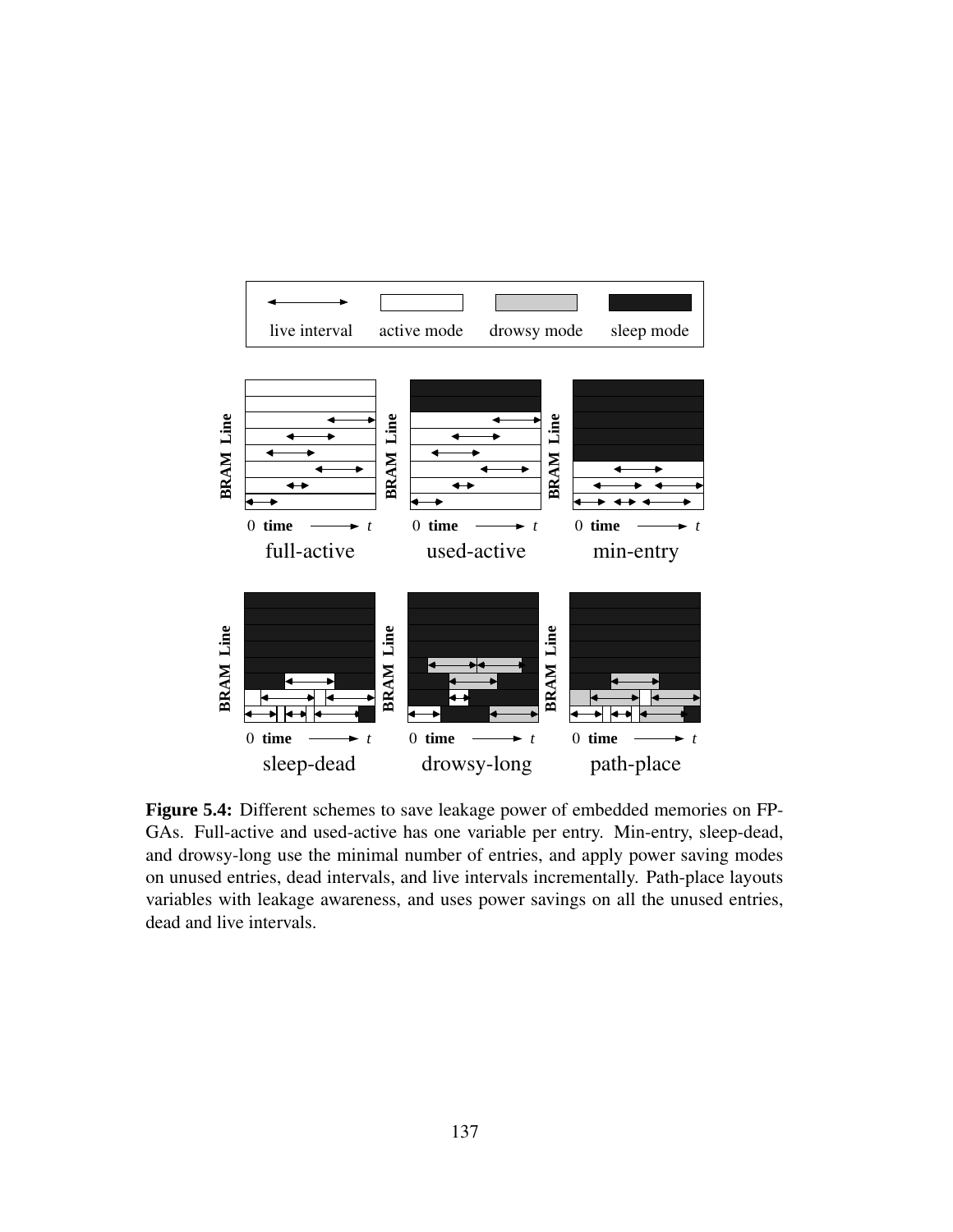| ALGORITHM PATH_PLACE                                                                             |
|--------------------------------------------------------------------------------------------------|
| Input $(G, N)$                                                                                   |
| Output (total saving, path)                                                                      |
| $\mathcal{U}G$ : the Extended DAG; $N$ : the number of entries                                   |
| $\mathcal{N}$ // <i>path</i> : the path for each vertex                                          |
| Begin                                                                                            |
| Construct a list of all vertexes $V$ in topological order,<br>1                                  |
| call it Toplist                                                                                  |
| <b>for</b> each vertex $v_i \in V \setminus \{v_s, v_e\}$ in Toplist <b>do</b><br>$\overline{c}$ |
| 3<br>$max = 0$                                                                                   |
| $\overline{4}$<br><b>for</b> each parent $v_p \in V$ of $v_i$ <b>do</b>                          |
| 5<br><b>if</b> (saving level( $v_p$ ) + $w(v_i)$ + $w(e_{pi}) > max$ ) then                      |
| $max = saving\_level(v_p) + w(v_i) + w(e_{pi})$<br>6                                             |
| 7<br>$id = path(v_n)$                                                                            |
| 8<br>endif                                                                                       |
| endfor<br>9                                                                                      |
| $path(v_i) = id$<br>10                                                                           |
| saving $level(v_i) = max$<br>11                                                                  |
| 12<br>endfor                                                                                     |
| 13<br>$totalSaving = 0$                                                                          |
| 15<br>for each parent $v_p \in V$ of $v_e$ do                                                    |
| $totalSaving \text{ +} = saving\_level(v_p) + w(e_{pe})$<br>16                                   |
| endfor<br>17                                                                                     |
| End                                                                                              |

**Table 5.1:** The path-place algorithm.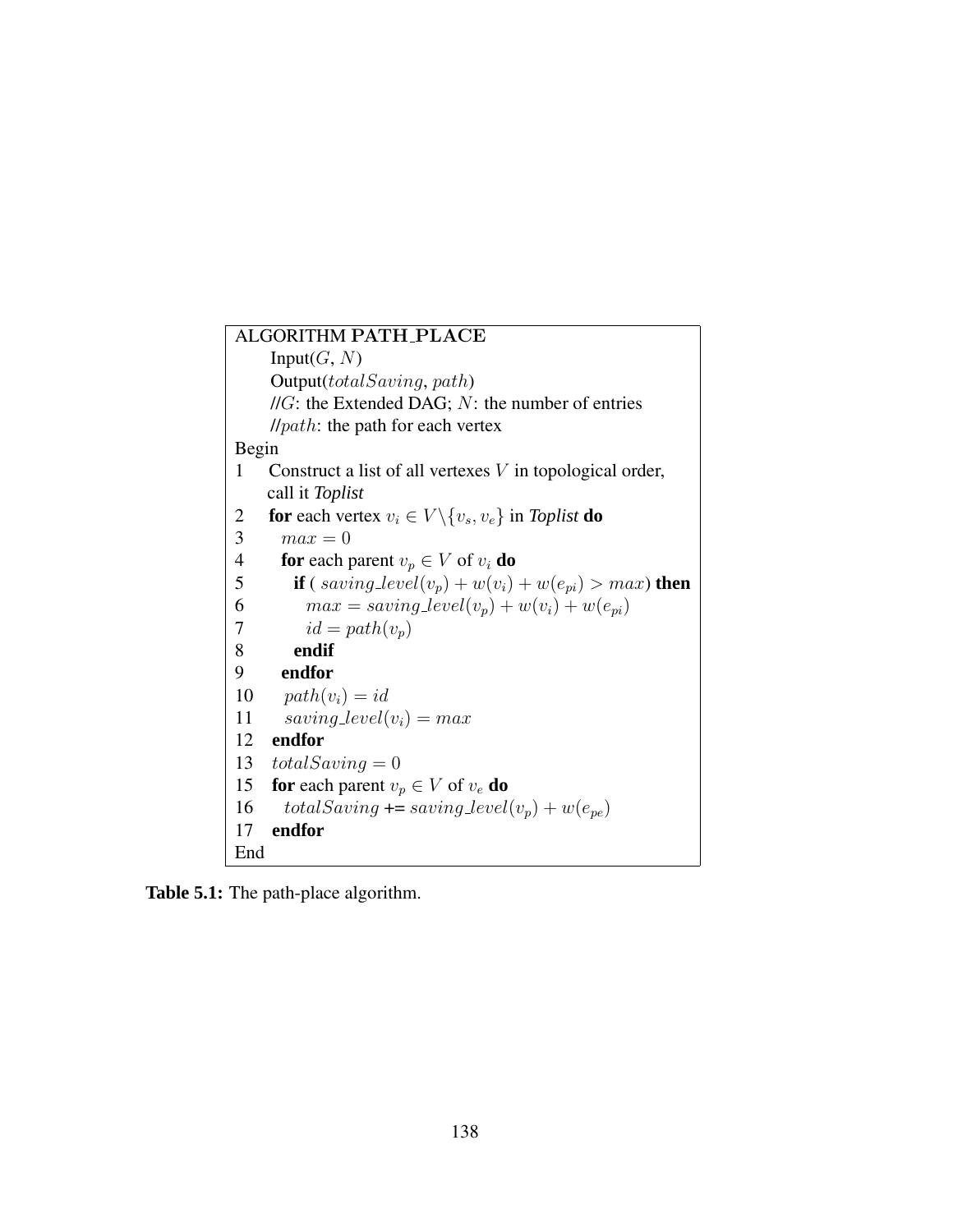starting vertex  $v<sub>s</sub>$  to the ending vertex  $v<sub>e</sub>$  are the edges with the lowest priority to pick. In the end, the total power saving is computed as the sum of three components: the weights of all the final level vertexes that have no child except the ending vertex  $v_e$ , the weights of their edges that connect to  $v_e$ , and the weights of the  $(N - k)$  edges from the starting vertex  $v_s$  to the ending vertex  $v_e$  if k is less than N. The path $(v_i)$  function is used to calculate the path ID of the vertex  $v_i$ . Each time it sets the path ID of the vertex  $v_i$  as the path ID of its parent that can lead to the largest power saving of the vertex  $v_i$ . The complexity of the algorithm is  $O((n+e) * N)$ .

There are pros and cons with employing a leakage control technique at the entry level of embedded memory. The disadvantage is due to two types of the overheads: one caused by the employed low-leakage circuit techniques, and the other caused by the controller for choosing the best operating mode. However, as leakage problem gets exacerbated, adding control bits to the embedded memory becomes beneficial not only because of the decrease of cooling cost in packaging, but also due to the increase of circuit reliability [88]. The most important advantage is that adding the components of path-traversal and location assignment does not affect the current design flow for placement and routing in any way. It only gains additionally leakage power saving on embedded memory, which is a dominant portion on FPGAs.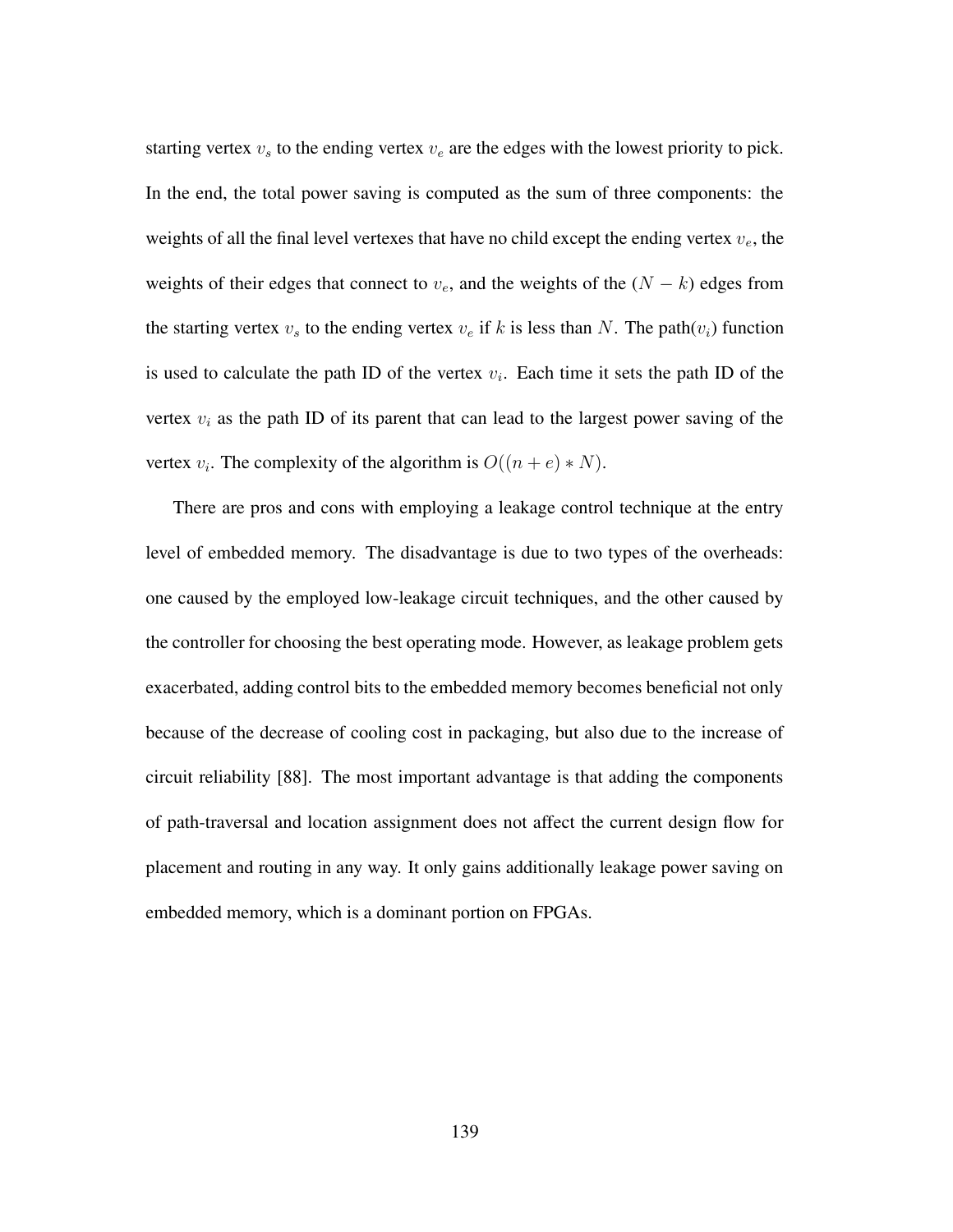## **5.4 Empirical Study**

In section 5.3, we have discussed different schemes for reducing leakage power of embedded memory. In this section, we report our experimental results gathered from several DSP applications [24]: *dft, idft, radix-2 fft (fft-2), radix-4 fft (fft-4), filter*, and  $mp$ , a real design for efficient wireless channel estimation [74]. We first derive inflection points for different configurations of the memory block. We then show the comparison results of applying different schemes on different applications.

Due to the lack of the detailed information of commercial embedded memories, in our study we use the configuration schemes similar to dedicated blocks of on-chip memory, Block SelectRAM [2], of Xilinx Virtex family devices. That is to say, our targeted embedded memory is a true dual-read/write port synchronous  $RAM<sup>5</sup>$  with 18Kb memory bits. Each port can be independently configured as a read/write port, a read port, or a write port. Each port can also be configured to have different bit-widths: 1 bit, 2 bits, 4 bits, 9 bits (including 1 parity bit), 18 bits (including 2 parity bits), and 36 bits (including 4 parity bits). A read or a write operation requires only one clock edge. Both ports can read the same memory cell simultaneously, but can not write to the same memory cell at the same time. Therefore, there is no write conflict. In our experiments, the bit-width of each entry is set to be 18 bits, which is reasonable in those DSP applications. So the number of entries  $N$  is equal to 1K.

 $5$ Embedded memory blocks in contemporary FPGAs are typically implemented with synchronous SRAM [1, 110] to improve design performance.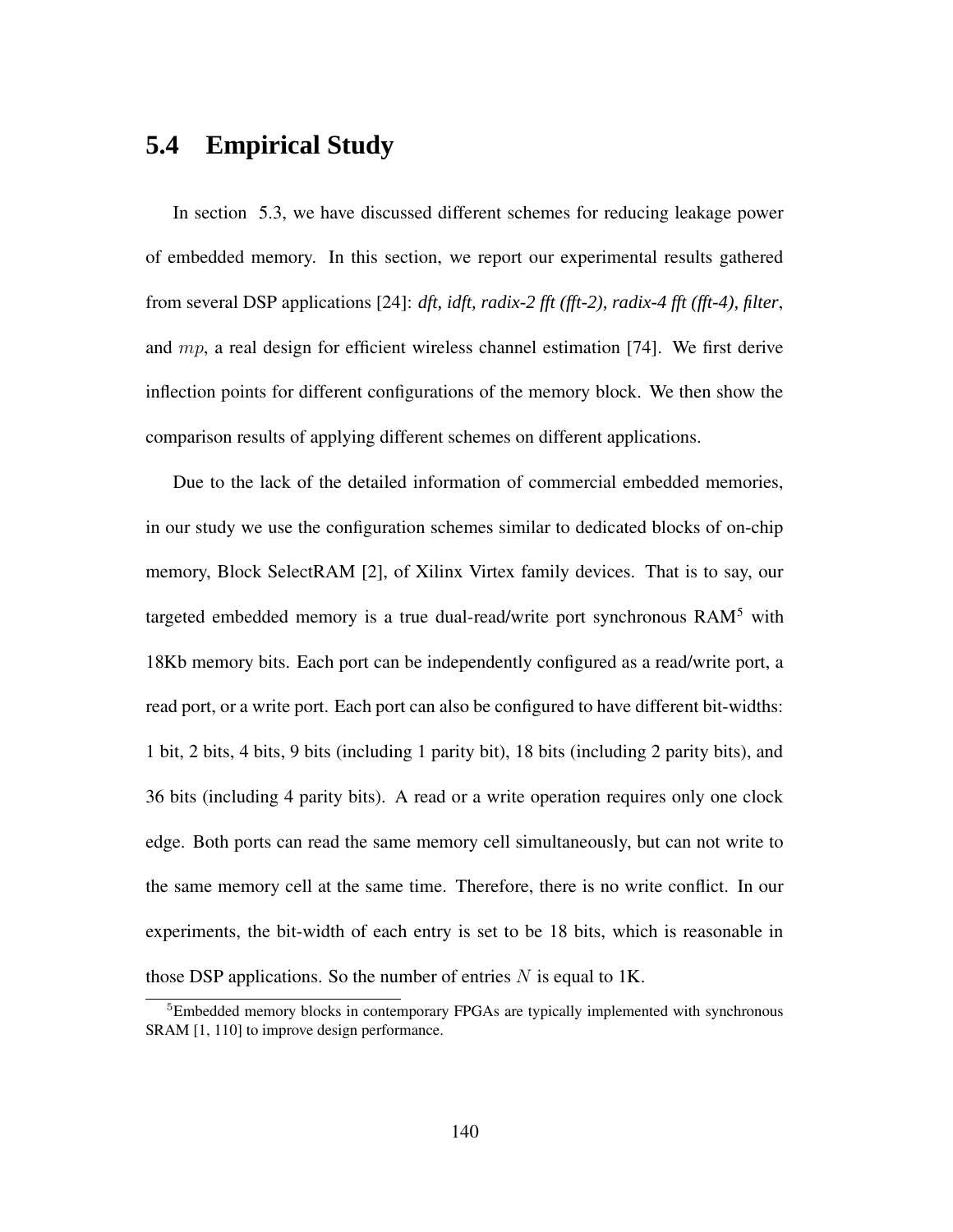

**Figure 5.5:** The drowsy-sleep inflection points are derived for different bit-width configurations of the embedded memory.

#### **5.4.1 Deriving Inflection Points**

The active-drowsy and drowsy-sleep inflection points are used to categorize all the live and dead access intervals. They are also used to select the best operating mode on each interval. In our study, we use the parameters in [75] to calculate inflection points, and assume that 3 cycles is needed to change the supply voltage from high to low and vice versa, and 30 cycles from high to off, and 3 cycles from off to high. So the activedrowsy inflection point can be calculated as 6 cycles. When calculating the drowsysleep inflection point, we simulated our target memory using modified eCACTI [72] to get both the dynamic power and leakage power consumptions, and derived the point where the drowsy and sleep modes consume the same amount of energy [75].

Figure 5.5 shows the inflection points for different configurations under different technologies. From the figure, we can see that under the same technology, the drowsy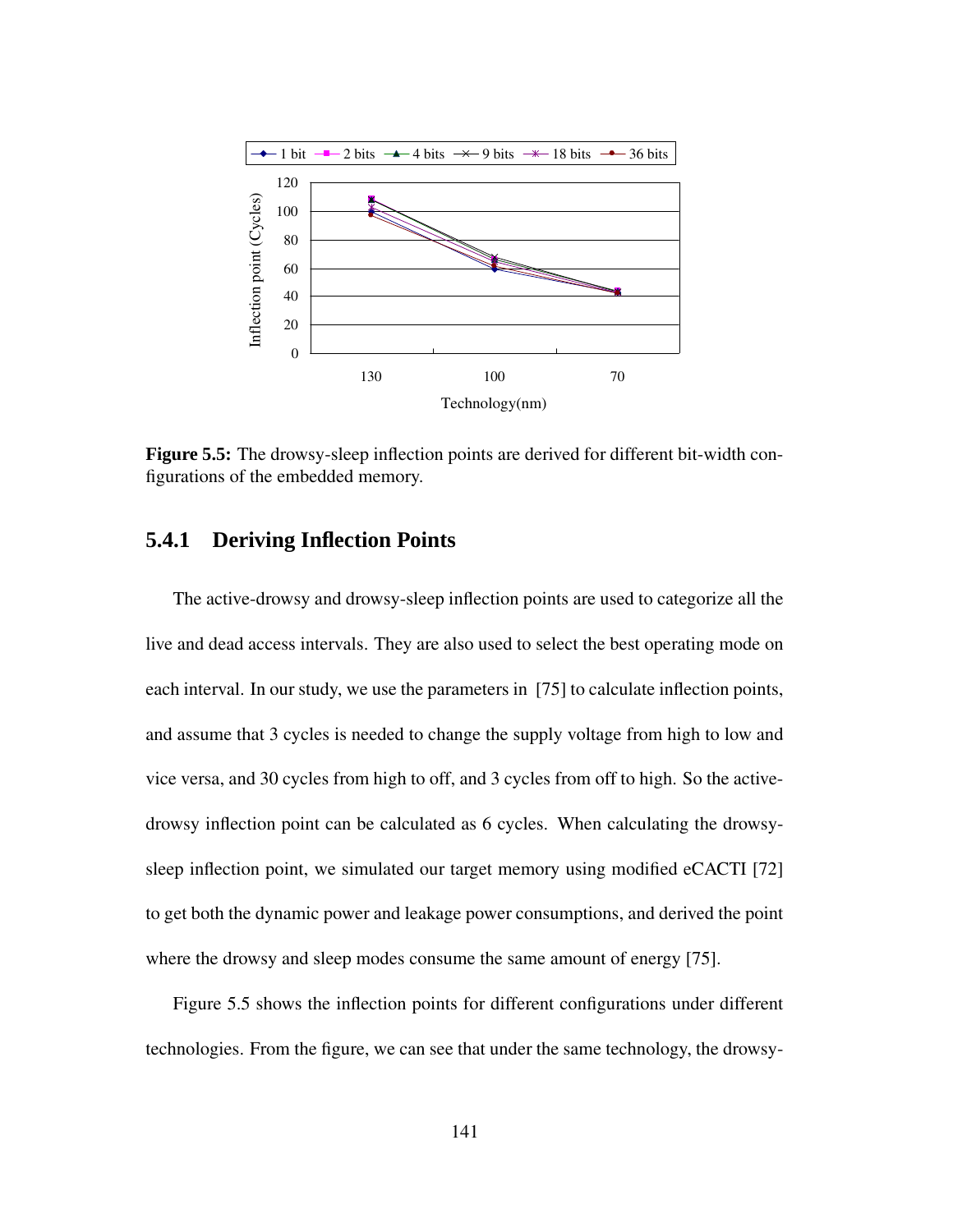sleep inflection points for different configurations are the same; and when the technology scales down from 130nm to 70nm, the drowsy-sleep inflection point decreases from 102 to 43 cycles. Since 70nm is the most advanced technology available in the eCACTI tool, and features the next generation FPGA design technology, we used the 70nm technology and picked 43 cycles as the drowsy-sleep inflection point in the rest of our study.

Note that we also varied the drowsy-sleep inflection point from 43 to 640 cycles, and found the total leakage power savings are about the same. It is because that those intervals that contribute to most of the saving are very long, and small changes of the drowsy-sleep inflection point will not limit the power saving from those long intervals.

#### **5.4.2 Comparing Different Schemes**

We have proposed five different schemes to reduce memory leakage power: usedactive, min-entry, sleep-dead, drowsy-long and path-place. We now study the power savings of the five schemes are on DSP applications. To assign the variables to the minimal number of entries (for min-entry, sleep-dead, and drowsy-long), the leftedge algorithm [58] was implemented in our experiments, which colors the graph in  $O(n \log(n))$  time. To evaluate the different schemes we compared the five schemes against the full-active scheme, which is used as the baseline and has no power saving. To evaluate how close the path-place algorithm can bound to the optimal results from the experimental perspective, we also designed an OPT scheme, which assumes that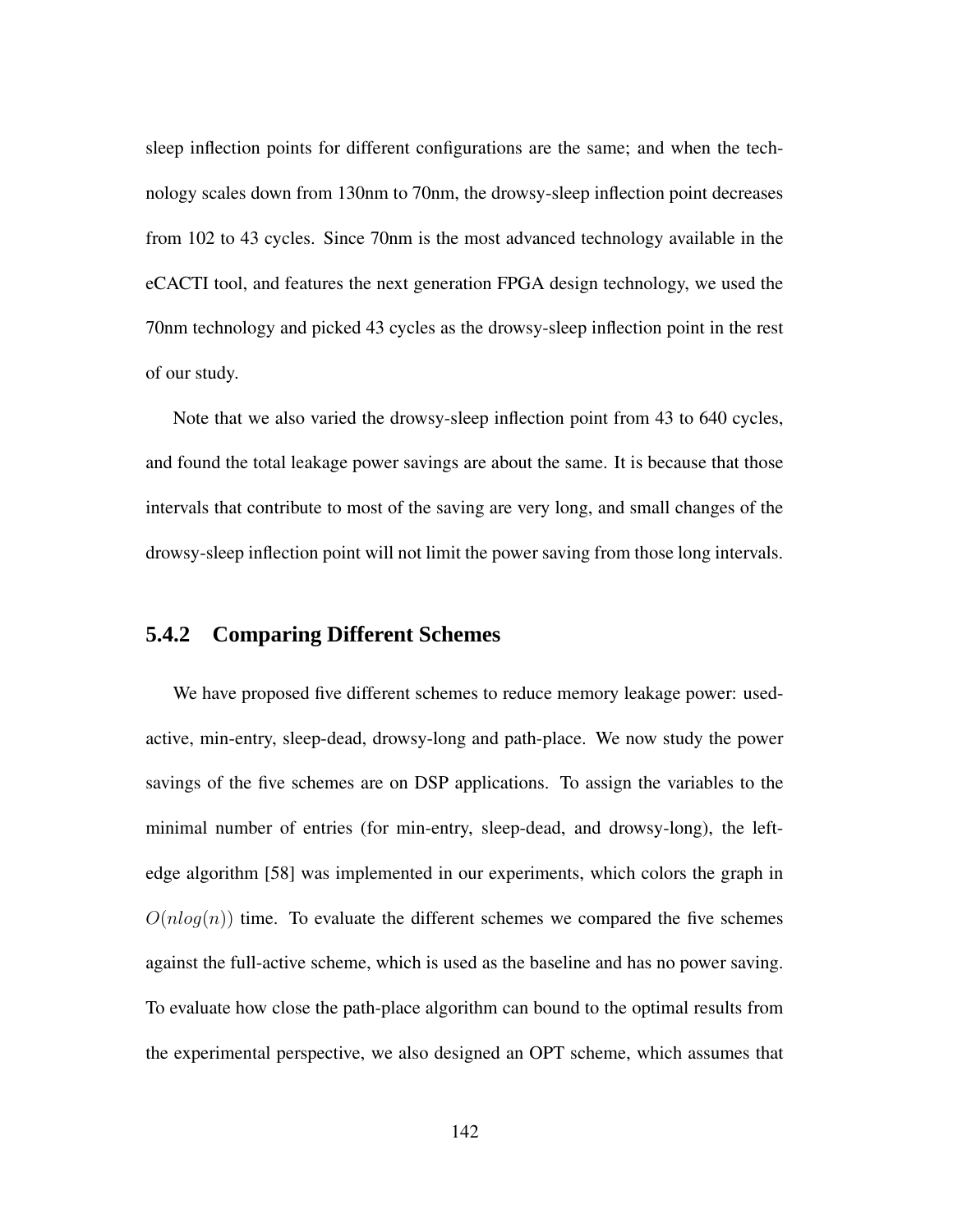

**Figure 5.6:** Comparison of the leakage power savings for different schemes.

no energy will be consumed during transitions between states. Figure 5.6 shows the comparison results for all the applications. From the figure, we can make the following observations:

- 1. By simply putting a single interval per entry and turning off the rest, as usedactive does, 36.7% of leakage power can be saved on-average.
- 2. If the minimal number of entries are used, the leakage power savings is 75.6%, 77.3% and 86.0% for min-entry, sleep-dead, and drowsy-long, respectively, and the savings are increasing because more intervals are put into power saving modes. The reason that min-entry does well is that it packs the data very tightly (see Figure 5.4), and more entries that could be completely turned off to save power are left unused. Moreover, due to the effect of compact packing, the dead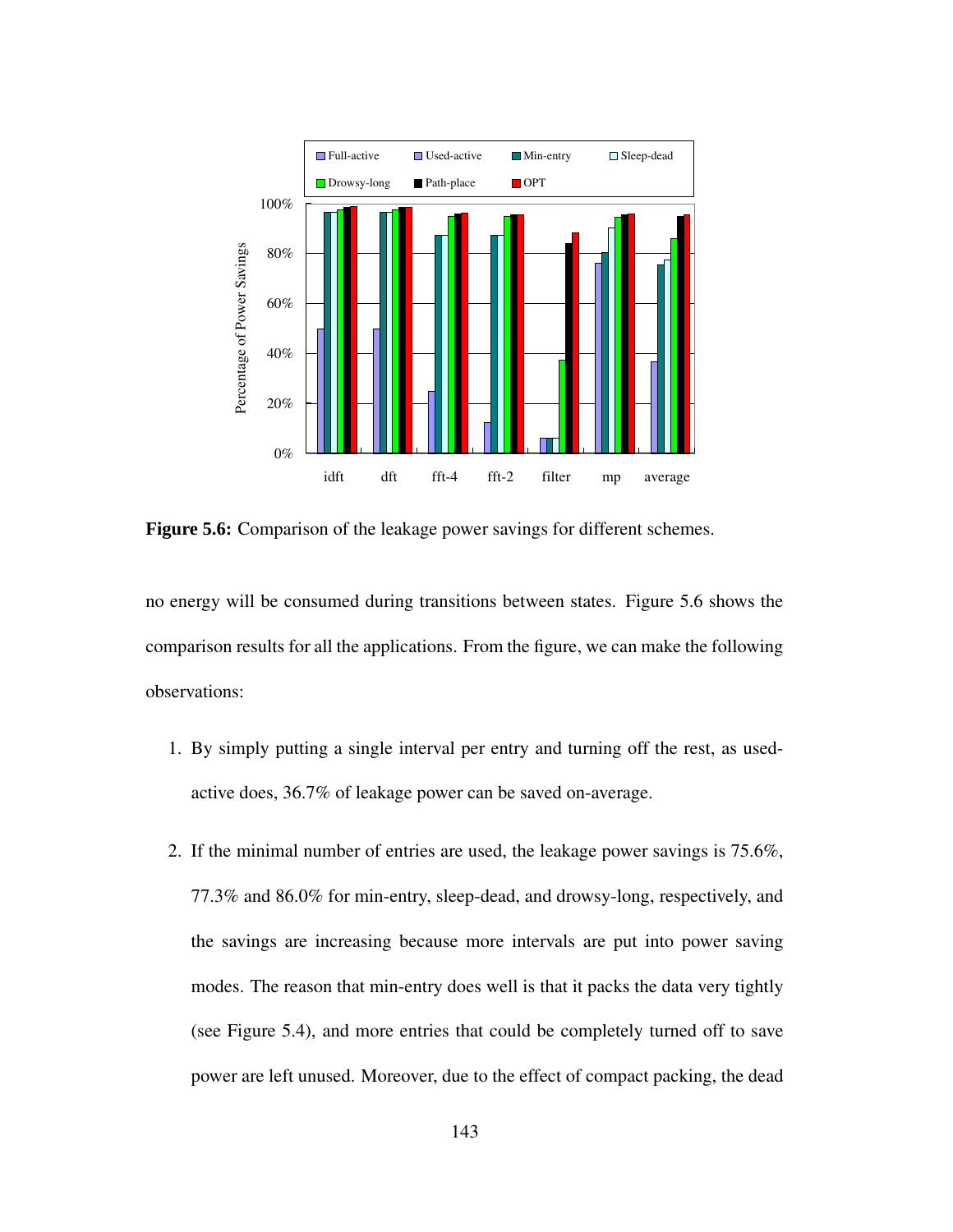intervals that are in the used entries are very short, which leaves very little space for sleep-dead to save power. Consequently, sleep dead performs at a similar level in efficiency as min-entry.

- 3. Among all, path-place achieves the best leakage power saving, 94.7%, which is about 8.7% better than the drowsy-long scheme. It is because path-place layouts the data in a way that the sleep mode can be explored to the largest extent on all the intervals, and among all three operating modes: active, drowsy, and sleep, the sleep mode can provide the maximal power saving. Also, on average, pathplace can approach the bound of the OPT scheme very closely (less than 1.2%), which assumes that there is no transition energy consumption.
- 4. In terms of best schemes, both min-entry and path-place are favorable. Minentry is very simple but effective. It only needs to use sleep techniques to turn off the unused entries after interval packing and can achieve a good amount of power saving. By contrast, path-place is very effective but a bit more costly in terms of running time to discover the best layout. If drowsy techniques are incorporated along with sleep techniques, path-place could accomplish the best leakage power saving.
- 5. For *filter*, the simple used-active scheme does not save too much power. It is because that different from other applications, the number of its variables is close to the total number of entries, and only few entries that are unused can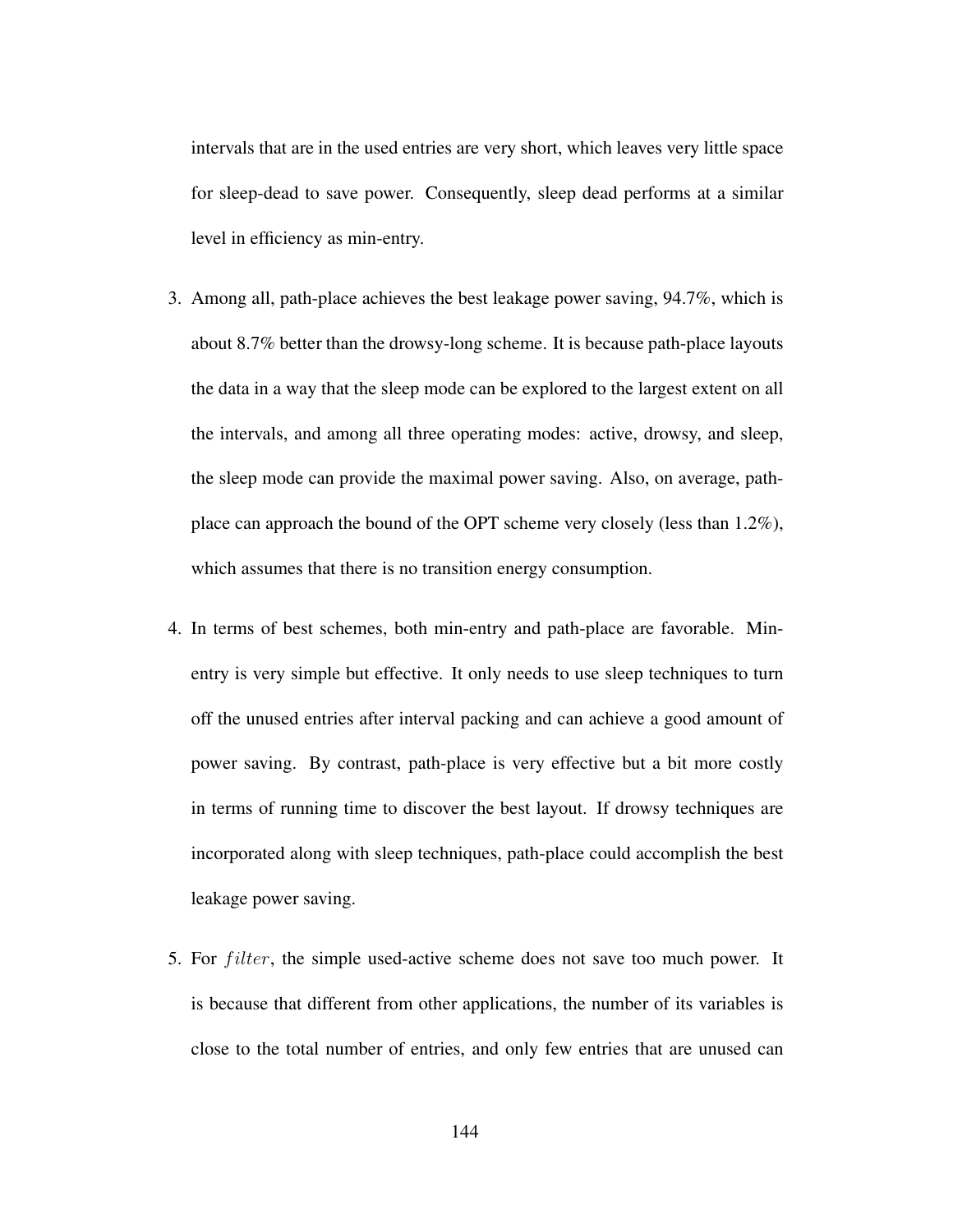be put into sleep to save power. But when the variables are layout carefully, significant power saving can be achieved, as path-place does.

6. For the case study of the MP core, 76% of power saving can be achieved by simple turning off the unused part by using the used-active scheme. This is due to the fact that only one third of the entries of an embedded memory is used. Through leakage-aware placement of the data, the path-place algorithm can achieve 94% of leakage power saving.

These provide us the answer that the layout of the data within the memory entries has a significant impact on the leakage power optimization. Moreover, with the available circuit techniques, careful placement of the intervals within the memory can reduce the leakage power by a large magnitude.

#### **5.5 Related Work**

We have reviewed the related work on low-leakage circuit techniques in Section 5.1, which have been studied extensively for optimizing leakage power of ASICs and microprocessors [11, 95, 34, 47, 49, 51, 52, 59, 88]. Now we see what are the different techniques that have been proposed to reduce leakage power for FPGAs, which has been in focus only recently [8, 4, 64, 97, 105]. Leakage tolerant FPGA architectures were analyzed and discussed in [14, 15, 4], in which the whole fabric is divided into regions called buckets. Each bucket contains a pre-determined number of CLBs and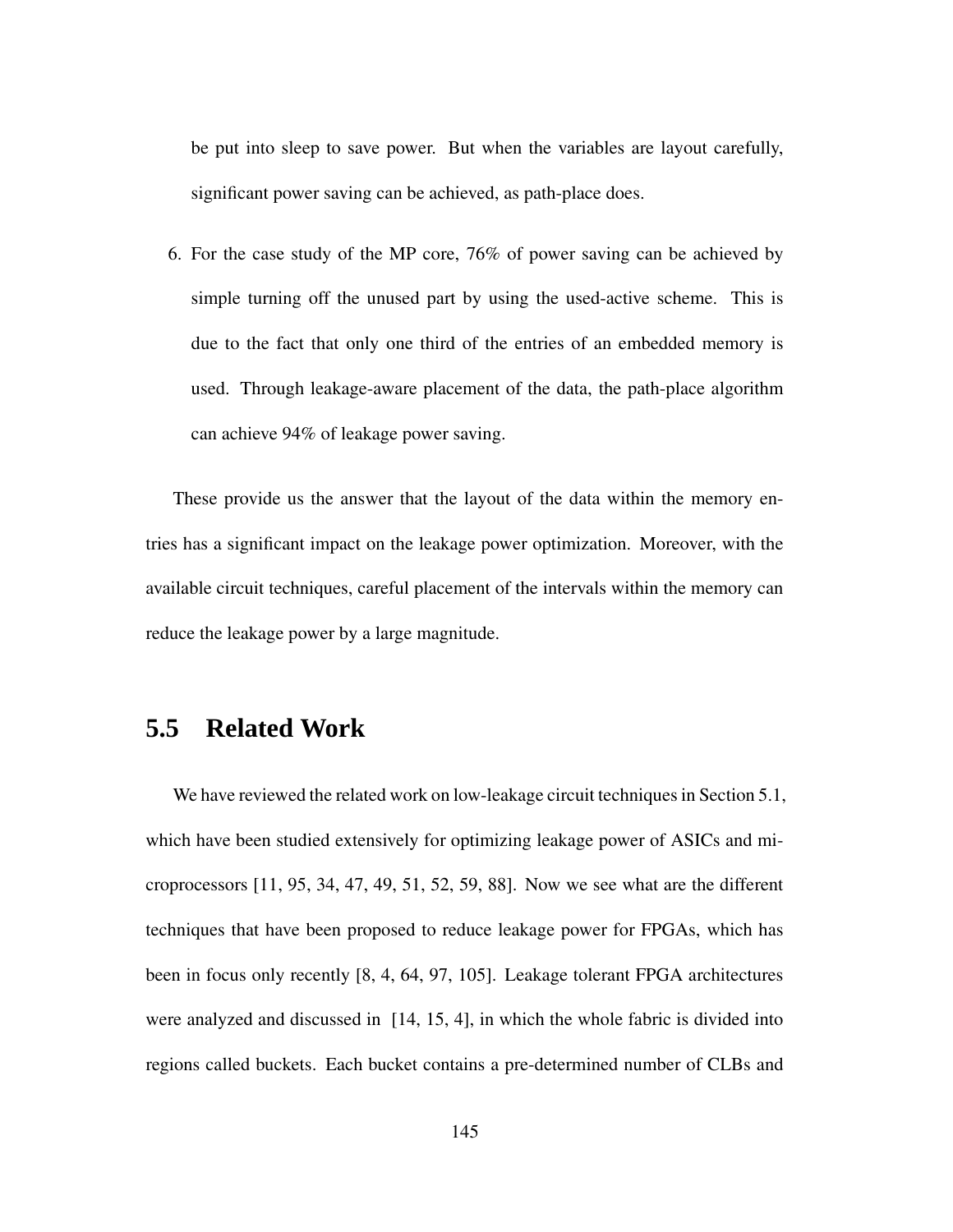the bucket is powered on/off by a sleep transistor. The sleep transistor is controlled by a power state controller to intelligently shut down buckets whenever they are idle. [36] addressed the problem of automatically packing a given design onto the logic block based on their temporal profile. Shang et al. [97] analyzed dynamic power consumption in Virtex-II FPGA family based on measurement and simulation. Tuan and Lai studied the leakage power of Xilinx architecture. And Li et al [63] proposed fpgaEVA-LP for power efficiency analysis of LUT based FPGA architectures. Several techniques for reducing leakage power on FPGAs have been proposed. Gayasen et al. [4] studied region constraint placement to disable unused portions by employing sleep transistors. Anderson et al. [8] considered selecting polarities for signals at the inputs of LUTs so they spend the majority of time in low leakage states. Li et al. [64] proposed to use pre-defined dual- $V_{dd}$  and dual- $V_t$  fabrics to reduce FPGA power. Rahman et al. [83] evaluated the trade-offs of different low-leakage design techniques for FPGAs. While there has been work in low power FPGAs and other work in architectural-level policies for controlling memory leakage, we believe this to be the first work to address embedded memory leakage power in FPGAs.

#### **5.6 Summary**

In this study we argue that embedded memory leakage power will be a large and growing concern for FPGAs and that design flows can be effective in reducing this power. We further present a leakage-aware design flow and proposed five schemes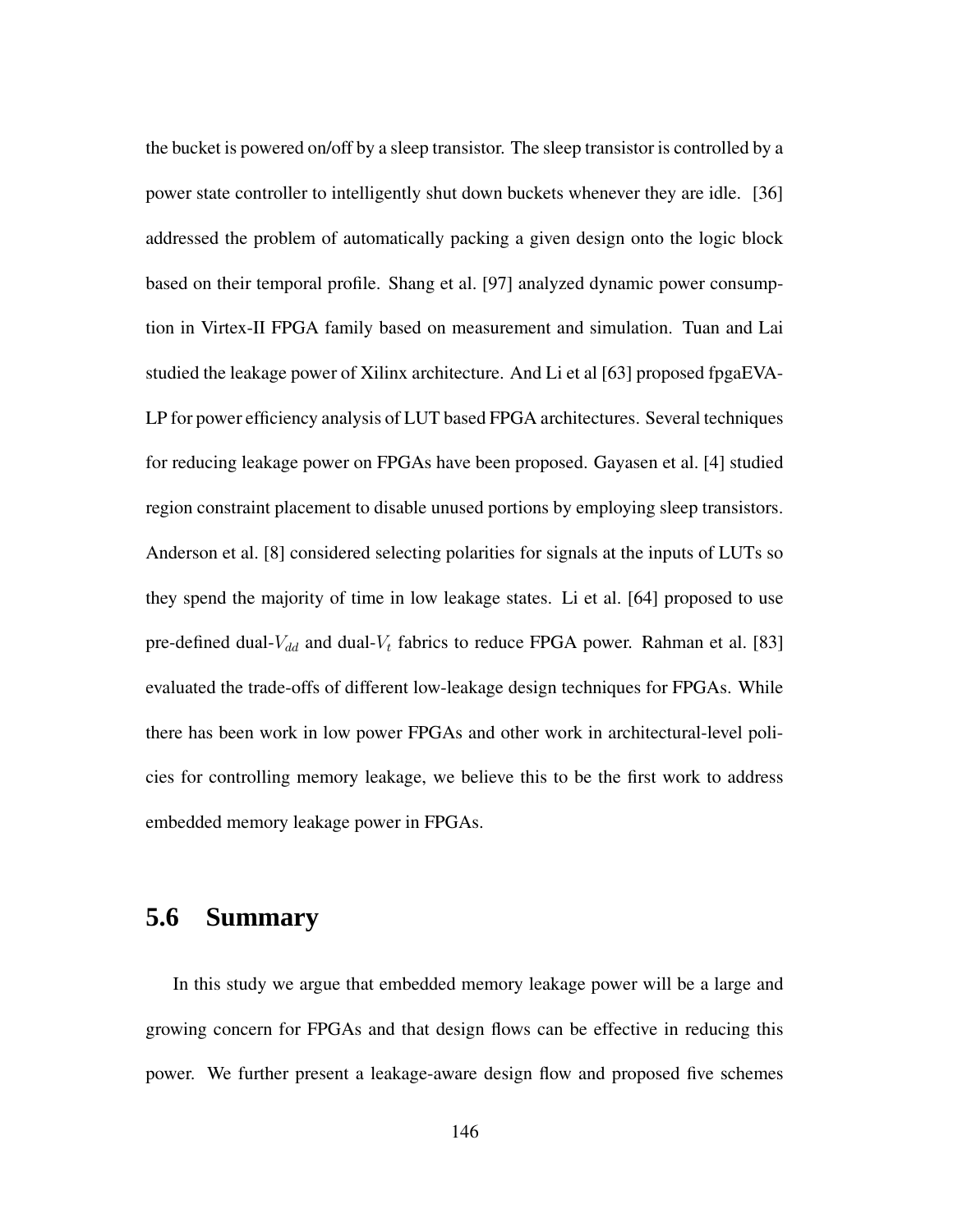for reducing leakage power of embedded memory on FPGAs. The new flow takes into account the leakage-aware location assignment of variables within memory. The proposed five schemes employ the sleep and drowsy techniques, and exploit the live and dead interval information of memory accesses to save power. They function by choosing the best operating mode, active, drowsy or sleep, on each interval. Through the experimental evaluation, we found that the simple scheme like used-active can provide a good amount of benefits, and by carefully placing data into memory entries, a significant amount of leakage power saving can be further achieved.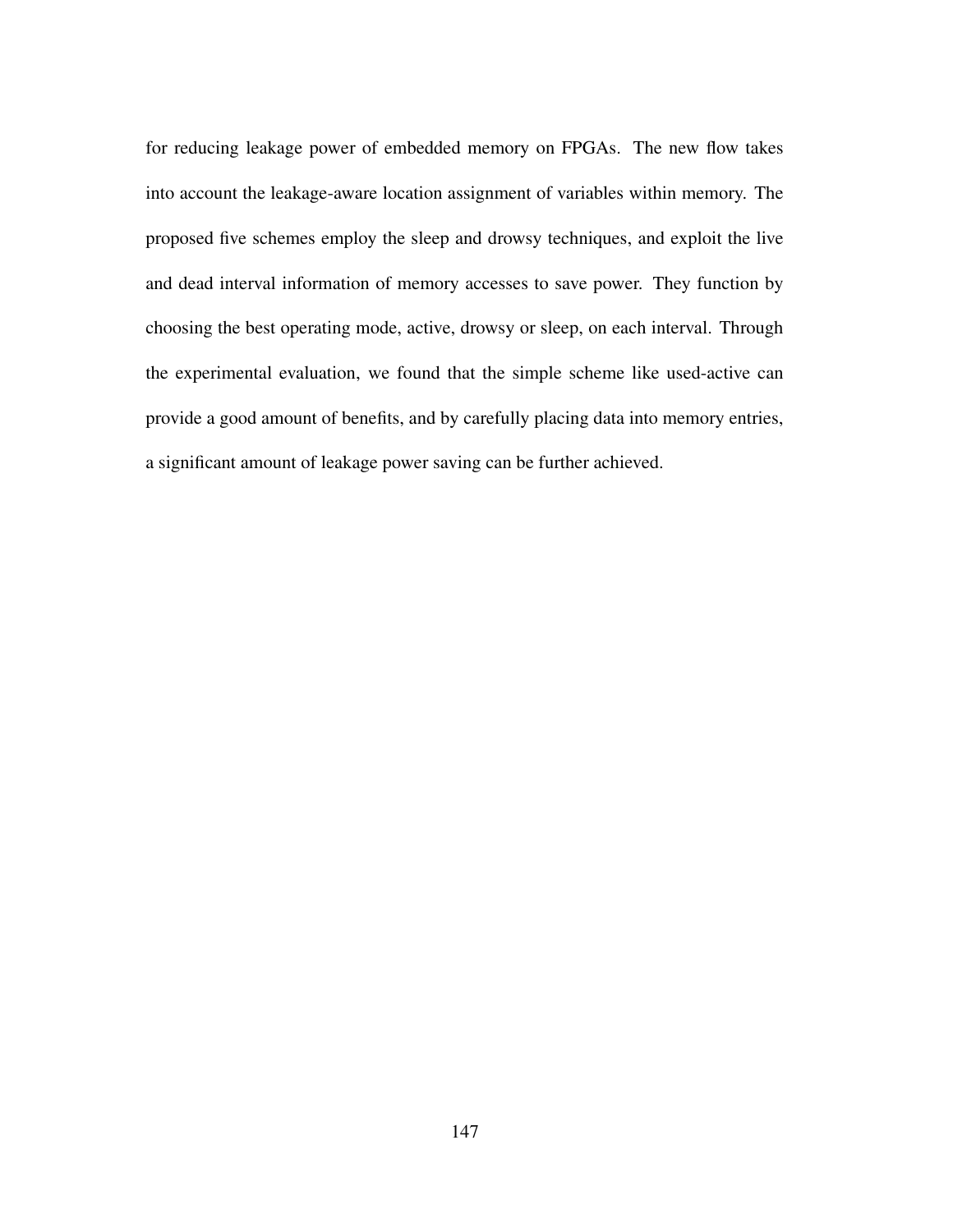# **Chapter 6 Conclusions**

### **6.1 Research Summary**

Personal wireless communications applications are playing a significant role in communications systems in recent years, and advanced communications algorithms have been developed to mitigate multi-path and multi-user interference, as well as to achieve increased capacity and spectral efficiency which is becoming more and more important for future wireless systems. At the same time, digital integrated circuit technology have been growing continuously following the Moore's law, and many architecture and circuit design techniques have been developed for portable devices which have stringent energy consumption, performance and cost constraints. However, there is still a big gap between these two fields, neither algorithm nor architecture characteristics are being fully exploited. In order to reach a more optimized system design in terms of power, performance, and area, etc., algorithms and architectures need to be considered together to achieve the best matching between them.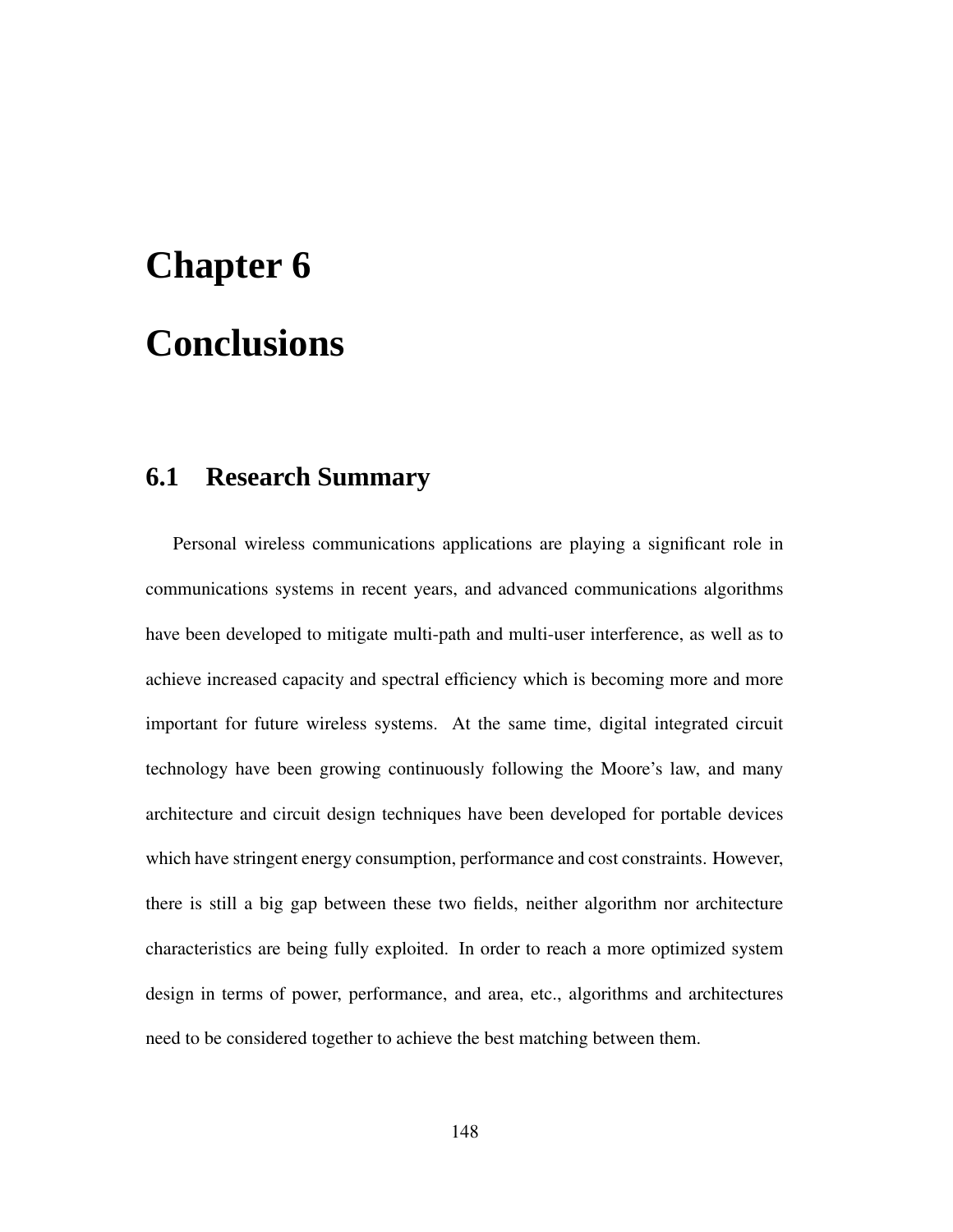This dissertation is on the co-exploration of algorithms and architectures for the custom implementation of digital signal processing in wireless channel estimation. The interaction between the two are exploited to derive efficient solution and to bridge the gap between system and circuit level design. A cross-cutting method is proposed to assist the algorithm/architecture co-exploration of dedicated hardware design, resulting in novel optimizations at every level of the system design, from the theory and algorithms to the arithmetic and placement.

The co-exploration enables us to study the performance of various algorithms at the system level and at the same time in architecture that matches the computational requirements of the algorithm to optimize the power consumption and implementation cost. The advantages of bring together system and algorithm design, architecture design, and low power design techniques are demonstrated by the design example of matching pursuit (MP) core, an efficient wireless channel estimator.

MP core demonstrates that multiple orders of magnitude gain in both energy and performance efficiency can be obtained by using dedicated hardwired and highly parallel architectures: achieving 216x speedup compared to running the MP algorithm on a 2.17GHz high performance AMD microprocessor, and 25% energy saving through clock gating the nonactive parts.

#### **6.2 Future Work**

There are a number of avenues that could extend this research.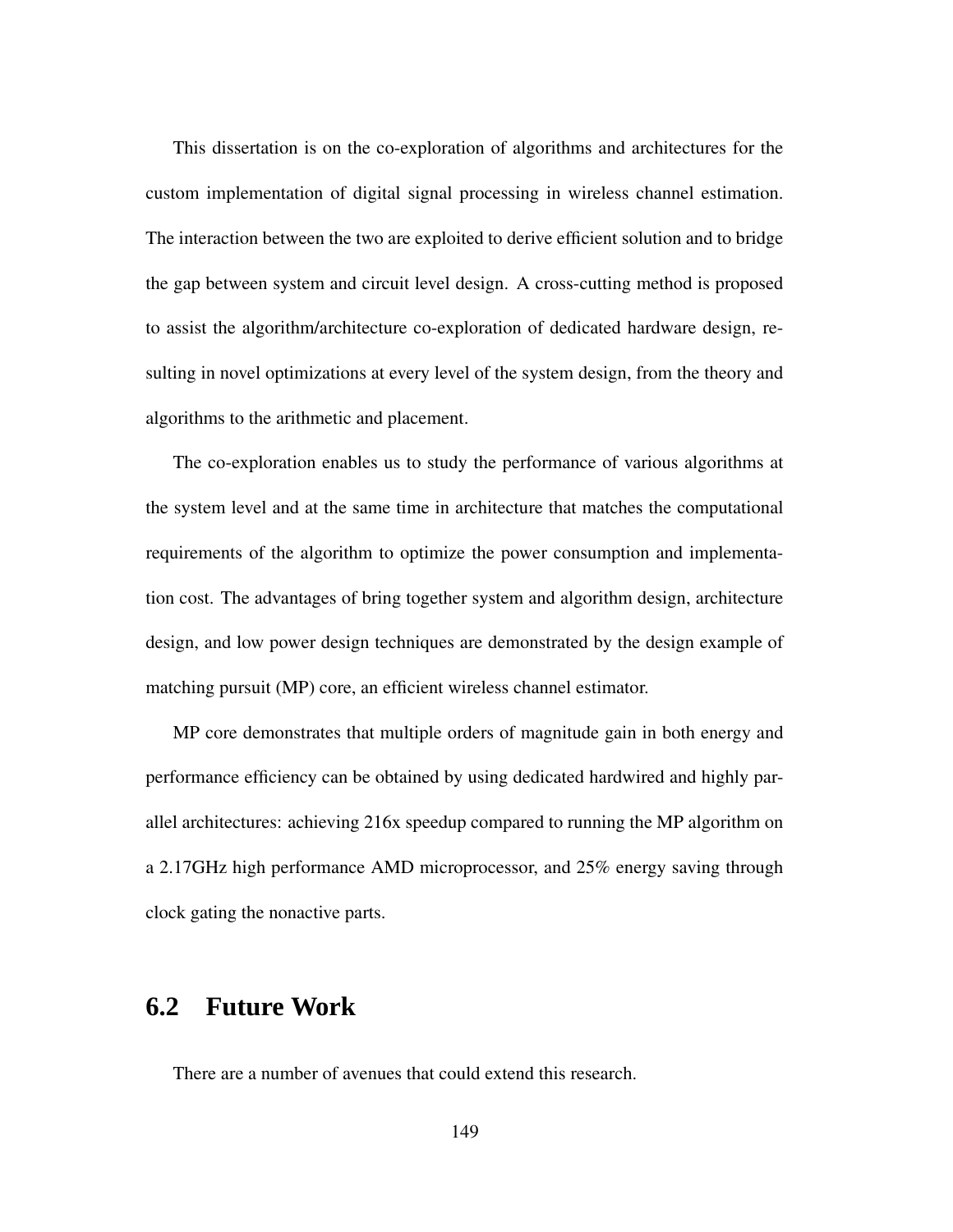The FPGAs has progressed into a new model of computation. First, re-programmability of the architecture has been recognized as a major evolution, which made it possible to delay the programming of the FPGA to the last minute, and even change it if an error were detected in the implementation. Second, FPGAs are widely adopted for prototyping. The fact that the architecture can be programmed over and over again to try out actual hardware implementations of the design ideas was a desired capability. However, designers have to face the problem of high power consumption that holds up FPGAs from penetrating the vast majority of applications. Low standby power is thus crucial, particularly for mobile applications. One direction to extend for reducing leakage power on embedded memories on FPGAs will be incorporating physical layout information in the design flow to better estimate the power consumption, since adding control signals for reducing power may lead to routing congestion and layout change.

Second, it would be interesting to extend the path-place algorithm based on both temporal and spatial information to reduce power consumption in registers on ASICS. Since registers are large in size on ASICS, they consume a significant amount of leakage power. With static scheduling information, registers could be put into low power mode to save power. So does functional units. Functional units consume a large portion of power. Based on the temporal information, we could decide when to put them into low power mode to save power and when to wake them up for fast execution. Using the spatial information, we could further decide that out of a number of functional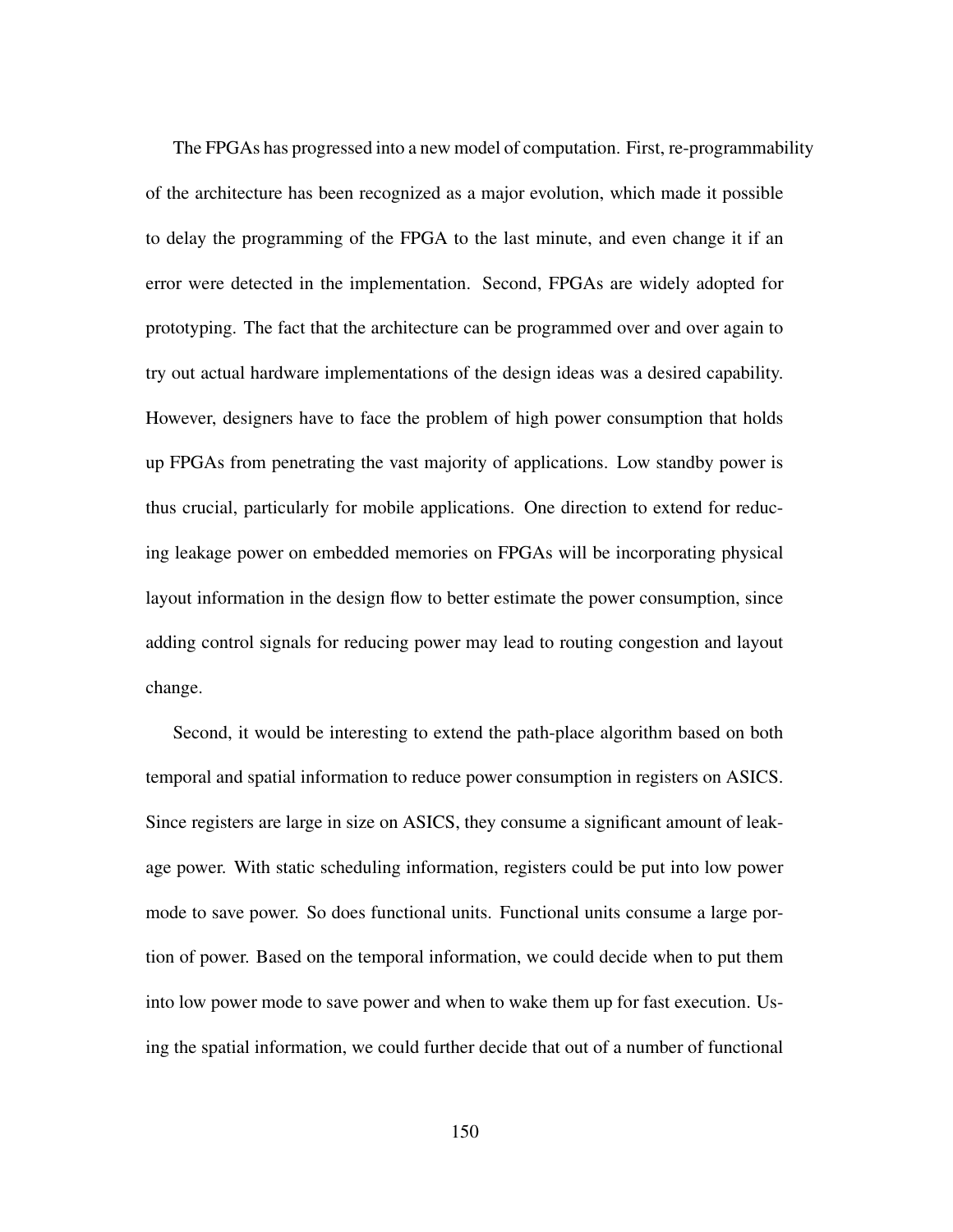units of the same type which functional unit the operations can be binded to to save power.

Another interesting direction to pursue is to estimate the interval behavior based on statistical data analysis. In this study, we have shown that based on the oracle knowledge of an address trace, we can achieve maximal power saving on a given cache architecture with the generalized model. Instead of using the trace information of a specific application, we could employ the sub-set sampling technique to explore the statistical information of a set of applications to estimate the interval behavior and provide a more general model, which does not restrict to a particular application.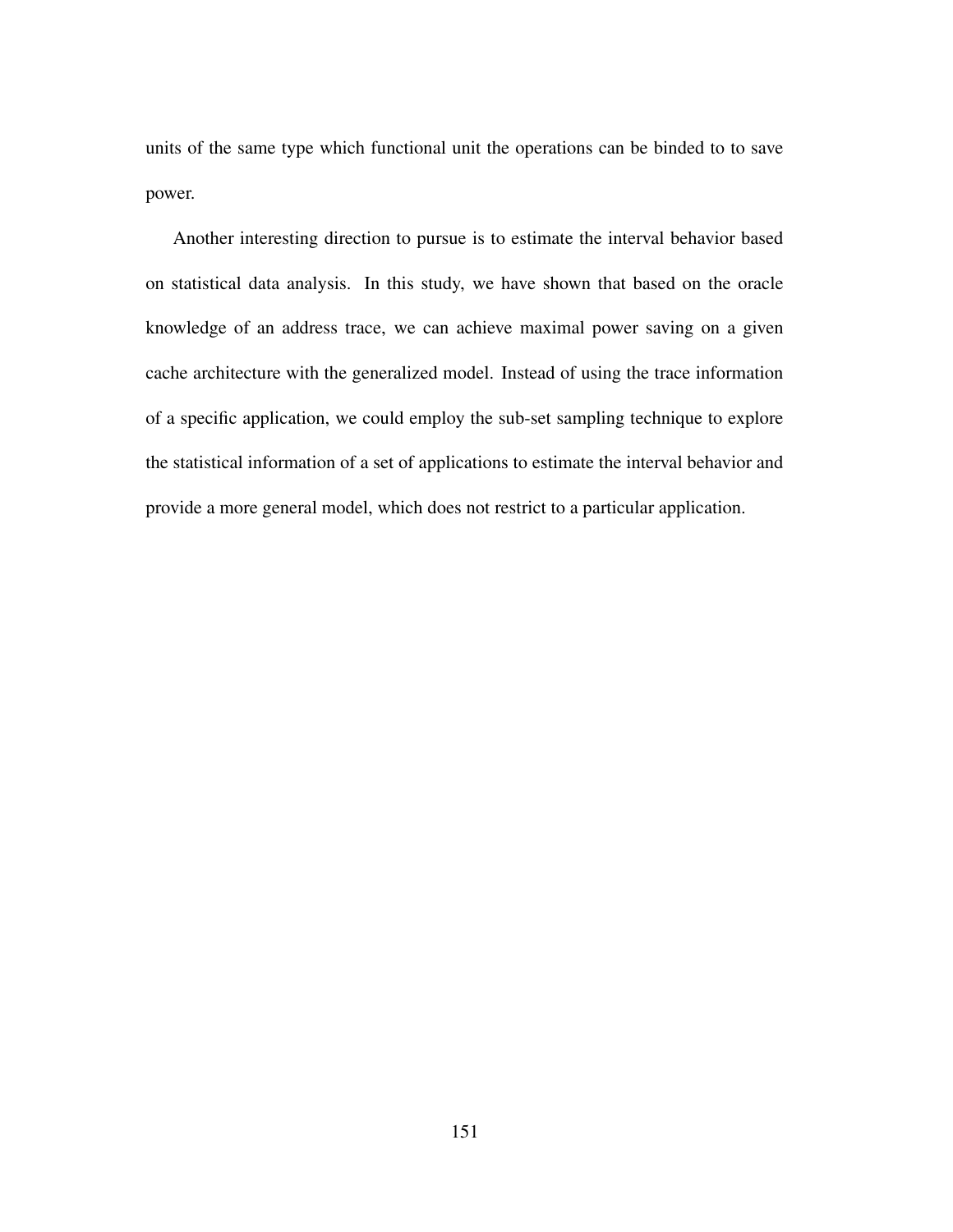# **Bibliography**

- [1] Altera press releases and device data sheets. http://www.altera.com.
- [2] Xilinx press releases and device data sheets. http://www.xilinx.com.
- [3] A. Agarwal, H. Li, and K. Roy. DRG-cache: a data retention gated-ground cache for low power. In *Proceedings of Design Automation Conference*, June 2002.
- [4] A.Gayasen, Y.Tsai, N. Vijaykrishnan, M. Kandemir, M.J. Irwin, and T. Tuan. Reducing leakage energy in fpgas using region-constrained placement. In *ACM International Symposium on Field-Programmable Gate Arrays*, 2004.
- [5] ZigBee Alliance. ZigBee Specification Version 1.0. 2005.
- [6] A. Alsolaim, J. Becker, M. Glesner, and J. Starzyk. Architecture and application of a dynamically reconfigurable hardware array for future mobile communication systems. In *IEEE Symposium on Field-Programmable Custom Computing Machines*, 2000.
- [7] B. S. Amrutur and M. A. Horowitz. Fast low-power decoders for RAMs. *IEEE Journal of Solid-State Circuits*, 36(10):1506–1515, 2001.
- [8] J.H. Anderson, F.N. Najm, and T. Tuan. Active leakage power optimization for fpgas. In *ACM International Symposium on Field-Programmable Gate Arrays*, Monterey, CA, 2004.
- [9] N. Azizi, F. N. Najm, and A. Moshovos. Low-leakage asymmetric-cell SRAM. *IEEE Transaction on Very Large Scale Integration Systems*, 11(4), Aug. 2003.
- [10] R. Bai, N. S. Kim, T. Mudge, and D. Sylvester. Power-performance trade-offs in nanometer-scale multi-level caches considering total leakage. In *Proceedings of Design, Automation and Test in Europe*, Mar. 2005.
- [11] S. Bakshi and D. Gajski. A memory selection algorithm for high-performance pipelines. In *Proceedings of the European Design Automation Conference*, Sept. 1995.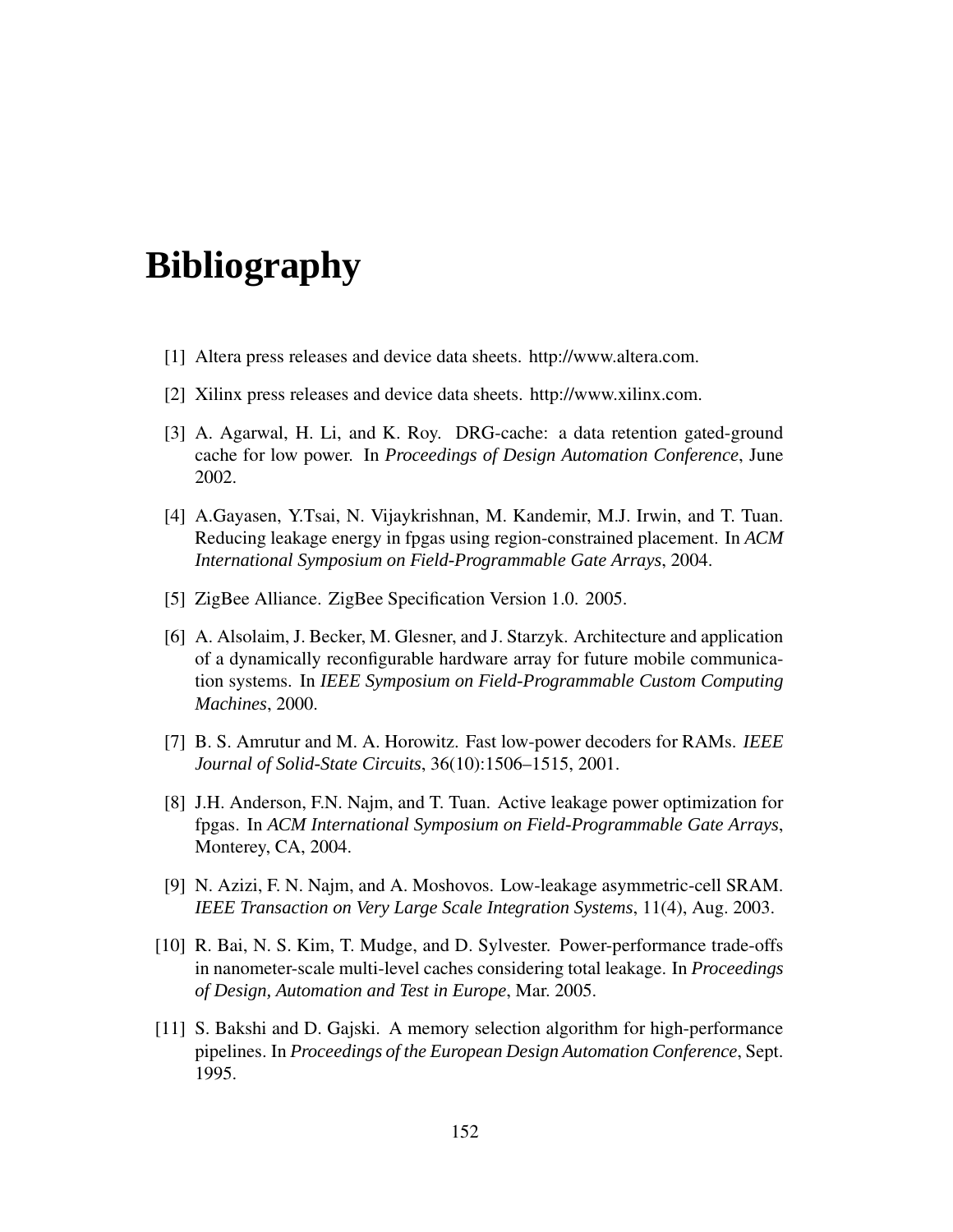- [12] L. Belady. A study of replacement of algorithms for a virtual storage computer. *IBM Systems Journal*, 5(2):78–101, 1966.
- [13] P. Belanovic and M. Leeser. A library of parameterized floating-point modules and their use. In *International Conference on Field Programmable Logic and Applications (FPL 2002)*, 2002.
- [14] R. Bharadwaj, R. Konar, P.T. Balsara, and D. Bhatia. Exploiting temporal idleness to reduce leakage power in programmable architectures. In *Proceedings of IEEE Asia-South Pacific Design Automation Conference*, Jan. 2005.
- [15] R. Bharadwaj, R. Konar, D. Bhatia, , and P. Balsara. Fpga architecture for standby power management. In *IEEE International Conference on Field Programmable Technology*, Dec. 2005.
- [16] A. D. Blackowiak and S. D. Rajan. Multi-path estimates via optimizing highly oscillatory cost functions. In *IEEE Journal on Oceanic Engineering*, volume 30, July 1998.
- [17] J. Cavallaro. Architectures for Heterogeneous Multi-Tier Networks. *Kluwer Journal on Wireless Personal Communications*, 2002.
- [18] S. Choi, R. Scrofano, V. K. Prasanna, and J. Jang. Energy-efficient signal processing using fpgas. In *International Symposium on Field-Programmable Gate Arrays (FPGA)*, 2003.
- [19] K. Compton and S. Hauck. Reconfigurable computing: A survey of systems and software. *ACM Computing Surveys*, 34(2):171–210, June 2002.
- [20] S. F. Cotter and B. D. Rao. Sparse channel estimation via matching pursuit with application to equalization. *IEEE Transaction on Communications*, 50:374– 377, Mar. 2002.
- [21] M. Cummings and S. Heath. Mode switching and software download for software defined radio: the SDR Forum approach. *IEEE Communications Magazine*, Aug. 1999.
- [22] A. DeHon and J. Wawrzynek. Reconfigurable computing: What, why, and implications for design automation. In *Proceedings of the 36th Design Automation Conference*, 1999.
- [23] R. Desikan, D. Burger, S. W. Keckler, and T. M. Austin. Sim-alpha: a validated execution driven alpha 21264 simulator. Technical Report TR-01-23, Department of Computer Sciences, University of Texas at Austin, 2001.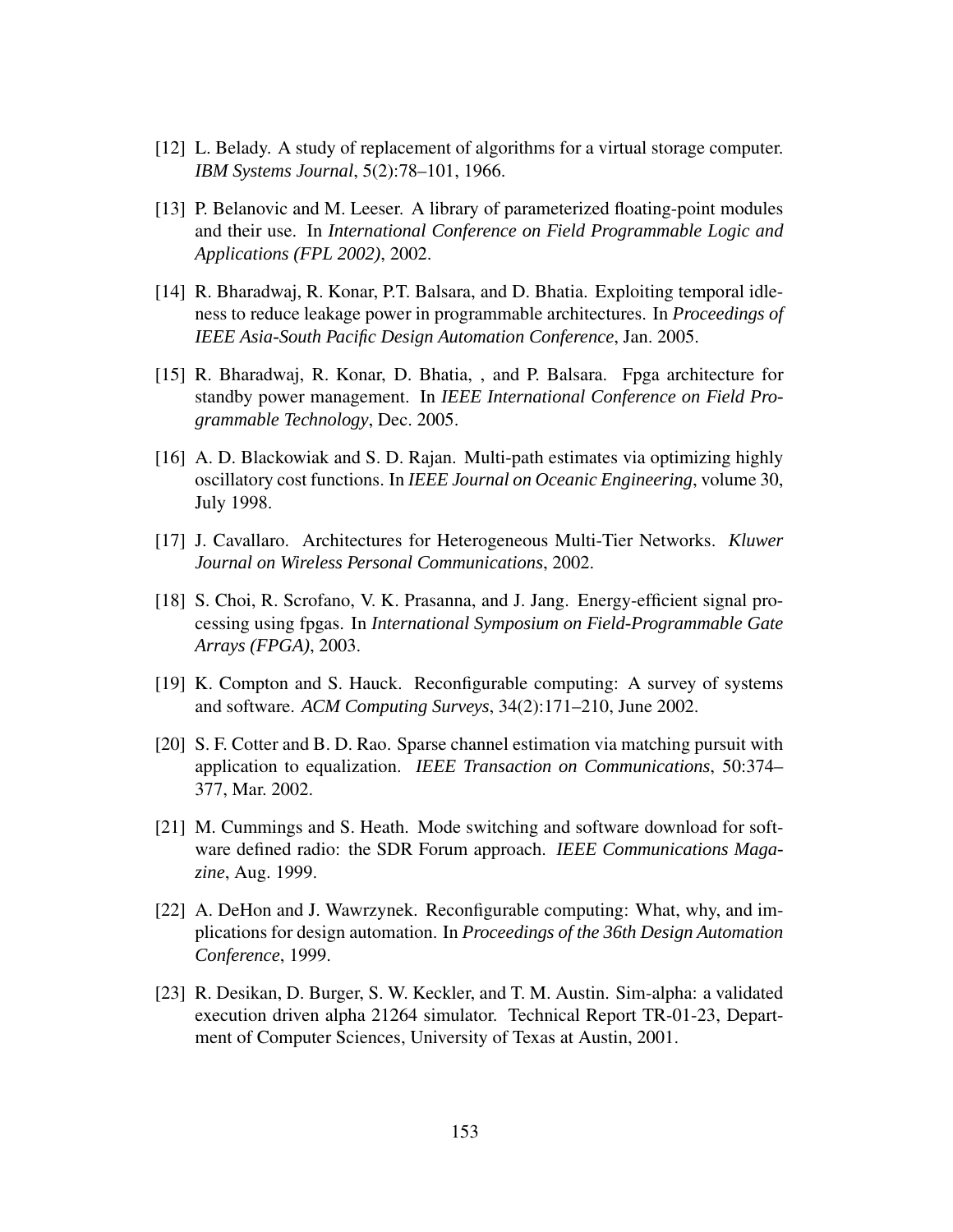- [24] P. M. Embree and B. Kimble. *C Language Algorithms for Digital Signal Processing*. Prentice Hall, Englewood Cliffs, 1991.
- [25] D. Estrin, L. Girod, G. Pottie, and M. Srivastava. Instrumenting the World with Wireless Sensor Networks. In *International Conference on Acoustics, Speech, and Signal Processing*, Salt Lake City, Utah, May 2001.
- [26] L. Jian et al. A dynamically-reconfigurable power-efficient turbo decoder. *FCCM*, 2004.
- [27] S. Mahlke et al. Bit-width cognizant architecture synthesis of custom hardware accelerators. In *IEEE Transaction on Computer-Aided Design*, Nov. 2001.
- [28] V. Agarwal et al. Clock rate versus ipc: the end of the road for conventional microarchitectures. *proceedings of International Symposium on Computer Architecture*, 2000.
- [29] K. Farkas, P. Chow, N. Jouppi, and Z. Vranesic. Memory-system design considerations for dynamically-scheduled processors. In *Proceedings of Intl. Symposium on Computer Architecture*, June 1997.
- [30] K. Flautner, N. Kim, S. Martin, D. Blaauw, and T. Mudge. Drowsy caches: simple techniques for reducing leakage power. In *Proceedings of Intl. Symposium on Computer Architecture*, Anchorage, AK, May 2002.
- [31] J. J. Fuchs. Multipath time-delay detection and estimation. *IEEE Transaction on Signal Processing*, 47:237–243, 1999.
- [32] A. A. Gaffarl, O. Mencerl, W. Luk, and P. Y. K. Cheung. Unifying bit-width optimization for fixed-point and floating-point designs. In *IEEE Transaction on Computer-Aided Design*, Nov. 2001.
- [33] J. Grodstein, M. Gowan, R. Lane, B. Lilly, K. Nagalla, R. Shah, E. Shriver, S. Yin, S. Morton, R. Rayess, T. Truex, L. Shattuck, S. Lowell, D. Bailey, D. Bertucci, G. Bischoff, and D. Dever. Power and cad considerations for the 1.75mbyte, 1.2ghz l2 cache on the alpha 21364 cpu. In *Proceedings of the 12th ACM Great Lakes symposium on VLSI*, New York, NY, Apr. 2002.
- [34] P. Gupta, A. B. Kahng, P. Sharma, and D. Sylvester. Selective gate-length biasing for cost-effective runtime leakage control. In *Design Automation Conference*, 2004.
- [35] H. Hanson, Agarwal, M.S. Hrishikesh, S.W. Keckler, and D.C. Burger. Static energy reduction techniques for microprocessor caches. In *Proceedings of International Conference on Computer Design*, Sep. 2001.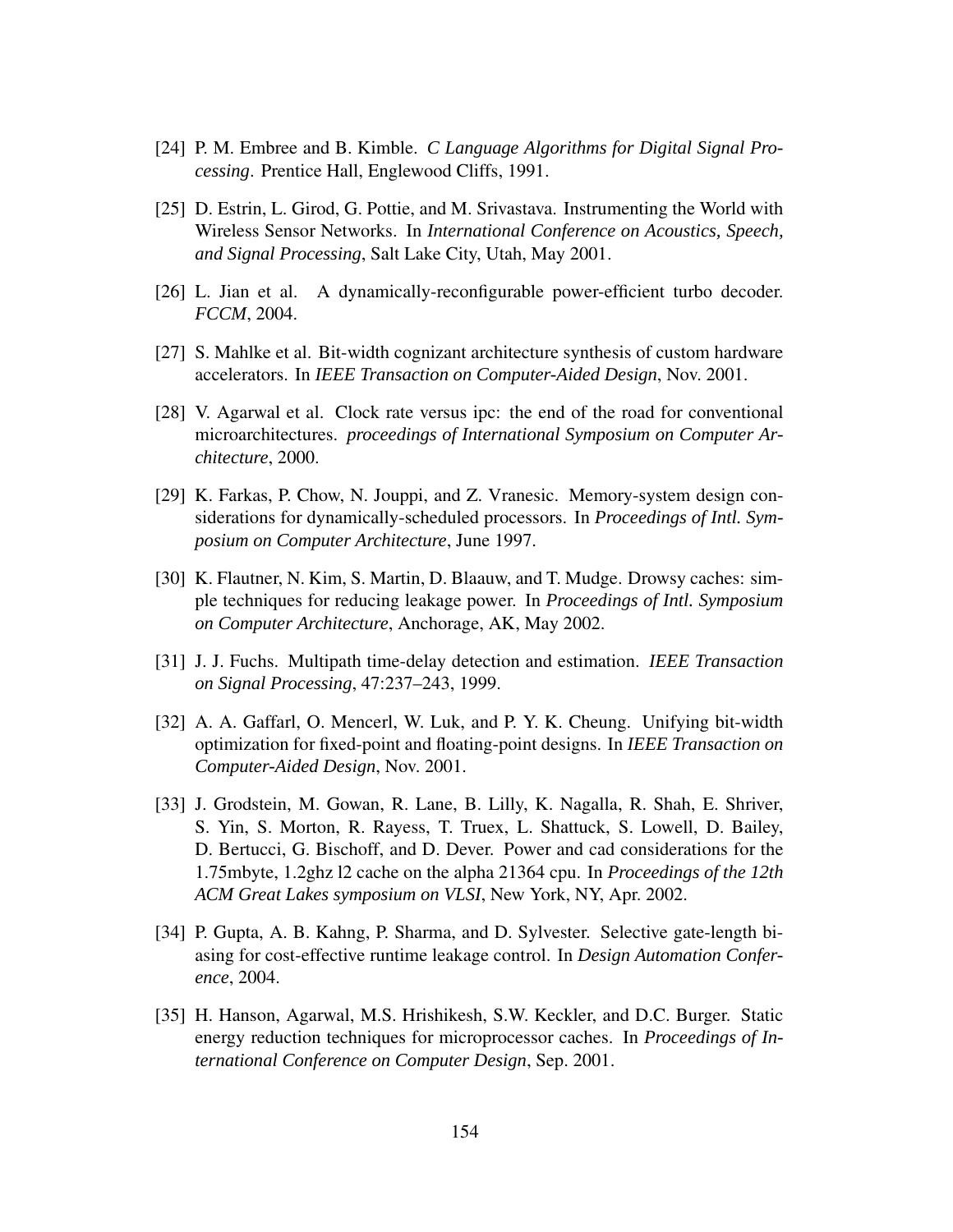- [36] H. Hassan, M. Anis, A. Daher, and M. Elmasry. Activity packing in fpgas for leakage reduction. In *IEEE Design Automation and Test*, Mar. 2005.
- [37] J. R. Hauser and J. Wawrzynek. Garp: a mips processor with a reconfigurable coprocessor. In *IEEE Symposium on Field-Programmable Custom Computing Machines*, pages 12–21, 1997.
- [38] S. Heo, K. Barr, M. Hampton, and K. Asanovic. Dynamic fine-grain leakage reduction using leakage-biased bitlines. In *Proceedings of International Symposium on Computer Architecture*, Anchorage, Alaska, May 2002.
- [39] H.Kim and K. Roy. Dynamic vt SRAM's for low leakage. In *Proceedings of ACM International Symposium on Low Power Design*, Aug. 2002.
- [40] R. Ho, K. W. Mai, and M. A. Horowitz. The future of wires. *Proc. of the IEEE*, 89(4):490–504, 2001.
- [41] J. S. Hu, A. Nadgir, N. Vijaykrishnan, M. J. Irwin, and M. Kandemir. Exploiting program hotspots and code sequentiality for instruction cache leakage management. In *Proceedings of International Symposium on Low Power Electronics and Design*, Seoul, Korea, Aug. 2003.
- [42] Z. Hu, S. Kaxiras, and M. Martonosi. Let caches decay: Reducing leakage energy via exploitation of cache generational behavior. *ACM Transaction on Computer Systems*, May 2002.
- [43] C. Huang, S. Ravi, A. Raghunathan, and N. K. Jha. High-level synthesis of distributed logic-memory architectures. In *Proceeding of International Conference on Computer-Aided Design*, Nov. 2002.
- [44] R. A. Iltis and S. Kim. Geometric derivation of expectation-maximization and generalized successive interference cancellation algorithms with CDMA channel estimation. *IEEE Transaction on Signal Processing*, 51(5):1367–1377, May 2003.
- [45] International technology roadmap for semiconductors. http://public.itrs.net.
- [46] M. F. Jacome and H. P. Peixoto. A survey of digital design reuse. In *IEEE Design and Test of Computers*, May 2001.
- [47] M. Kandemir, M. J. Irwin, G. Chen, and I. Kolcu. Banked scratch-pad memory management for reducing leakage energy consumption. In *International Conference on Computer Aided Design*, San Jose, CA, 2004.
- [48] R. Kastner, A. Kaplan, and M. Sarrafzadeh. *Synthesis Techniques and Optimizations for Reconfigurable Systems*. Kluwer Academic, Boston, 2004.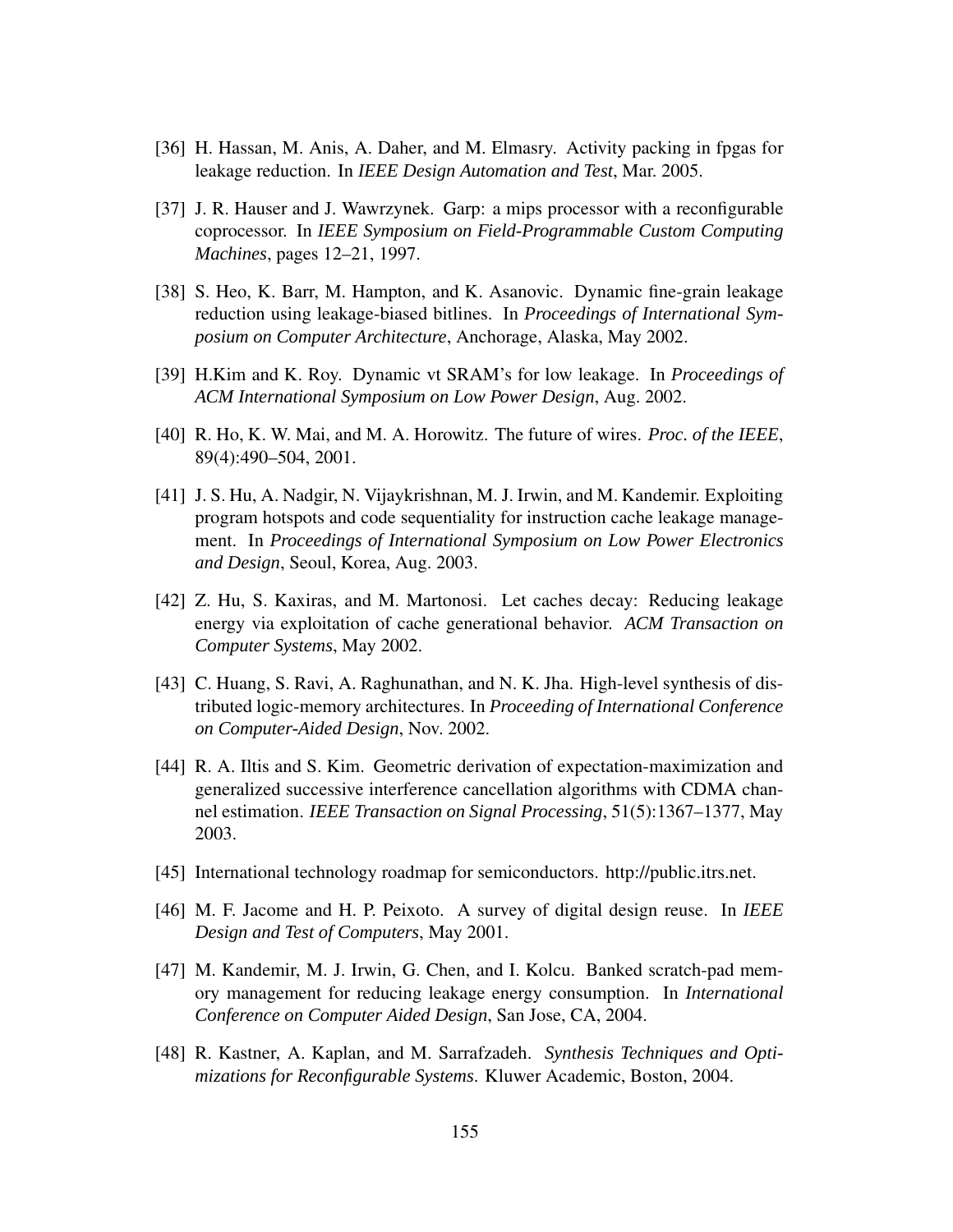- [49] S. Kaxiras, Z. Hu, and M. Martonosi. Cache decay: exploiting generational behavior to reduce cache leakage power. In *International Symposium on Computer Architecture*, Gőteborg, Sweden, June 2001.
- [50] R. Kessler. The alpha 21264 microprocessor'. In *IEEE Micro*, pages 24–36, Mar. 1999.
- [51] K. S. Khouri and N. K. Jha. Leakage power analysis and reduction during behavioral synthesis. *IEEE Transaction on Very Large Scale Integration Systems*, 10(6), Dec. 2002.
- [52] N. Kim, K. Flautner, D. Blaauw, and T. Mudge. Circuit and micro-architectural techniques for reducing cache leakage power. *IEEE Transaction on Very Large Scale Integration Systems*, 12(2):167–184, Feb. 2004.
- [53] N. Kim and T. Mudge. Single vdd and single vt super-drowsy techniques for low-leakage high-performance instruction caches. In *Proc. of the International Symposium on Low Power Electronics and Design*, Newport Beach, CA, Aug. 2004.
- [54] N. S. Kim, T. Austin, D. Blaauw, T. Mudge, K. Flautner, J. Hu, M. Irwin, M. Kandemi, and N. Vijaykrishnan. Leakage current: Moore's law meets static power. *Computer*, 36(12), Dec. 2003.
- [55] N.S. Kim, K. Flautner, D. Blaauw, and T. Mudge. Drowsy instruction cache: leakage power reduction using dynamic voltage scaling and cache sub-bank prediction. In *Proceedings of ACM/IEEE International Symposium on Microarchitecture*, Istanbul, Turkey, 2002.
- [56] S. Kim. *DS-CDMA Multiuser Channel Estimation Algorithms with Applications to Radiolocation*. PhD thesis, Univ. of California, Santa Barbara, March 2005.
- [57] S. Kim and R. A. Iltis. A matching pursuit/GSIC-based algorithm for DS-CDMA sparse channel estimation. *IEEE Signal Processing Letters*, 11:12–15, Jan. 2004.
- [58] F. J. Kurdahi and A. C. Parker. Real: A program for register allocation. In *Design Automation Conference*, 1987.
- [59] E. Kusse and J. Rabaey. Low-energy embedded fpga structures. In *International Symposium on Low Power Electronics and Design*, 1998.
- [60] D. Lee, D. Blaauw, and D. Sylvester. Gate oxide leakage current analysis and reduction for VLSI circuits. *IEEE Transaction on Very Large Scale Integration Systems*, 12(2), Feb. 2004.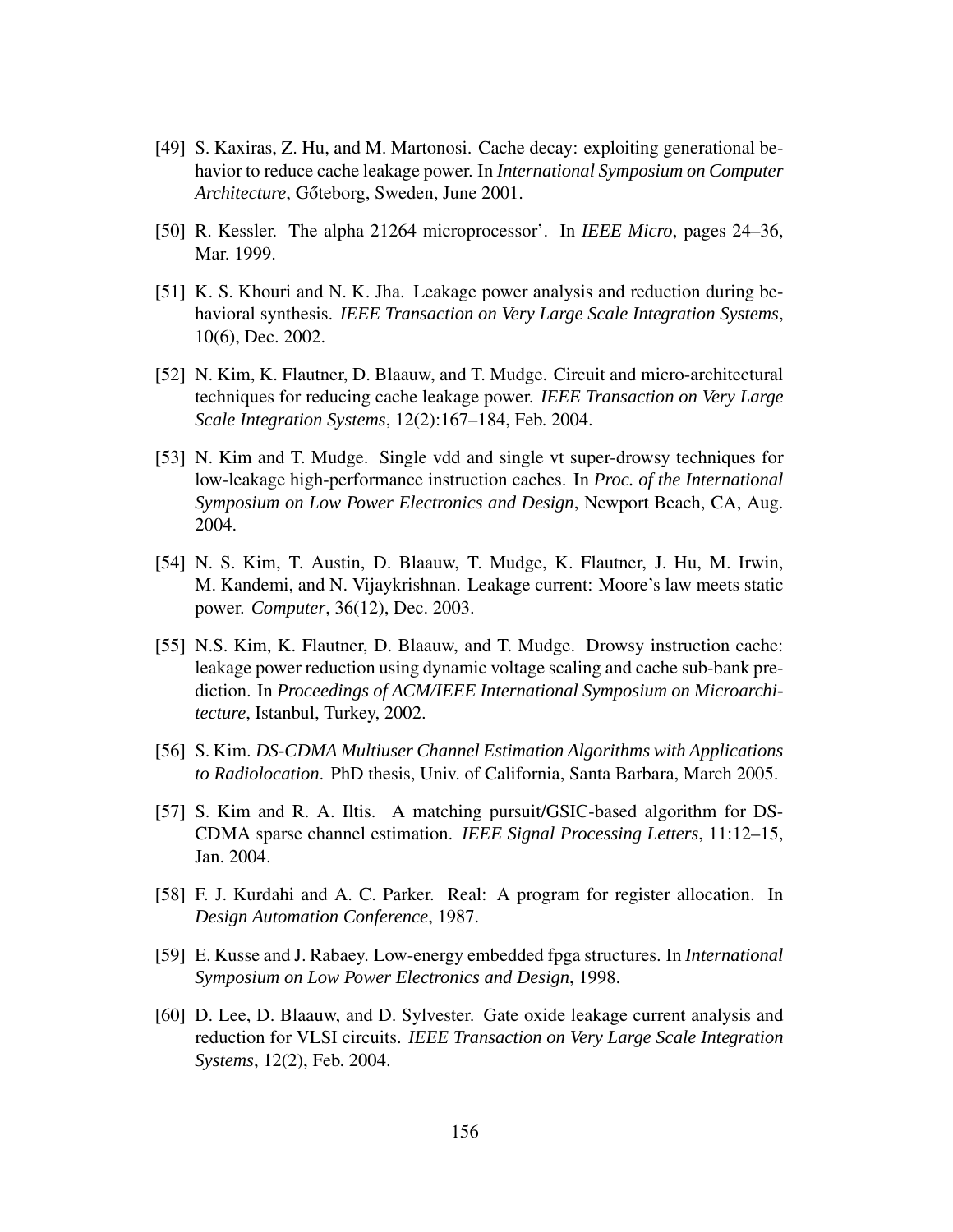- [61] D. U. Lee, W. Luk, C. Wang, and C. Jones. A flexible hardware encoder for lowdensity parity-check codes. *IEEE Symposium on Field-Programmable Custom Computing Machines*, 2004.
- [62] Gary Legg. ZigBee: Wireless Technology for Low-power Sensor Networks. In *TechOnLine Publication*, May 2004.
- [63] F. Li and L. He. Power modeling and characteristics of field programmable gate arrays. *IEEE Transaction on Computer-aided design*, 24(11):1712–1724, Nov. 2005.
- [64] F. Li, Y. Lin, L. He, and J. Cong. Low-power fpga using pre-defined dualvdd/dual-vt fabrics. In *ACM International Symposium on Field-Programmable Gate Arrays*, Monterey, CA, 2004.
- [65] L. Li, I. Kadayif, Y. Tsai, N. Vijaykrishnan, M. Kandemir, M. J. Irwin, and A. Sivasubramaniam. Managing leakage energy in cache hierarchies. *Journal of Instruction-level Parallelism*, 5, Feb. 2003.
- [66] Y. Li, D. Parikh, Y. Zhang, K. Sankaranarayanan, K. Skadron, and M. Stan. State-preserving vs. non-state-preserving leakage control in caches. In *Proceedings of the 2004 Design, Automation and Test in Europe Conference*, Feb. 2004.
- [67] J. Liang, R. Tessier, and D. Goeckel. A dynamically-reconfigurable, powerefficient turbo decoder. In *IEEE Symposium on Field-Programmable Custom Computing Machines (FCCM)*, 2004.
- [68] Y. D. Liang and G. K. Manacher. An  $O(n \log n)$  algorithm for finding a minimal path cover in circular-arc graph. In *ACM Conference on Computer Science*, pages 390–397, 1993.
- [69] D. Liu and C. Svensson. Trading speed for low power by choice of supply and threshold voltages. *IEEE Journal of Solid State Circuits*, 28(1), Jan. 1993.
- [70] J. Liu and P.H. Chou. Optimizing mode transition sequences in idle intervals for component-level and system-level energy minimization. In *Proceedings of International Conference on Computer Aided Design*, San Jose, CA, Nov. 2004.
- [71] Intel madison processor. http://www.intel.com.
- [72] M. Mamidipaka and N. Dutt. ecacti: An enhanced power estimation model for on-chip caches. Technical Report Tech. Report TR-04-28, UC. Irvine, Sept. 2004.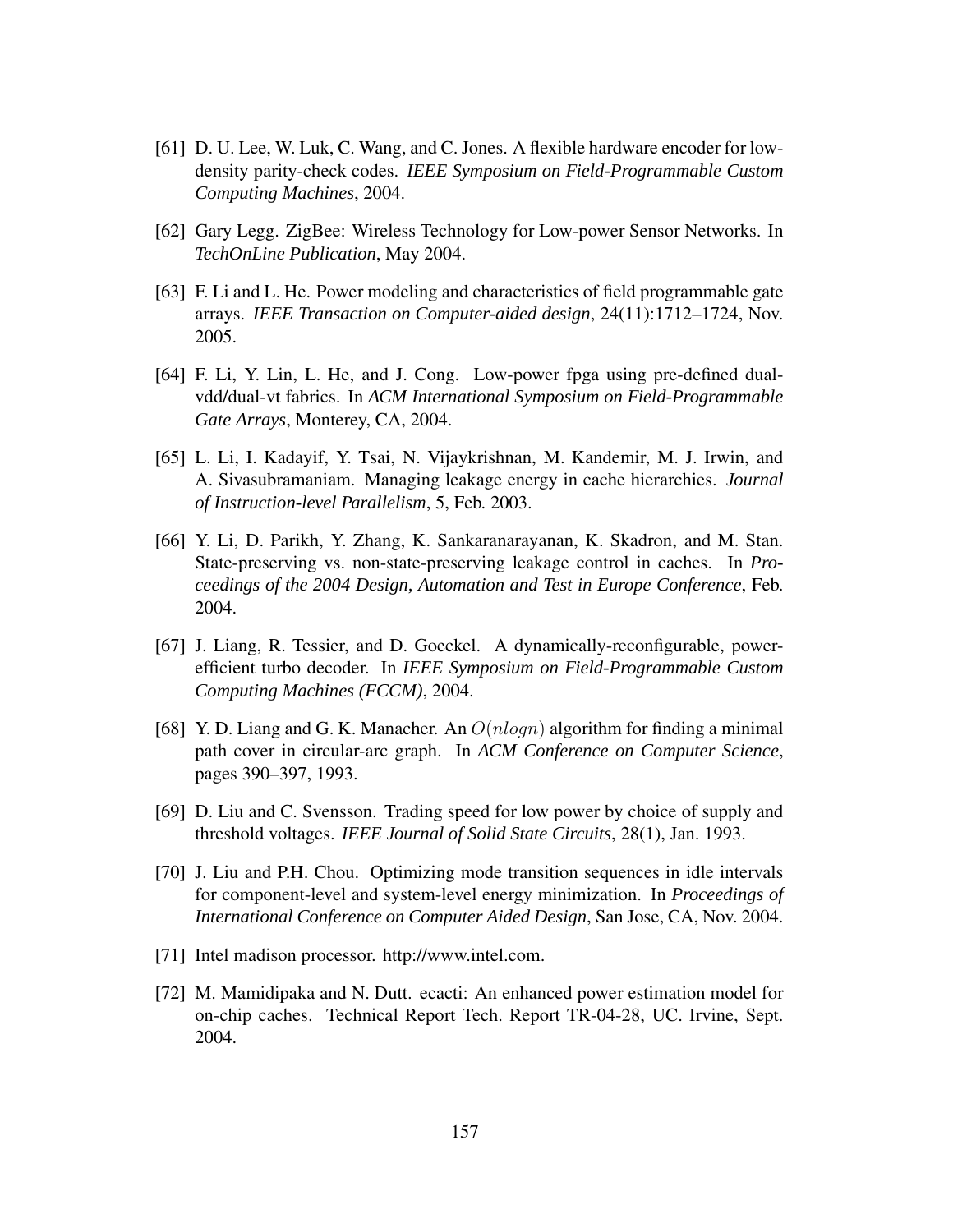- [73] S. Meguerdichian, F. Koushanfer, A. Mogre, D. Petranovic, and M. Potkonjak. Metacores: design and optimization techniques. In *Proceeding of the Design automation conference*, Las Vegas, Nevada, June 2001.
- [74] Y. Meng, A. Brown, R. Iltis, T. Sherwood, H. Lee, and R. Kastner. Mp core: Algorithm and design techniques for efficient channel estimation in wireless applications. In *Design Automation Conference*, 2005.
- [75] Y. Meng, T. Sherwood, and R. Kastner. On the limits of leakage power reduction in caches. In *International Symposium on High-Performance Computer Architecture*, 2005.
- [76] G. D Micheli. *Synthesis and Optimization of Digital Circuits*. McGraw-Hill, 1994.
- [77] E. Mirsky and A. DeHon. Matrix: a reconfigurable computing architecture with configurable instruction distribution and deployable resources. *IEEE Symposium on FPGAs for Custom Computing Machines*, pages 157–66, 1996.
- [78] Todd C. Mowry, Monica S. Lam, and Anoop Gupta. Design and evaluation of a compiler algorithm for prefetching. In *Proceedings of International Conference on Architectural Support for Programming Languages and Operating Systems*, pages 62–73, Oct. 1992.
- [79] J. Oliver, R. Rao, P. Sultana, J. Crandall, E. Czernikowski, L. W. Jones, D. Franklin, V. Akella, and F. T. Chong. Synchroscalar: A multiple clock domain, power-aware, tile-based embedded processor. *International Symposium on Computer Architecture*, 2004.
- [80] M.D. Powell, S. Yang, B. Falsafi, K. Roy, and T. N. Vijaykumar. Reducing leakage in a high-performance deep-submicron instruction cache. *IEEE Transaction on Very Large Scale Integration Systems*, 9(1), Feb. 2001.
- [81] J. Proakis. *Digital Communications*. McGraw-Hill, New York, NY, 1995.
- [82] J.M. Rabaey, A. Chandrakasan, and B. Nikolic. *Digital Integrated Circuits A Design Perspective(2nd Edition)*. Prentice-Hall, 2002.
- [83] A. Rahman and V. Polavarapuv. Evaluation of low-leakage design techniques for field programmable gate arrays. In *ACM International Symposium on Field-Programmable Gate Arrays*, 2004.
- [84] S. Rajagopal, S. Bhashyam, and J. R. Cavallaro. Real-time algorithms and architectures for multiuser channel estimation and detection in wireless base-station receivers. In *IEEE Transaction on Wireless Communications*, volume 1, pages 374–377, July 2002.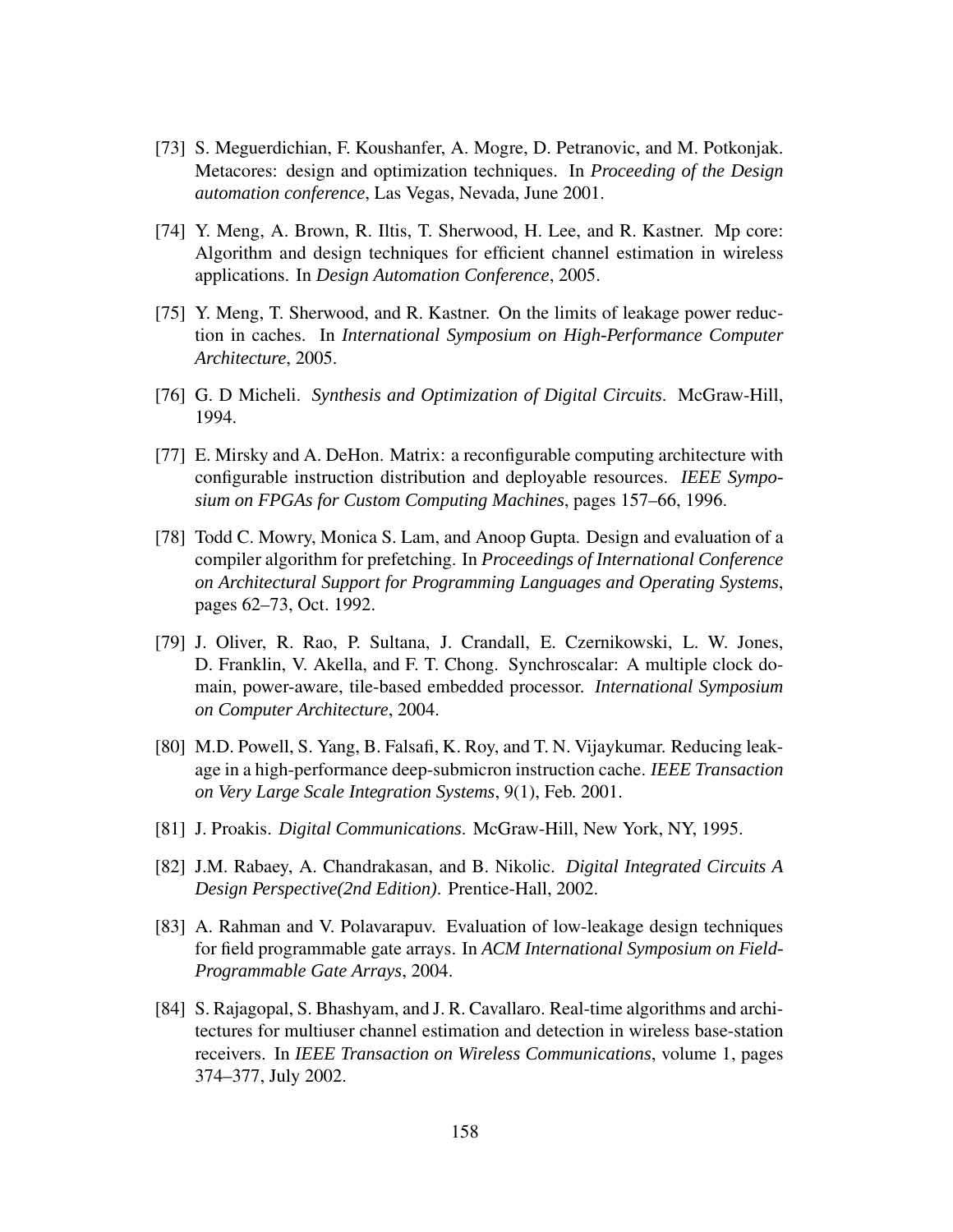- [85] S. Rajagopal and J. Cavallaro. A bit-streaming pipelined multiuser detector for wireless communications. In *IEEE International Symposium on Circuits and Systems (ISCAS)*, Sydney, Australia, May 2001.
- [86] S. Rajagopal, B. Jones, and J. R. Cavallaro. Task partitioning wireless basestation receiver algorithms on multiple dsps and fpgas. In *International Conference on Signal Processing Applications and Technology*, 2000.
- [87] R. Razdan and M. D. Smith. A high-performance microarchitecture with hardware-programmable functional units. *International Symposium on Microarchitecture*, pages 172–80, 1994.
- [88] K. Roy, S. Mukhopadhyay, and H. Mahmoodi-Meimand. Leakage current mechanisms and leakage reduction techniques in deep-submicrometer CMOS circuits. *Proceedings of the IEEE*, 91(2), Feb. 2003.
- [89] C. R. Rupp, M. Landguth, T. Garverick, E. Gomersall, H. Holt, J. M. Arnold, and M. Gokhale. The napa adaptive processing architecture. *IEEE Symposium on FPGAs for Custom Computing Machines*, pages 28–37, 1998.
- [90] V.K. Prasanna S. Choi, R. Scrofano and J. Jang. Energy-efficient signal processing using fpgas. In *ACM/SIGDA International Symposium on Field-Programmable Gate Arrays*, 2003.
- [91] S. Sair, T. Sherwood, and B. Calder. Quantifying load stream behavior. In *Proceedings of International Symposium on High-Performance Computer Architecture*, Feb. 2002.
- [92] K. Sakiyama, P. Schaumont, and I. Verbauwhede. Finding the best system design flow for a high-speed JPEG encoder. In *Asia and South Pacific Design Automation Conference (ASP-DAC)*, KitakYushu, Japan, Jan. 2003.
- [93] Samsung Electronics. DDR2SDRAM datasheet MR16R1622, July 2002.
- [94] K. Sankaranarayanan and K. Skadron. Profile-based adaptation for cache decay. *ACM Transaction on Architecture and Code Optimization*, 1(3), Sep. 2004.
- [95] H. Schmit and D. Thomas. Address generation for memories containing multiple arrays. *IEEE Transaction on VLSI Systems*, 17:377–388, May 1998.
- [96] R. Scrofano, S. Choi, and V. K. Prasanna. Energy efficiency of fpgas and programmable processors for matrix multiplication. In *International Conference on Field-Programmable Technology (FPT)*, 2004.
- [97] L. Shang, A. S. Kaviani, and K. Bathala. Dynamic power consumption in Virtex-II FPGA family. In *ACM International Symposium on Field-Programmable Gate Arrays*, 2002.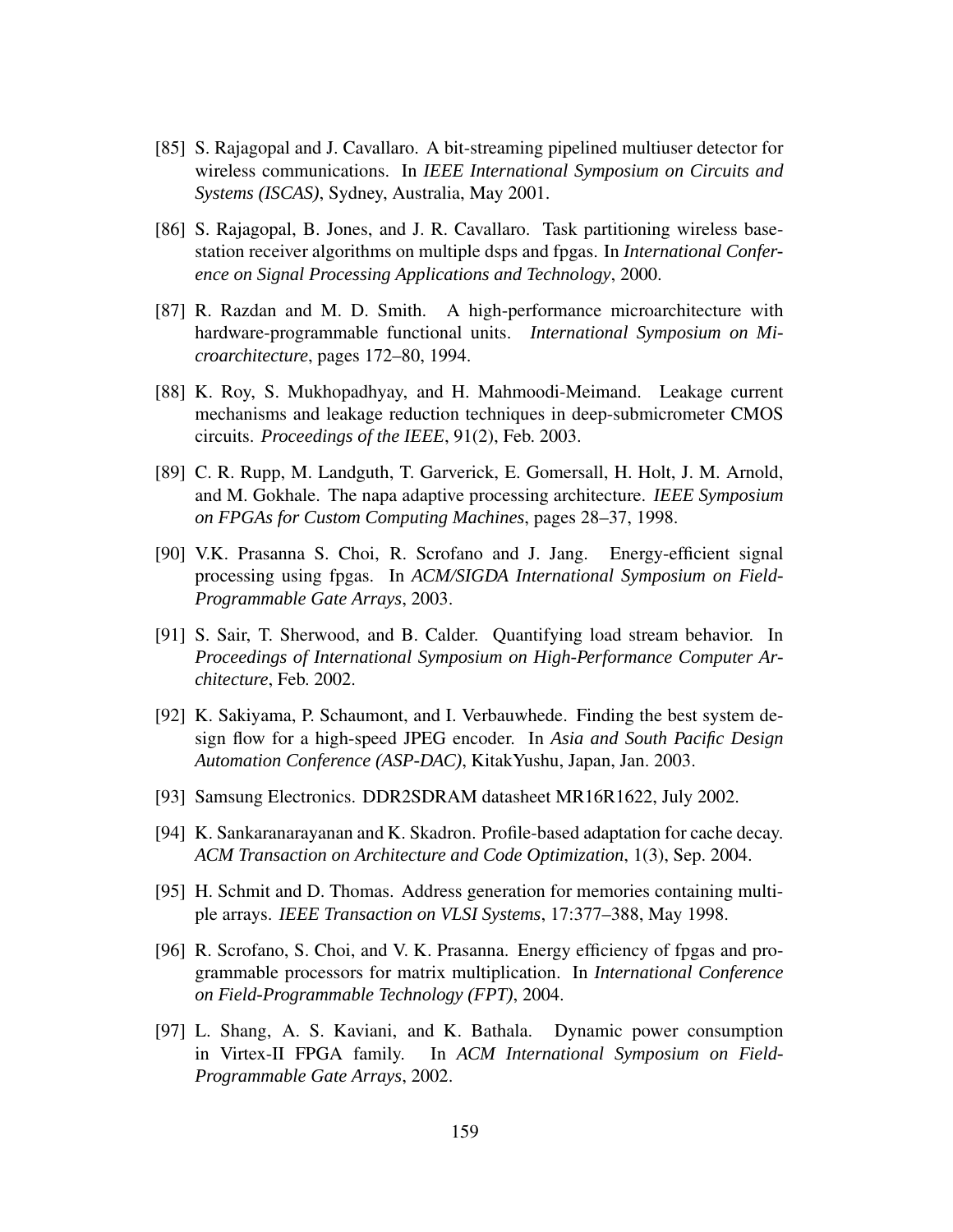- [98] T. Sherwood, E. Perelman, G. Hamerly, and Brad Calder. Automatically characterizing large scale program behavior. In *Proceedings of International Conference on Architectural Support for Programming Languages and Operating Systems*, San Jose, CA, Oct. 2002.
- [99] P. Shivakumar and N.P. Jouppi. Cacti 3.0: An integrated cache timing, power, and area model. Technical Report WRL-2001-2, HP Labs Technical Reports, Dec. 2001.
- [100] M. Stephenson, J.Babb, and S. Amarasinghe. Bitwidth analysis with application to silicon compilation. In *IEEE Transaction on Computer-Aided Design*, Nov. 2001.
- [101] G. Stitt and F. Vahid. Energy advantage of microprocessor platforms with onchip configurable logic. *IEEE Design and Test of Computers*, 2002.
- [102] R. A. Sutton, V. P. Srini, and J. M. Rabaey. A multiprocessor dsp system using paddi-2. In *Design Automation Conference*, 1998.
- [103] S. Swaminathan, R. Tessier, D. Goeckel, and W. Burleson. A dynamically reconfigurable adaptive viterbi decoder. In *International Symposium on Field-Programmable Gate Arrays (FPGA)*, 2002.
- [104] M.B. Taylor, J. Kim, J. Miller, D. Wentzlaff, F. Ghodrat, B. Greenwald, H. Hoffman, P. Johnson, J-W Lee, W. Lee, A. Ma, A. Saraf, M. Seneski, N. Shnidman, V. Strumpen, M. Frank, S. Amarasinghe, and A Agarwal. The raw microprocessor: a computational fabric for software circuits and general-purpose programs. *IEEE Micro*, 22(2):25–35, 2002.
- [105] T. Tuan and B. Lai. Leakage power analysis of a 90nm FPGA. In *IEEE Custom Integrated Circuits Conference*, 2003.
- [106] L. Vanzago, B. Bhattacharya, J. Cambonie, and L. Lavagno. Design space exploration for a wireless protocol on a reconfigurable platform. In *Design, Automation and Test in Europe*, Munich, Germany, Mar. 2003.
- [107] S. Velusamy, K. Sankaranarayanan, D. Parikh, T. Abdelzaher, and K. Skadron. Adaptive cache decay using formal feedback control. In *Proceedings of 2002 Workshop on Memory Performance Issues in conjunction with ISCA-29*, Anchorage, Alaska, May 2002.
- [108] S. Verdú. *Multiuser detection*. Cambridge University Press, New York, Oct. 1998.